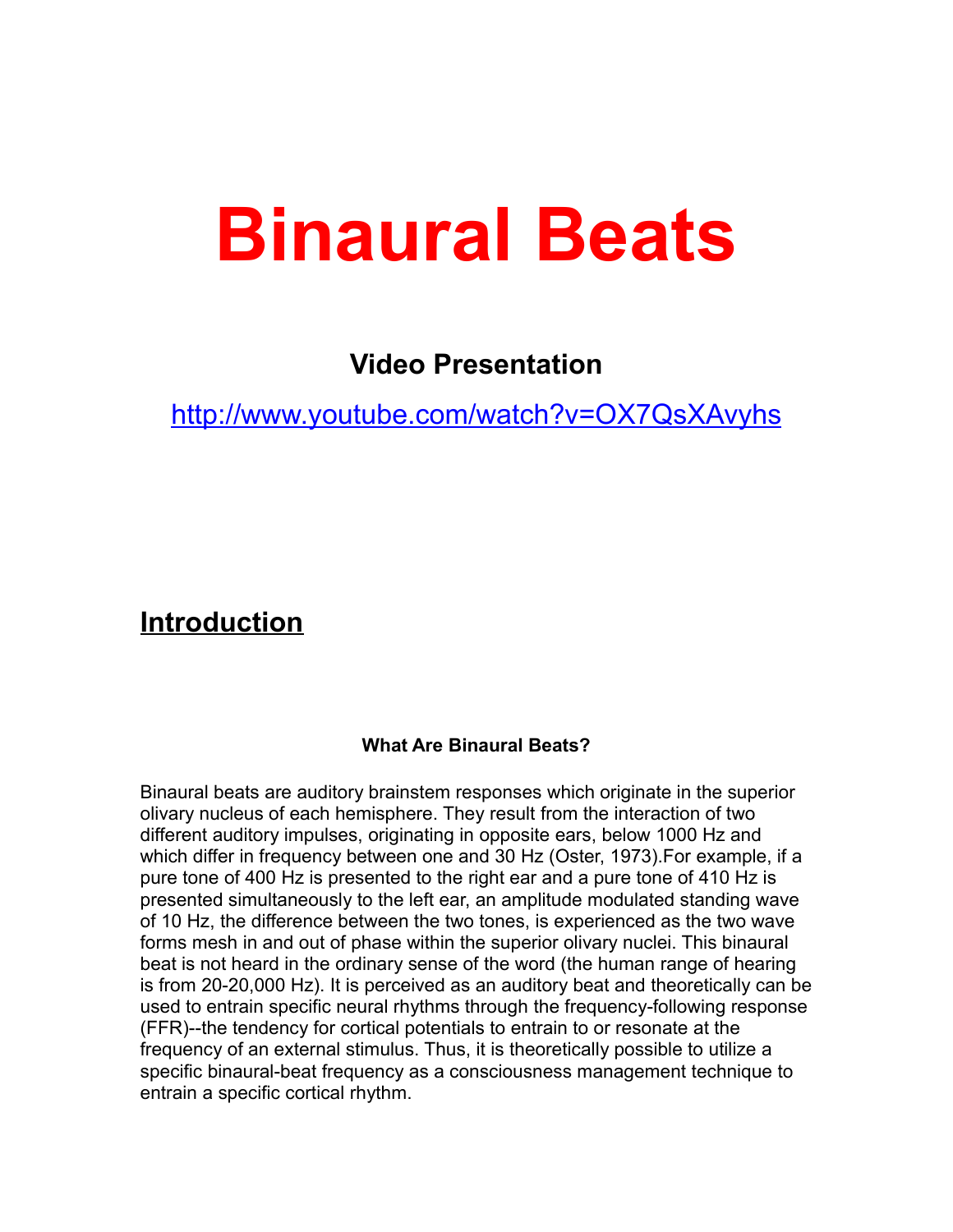## **The "frequency-following response" effect.**

The binaural-beat appears to be associated with an electroencephalographic (EEG) frequency-following response in the brain(3). Many studies have demonstrated the presence of a frequency-following response to auditory stimuli, recorded at the vertex of the human brain (top of the head). This EEG activity was termed "frequency-following response" because its period corresponds to the fundamental frequency of the stimulus (Smith, Marsh, & Brown, 1975). Binaural-beat stimulation appears to encourage access to altered states of consciousness.

### **Various Uses Of Audio With Embedded Binaural Beats**

Uses of audio with embedded binaural beats that are mixed with music or various pink or background sound are diverse. They range from relaxation, meditation, stress reduction, pain management, improved sleep quality, decrease in sleep requirements, super learning, enhanced creativity and intuition, remote viewing, telepathy, and out-of-body experience and lucid dreaming. Audio embedded with binaural beats is often combined with various meditation techniques, as well as positive affirmations and visualization.

### **Resonant entrainment of oscillating systems**

Resonant entrainment of oscillating systems is a well-understood principle within the physical sciences. If a tuning fork designed to produce a frequency of 440 Hz is struck (causing it to oscillate) and then brought into the vicinity of another 440 Hz tuning fork, the second tuning fork will begin to oscillate. The first tuning fork is said to have entrained the second or caused it to resonate. The physics of entrainment apply to biosystems as well. Of interest here are the electromagnetic brain waves. The electrochemical activity of the brain results in the production of electromagnetic wave forms which can be objectively measured with sensitive equipment. Brain waves change frequencies based on neural activity within the brain. Because neural activity is electrochemical, brain function can be modified through the introduction of specific chemicals (drugs), by altering the brain's electromagnetic environment through induction, or through resonant entrainment techniques.

# **The Discovery Of Binaural Beats**

Binaural beats were discovered in 1839 by a German experimenter, H. W. Dove. The human ability to "hear" binaural beats appears to be the result of evolutionary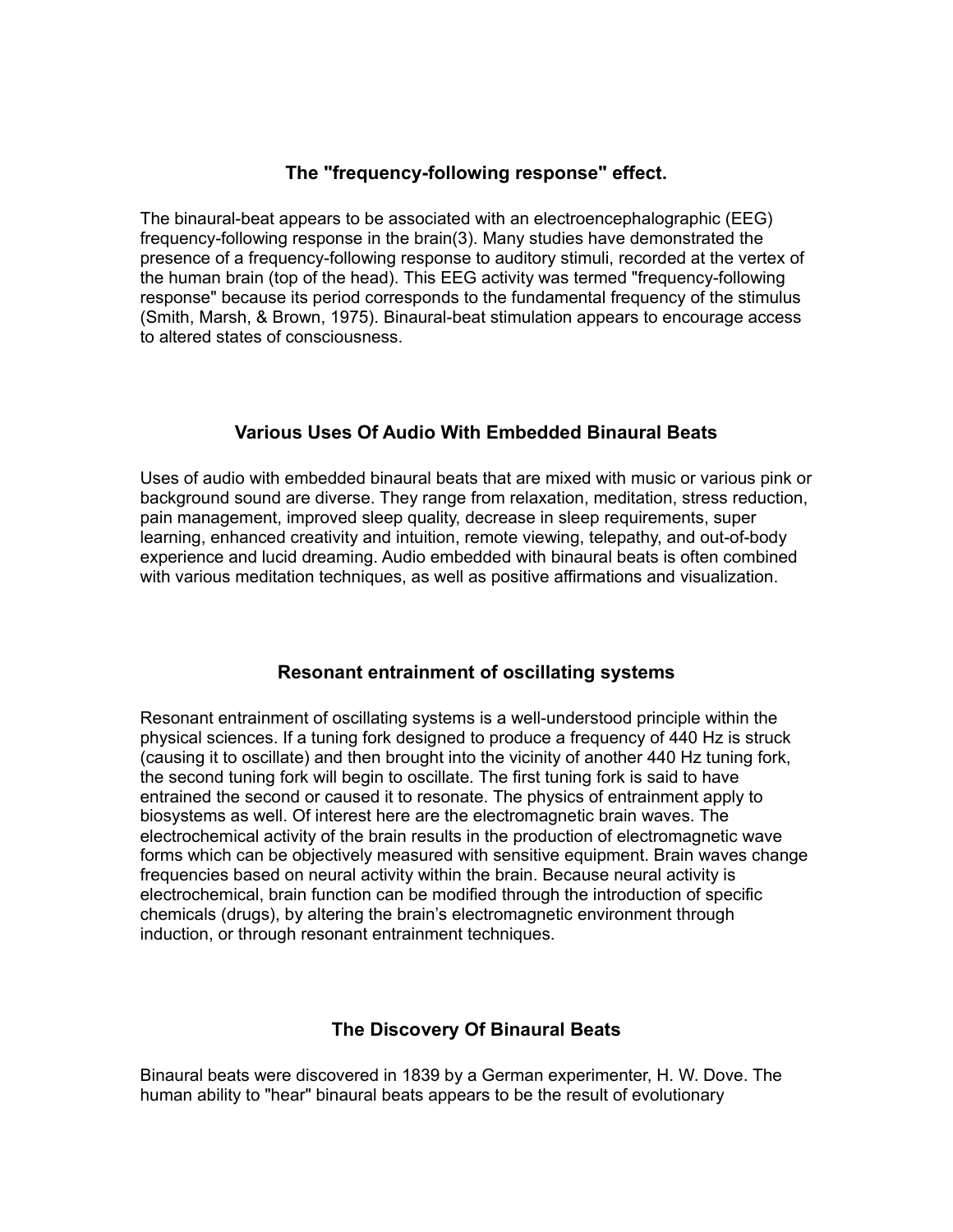adaptation. Many evolved species can detect binaural beats because of their brain structure. The frequencies at which binaural beats can be detected change depending upon the size of the species' cranium. In the human, binaural beats can be detected when carrier waves are below approximately 1000 Hz (Oster, 1973). Below 1000 Hz the wave length of the signal is longer than the diameter of the human skull. Thus, signals below 1000 Hz curve around the skull by diffraction. The same effect can be observed with radio wave propagation. Lower-frequency (longer wave length) radio waves (such as AM radio) travel around the earth over and in between mountains and structures. Higher-frequency (shorter wave length) radio waves (such as FM radio, TV, and microwaves) travel in a straight line and can't curve around the earth. Mountains and structures block these high-frequency signals. Because frequencies below 1000 Hz curve around the skull, incoming signals below 1000 Hz are heard by both ears. But due to the distance between the ears, the brain "hears" the inputs from the ears as out of phase with each other. As the sound wave passes around the skull, each ear gets a different portion of the wave. It is this waveform phase difference that allows for accurate location of sounds below 1000 Hz(9). Audio direction finding at higher frequencies is less accurate than it is for frequencies below 1000 Hz. At 8000 Hz the pinna (external ear) becomes effective as an aid to localization. In summary it's the ability of the brain to detect a waveform phase difference is what enables it to perceive binaural beats.

#### **How It Works On The Brain**

When signals of two different frequencies are presented, one to each ear, the brain detects phase differences between these signals. "Under natural circumstances a detected phase difference would provide directional information. The brain processes this anomalous information differently when these phase differences are heard with stereo headphones or speakers. A perceptual integration of the two signals takes place, producing the sensation of a third "beat" frequency. The difference between the signals waxes and wanes as the two different input frequencies mesh in and out of phase. As a result of these constantly increasing and decreasing differences, an amplitudemodulated standing wave -the binaural beat- is heard. The binaural beat is perceived as a fluctuating rhythm at the frequency of the difference between the two auditory inputs. Evidence suggests that the binaural beats are generated in the brainstem's superior olivary nucleus, the first site of contralateral integration in the auditory system (Oster, 1973). Studies also suggest that the frequency-following response originates from the inferior colliculus (Smith, Marsh, & Brown, 1975)" (Owens & Atwater, 1995). This activity is conducted to the cortex where it can be recorded by scalp electrodes.

#### **Altered States**

Binaural beats can easily be heard at the low frequencies (< 30 Hz) that are characteristic of the EEG spectrum (Oster, 1973). This perceptual phenomenon of binaural beating and the objective measurement of the frequency-following response (Hink, Kodera, Yamada, Kaga, & Suzuki, 1980) suggest conditions which facilitate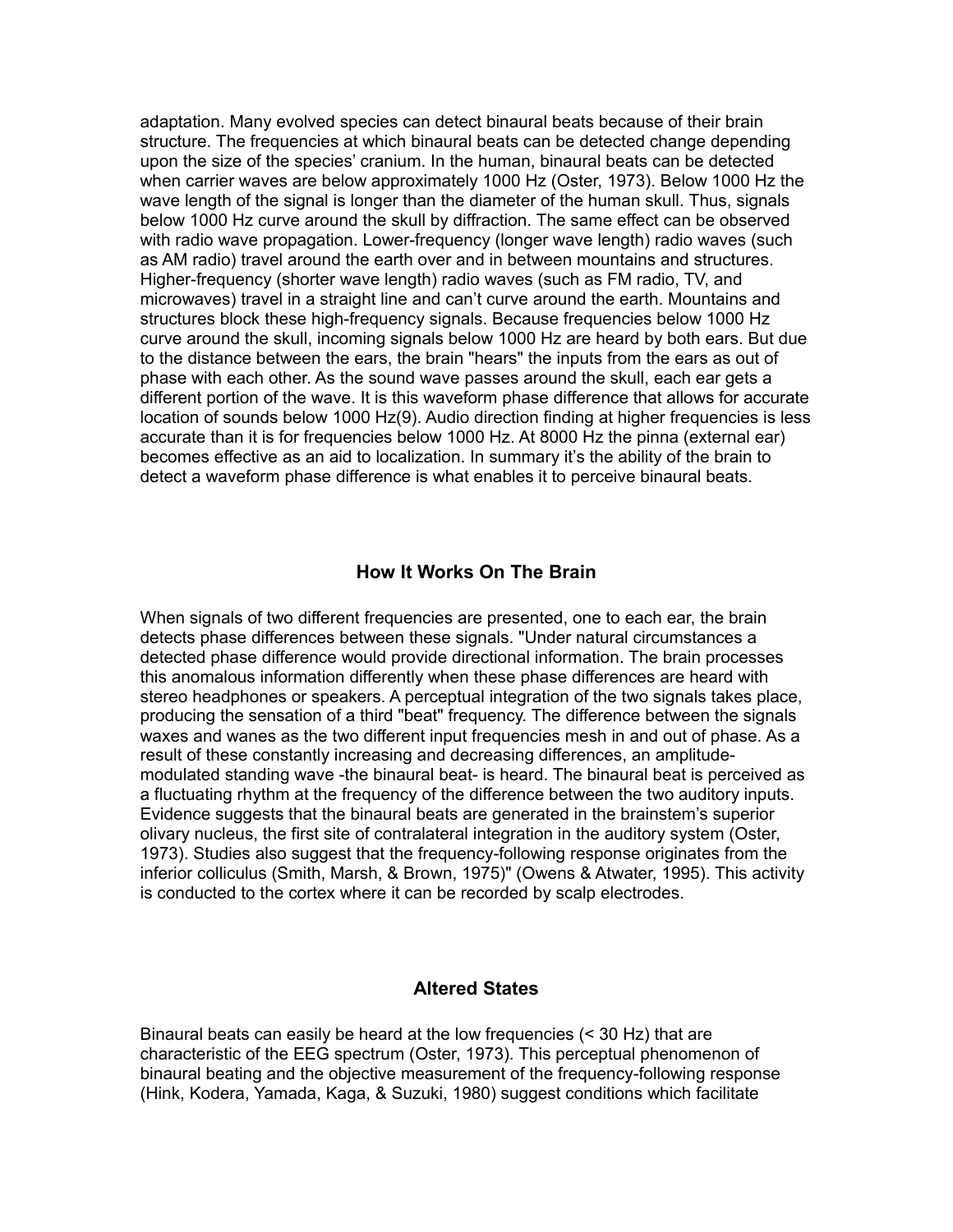entrainment of brain waves and altered states of consciousness. There have been numerous anecdotal reports and a growing number of research efforts reporting changes in consciousness associated with binaural-beats. "The subjective effect of listening to binaural beats may be relaxing or stimulating, depending on the frequency of the binaural-beat stimulation" (Owens & Atwater, 1995). Binaural beats in the delta (1 to 4 Hz) and theta (4 to 8 Hz) ranges have been associated with reports of relaxed, meditative, and creative states (Hiew, 1995), and used as an aid to falling asleep. Binaural beats in the alpha frequencies (8 to 12 Hz) have increased alpha brain waves (Foster, 1990) and binaural beats in the beta frequencies (typically 16 to 24 Hz) have been associated with reports of increased concentration or alertness (Monroe, 1985) and improved memory (Kennerly, 1994).

Passively listening to binaural beats may not spontaneously propel you into an altered state of consciousness. One's subjective experience in response to binaural-beat stimulation may also be influenced by a number of mediating factors. For example, the willingness and ability of the listener to relax and focus attention may contribute to binaural-beat effectiveness in inducing state changes. "Ultradian rhythms in the nervous system are characterized by periodic changes in arousal and states of consciousness (Rossi, 1986;

Shannahoff-Khalsa, 1991; Webb & Dube, 1981). These naturally occurring shifts may underlie the anecdotal reports of fluctuations in the effectiveness of binaural beats. External factors are also thought to play roles in mediating the effects of binaural beats" (Owens & Atwater, 1995). The perception of a binaural beat is, for example, said to be heightened by the addition of white noise to the carrier signal (Oster, 1973), so white noise is often used as background. "Music, relaxation exercises, guided imagery, and verbal suggestion have all been used to enhance the state-changing effects of the binaural beat" (Owens & Atwater, 1995). Other practices such as humming, toning, breathing exercises, autogenic training, and/or biofeedback can also be used to interrupt the homeostasis of resistant subjects (Tart, 1975).

#### **Brain Waves and Consciousness**

Controversies concerning the brain, mind, and consciousness have existed since the early Greek philosophers argued about the nature of the mind-body relationship, and none of these disputes has been resolved. Modern neurologists have located the mind in the brain and have said that consciousness is the result of electrochemical neurological activity. There are, however, growing observations to the contrary. There is no neurophysiological research which conclusively shows that the higher levels of mind (intuition, insight, creativity, imagination, understanding, thought, reasoning, intent, decision, knowing, will, spirit, or soul) are located in brain tissue (Hunt, 1995). A resolution to the controversies surrounding the higher mind and consciousness and the mind-body problem in general may need to involve an epistemological shift to include extra-rational ways of knowing (de Quincey, 1994) and cannot be comprehended by neurochemical brain studies alone. We are in the midst of a revolution focusing on the study of consciousness (Owens, 1995). Penfield, an eminent contemporary neurophysiologist, found that the human mind continued to work in spite of the brain's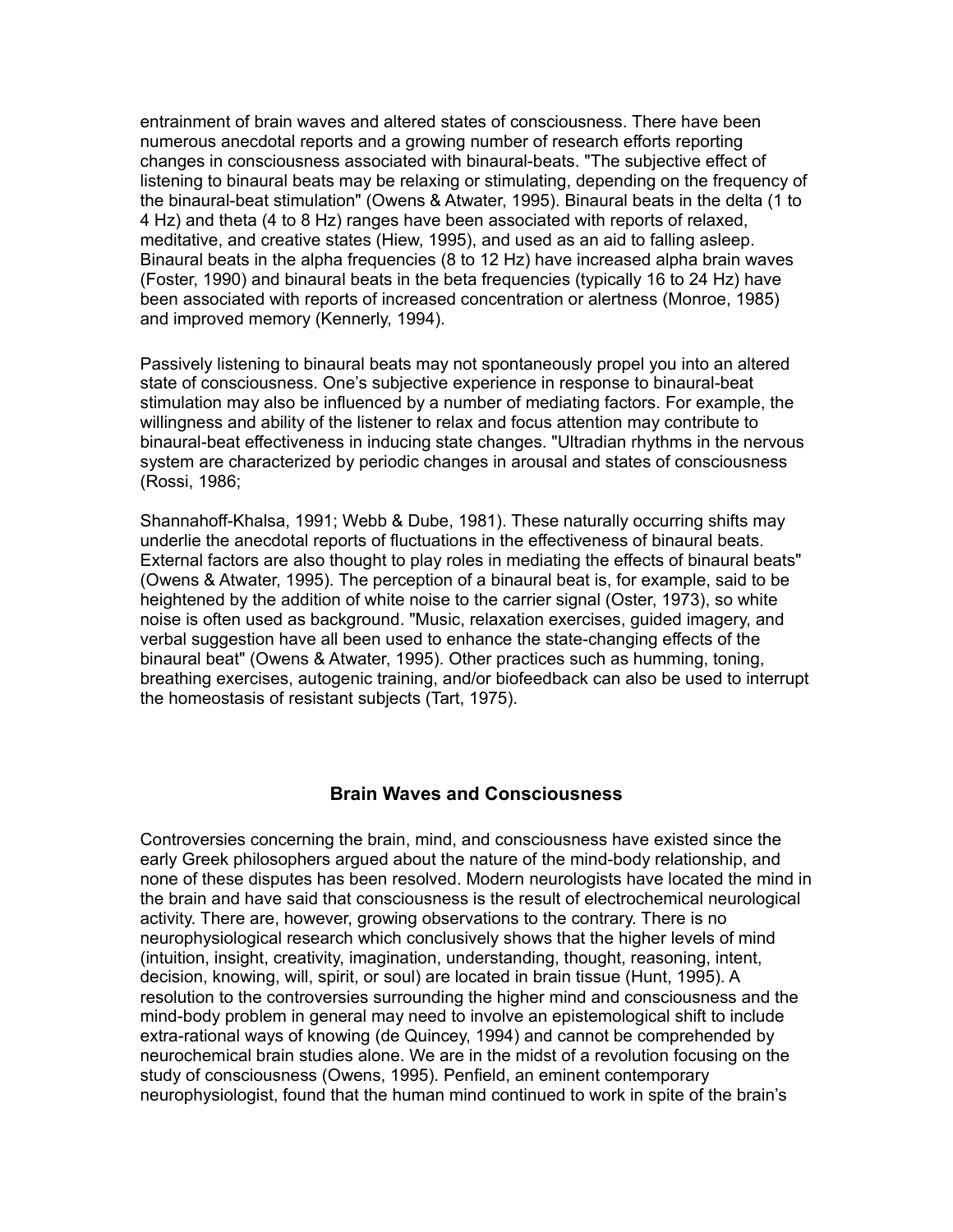reduced activity under anesthesia. Brain waves were nearly absent while the mind was just as active as in the waking state. The only difference was in the content of the conscious experience. Following Penfield's work, other researchers have reported awareness in comatose patients (Hunt, 1995) and there is a growing body of evidence which suggests that reduced cortical arousal while maintaining conscious awareness is possible (Fischer, 1971;West 1980; Delmonte, 1984; Goleman 1988; Jevning, Wallace, & Beidenbach, 1992; Wallace, 1986; Mavromatis, 1991). These states are variously referred to as meditative, trance, altered, hypnogogic, hypnotic, and twilight-learning states (Budzynski, 1986). Broadly defined, the various forms of altered states rest on the maintenance of conscious awareness in a physiologically reduced state of arousal marked by parasympathetic dominance (Mavromatis, 1991). Recent physiological studies of highly hypnotizable subjects and adept meditators indicate that maintaining awareness with reduced cortical arousal is indeed possible in selected individuals as a natural ability or as an acquired skill (Sabourin, Cutcomb, Crawford, & Pribram, 1993). More and more scientists are expressing doubts about the neurologists' brain-mind model because it fails to answer so many questions about our ordinary experiences, as well as evading our mystical and spiritual ones. The scientific evidence supporting the phenomenon of remote viewing alone is sufficient to show that mind-consciousness is not a local phenomenon (McMoneagle, 1993).

If mind-consciousness is not the brain, why then does science relate states of consciousness and mental functioning to brain-wave frequencies? And how is it that audio with embedded binaural beats alters brain waves? The first question can be answered in terms of instrumentation. There is no objective way to measure mind or consciousness with an instrument. Mind-consciousness appears to be a field phenomenon which interfaces with the body and the neurological structures of the brain (Hunt, 1995). One cannot measure this field directly with current instrumentation. On the other hand, the electrical potentials of brain waves can be measured and easily quantified. Contemporary science likes things that can be measured and quantified. The problem here lies in oversimplification of the observations. EEG patterns measured on the cortex are the result of electroneurological activity of the brain. But the brain's electroneurological activity is not mind-consciousness. EEG measurements then are only an indirect means of assessing the mind-consciousness interface with the neurological structures of the brain. As crude as this may seem, the EEG has been a reliable way for researchers to estimate states of consciousness based on the relative proportions of EEG frequencies. Stated another way, certain EEG patterns have been historically associated with specific states of consciousness. It is reasonable to assume, given the current EEG literature, that if a specific EEG pattern emerges it is probably accompanied by a particular state of consciousness.

As to the second question raised in the above paragraph, audio with embedded binaural beats alters the electrochemical environment of the brain. This allows mindconsciousness to have different experiences. When the brain is entrained to lower frequencies and awareness is maintained, a unique state of consciousness emerges. This state is often referred to as hypnogogia "mind awake/body asleep." Slightly higherfrequency entrainment can lead to hyper suggestive states of consciousness. Still higher-frequency EEG states are associated with alert and focused mental activity needed for the optimal performance of many tasks. Perceived reality changes depending on the state of consciousness of the perceiver (Tart, 1975). Some states of consciousness provide limited views of reality, while others provide an expanded awareness of reality. For the most part, states of consciousness change in response to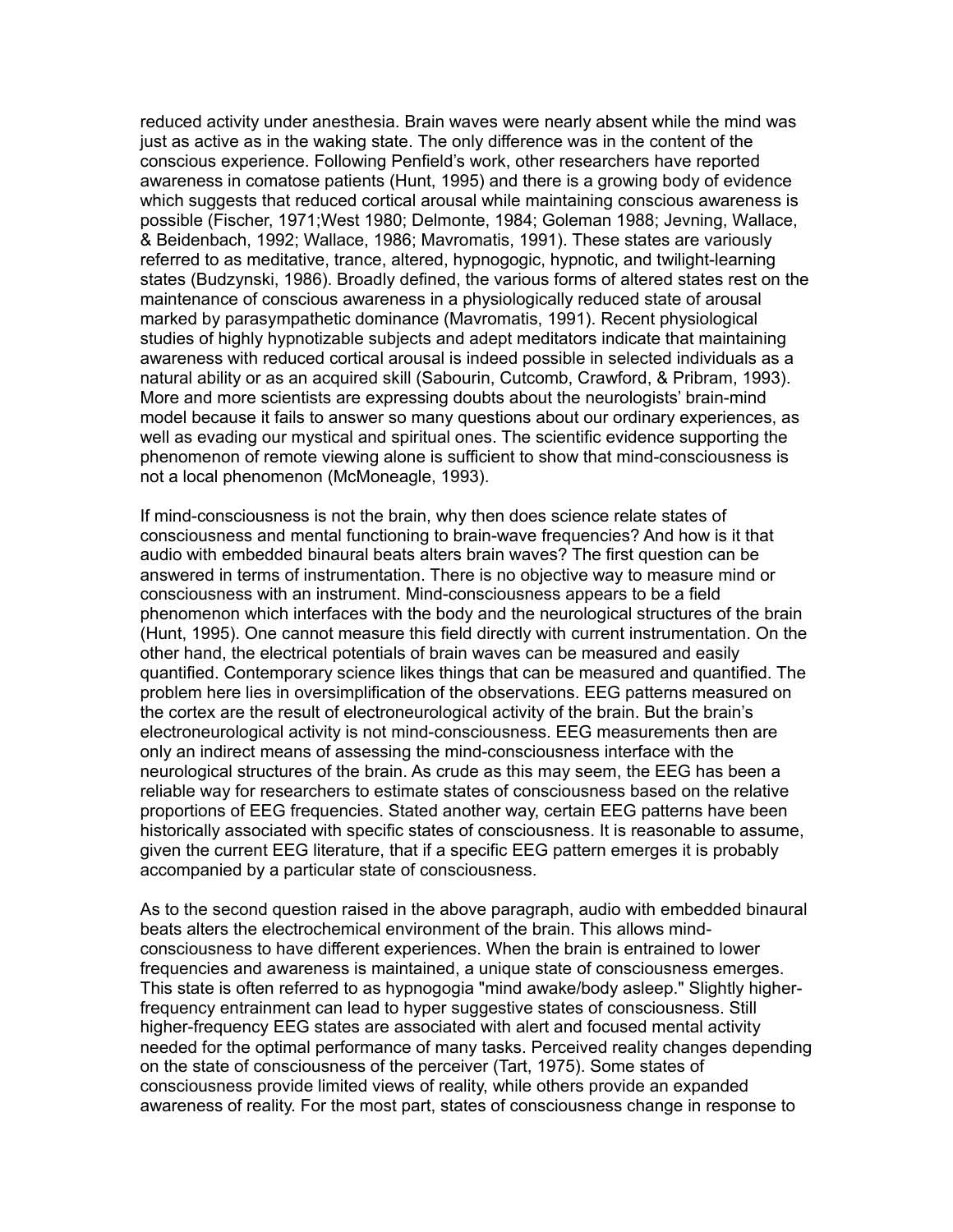the ever-changing internal environment and surrounding stimulation. For example, states of consciousness are subject to influences like drugs and circadian and ultradian rhythms (Rossi, 1986; Shannahoff-Khalsa, 1991; Webb & Dube, 1981). Specific states of consciousness can also be learned as adaptive behaviors to demanding circumstances (Green and Green, 1986).

## **Synchronized brain waves**

Synchronized brain waves have long been associated with meditative and hypnogogic states, and audio with embedded binaural beats has the ability to induce and improve such states of consciousness. The reason for this is physiological. Each ear is "hardwired" (so to speak) to both hemispheres of the brain (Rosenzweig, 1961). Each hemisphere has its own olivary nucleus (sound-processing center) which receives signals from each ear. In keeping with this physiological structure, when a binaural beat is perceived there are actually two standing waves of equal amplitude and frequency present, one in each hemisphere. So, there are two separate standing waves entraining portions of each hemisphere to the same frequency. The binaural beats appear to contribute to the hemispheric synchronization evidenced in meditative and hypnogogic states of consciousness. Brain function is also enhanced through the increase of crosscollosal communication between the left and right hemispheres of the brain.

# **Resetting Your Brains Sodium/Potassium Ratio In Theta**

Your brain cells reset their sodium & potassium ratios when the brain is in Theta state. The sodium & potassium levels are involved in osmosis which is the chemical process that transports chemicals into and out of your brain cells. After an extended period in the Beta state the ratio between potassium and sodium is out of balance. This the main cause of what is known as "mental fatigue". A brief period in Theta (about 5 - 15min) can restore the ratio to normal resulting in mental refreshment.

# *What you Will Need*

•**Stereo Headphones** (REQUIRED)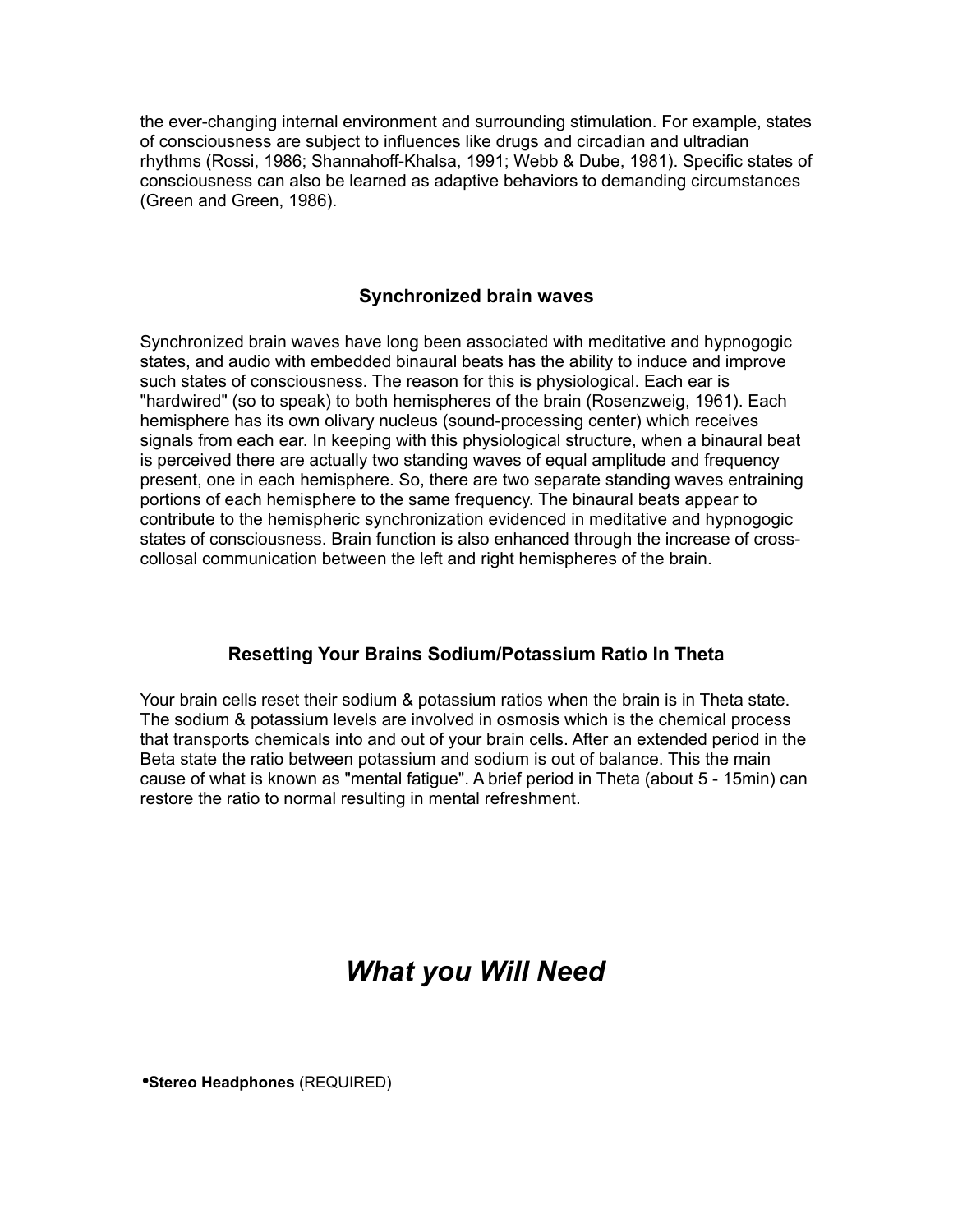•**A Program to Generate Binaural Frequencies** (I use a program called Brainwave Generator), it can be downloaded here - http://bwgen.aday.net.au/bwg.rar (This file comes with every preset ever Uploaded onto their site, you will need a crack to make it Full Version, and Registered to you, you can change the name to yours, simply by opening the "Register" file on Notepad, and changing the name, then saving it. Here is the Crack file http://www.mediafire.com/?irbzglzd4yw

**TIP: If you arent sure which preset to try once the program is installed, a really good one to try is "Feeling of unity with everything" this one is very relaxing, it makes you feel clear headed** 

 **afterwards, and it Reduces the amount of sleep that you need, I use it everyday**

•**A Nature Sound Generator** (This is Optional of course, but does make the experience more enjoyable ( I use Natura Sound Therapy 3, it can be downloaded here http://www.blissive.com/content/view/33/ here is the Serial Number for the program - URKL-W3K8-O2L5-L2N8

•**Another great Nature Sound Generator Program** is "Atmosphere Deluxe 6.0" and it can be downloaded here http://www.brothersoft.com/d.php?soft\_id=18293&url=http%3A%2F%2Ffiles.brothersoft.c

om%2Fdvd\_video%2Fvideo\_tools%2FAtmosphere\_Deluxe\_18293.exe

Download the Crack Here - http://www.mediafire.com/?yumwyzgwnyi

•**If your looking for a great way to play White, Pink, or Brown Noise, while listening to Binaural Beats, check out** - www.simplynoise.com

*That's It!*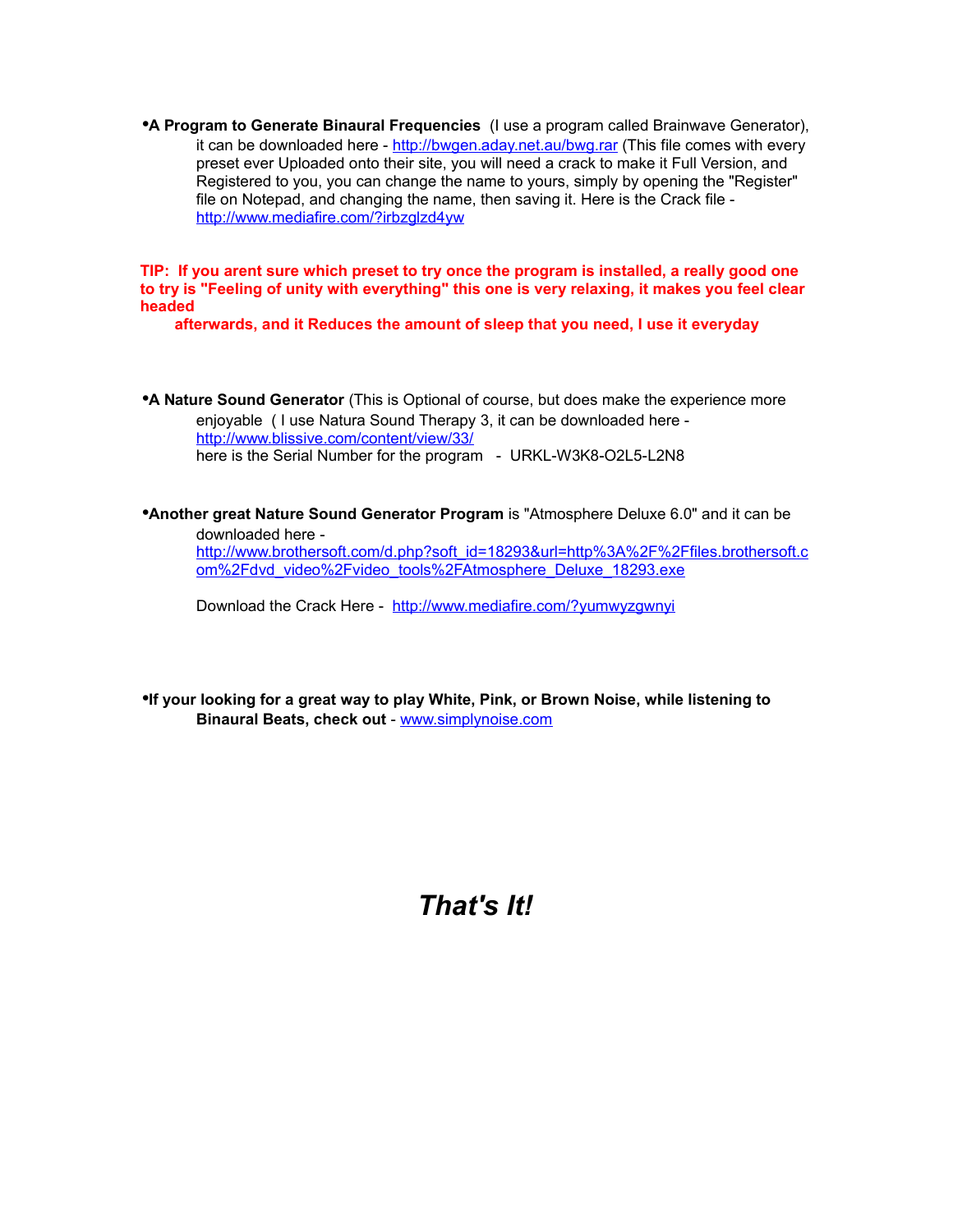# **ADDITIONAL INFORMATION ABOUT BRAINWAVES**

#### **Brain Waves in Meditation**

The measurement of brain waves in meditation is a relatively recent development, as scientists strive to discover how this ancient practice of meditation can reduce stress, increase feelings of well being, and benefit overall health, among other advantages. It is of specific use to help one increase alertness, relaxation and reflection even in "waking" states. Brain waves in meditation are predominantly those discussed below, while those in normal consciousness are of the beta type. Each type, as discussed below, has specific benefits.

Brain waves in meditation shift through various stages. The most common brain waves in meditation are alpha waves. These alpha brain waves in meditation basically promote changes in the autonomic nervous system that calm it. Regular contemplative practice of this type reverses the roles of the sympathetic and parasympathetic nervous systems so that the normally dominant sympathetic nervous system takes a back seat to the normally secondary parasympathetic nervous system. This lowers blood pressure and heart rate and lowers the amount of stress hormones in the body, as well as calming the mind. One of these stress hormones is cortisol, incidentally, which has been shown to encourage weight gain when it is elevated over the long term.

Gamma brain waves in meditation also greatly increase. Gamma waves denote intense focus and are usually weak and transient in normal brain activity. In experienced meditation practitioners, it was particularly noted that gamma brain waves in meditation were especially high in the left prefrontal cortex of the brain. This is an exciting finding, since this area is often associated with decreased anxiety and fear, positive emotions, and a decrease in depressive feelings or symptoms.

Theta brain waves in meditation are said to help open the "third eye" for practitioners. This "etheric eye" is said to be the channel through which practitioners gain illumination wisdom via vibrations received through the third eye. In practical terms, theta brainwaves in meditation also invoke a deep sense of relaxation and also encourage creativity and make problem solving and memorization easier. Most people have also experienced a theta state, for example, in the condition known as "highway hypnosis," wherein drivers can perform driving tasks so automatically that they don't remember making the drive home from their office. Theta waves also present themselves for most people when they do any task that is automatic or nearly so, such as folding clothes, washing hair, etc.

Finally, delta brain waves in meditation are the slowest of all. Everyone experiences delta waves in deep sleep, but delta brain waves in meditation are said to help experienced practitioners access the unconscious mind. Their existence may also be part of the reason that newly learned skills may be best integrated if one "sleeps on them," since they are associated with people's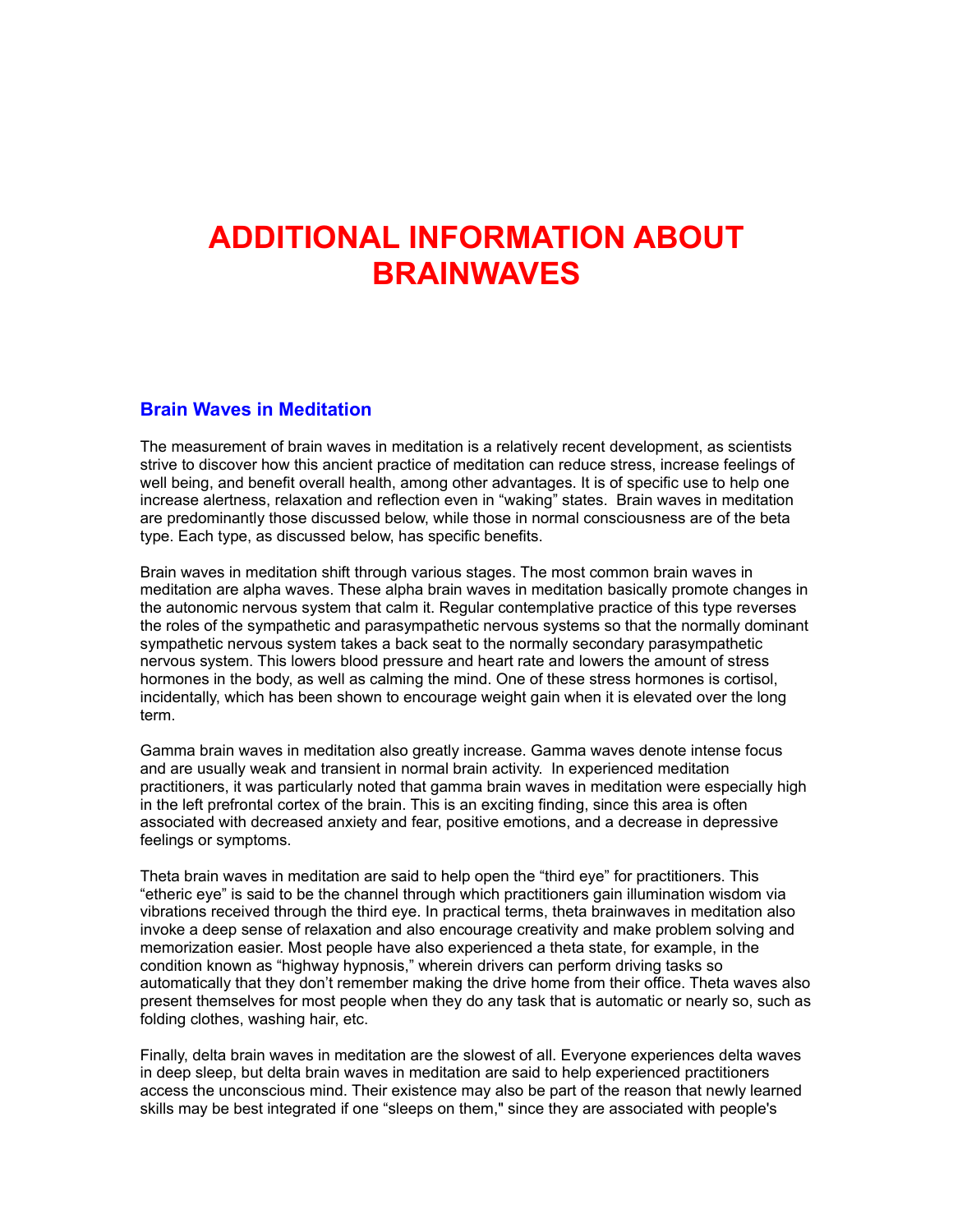ability to integrate newly learned tasks.

## **The Following is a list of what Brainwaves will help what types of things**

| <b>Musicians -</b>                                                           | Helps develop Relative Pitch and Perfect Pitch.                   |  |  |  |  |
|------------------------------------------------------------------------------|-------------------------------------------------------------------|--|--|--|--|
| Insomniacs -                                                                 | Delta Waves will help you relax very quickly and fall asleep. You |  |  |  |  |
| will wake up fell energized.                                                 |                                                                   |  |  |  |  |
| <b>Artists -</b>                                                             | Theta waves can make you more creative. Alpha waves make          |  |  |  |  |
| colors look more vivid, objects sharper, smells keener                       |                                                                   |  |  |  |  |
| Daydreamers -                                                                | Theta waves can help with guided imagery.                         |  |  |  |  |
| Hypnosis -                                                                   | Theta and Alpha waves can put you in a hypnotic trance.           |  |  |  |  |
| Meditate -                                                                   | Theta Waves help you to relax and concentrate in a trancelike     |  |  |  |  |
| state.                                                                       |                                                                   |  |  |  |  |
| <b>Athletes -</b>                                                            | Alpha waves help you to relax in competitions while providing     |  |  |  |  |
| you with an energy rush and better circulation. You will play "in the zone." |                                                                   |  |  |  |  |
| Depression -                                                                 | Alpha waves release serotonin, dopamine, and endorphins in the    |  |  |  |  |
| brain and body.                                                              |                                                                   |  |  |  |  |
| <b>Manic Depression-</b>                                                     | Alpha waves can put you in a manic, hyperactive, energetic,       |  |  |  |  |
| euphoric state.                                                              |                                                                   |  |  |  |  |
| Partygoers -                                                                 | Alpha waves help you become more social, lowering your            |  |  |  |  |
| inhibitions.                                                                 |                                                                   |  |  |  |  |
| <b>Philosophers -</b>                                                        | Alpha waves give you insight you never thought you                |  |  |  |  |
| had.                                                                         |                                                                   |  |  |  |  |
| <b>Social Anxiety Disorder -</b>                                             | Alpha waves help you to relax and socialize.                      |  |  |  |  |
| Time Warp -                                                                  | Days after listening to Alpha waves, time feels like it is going  |  |  |  |  |
| extremely slow.                                                              |                                                                   |  |  |  |  |
| ADD, ADHD -                                                                  | Beta waves can help you concentrate and calm down.                |  |  |  |  |
| <b>Geniuses -</b>                                                            | Beta Waves help you to Concentrate without Ritalin, Ginseng, or   |  |  |  |  |
| Ginkgo Biloba.                                                               |                                                                   |  |  |  |  |
| <b>Martial Arts -</b>                                                        | Alpha waves speed up muscle reflexes and lowers your pain         |  |  |  |  |
| threshold.                                                                   |                                                                   |  |  |  |  |
| Students -                                                                   | Beta waves can help you concentrate, remember, and organize       |  |  |  |  |
| your thoughts.                                                               |                                                                   |  |  |  |  |

Lower brainwaves (Delta, Theta, and low Alpha) may cause stupor and sleepiness. They tend to release serotonin while higher frequencies (Beta and Gamma) release more dopamine. Beta frequencies organize thoughts, helping you to remember things and concentrate. Withdrawal from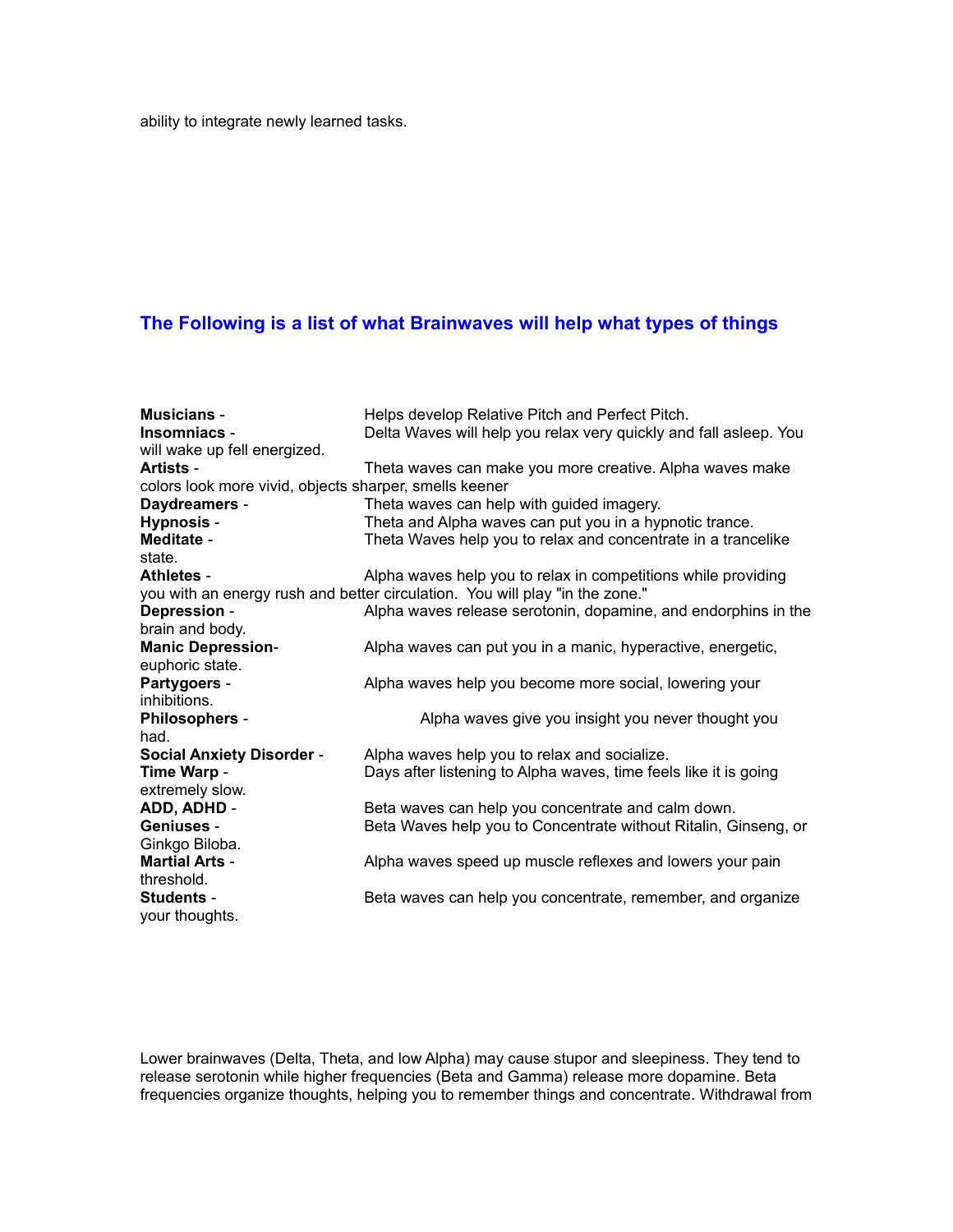Alpha Waves makes you remember childhood memories. Alpha waves relax the body and helps blood flow to extremities.

| Pseudo Drug                  |                         |                         |                         |                         |
|------------------------------|-------------------------|-------------------------|-------------------------|-------------------------|
|                              |                         |                         |                         |                         |
| Mimics effects of Drug       | Delta                   | Theta                   | Alpha                   | <b>B</b> eta            |
|                              | Δ                       | Θ                       | A                       | в                       |
| Adaptogenic                  |                         |                         | X                       |                         |
| Analgesic                    | x                       | X                       | X                       |                         |
| Anaphrodisiac                | $\overline{\textbf{X}}$ | $\overline{\mathbf{X}}$ |                         | $\overline{\mathbf{X}}$ |
| Anesthetic                   | X                       | X                       |                         |                         |
| Antianxiety                  |                         | X                       | X                       |                         |
| Antidepressant               |                         |                         | X                       |                         |
| Antispasmodic                |                         |                         | $\overline{\textbf{x}}$ |                         |
| Antipsychotic                |                         |                         | X                       |                         |
| Aphrodisiac                  |                         |                         | X                       |                         |
| <b>Bitter</b>                |                         |                         | $\overline{\textbf{X}}$ |                         |
| Cardiotonic                  |                         |                         | X                       |                         |
| Causes Hypertension          |                         |                         |                         | X                       |
| <b>Circulatory Stimulant</b> |                         |                         | X                       |                         |
| Depressant                   | X                       | X                       |                         |                         |
| Diaphoretic                  |                         | X                       |                         |                         |
| Hallucinogenic               |                         | $\overline{\mathbf{X}}$ |                         |                         |
| Hypnotic                     | x                       | $\overline{\mathbf{X}}$ | x                       |                         |
| Hypotension                  | X                       | x                       | x                       |                         |
| Mydriatic                    | $\overline{\mathbf{X}}$ | X                       |                         |                         |
| Narcotic                     | $\overline{\textbf{x}}$ | $\overline{\textbf{x}}$ | $\overline{\textbf{X}}$ |                         |
| Nervine                      | X                       | X                       | x                       |                         |
| Photosensitive               |                         |                         | X                       |                         |
| Rubefacient                  |                         |                         | $\overline{\textbf{x}}$ |                         |
| <b>Sedative</b>              | X                       | X                       |                         |                         |
| Spasmolytic                  | $\overline{\mathbf{x}}$ | $\overline{\textbf{x}}$ | $\overline{\textbf{X}}$ |                         |
| Stimulant                    |                         |                         |                         | X                       |
| Vasoconstrictor              |                         |                         |                         | X                       |
| Vasodilator                  |                         |                         | $\overline{\textbf{x}}$ |                         |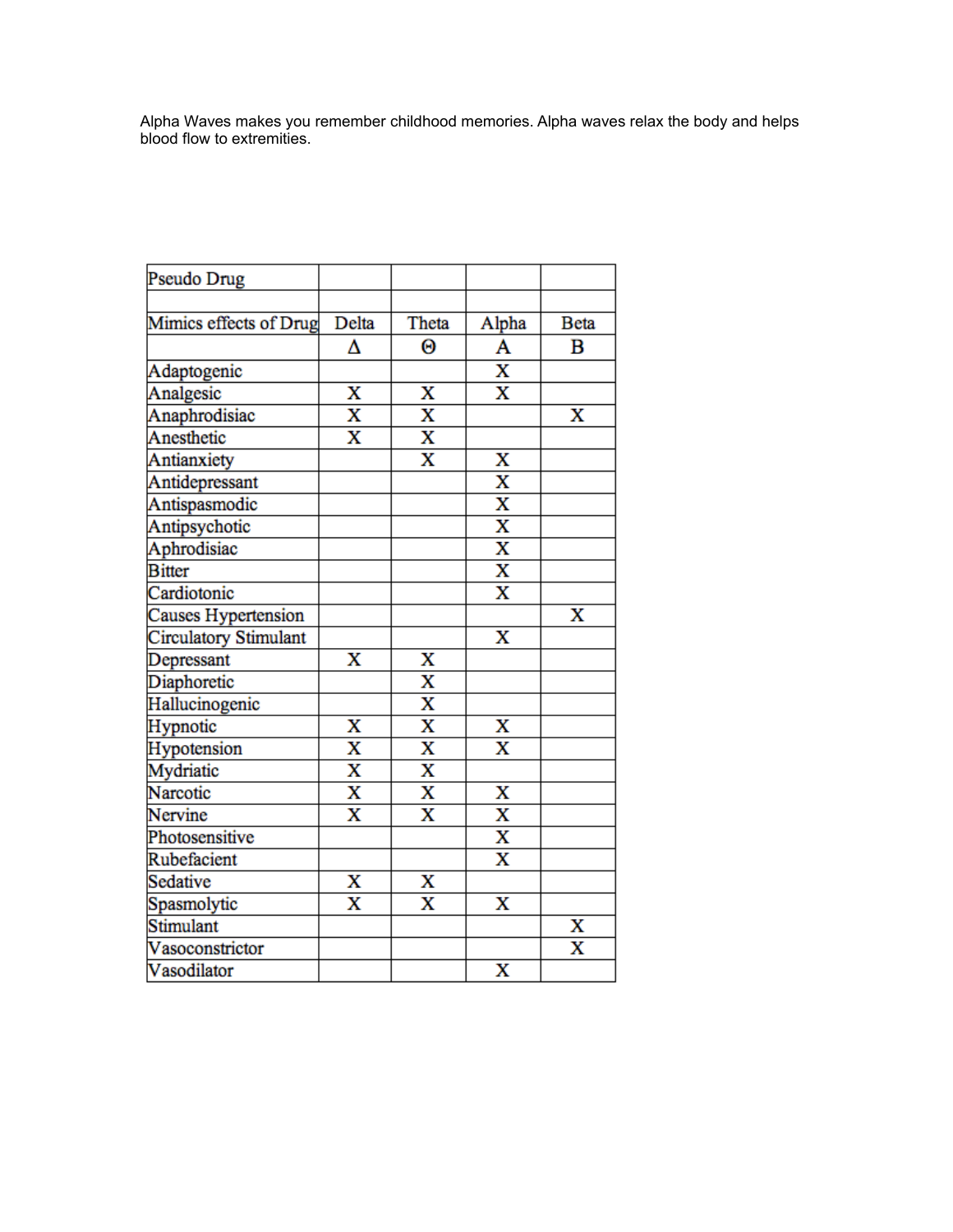#### **Slower brain waves can keep us healthier: mentally and physically**

Utilizing brainwave entrainment consistently can definitely yield many health-related benefits. Using alpha brain waves can result in calmness, peacefulness, and relaxation - which helps block stress from crippling our immune system. Boosting theta brain waves can improve our health by making us feel younger, giving us more energy, and improving our immune system. And finally, delta brain waves allow us to produce anti-aging hormones, they boost our immune system, and allow our body to replenish itself. Each of those "slower brain waves" sound like they can produce wonderful health benefits. It definitely sounds wonderful that these "slower brain waves" are able to do such a phenomenal job at keeping us healthy.

#### **Powerful relaxation and better overall wellbeing**

A common benefit to increasing the amount of slow brain waves [i.e. alpha, theta, delta] in your brain is feeling deeply relaxed. Scientists have found that when the brain is in slower brain wave states [like alpha and theta], it produces specific hormones and "neuropeptides." These hormones and neuropeptides that are produced have been linked to boosted memory, creativity, and ability to learn.

Each time you lower the baseline frequency of your brain waves, the more you will feel the healthy anti-stress, anti-aging hormones and neuropeptides. These naturally boost your overall level of relaxation and wellbeing. What the slower brain waves also do is increase the amount of beneficial neurotransmitters and endorphins in the brain. For example: using alpha and theta brain waves will increase your overall level of relaxation by increasing the production of serotonin in the brain. Serotonin is an extremely helpful neurotransmitter that has been linked to both mental and physical relaxation. Also, certain slower brainwave frequencies produce endorphins which make us feel good - like a "natural high."

For these reasons, virtually any time you utilize brainwave entrainment, neurofeedback, meditation, or even yoga, you are able to feel more relaxed and peaceful. What do all of the mentioned exercises have in common? Though they may all be "different forms" of exercising your brain, in the end, they will all slow down your brain waves.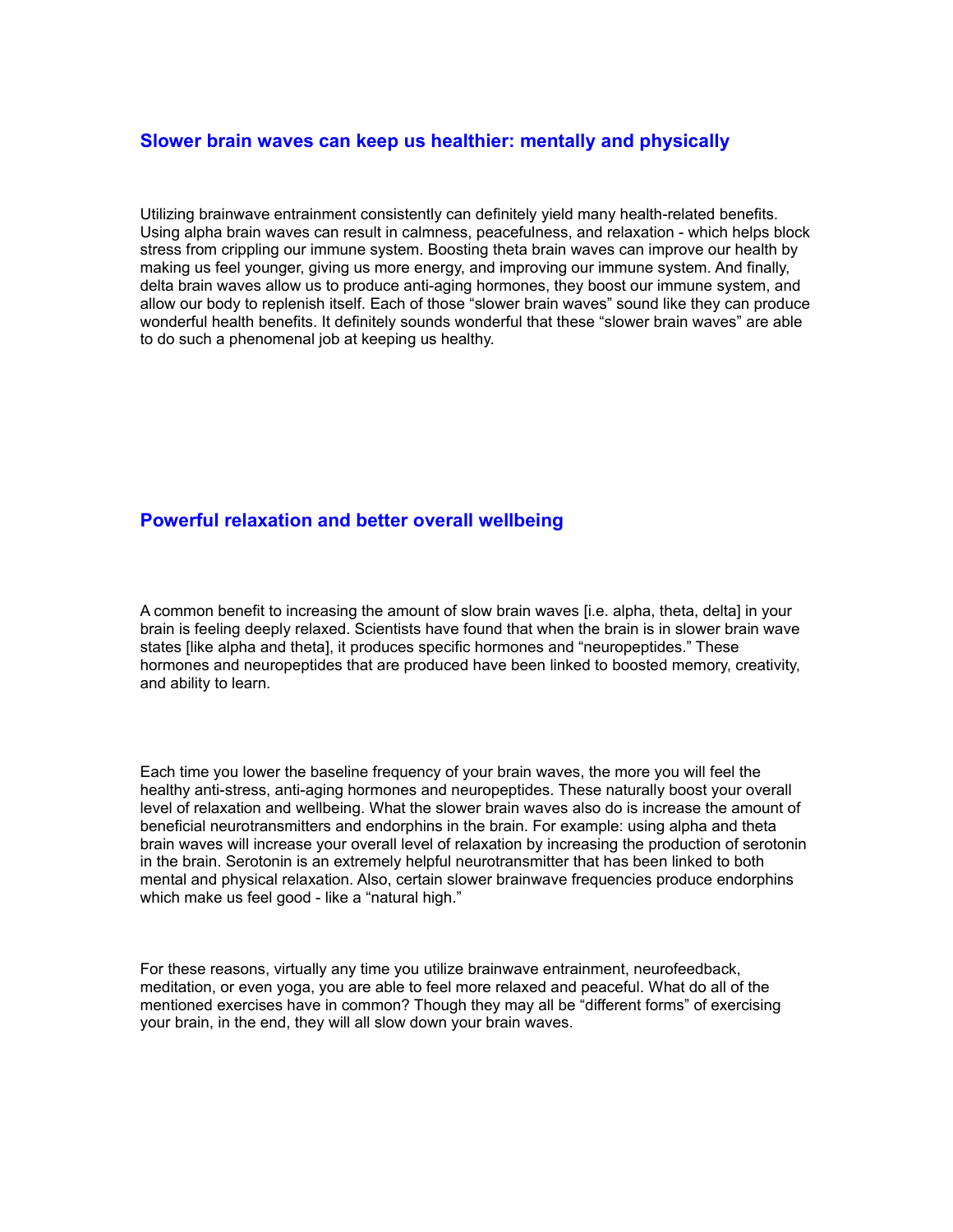#### **Why you feel "a natural high" after running**

Though you may not know it or remember it, you've likely experienced "a natural high" - also known as, your body bein flooded with the production of endorphins. Each time that you go for a run or do any form of hard cardiovascular exercise, endorphins are released. Most people have experienced the benefits of endorphins; whether it be after a long run, basketball game, or other sporting event.

Though you will usually feel very exhausted and were very sweaty after a hard workout, you will also usually feel very good. After working out we naturally feel physically relaxed [and tired], plus we feel mentally relaxed and calm. Though I highly recommend exercise to increase your overall level of wellbeing, it is not the only activity that will make you feel good by producing endorphins. Any time you utilize brainwave entrainment, neurofeedback, meditation, or yoga, in order to slow your brain waves, you will probably feel the same endorphins ["natural high"] that you did after a strenuous workout.

#### **How endorphins boost our cognition [i.e. memory and learning]**

Though you already know that endorphins allow our bodies to feel a natural high, you may not have known that each time we enter an alpha or theta brain wave state, specific endorphins kickin that actually boost our overall cognition; they improve our memory and ability to learn. Scientific research has proved that in rats that were injected with endorphins had improved memories they also were able to run through mazes more quickly. Research has also shown that the production of endorphins can actually reverse amnesia - [a condition in which memory is disrupted].

Researchers have also thought that the parts of the brain that are involved in the production of endorphins, are the exact same areas that are involved with memory and learning. One study even proposed that each time we learn - our brain releases endorphins to reward itself and to help us store our memories. This is why memorizing and ability to learn are boosted each time we have increased production of endorphins in our brains.

Increased endorphins in our brain has been linked to theta and alpha brain wave states of consciousness. Think about it: each time we are able to slow our brain waves to the alpha and / or theta range, it is naturally easier for us to drop our old beliefs and literally "learn" new beliefs. This is why you may have heard that slowing your brain waves down to theta and alpha ranges allows you to re-program your beliefs.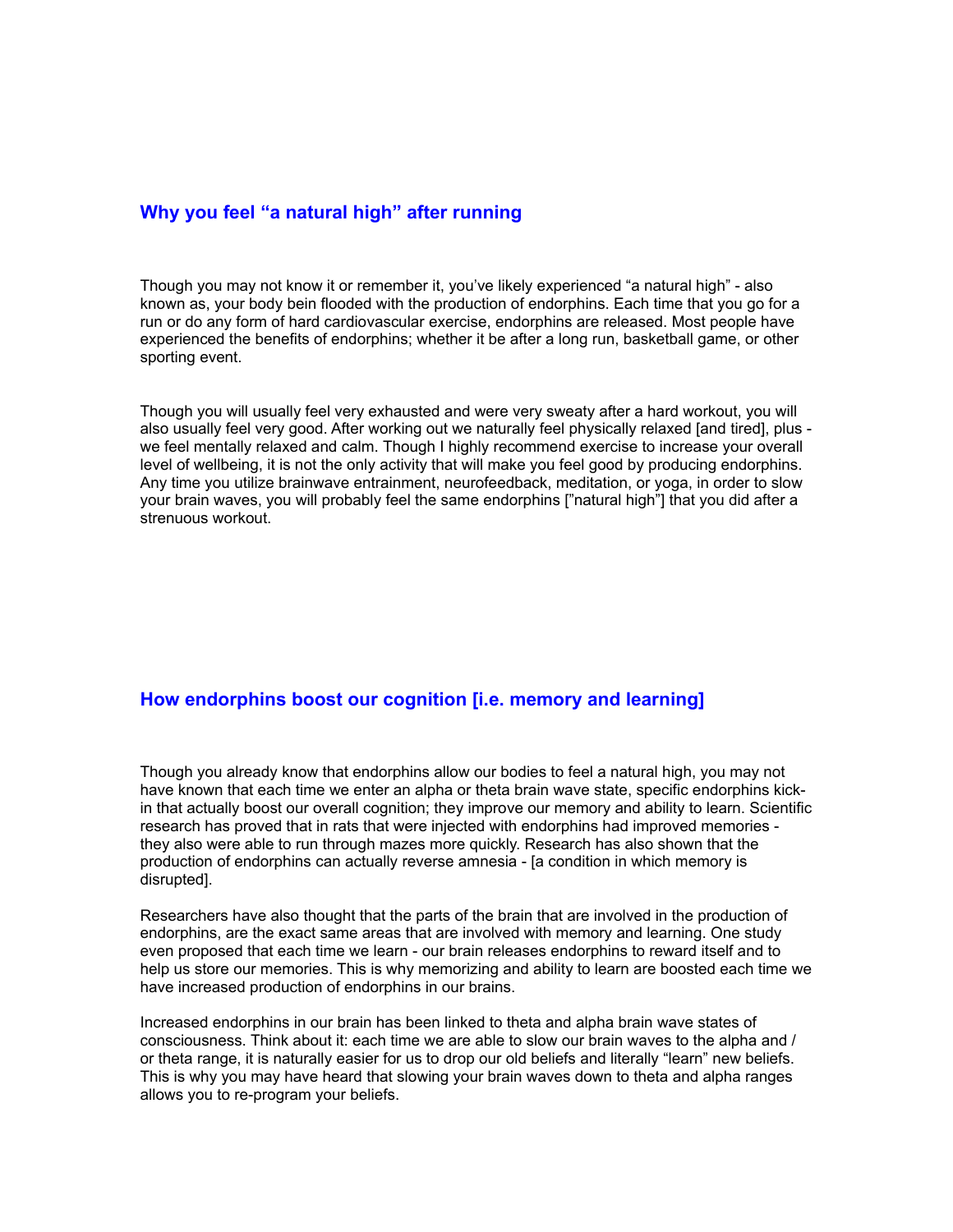#### **How alpha and theta brain waves boost our learning abilities**

Catecholamines, acetylcholine, and vasopressin, are three [among many] of the beneficial hormones and other helpful neuropeptides that are produced in slower brain wave frequencies. Studies have shown that acetylcholine is vital for long term memory. They have also found that when acetylcholine production [in the brain] is high, we experience boosts in our long-term memory. More studies have found that when individuals take supplements that boost the production of acetylcholine in the brain, they are better at learning and have improved memories.

Individuals who have lower levels of acetylcholine usually struggle with tasks involving learning and memory. Individuals with the devastating Alzheimer's disease usually have very low levels of acetylcholine. Theta brain waves have been specifically linked to the production of the neuropeptide vasopressin - a neuropeptide which improves reaction time, ability to learn, and ability to remember. Theta brain waves also have the ability to produce catecholamines which aid once again in our learning process and memory.

#### **Boosted attention and alertness**

It is not only our production of neuropeptides that allows us to learn more effectively in slower brainwave patterns. Because theta and alpha brain wave states are linked to relaxation, we experience decreased blood pressure, heart rate, and our entire body feels relaxed. This boosts the overall oxygen level in our brains and maximizes bloodflow to our cortex. This naturally boosts our attention span and level of alertness. Boosted attention and alertness makes it much easier to memorize and learn new things.

#### **Slower brain waves and feeling young again**

Are you a person that wishes you could get back some of the same energy you had when you were a kid? Though there are many products on the market to help you: look younger, feel more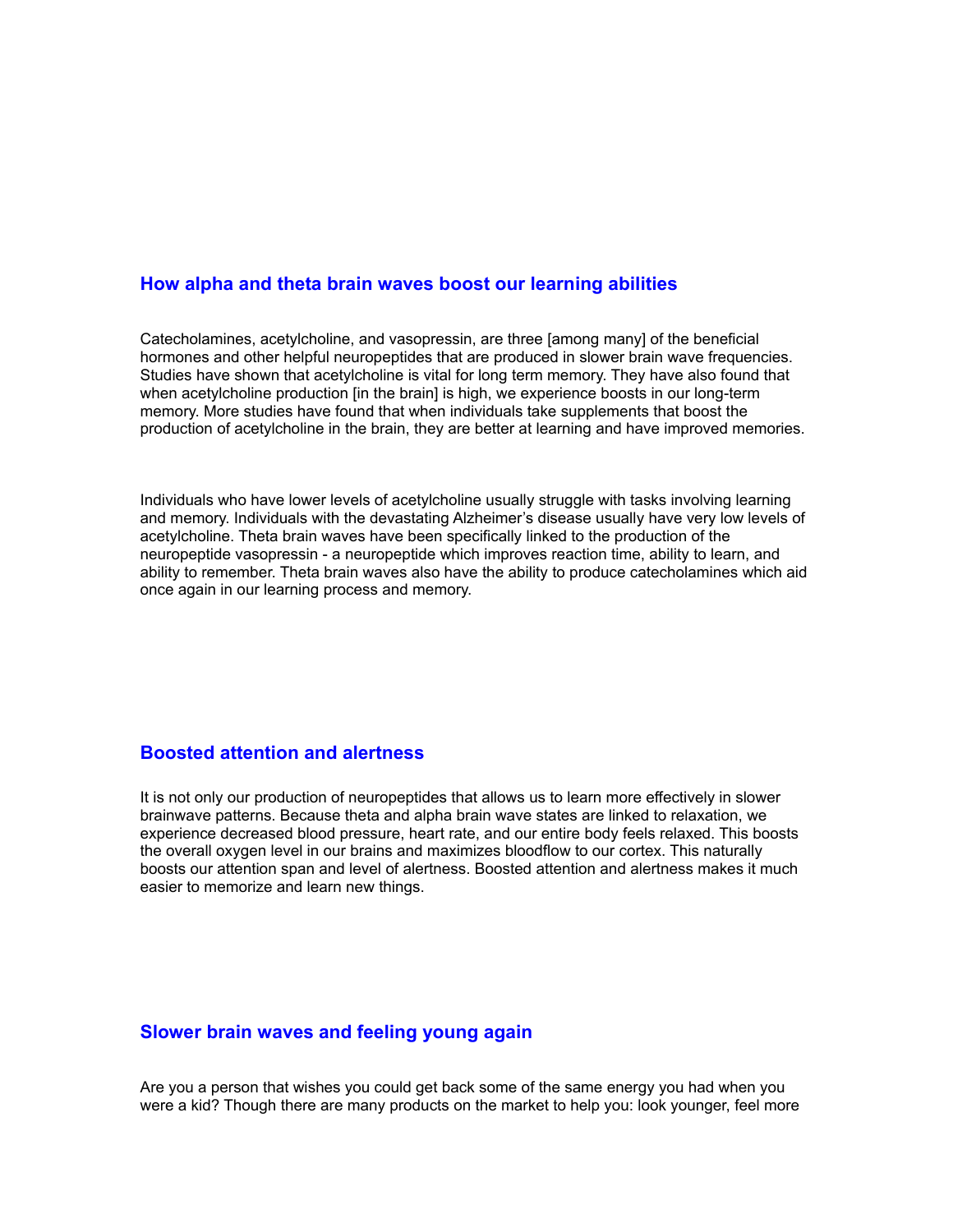energetic, happier, and healthier, many do not work. Why? Because they don't target your brain waves! Research has found that patterns of delta brain waves, theta brain waves, and alpha brain waves, positively affect the production of the hormones: melatonin, DHEA, and cortisol. These three brain wave patterns are able to slow aging, boost relaxation, and increase our overall wellbeing.

In the alpha and theta brain wave ranges, the amount of melatonin and DHEA is significantly boosted in our brains. Research has discovered that DHEA can increase over 50% in certain cases! Even more impressive were the studies on melatonin. Researchers found that slower brain waves boosted the production of melatonin by 300% in some cases! Average melatonin increases were nearly 100%… On top of all the other benefits, the production of cortisol - [a stress hormone usually produced by high-beta brain waves], declined by nearly 50%!

#### **Increase anti-aging hormones**

As mentioned earlier, the hormone "cortisol" is a powerful stress hormone that has potential to actually kill brain cells. It has been linked to sped-up aging, health problems, anxiety, and stress. Because of the problems associated with cortisol, it can have a significantly negative impact on our memory, ability to learn, and our overall wellbeing. It is definitely not favorable to have high levels of cortisol floating around in your body.

With that said, DHEA is a hormone that you want to have plenty of in your body. Like cortisol, it is produced by our adrenal glands. Usually, in your twenties, DHEA production will reach its maximum. In your thirties, DHEA production declines and as you age - it continues to decline. Individuals who are over 70 have roughly 1/5th the amount of DHEA as an individual in their twenties. When our DHEA levels drop low, we are more susceptible to developing disease, getting sick, and aging quickly. The higher we keep our levels of DHEA, the less likely we are to get sick, become stressed out, or speed up our aging process.

Lastly, we notice significant improvements with the hormone melatonin. Melatonin has been linked to better, more restful sleep. You already know that sleep is very beneficial for replenishing the brain and body with vital neurotransmitters and hormones. Each time we get a quality night's sleep, we help ward off the aging process. When we get poor quality sleep, we speed up our aging process. Like DHEA, the amount of melatonin produced in our bodies declines as we get older. For this reason, it is important to lower our brain waves to the alpha and theta rhythms and boost our melatonin levels.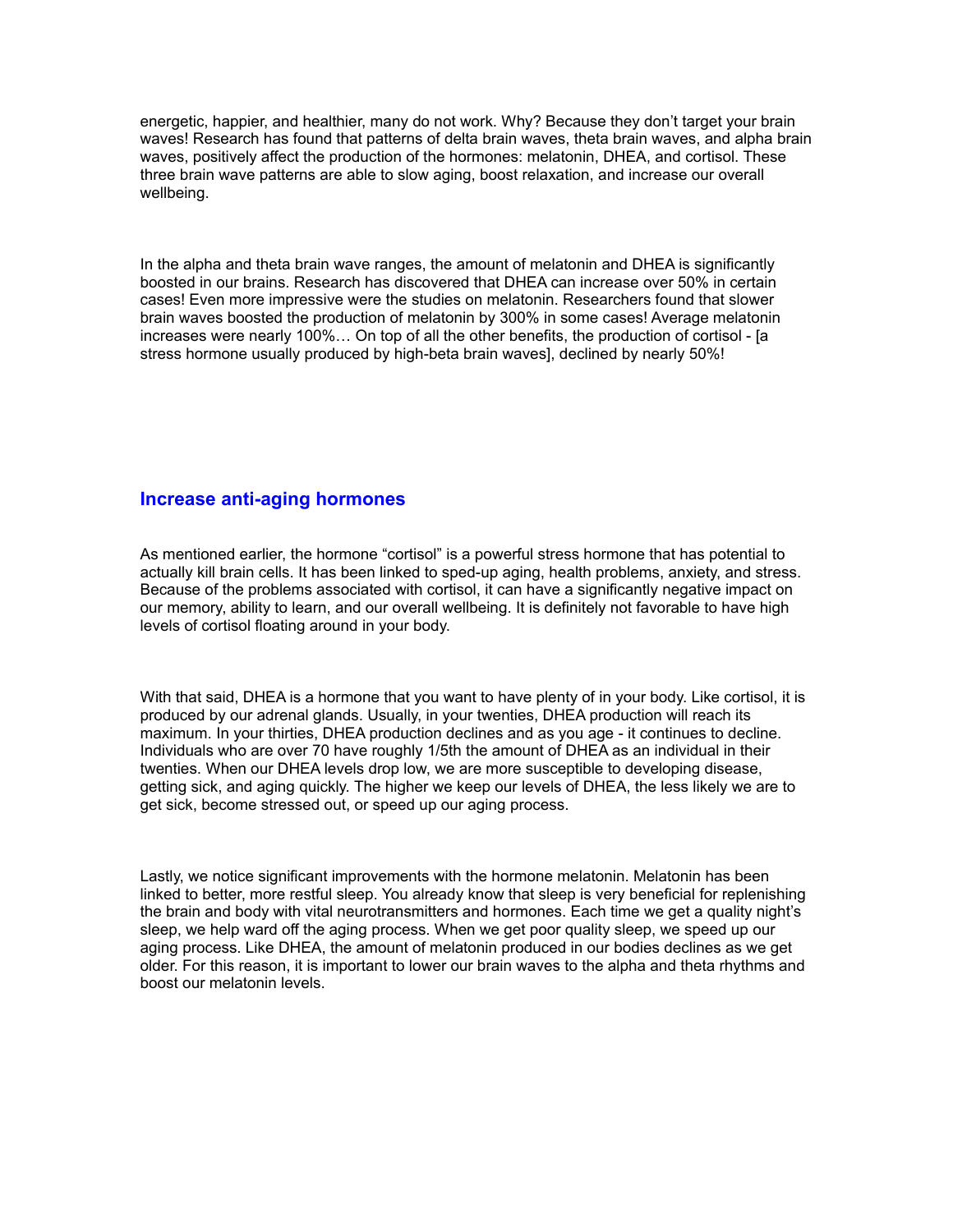#### **Why slower brain waves release helpful neurotransmitters**

Hopefully, you now fully [or better] understand that when you increase your alpha, theta, and delta brain waves [slower brain waves] your brain naturally increases the production of beneficial hormones. This is why many people [including researchers] consider activities such as: brainwave entrainment, meditation, and yoga to be beneficial. Have you ever questioned why the brain produces these helpful hormones and neurotransmitters in the slower brainwave frequencies?

Well, according to scientific research, neurons ["brain cells"] are electrochemically triggered to produce certain neurotransmitters, neuropeptides, and certain hormones at certain brainwave frequencies. Neurons are almost "activated" to produce certain neurochemicals when they are interacting with certain brainwave frequencies. Think of brain waves as communication in the brain. The neurons and the brain communicate by sending specific brainwave frequencies.

This is why each time your brain waves are slowed to the alpha range or theta range, they produce different, more helpful neurochemicals than they would in the beta range. Slowing your brain waves with entrainment is comparable to sending a direct message to your brain cells to start creating helpful neurochemicals. The concept is easy to understand too. Each time you get a quality night's sleep, your brain shifts to the lower theta and delta ranges.

When you wake up, you usually feel like your energy supply has been replenished… That's because your energy supply was replenished by the delta and theta brain waves. They produced many helpful, healing hormones and neurotransmitters while you were asleep! Though slower brain waves tend to have a lot of health-related benefits, you should never rule out your beta brain waves. Each brain wave has something helpful to offer / bring to the table.

#### **Master your brain with all 4 types of brain waves**

It's very important for you to understand that though theta brainwaves can be very beneficial and helpful - they are not the most important brainwave pattern. In fact, none of the 4 basic brain wave patterns (beta, alpha, theta, delta) are considered "most beneficial" or "best brainwave." All brain waves are of equal importance and serve their intended purpose. They all have certain benefits and drawbacks in certain situations.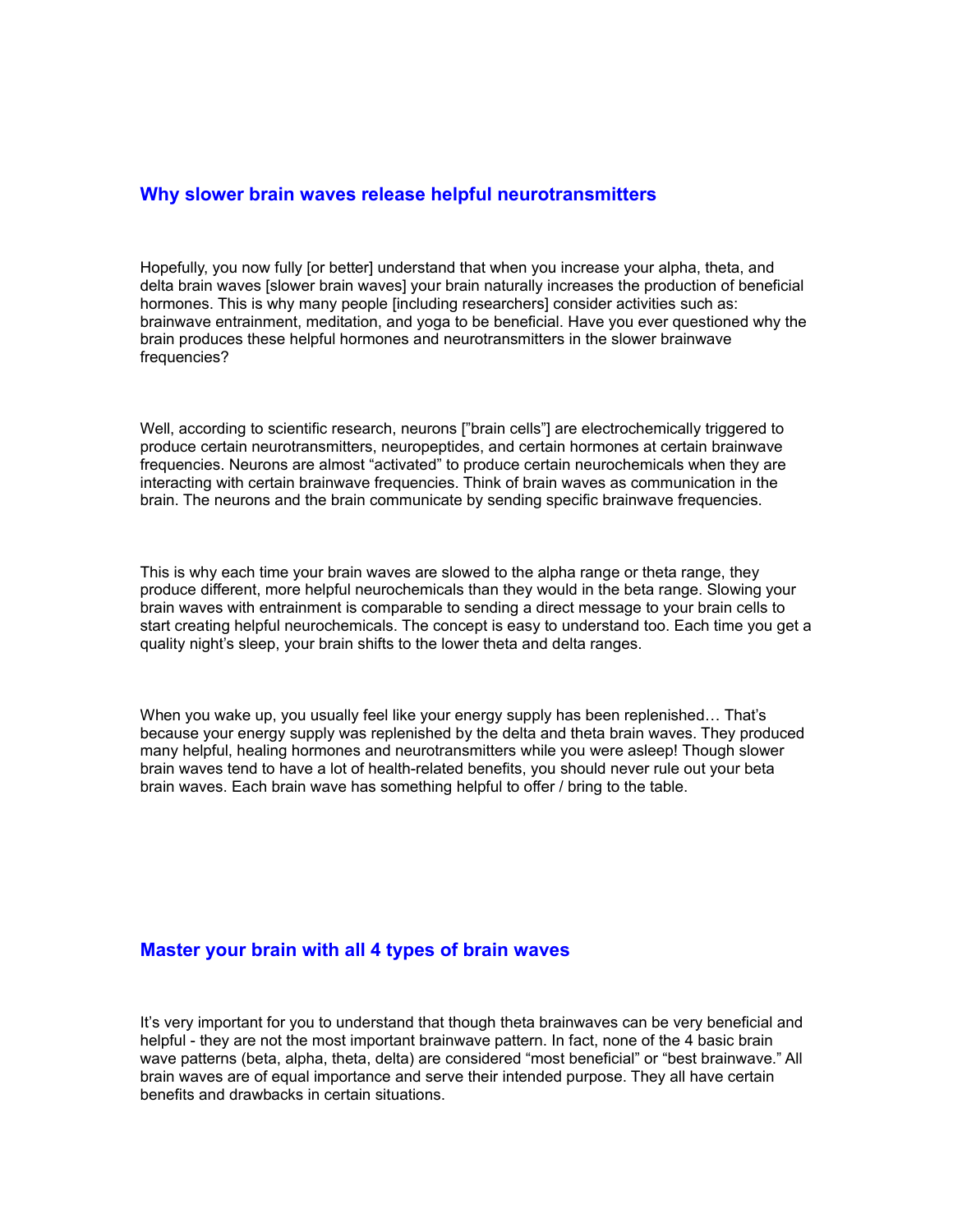The key is to cultivate a good combination of each of the 4 brain waves [beta, alpha, theta, delta] in order to take full control of your mind and life. This can be accomplished via meditation or neurofeedback. Both activities allow you to take "conscious" control over your brain wave patterns and consciously "shift" to an optimal brainwave for any given situation. This makes life much easier for us to live because we are able to optimally deal with any situation.

When you are able to incorporate theta brain waves in your life, you may feel peaceful and blissful during a session of meditation, but you may not even be able to remember it! Why? Theta brain waves involve the subconscious mind and if we don't have any alpha brain wave activity to transfer this "subconscious information" to our conscious mind (beta waves) - you'll believe that you know something on a deeper level, but aren't sure what because you cannot remember it!

Accessing alpha, but not being able to tap theta waves will allow you to feel relaxed, more internally aware, but will not have the emotional intensity, creative insights, or the spiritualconnection that can only be accessed through theta waves. This is why being able to tap both the theta brain waves, while also having access to alpha waves, allows our brains to transfer important information, emotions, and insights to our conscious mind [because alpha bridges the gap between the "subconscious mind" (theta waves) and "conscious mind" (beta waves). This allows us to actually use the information that our theta range can provide.

Hopefully that last paragraph helped you understand why all four patterns of brainwaves are needed to master the brain. And in case you were wondering about delta brain waves - just think of them as one stage deeper than theta brain waves. In order to transfer information from the delta brainwave range to your "conscious mind," you need to utilize "theta" (receives information from delta) - "alpha" (receives information from theta) - and "beta" (receives information from alpha). This allows us to be consciously aware of even the deepest universal knowledge and truths.

As you may have already guessed, mastering your brain waves will allow you to live the life of your dreams and consciously create your reality. However, it takes work - and, most people don't put in work… Which is why a minority of the population is able to live out their dreams! Anyways, the key is to be sure you're in an optimal brain wave state for your given situation. For more information on each of the various brainwaves, and understand which brainwave pattern is optimal, check out each of the descriptions posted below!

# **DELTA**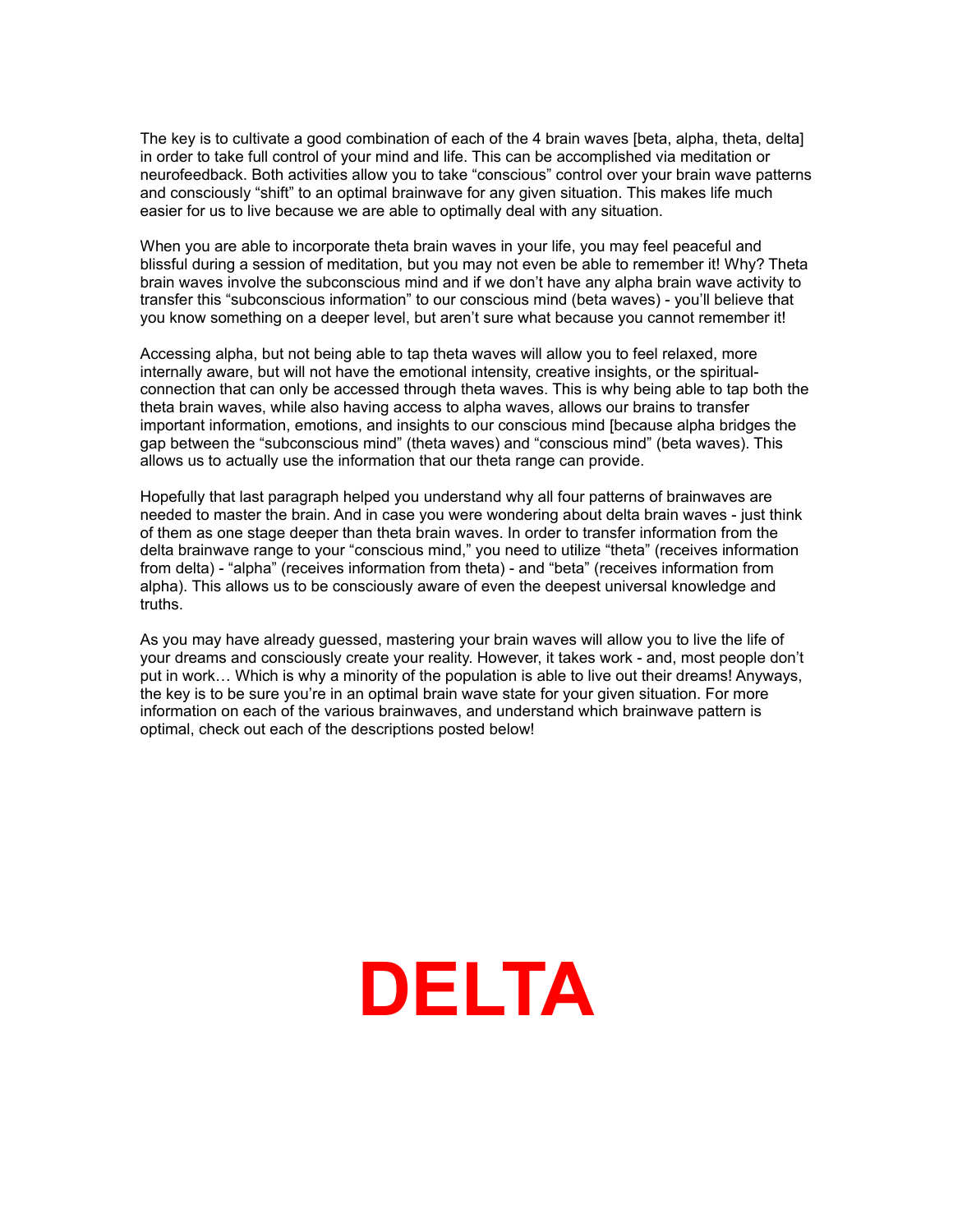#### **Delta Brain Waves ( O.5 to 4Hz)**

- •0.5 Hz Relaxation, helps soothe headaches
- •0.5 1.5 Hz Pain relief. Endorphin release
- •0.9 Hz Euphoric feeling
- •1 Hz Well being. Harmony and balance
- •2.5 Hz Production of endogenous opiates (pain killers, reduce anxiety)
- •2.5 Hz Relieves migraine pain. Produces endogenous opiates
- •3.4 Hz Helps achieve restful sleep
- •3.5 Hz Feeling of unity with everything. Whole being regeneration
- •3.9 Hz Self renewal, enhanced inner awareness
- •4.0 Hz Enkephalin release for reduced stress
- •4.0 Hz Allows brain to produce enkaphalins, all natural pain killer
- •4.0 Hz Full memory scanning. Releases enkephalins
- •4.0 Hz Vital for memory and learning. Problem solving, object naming
- •1 3 Hz Profound relaxation, restorative sleep. Tranquillity and peace

#### **What are delta brainwaves?**

Delta brainwaves are considered the most relaxing brainwave frequency range. Delta brainwaves are commonly associated with the deepest sleep [stages 3 & 4] and a state of unconscious awareness. Delta brainwaves are the lowest in brainwave frequency: ranging from 0 - 4 Hz, but are the highest in amplitude. Delta brainwaves, like other slower brainwave patterns, are generated in the right hemisphere, though they may be observed in widespread patterns throughout various parts of the brain. The delta brainwave range is associated with empathy, the unconscious mind, and a decreased sense of awareness.

**Benefits of increasing delta brainwaves:**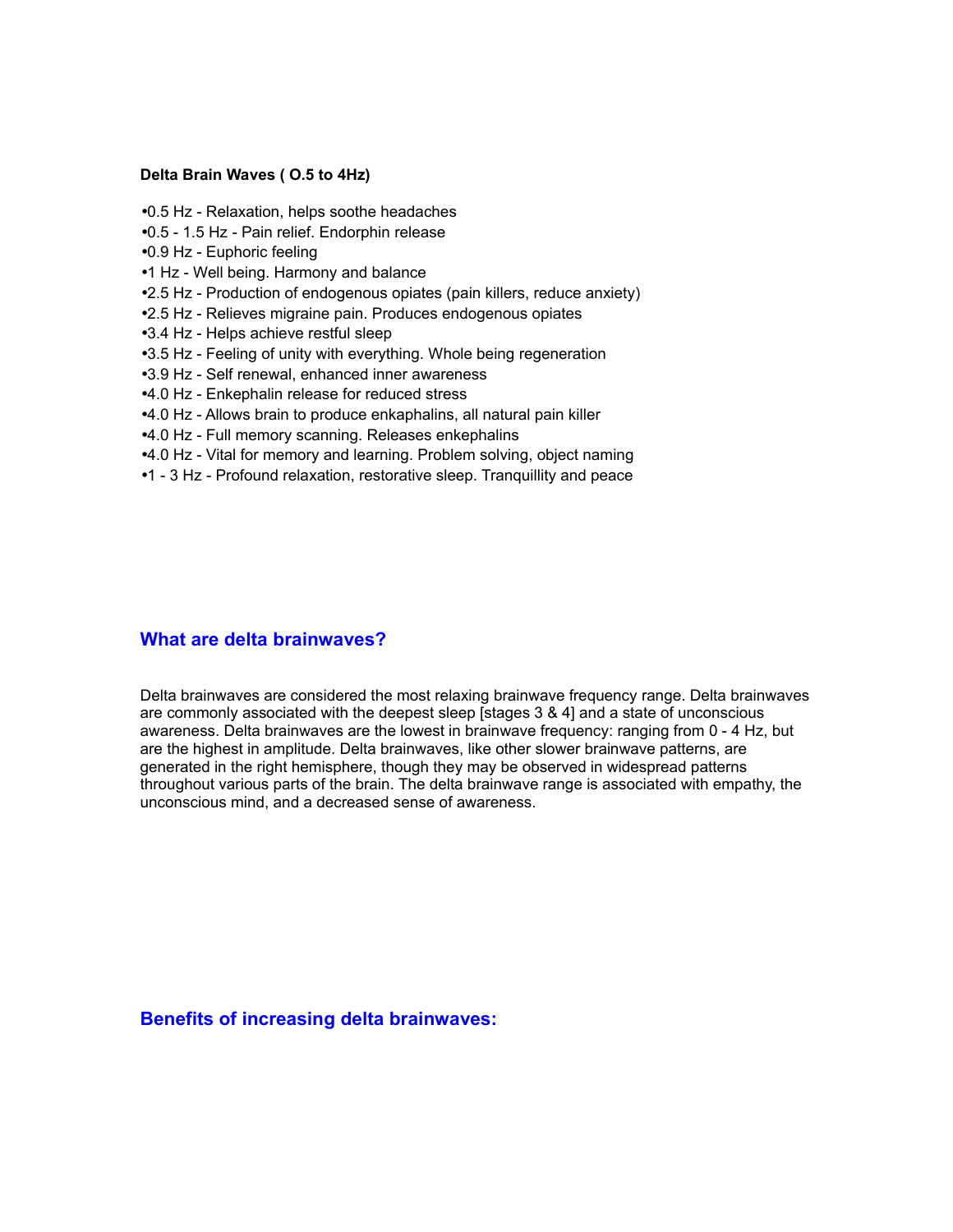**Release of Anti-Aging hormones** - One of the associated benefits of increasing your delta brainwaves is the release of anti-aging hormones. The delta brainwave pattern stimulates the release of melatonin and DHEA, 2 powerful anti-aging hormones. The delta brainwaves are also associated with decreased levels of cortisol - a hormone linked to stress that has been scientifically proven to speed up the aging process.

State of empathy - Delta brainwaves can provide you with the ability to read other peoples emotions and determine their feelings at unconscious levels. In healthy amounts, delta brainwaves cause a person to have an advanced state of empathy, understanding, and compassion for others. If you are always able to relate to others and can "read other people's minds," you probably have more delta than the average person. If you find yourself getting into trouble for not being considerate enough or for "stepping on other people's toes," you may have less overall delta brainwave activity.

**Extreme bliss** - Advanced meditation practices and yogic traditions have associated the delta brainwave frequency range with a feeling of all-encompassing bliss. Since most people aren't able to consciously experience the delta brainwave state, it may be tough to feel extreme bliss from the delta waves like the yogis, monks, or advanced meditators. With that said, there have been people that have testified to feeling the bliss associated with the delta brainwave while performing extremely deep meditation.

**Advanced healing of body and mind** - The delta brainwave rhythm is known to completely rejuvenate, replenish, and heal the entire body and brain. The delta brainwave revives the body after a hard day by rejenerating necessary chemicals while a person is asleep. Due to the deepest levels of relaxation that the delta brainwave provides, the body and mind are easily able to restore themselves after minor stress, a rigorous workout, or after boosting your brain power.

**Human Growth Hormone (H.G.H.) Release** - The delta brainwave is associated with the stimulation of the pituitary gland, which in-turn, is able to release human-growth-hormone commonly referred to as H.G.H. It doesn't release enough for you to skyrocket in height and weight. The delta brainwave will not provide adults with a second version of puberty. With that said, there is evidence that it does release slight amounts of H.G.H. in certain individuals. If you are looking to increase your H.G.H., you should definitely consider using delta brainwave entrainment and evaluate how it works out for you!

**Connection with unconscious mind** - Though the alpha and theta brainwaves are capable of bridging the gap between conscious thoughts and the subconscious mind, the delta brainwave allows us to connect deeper: it allows us to connect with the deepest possible level of our consciousness. The goal of many meditation practices is to experience and consciously control the unconscious mind. The subconscious mind, or our brain's right-hemisphere, becomes activated when slower brainwaves like alpha, theta, and delta waves kick in. If you spend too much time in beta, it may feel incredible to finally relax and give yourself a chance to connect with your deepest sense of awareness.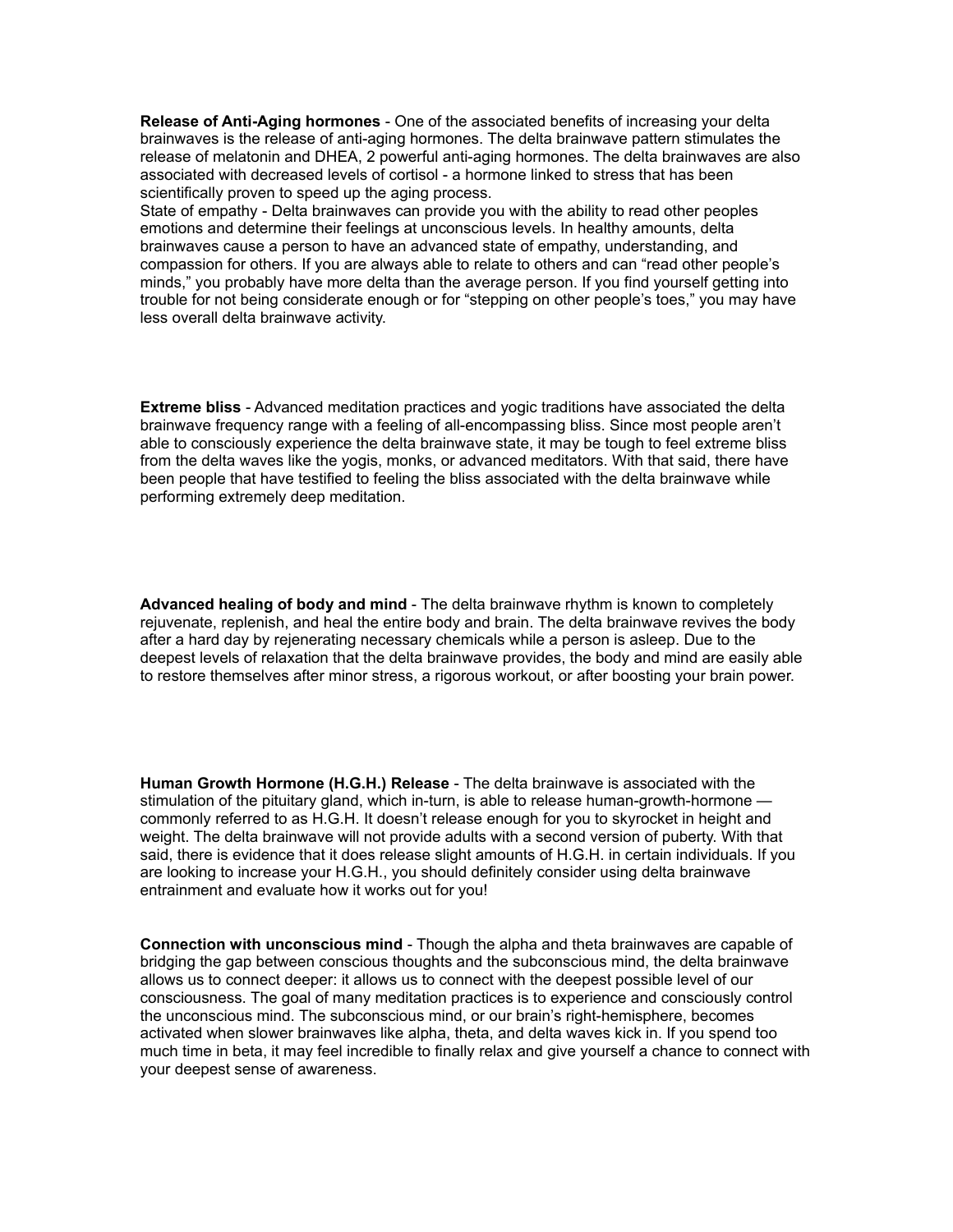**Deepest possible level of mind / body relaxation** - Delta brainwaves while a person is conscious or awake, are extremely rare. However, advanced meditators and infants, are 2 groups of people that are able to enjoy the deeply relaxing benefits of the delta brainwave. Remember what you felt like when you were an infant? Probably not - the delta brainwave is associated with extreme relaxation, yet completely unconscious mental processes.

**Perfect intuition** - Ever have a powerful gut-instinct that helped you make a good decision? Or a gut-instinct that you should've followed? If we get ourselves too caught up in the upper brainwave patterns of beta, our intuitiveness becomes severely damaged. As you increase your theta brainwaves and your delta brainwaves, your intuition will increase and so will your ability to recognize the feelings in your "gut." There are some disagreements as to whether or not the theta brainwave patterns are better for intuition vs. the delta brainwave patterns, but most research suggests that if you can become consciously aware in the delta brainwave state, you will have a nearly perfect sense of intuition.

**Connecting with the spiritual body** - Many consider the delta brainwave to bridge the conscious mind with higher planes of reality, the subconscious mind, and / or the unconscious mind. Advanced spiritual gurus have considered the lowest brainwave pattern, delta, one that connects their spirit and their body to a universal life energy. Becoming consciously aware of experiencing the delta brainwave frequencies has been associated with the deepest sense of spirituality, highest sense of internal awareness, and feeling directly connected to a Higher Power.

**Paranormal Experiences** - People are especially open to O.O.B.E.'s (Out Of Body Experiences), astral travel, connecting with spiritual beings (i.e. "spirit guides," "angels," etc.), E.S.P., and other phenomenon in the delta brainwave range. Though most paranormal and psychic experiences can be argued to be real or fake, there is evidence that most people tend to have them when their brain is producing higher than average amounts of delta, and /or theta brainwaves. Though spiritual experiences and phenomena are commonly experienced in the theta brainwave state, the delta brainwave state has been associated with many too!

**Boosted immune system** - Increasing your delta brainwaves can lead to a boosted immune system due to the fact that delta brainwaves are associated with age-reversal or slowing, the production of healthy hormones, and significantly decreased amounts of stress. Increasing your delta brainwaves can lead to a boosted immune system due to the fact that delta brainwaves are associated with healing and rejuvenation of the body. Stress and too much anxiety can do harm to the immune system by releasing harmful chemicals such as epinephrine (adrenaline) and too much of the hormone: cortisol, associated with the adrenaline release. The delta brainwave releases pleasant chemicals and neurotransmitters to help keep your immune system at arguably its highest rate of performance.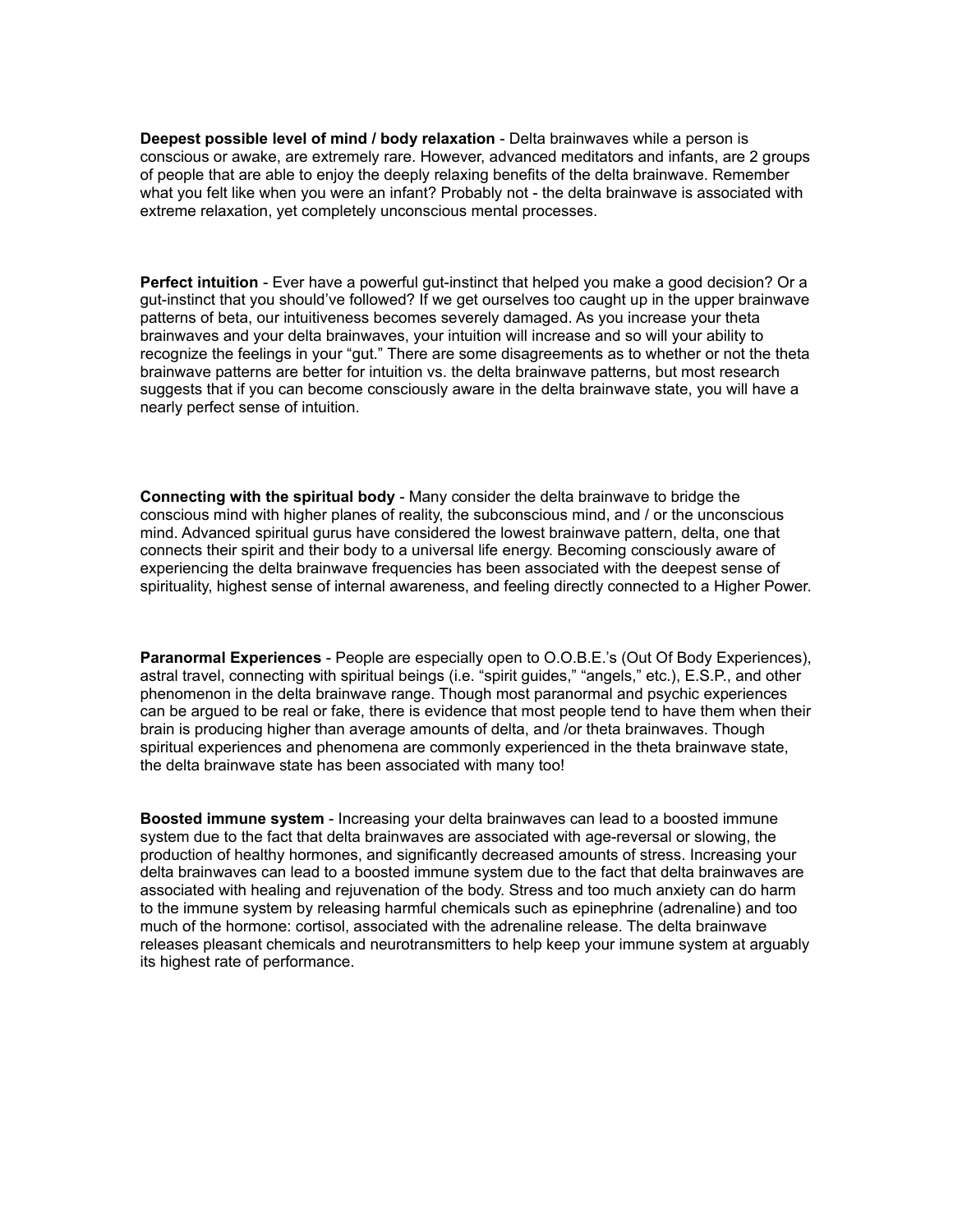#### **Who has high amounts of delta brainwaves?**

**Advanced Meditators** - The goal of many meditation practices is to increase the amount of slower brainwave patterns. Usually, after practice, meditators are able to become consciously aware in the alpha, and possibly the theta brainwave ranges. It takes a rigorous amount of meditation and dedication to become consciously aware during the delta brainwave state. After you gain a lot of meditation experience, you can eventually learn how to shift your brainwaves from the beta range, through the pleasant calmness of alpha, into the extraordinary theta range. If you get lucky, you'll eventually cultivate awareness in the delta range. Experienced meditators are able to recognize and control their state of awareness and brainwaves. Like any practice, the more you do it, the better your chances of passing through the alpha brainwave range, into theta, and from theta into the delta brainwave rhythm.

**Infants** - The delta brainwave is the dominant rhythm in infants up to 1 year of age. It would be extremely rare for an infant to display any of the upper range brainwave frequencies like beta. The delta brainwave really promotes great neural development and molding of the brain formation.

**Young Children** - Younger children tend to have extremely high levels of theta and delta brainwaves compared to adults. Most young kids display very low amounts of higher brainwave frequencies like beta brainwaves, yet display a lot of lower frequency brainwaves in the alpha, theta, and delta ranges. Though most children with A.D.D. have abnormally high amounts of theta brainwave activity, some have large amounts of delta — making it nearly impossible for them to concentrate.

**Individuals With A.D.D. or A.D.H.D**. - The majority of individuals with ADD or ADHD tend to have brains that produce too much theta brainwave activity. With that said, it is not uncommon to find an individual with ADD or ADHD that cannot concentrate because they have too much delta brainwave activity and not nearly enough beta brainwave activity. Individuals with ADD can exhibit a number of different brainwave combinations. Some people have: high amounts of delta brainwave activity or a combination of theta and delta brainwaves with virtually zero beta activity. Having too much of the delta brainwave activity explains why ADD people aren't able to concentrate well and find it impossible to stay on task. (On a personal note, I have been able to cure my ADD by staying disciplined to a set of 5 daily steps).

**People with brain damage** - People with head trauma, concussions, and other forms of brain damage, tend to have much higher amounts of delta brainwaves than other people. People in a coma, with brain tumors, or any other problem that can cause brain injury or damage usually produces many of the slower delta brainwaves or theta range brainwaves. When people say they got "knocked out," they really were "knocked out" due to the increased production of delta brainwaves as a consequence of their injury. Allowing things to kill your brain cells will not help promote a healthy delta brainwave.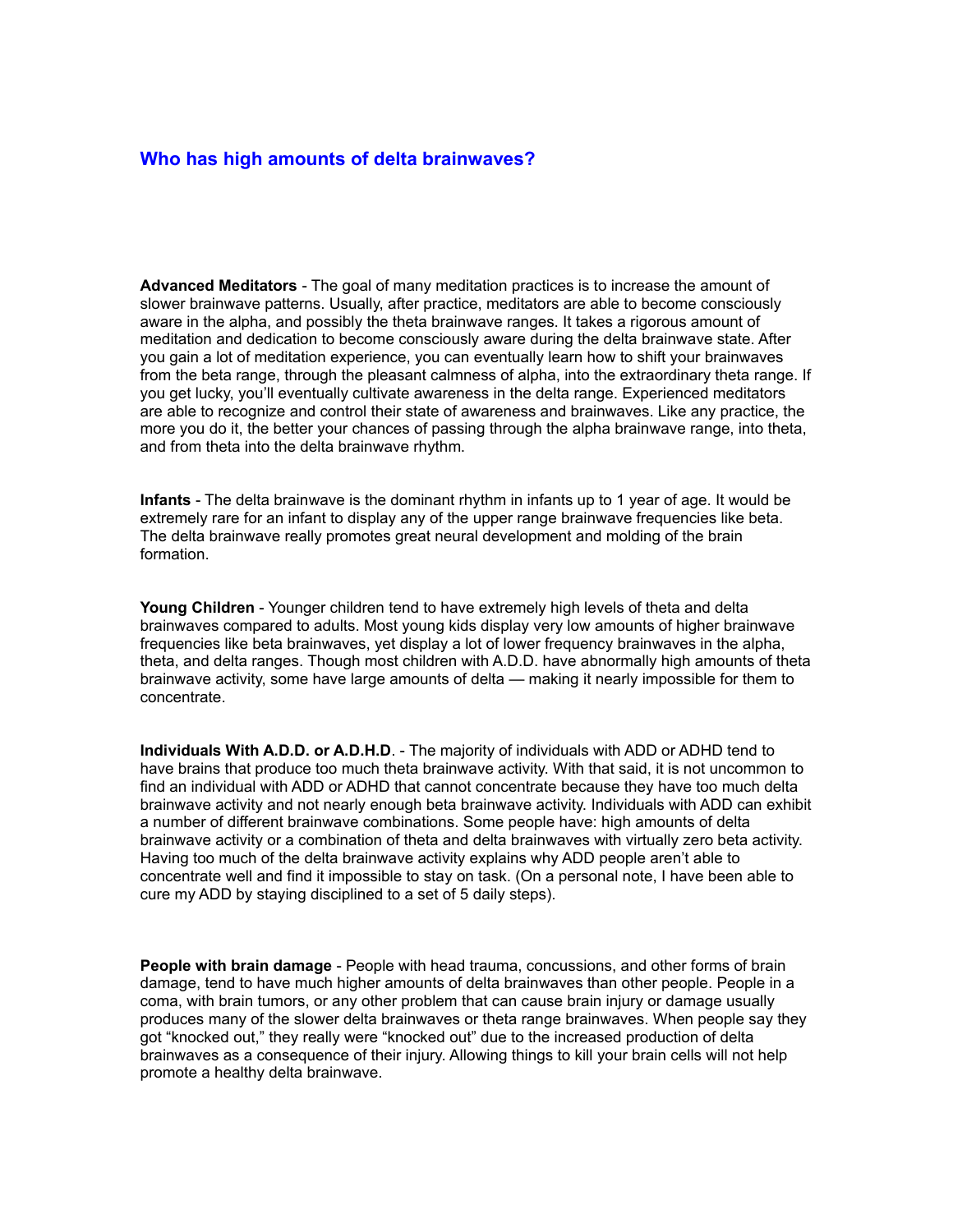**People who've had N.D.E.'s (Near-Death Experiences)** - People who have had a Near-Death Experience, tapped into their delta brainwave activity during their experience. Many times people often report a disconnection from their body, getting a glimpse of the afterlife, and / or floating sensations. Though this topic is highly controversial, most agree that the person with the N.D.E. was in the delta brainwave range.

Just like any of the other brainwave patterns, too much of a dominant rhythm can cause problems. By no means would it be recommended to increase a brainwave that you already have high levels of. In fact, you may experience some negative affects from too many delta brainwaves.

#### **Problems associated with too many delta brainwaves:**

**Packing on excess "emotional baggage"** - If you've ever been told that you worry too much about the emotions of others or literally "feel what others are feeling," chances are good that you have too much delta. While some people may enjoy increased empathy, others may feel like they are too caught up in other people's emotional lives. The delta brainwave can definitely make you pack on too many extra emotions if you aren't prepared.

**Extremely unfocused mind** - Not everyone may particularly enjoy an increased amount of delta brainwaves in their waking E.E.G. The delta brainwave range has been linked to extremely unfocused, unconscious thinking, and ADD. The delta brainwave range can increase mental fogginess, dreaming, and forgetfulness. If you are already extremely unfocused, increasing your delta brainwaves isn't recommended.

**Extreme sleepiness** - Since the delta brainwave pattern has been linked to the deepest stages of dreamless sleep, increasing this brainwave may make you feel more sleepy than you normally do. The delta brainwave is found in individuals that are sound asleep. Drowsiness and extreme sleepiness will occur if the delta brainwave is displayed while a person is awake. When increasing your delta brainwaves, it is extremely common to fall asleep as your brain is being trained. You will wake up feeling refreshed though. It is very difficult to stay aware in the delta state of consciousness unless you are advanced in the practice of meditation.

**Hyperactivity** - Because the brain is functioning at the slowest possible brainwave pattern, the central nervous system uses up virtually zero energy. All of the energy that you've accumulated throughout the day from eating food needs to be put to use somehow. Having too much delta brainwave activity allows your brain and CNS to get by with very little energy. Since the brain and CNS use less overall energy, the excess energy is expressed in some people through hyperactivity.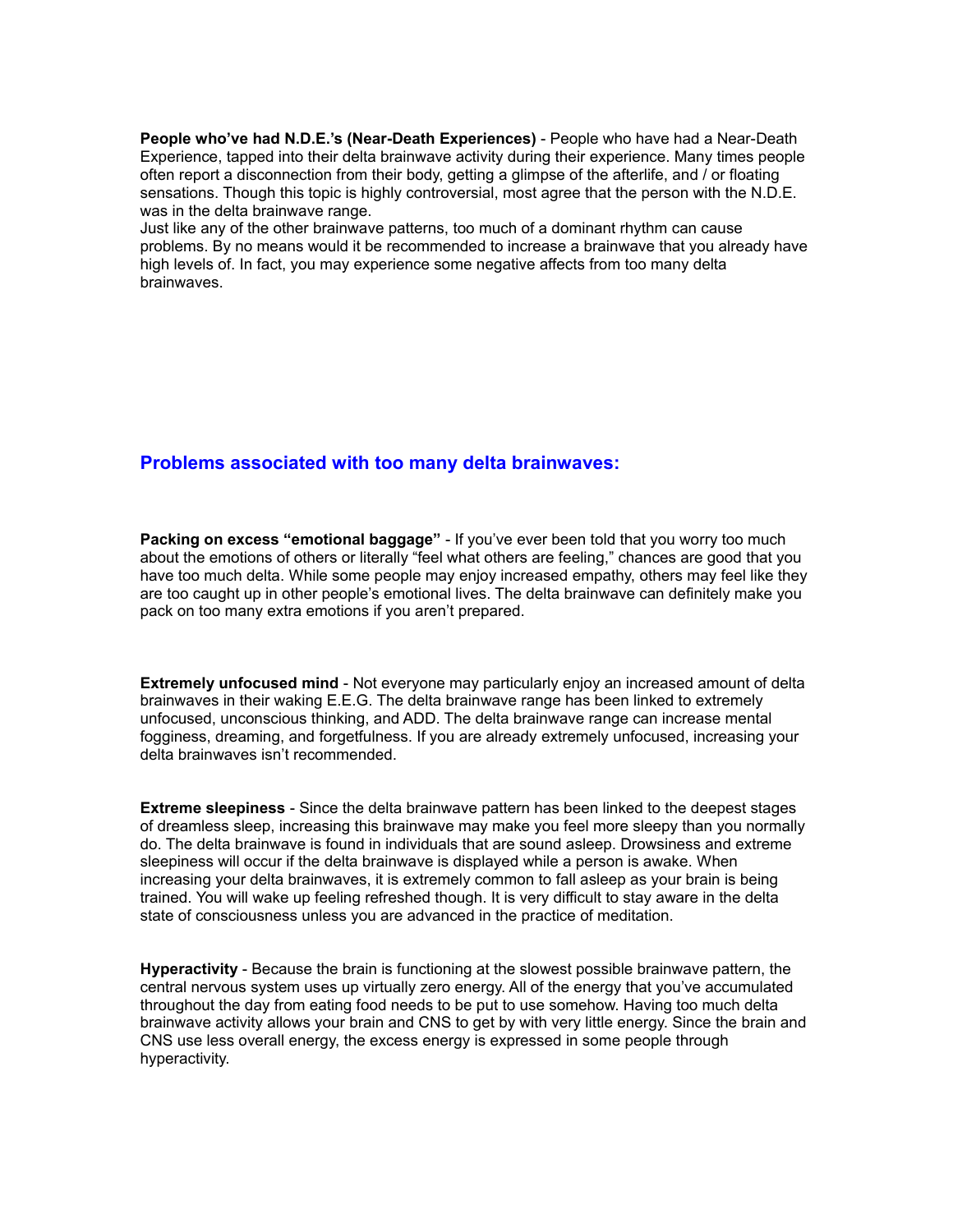#### **Healthy ways to increase delta brainwaves:**

**Brainwave entrainment** - As I mention a lot, brainwave entrainment is great for fine tuning your state of consciousness and awareness. If you want to easily and naturally experience delta brainwaves, I recommend trying any of the programs in my "recommended products" section. Brainwave entrainment is an easy process that involves simply listening to a tone (stimulus) and your brainwaves will automatically, naturally shift in order to match the desired frequency associated with the acoustic tone. While delta brainwave states usually occur in deep sleep, it is possible to train yourself to remain awake while experiencing the delta brainwave.

**Getting a good night's sleep** - Delta activity is present in stages 3 and 4 of sleep. Getting a good night's sleep is important for staying healthy, keeping a healthy, powerful brain. Though delta brainwaves will not increase when you wake up the next day, they are highly prevalent in your brain while you are deeply asleep. Most non-dream, deep sleep is linked to an increase in delta brainwave activity, whereas dream-sleep is mostly linked to theta brainwave activity.

**Meditation** - The goal of most types of meditation is to lower the brainwaves into the alpha-theta brainwave range. A very safe, healthy way to attempt to increase your delta brainwaves is to make the act of meditation a daily habit or start up a meditation routine. If you are already meditating, great - you'll naturally increase your flexibility to travel through the alpha brainwave range, possibly through the theta brainwave range, and into the depths of the delta brainwave range.

**Hypnosis / Self-hypnosis** - The goal of all hypnosis and self-hypnosis programs is to target the lower brainwave ranges (i.e. alpha and theta) and implant new beliefs. If you practice frequent enough, and long enough, you may find that you are able to tap into your inner delta brainwave awareness.

Yoga - Like meditation, yoga is yet another activity that promotes relaxation and wellbeing by shifting your brainwaves to the calming patterns of alpha, theta, and sometimes delta. The yogic phenomenon of suspended animation has been claimed to only take place in the delta brainwave range. Though there are many different types of yoga, if they are practiced correctly, they can be utilized to slow brainwaves to tap the delta awareness and insight from within.

**Unhealthy ways to increase delta brainwaves:**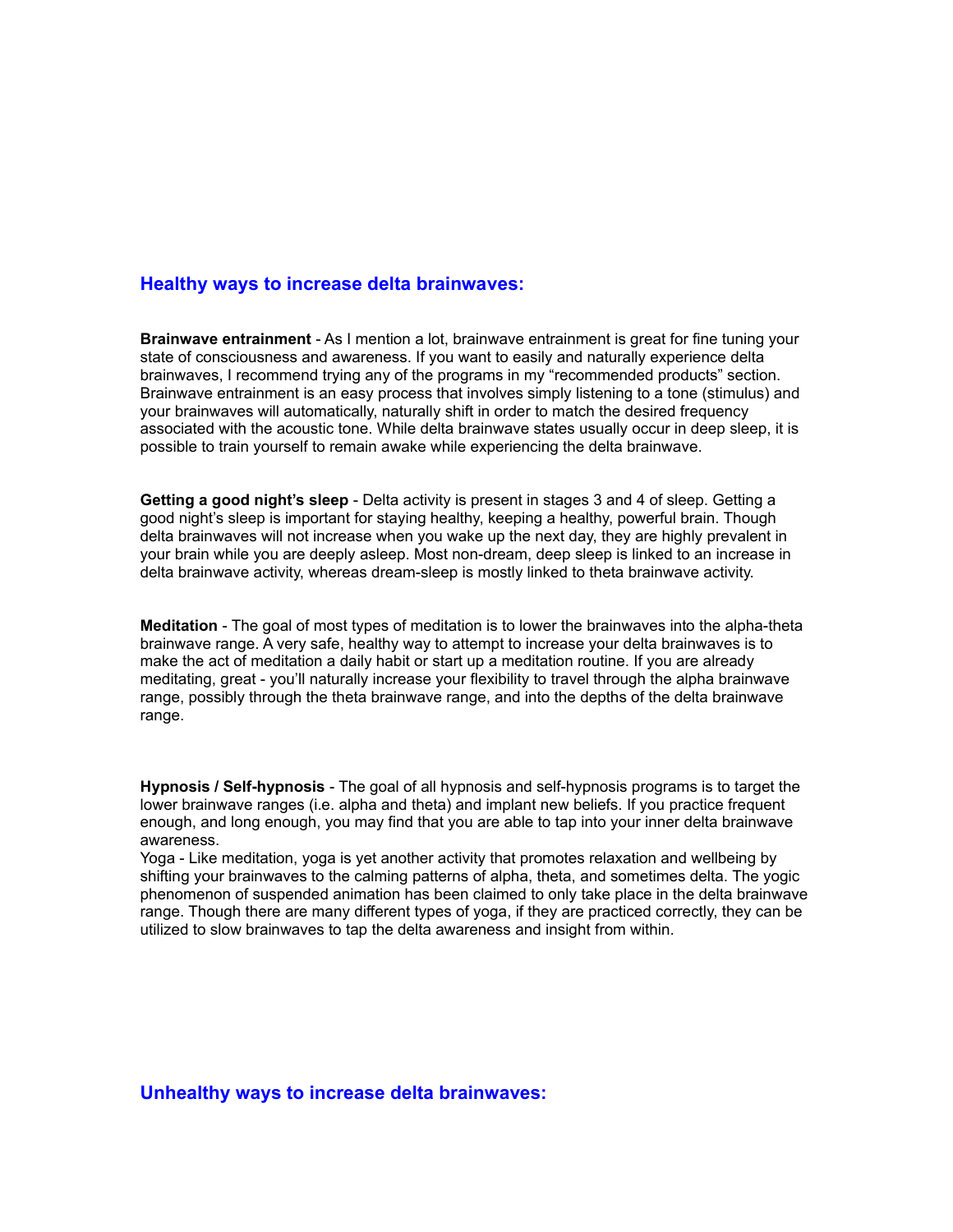**Skipping sleep** - Depriving yourself of a good night's sleep or completely skipping sleep will increase the amount of cortisol (a hormone associated with stress and aging) and will flood your brain with a combination of unfocused brainwaves: mostly theta, some delta and in some cases high-beta. If you have ever pulled an "all nighter," you'll know that skipping sleep makes you feel extremely unfocused, dizzy, and confused. This is due to to a combination of unbalanced chemicals, hormones, and brainwaves. Not a wise idea to skip sleep to increase your delta brainwaves.

#### **Final evaluation of delta brainwaves:**

I personally think that delta brainwaves are very unique to experience and everyone has a different reaction. The deep spaced-out connection associated with delta activity can feel great. You should be the judge as to whether or not increasing delta is the brainwave you want to experiment with. If you are already experiencing many of the listed "benefits," your delta brainwave could be within it's healthiest range.

Are you already a mentally fogged person? If so, chances are good that your brain could be naturally producing some delta brainwave activity. However, most people do not have large amounts of the delta brainwave unless they are in the deepest sleep stages. If you are experiencing too many of the listed negative effects, you may want to consider speeding up your brainwaves into the beta range.

I personally recommend entraining the delta brainwave to see how you react. Most people don't produce large amounts of delta naturally. There is no evidence that the delta brainwave can even be entrained, but there are people who claim that sessions help heal the body and brain during sleep if entrained with Neuro-Programmer 2 Professional. If you purchase Neuro-Programmer 2 or any of my recommended brainwave products, you can create a customized delta brainwave session or use a specialized one that's already built into the library. The built in delta sessions are great — I've personally had success with them. If you are confused about your brainwave pattern, consider giving Neuro-Programmer 2 Professional some experimentation and seeing how your brain reacts and your reality is shifted.

#### **If you'd like to experience Delta brainwaves:**

If you have ever given delta brainwaves a shot, I'd really like to hear your experience in the comments section. If you are interested in experiencing some delta brainwaves or have any questions for me, feel free to send me a message through my contact form. I appreciate when you buy products through my referral ads to help me pay for blog hosting services and the promotion of this blog! Increasing your delta brainwave pattern is definitely an experience that has potential to boost your brain power and help you connect with your deepest, spiritual sense of awareness.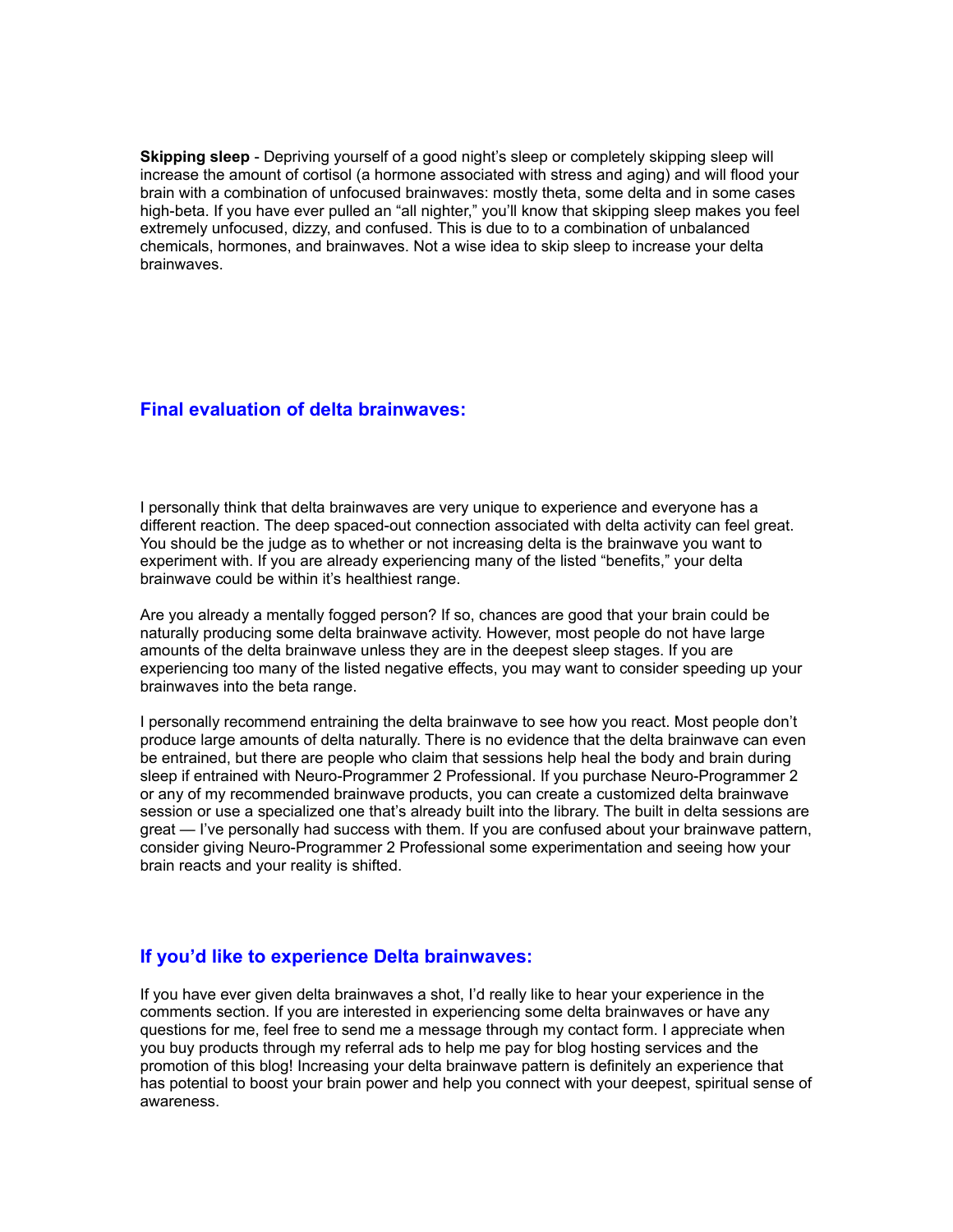

#### **Theta Brain Waves ( 4 to 8 Hz)**

- •4.5 Hz Brings about Shamanic/Tibetan state of consciousness, Tibetan chants.
- •4.9 Hz Induce relaxation and deeper sleep
- •4.9 Hz Introspection. Relaxation, meditation
- •5 Hz Reduces sleep required. Theta replaces need for extensive dreaming
- •5.35 Hz Allows relaxing breathing, free and efficient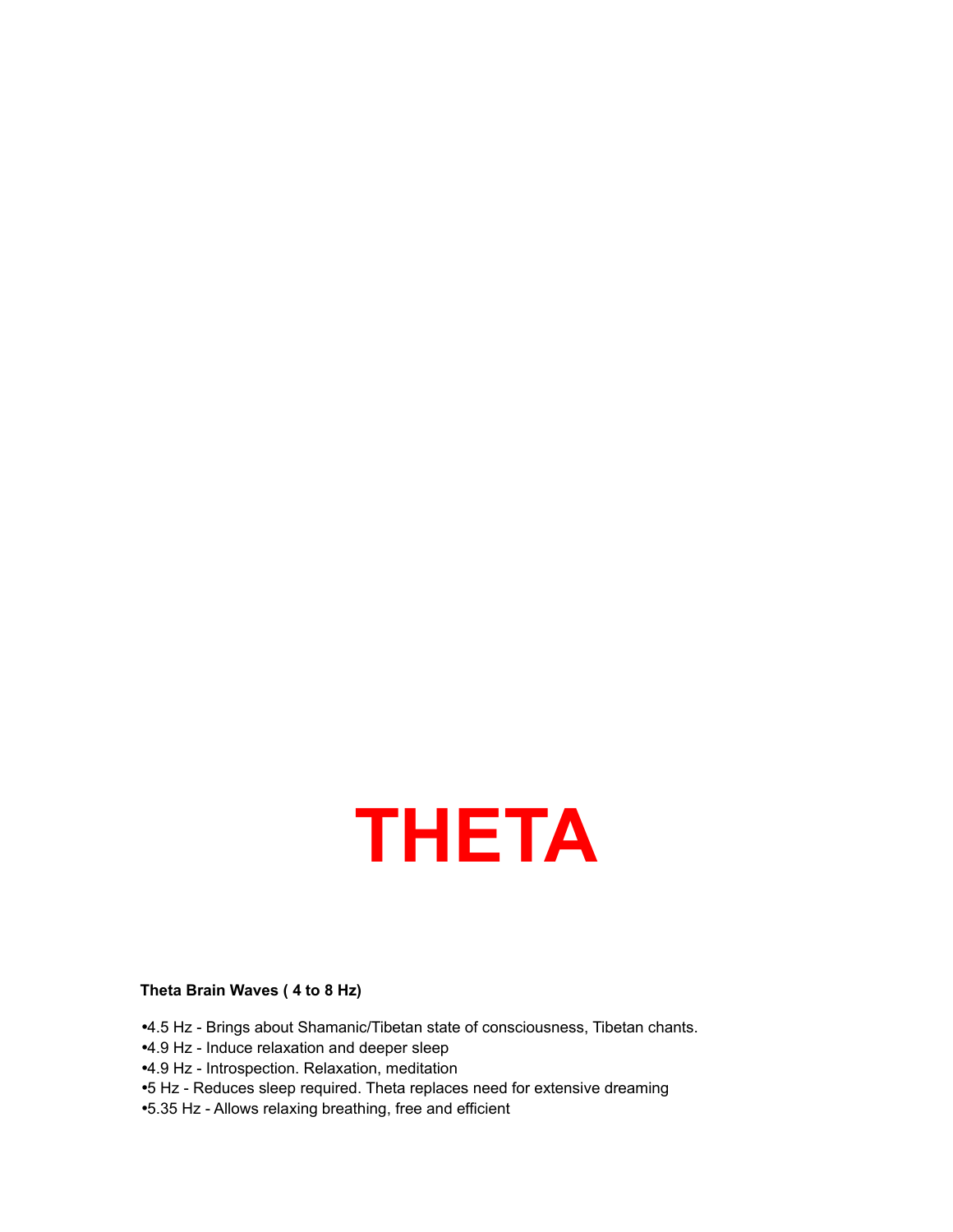- •5.5 Hz Inner guidance, intuition
- •6.5 Hz Centre of Theta frequency. Activates creative frontal lobe
- •7.5 Hz Activates creative thought for art, invention, music. Problem solving
- •7.5 Hz Ease of overcoming troublesome issues
- •7.83 Hz Schumann earth resonance. Grounding, meditative, Leaves you revitalized
- •3 8 Hz Deep relaxation, meditation. Lucid dreaming
- •3 8 Hz Increased memory, focus, creativity
- •4 7 Hz Profound inner peace, emotional healing. Lowers mental fatigue
- •4 7 Hz Deep meditation, near-sleep brainwaves.

Theta brainwaves are considered extremely relaxing brainwave activity that is commonly associated with sleep and dreaming. Theta brainwaves are high in amplitude and cycle within the range of 4 – 8 Hz and are usually generated in the brains right hemisphere. Theta waves kick in when we feel emotional, relaxed, daydreamy, unfocused, or are asleep. Theta brainwaves are generally thought of as the brainwaves that are dominant in people with A.D.D., high levels of relaxation, high levels of creativity, and random thinking. The theta brainwave is considered the brainwave pattern that is dominant in deeply relaxed, dream sleep.

Theta brain waves typically range from 4 Hz to 8 Hz. Theta brain waves are associated with the "subconscious mind" and are usually produced in the right-hemisphere of the brain - as opposed to beta brain waves, which are produced in the left-hemisphere and are associated with the "conscious mind." The brain creates theta brain wave rhythms each time you are in "dream sleep." Also, during R.E.M. [Rapid-Eye Movement] sleep, the brain is full of theta brain wave activity.

Nearly 3/5 of your entire time spent sleeping at night involves the production of theta brain waves in your brain. Many individuals also are able to access theta brain waves when they are: driving for a long stretch on the highway, practicing their meditation routine, using a self-hypnosis recording, or practicing other forms of deep relaxation. When you are able to consciously access the alpha brain waves state, you are just one step away from accessing the depths of theta.

What's cool about theta brain waves is the fact that they allow you to connect with your "subconscious mind." The subconscious mind is the place where all experiences, long-term memories, natural creativity, powerful emotions, spiritual connections, and inspiration are all stored. Think of the "subconscious mind" as one big, infinite storage space for "everything" in your life. The theta brain waves are extremely helpful for healing the body of injury and the mind of diseased-states.

#### **Benefits of increasing theta brain waves:**

**Deep levels of relaxation** - Theta brainwaves while a person is awake is extremely uncommon. However, advanced meditators and children are 2 groups of people that are able to enjoy the deeply relaxing benefits of the theta brainwave. Remember what you felt like when you were a kid? The theta brainwave is a carefree state of mind that makes you feel emotionally connected with others.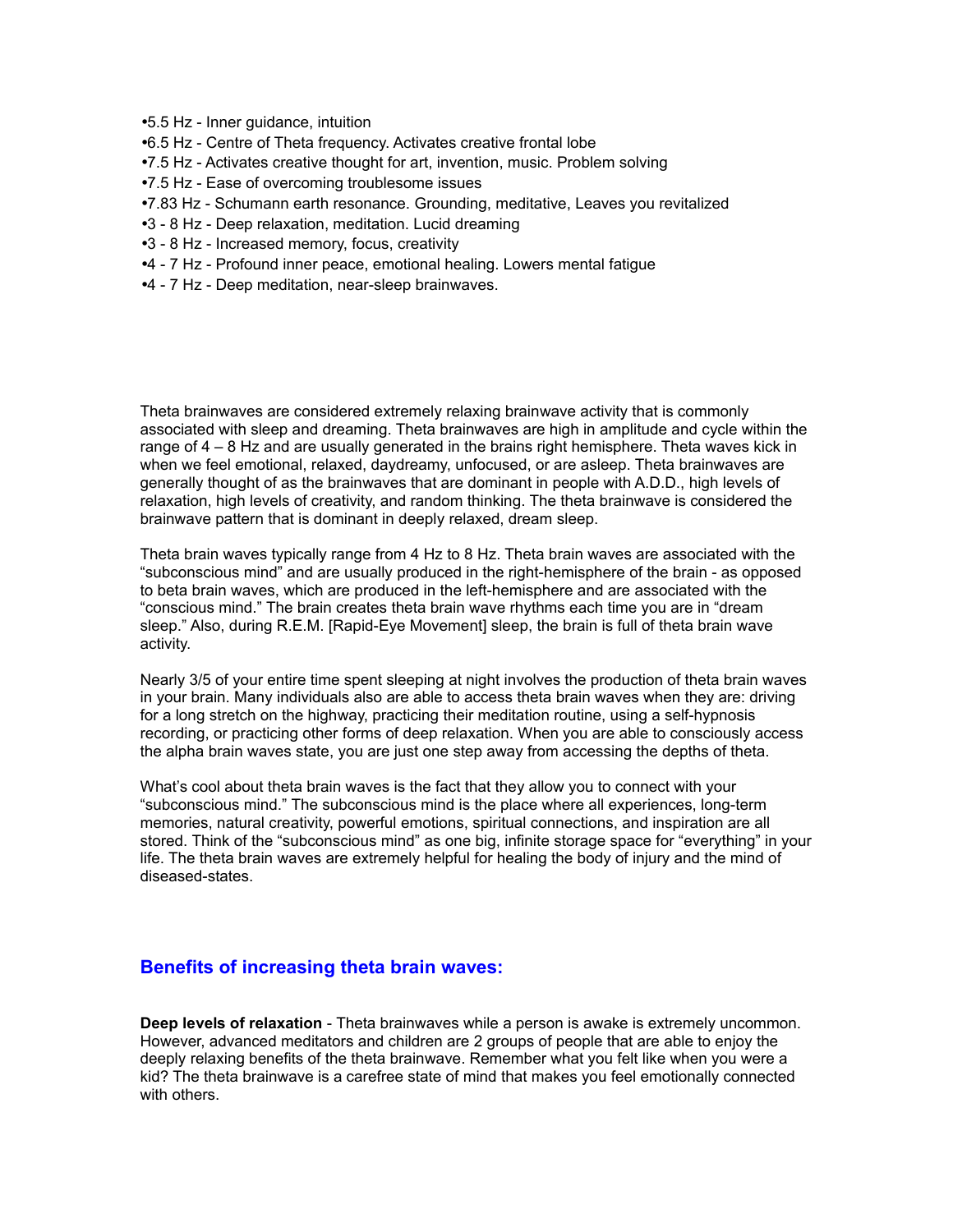**Emotional connection** - The theta brainwave range is associated with strong, powerful emotions. The cool thing about theta brainwaves is as they increase, so does the intensity of your emotions. Often times beta brainwaves can block out our emotions or not allow us to fully experience our natural emotions. As theta brainwaves return or are strengthened through relaxation techniques or brainwave entrainment, we can learn to feel and understand our emotions better.

**Advanced intuition** - Ever have a powerful gut-instinct that helped you make a good decision? Or a gut-instinct that you should've followed? If we get ourselves too caught up in the upper brainwave patterns of beta, our intuitiveness becomes severely damaged. As you increase your theta brainwaves, your intuition will increase as well as your ability to recognize those feelings in your "gut."

**Subconscious connection** - Though the alpha brainwave is capable of bridging the gap between conscious thoughts and the subconscious, the theta brainwave allows us to deeply connect with our subconscious mind. The subconscious mind, or our brain's right-hemisphere becomes activated when slower brainwaves like alpha and theta waves kick in. If you spend too much time in beta, it may feel incredible to finally relax and allow yourself to connect with your subconscious mind.

**Peak levels of creativity** - The theta brainwave is often found in highly creative individuals. Many talented musicians, inventors, and artists are found to have extremely higher than average amounts of theta brainwaves. Musicians and artists are also able to utilize software like Neuro-Programmer 2 in order to help them increase their creativity when it runs dry. Utilizing the theta brainwave will definitely enhance your overall levels of creativity!

**Advanced problem solving skills** - The problem associated with having too much of the beta brainwave pattern is the inabiltiy to problem solve and get past "mental blocks" by thinking creatively. Ever get writer's block? Increasing your theta or alpha brainwaves will most likely help you keep "flowing" right through your paper or article without getting "stuck." I've heard cases of alpha brainwaves used to help prevent writer's block and I've also read that theta waves were very effective.

**Lower anxiety, stress, and neurosis** - Lowered levels of stress and anxiety is yet another benefit that the theta brainwave can bring to your life. Not all people with large amounts of theta waves are relaxed, but the theta brainwave band has been linked to lower levels of anxiety, stress, and neurosis. Increasing the total amount of theta brainwaves will help slow rapid thoughts and will make you feel more comfortable in your own body.

**Learning a new language** - There has been plenty of research done on language learning and development. The claim that children are able to pick up new languages so quickly is because of their increased amount of theta brainwaves. Adults and students of a new foreign language may greatly benefit from shifting their brainwaves to the theta range.

**Bridges the spiritual connection** - Many consider the theta brainwave to be a bridge between the physical body and spiritual body. The theta brainwave has been associated with deeper spirituality and a deep spiritual connection. According to some, the theta brainwave range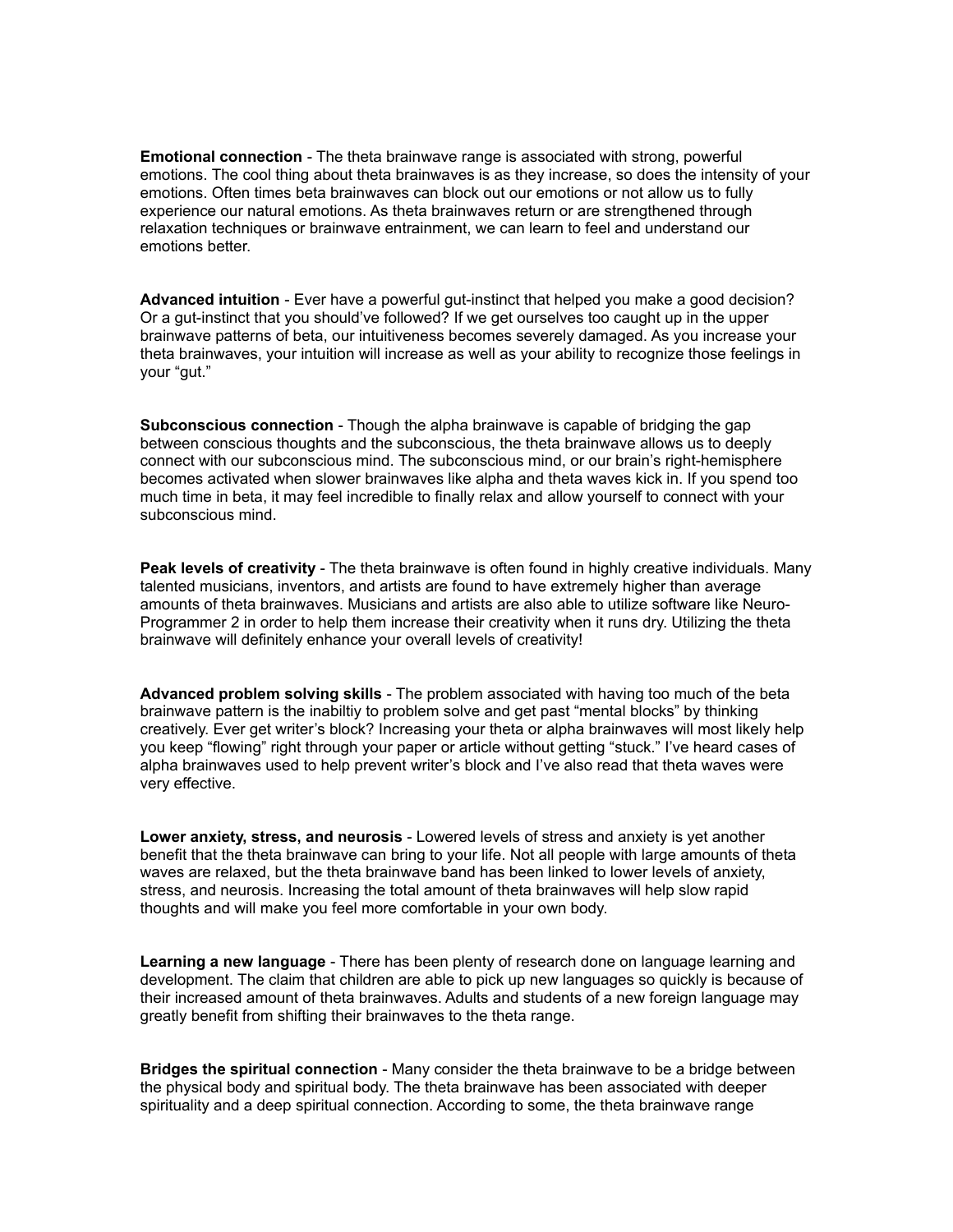provides enhanced spiritual awareness and profound insight. Many spiritual experiences and phenomena are commonly experienced in the theta brainwave state.

**Ability to program subconscious mind** - There is some evidence to believe that by targeting the lower brainwave patterns and using affirmations or positive self talk, you can change some of your deepest unconscious beliefs or emotional blockages. In the theta brainwave range, the brain is extremely open to suggestion and new ideas. It is the openness of the brain in the theta frequency range that constitutes the ability to re-program the brain.

**Paranormal Experiences** - People are especially open to psychic experiences, OOBE's (Out Of Body Experiences), visions, ESP, and other phenomenon in the theta brainwave range. Though most paranormal and psychic experiences can be argued to be real or fake, there is evidence that most people tend to have them when their brain is full of theta brainwaves. Psychics are supposedly able to tap the theta brainwave range in order to connect with higher spirits and the divine.

**300% boost in learning ability** - Though the alpha brainwave spectrum (8 - 12 Hz) has been associated with "super learning" abilities, the theta brainwave frequency range has been heavily linked to profound learning benefits. As your mind is able to enter the frequencies of the theta range, you will be able to retain over 300% more information than you can while in the beta brainwave state. The theta brainwave allows people to learn large amounts of information in a much quicker time than the beta brainwave state and may even be quicker than the alpha brainwave for some activities.

**Boosted immune system** - Increasing your theta brainwaves can lead to a boosted immune system due to the fact that theta brainwaves are associated with vitality and usually zero stress. Stress and too much anxiety can do harm to the immune system by releasing harmful chemicals such as epinephrine (adrenaline) and too much of the hormone: cortisol, associated with the adrenaline release. The theta brainwave releases pleasant chemicals and neurotransmitters to help keep your immune system at it's peak.

**Improved long-term memory** - As theta brainwaves increase, the ability of the brain to recall and store long-term memories increases. The hippocampus, a part of the brain involved in memory processing and storing memories, has a normalized theta brainwave rhythm passing through this area. As we become more stressed out, the beta brainwaves throw the normalized theta brainwaves of the hippocampus out of sync. This is why stressful people usually have poorer ability to recall long-term memories. Often times therapists and hypnotherapists try to slowly open up traumatized clients to the theta range in order to recall repressed memories. The therapists help the client shift to this brainwave range in order to recall the repressed memory and help talk them through the event.

**Ability to hyperfocus** - Many people with high amounts of theta brainwave activity are able to "get in the zone" and stay intensely focused and motivated with one idea. Many people with ADD or ADHD attribute their success in certain areas of life to their ability to hyperfocus. Hyperfocus is a unique phenomenon that can really only be experienced in the theta brainwave range. Some meditators have also claimed to have learned the hyperfocus ability.

**Healing of body and mind** - The theta brainwave rhythm is well-known to rejuvenate, replenish, and heal the body and mind. The theta brainwave is known to reset your brains sodium /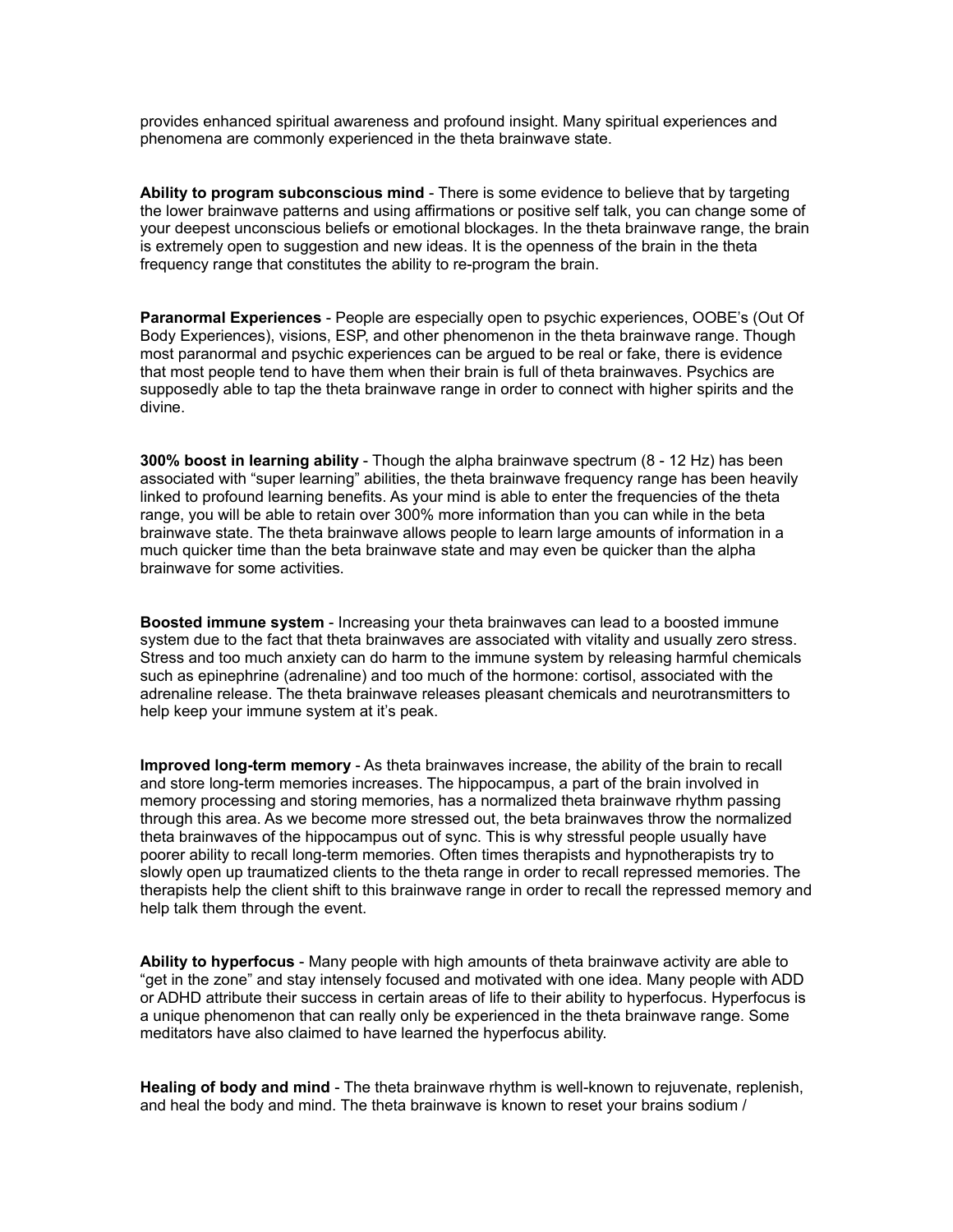potassium ion ratio. When you get yourself heavily involved in the upper frequencies of the beta range, your brain's sodium / potassium ion ratio is severely thrown out of sync. Due to the deep levels of relaxation that the theta brainwave brings, the body and mind is easily able to restore itself after a tough mental or physical workout.

#### **Theta brain waves: tap the subconscious**

Theta brain waves are such an important pattern of brain waves due to their ability to grant us access to our subconscious mind power. Accessing the theta rhythm allows us to influence and consciously control our "subconscious mind." How does this happen? Well, each time you are in theta, you are able to pass through your conscious mind. Passing through your "conscious mind" is often a good idea. Why? Because our conscious minds' beta-brain wave activity usually acts as a "fence" or "gate."

This "gate" often can prevent us from manipulating or changing our deep-rooted thought patterns in our subconscious mind. This "gate" can also make it very difficult for us to change our emotional state, thought patterns, limiting beliefs, and attitudes if we don't know how to pass through it. Another interesting fact is that our "subconscious mind," accepts any affirmations, incantations, or statements that you feed it. It doesn't question the statement or think about the statement, it begins to act upon the statement immediately!

For this reason, it is actually quite easy to get rid of any negative emotions or thought patterns if you are able to access this state. You can get rid of these thought patterns by implanting new beliefs into your "subconscious mind." This is why accessing the subconscious mind via hypnosis can have a powerful effect on a person. The reason hypnosis can be successful is because it allows you to pass through the "gate" and add any desirable affirmations, statements, and beliefs directly inside your subconscious mind.

#### **Access your inner "Zen"**

Scientists have known that during deep meditation, the amplitude (strength) of theta brain waves will increase. The deeper you are able to go into meditation, the more powerful your theta brain waves will be. Scientists also have discovered the fact that the emotions for "bliss" and deep internal "peace," are only felt when theta brain waves are dominant on the E.E.G.

Want to amp up your spiritual life? Well, it has also been noted by researchers that it is theta brain waves that allow individuals to experience their "strongest spiritual connection." Certain scientists even believe that it is possible to speed-up the process of connecting with the spirit. After this research, many personal development products and practices were created. Many of these personal development products created lots of hype because they seemed like the quickest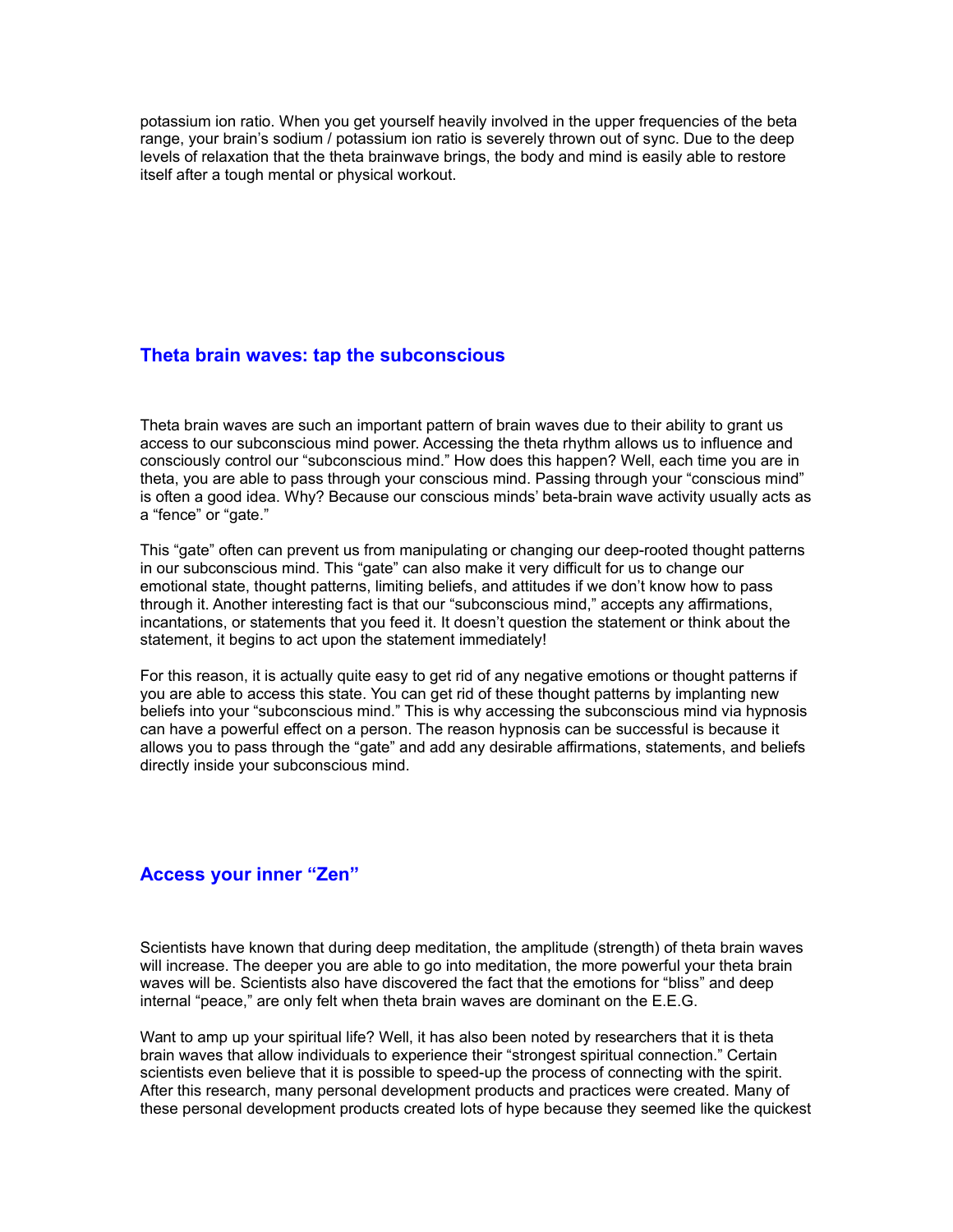way to feel "bliss" and "peace" - without spending years meditating.

They claimed to help individuals access their "inner Zen" and also claimed they would experience great health-related benefits. These products included relaxation programs, brainwave CD's, and self-hypnosis recordings. Many of these will not work to help you access your "inner Zen," but some definitely do. One product that I frequently use and highly recommend is Neuro-Programmer 2 Professional. Thus far, it has allowed me to have better control of my mind, state of consciousness, and emotions. I highly recommend at least giving the free 30 day trial version a shot if you don't want to buy it!

#### **Theta brain waves linked to "ah-ha" moments**

Though alpha brain waves have been linked to "ah-ha" moments, many individuals have experienced them in the theta brain wave range as well! Since theta brain waves are associated with the creativity, infinite data, and inspiration of the "subconscious mind," it makes perfect sense that "ah-ha" experiences occur in this brainwave range. For this reason, you can usually hear famous musicians, scientists, writers, actors, and other creative individuals discuss how they "found inspiration."

Many people assume that researchers only spend all day slaving away in a laboratory with little mice trying to make a breakthrough discovery. What's interesting though, is the fact that most (if not all) of major scientific breakthroughs and / or inventions have been a result of intuitive guidance via mental imagery, dreams, and hunches that scientists received when their brains' were in the theta brain wave range and they had some access to their subconscious mind.

These scientists were usually: relaxing, sleeping, driving home from work, and doing non-work related activities! During these "ah-ha" moments that many scientists have had, their brains' were full of activity in the subconscious mind. The majority of the best scientists are completely aware of how the "subconscious mind" works. Just to name a few geniuses such as: August Kekulé, Thomas Edison, Albert Einstein, have all tapped the power of their subconscious mind to help them make huge breakthroughs.

As you may now understand, your ability to utilize and harness the power of your subconscious mind is an extremely important factor in determining the success of many individuals (i.e. scientists, authors, researchers, musicians, etc.). Are you currently utilizing the power of your subconscious to help you solve problems or stay inspired? If not, just take a second to think about how much more efficient and powerful you could be if you were able to 'shift' into theta brain waves when you felt it necessary!

Unfortunately, many people aren't able to access this theta brain waves state of consciousness due to certain factors such as: stress and disease. For these individuals, Neuro-Programmer 2 Professional will definitely get them on the right track.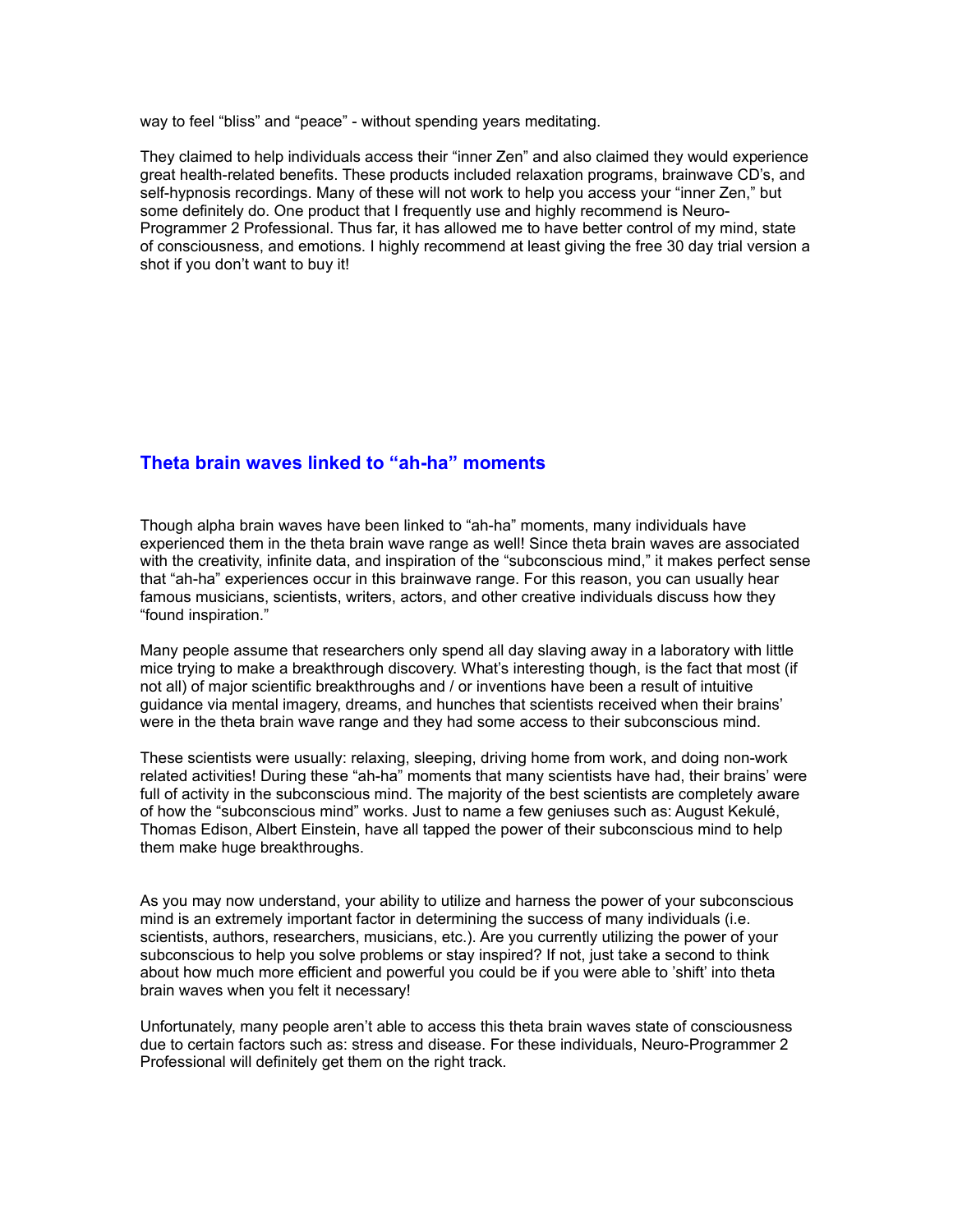#### **Waking up in theta brain waves?**

Each time that theta brain waves flood your brain, you are temporarily detached from your body and awareness. This is why each time you wake up when your brain is in the theta phase of your sleep cycle, you won't remember anything. If you've ever laid down to relax, ended up falling asleep, and then woke up long past your normal waking tim, you've likely experienced some quality theta brain waves.

Remember, that how you feel and your entire "waking up" experience depends completely on the brainwave pattern of sleep you're in before awakening! Below is a recap of the basic brain waves that you can awaken from and what you'll likely feel like in each state.

#### **How you feel when waking - phase of sleep cycle Each brainwave state it is possible to wake up from:**

Alpha brain waves: You will feel extremely energized, pumped-up, alert, awake, and ready for whatever the day has to bring. When waking in this state, you'll also be able to completely remember most of your dreams from throughout the night.

Theta brain waves: You will feel very surprised that so much time has passed while you were asleep. You won't remember the act of falling asleep. The last thing you'll remember is laying down on your bed - before you realize it, it's already the morning! Each time you wake up in the theta brain waves state and your brain doesn't shift from: theta to alpha before going into the beta brain waves state, you won't recall any of your dreams.

Delta brain waves: It is extremely tough for any individual to wake up if their brain is producing mostly delta brainwaves. However, if you do happen to wake up during this phase of sleep, you will feel irritable, unaware, and very tired. It will take a lot of effort to get yourself out of bed! Definitely not a good phase of brain waves to wake up in!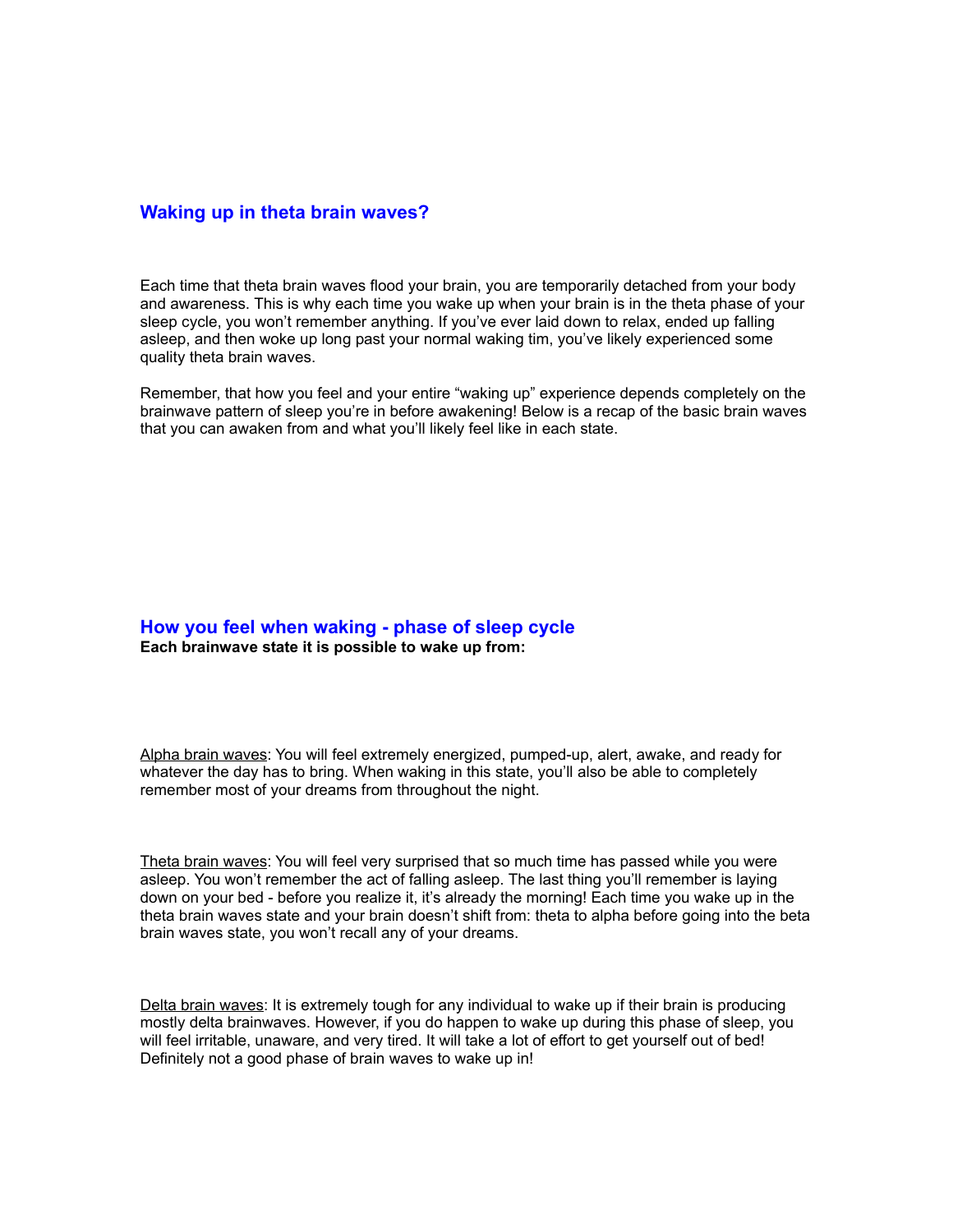#### **Who has high amounts of theta brainwaves?**

**Extroverts** - Compared to introverts, extroverts have more lower brainwave patterns in the alpha and theta ranges. Extroverts with low traits of neurosis and anxiety were found to have high levels of certain theta brainwave frequencies that introverts did not.

**Meditators** - The goal of many meditation practices is to increase the amount of slower, alpha and theta brainwave patterns. After a lot of meditation experience, you can eventually learn how to shift your brain from the beta range, through the pleasant calmness of alpha, into the extraordinary theta range. Experienced meditators can recognize and control this state of awareness. Like any practice, the more you do it, the easier it will become to pass through alpha and into the theta brainwave range through meditation.

**Children** - Children tend to have extremely high levels of theta brainwaves compared to adults. Though everyone has some degree of theta activity, most adults have an extremely tiny amount. Though the theta brainwave is very mysterious, it is a relatively safe brainwave. Virtually all children and people with A.D.D. have large amounts of theta brainwave activity. As we age, the beta brain wave pattern tends to increase and dominate the other patterns. That's why many adults would definitely benefit from a theta or alpha brain wave boost more than young people.

**Individuals With ADD or ADHD** - Individuals with ADD or ADHD tend to have brains that produce too much theta brainwave activity and not nearly enough beta activity. Having too much theta brainwave activity explains why ADD people aren't able to concentrate well and have a tougher time staying on task. On a personal note, I have been able to cure my ADD by staying disciplined to a set of 5 daily steps.

**Extremely stressed individuals** - The most advanced stages of stress (i.e. being extremely stressed out for more than a few months) will cause your brain to eventually enter the theta brainwave state due to a burnout of the central nervous system. As you produce too many high beta brainwaves for longer than a few months, your brain will eventually be extremely low in alpha brainwaves, extremely low in low-beta brainwaves, and full of desynchronized theta and high beta activity.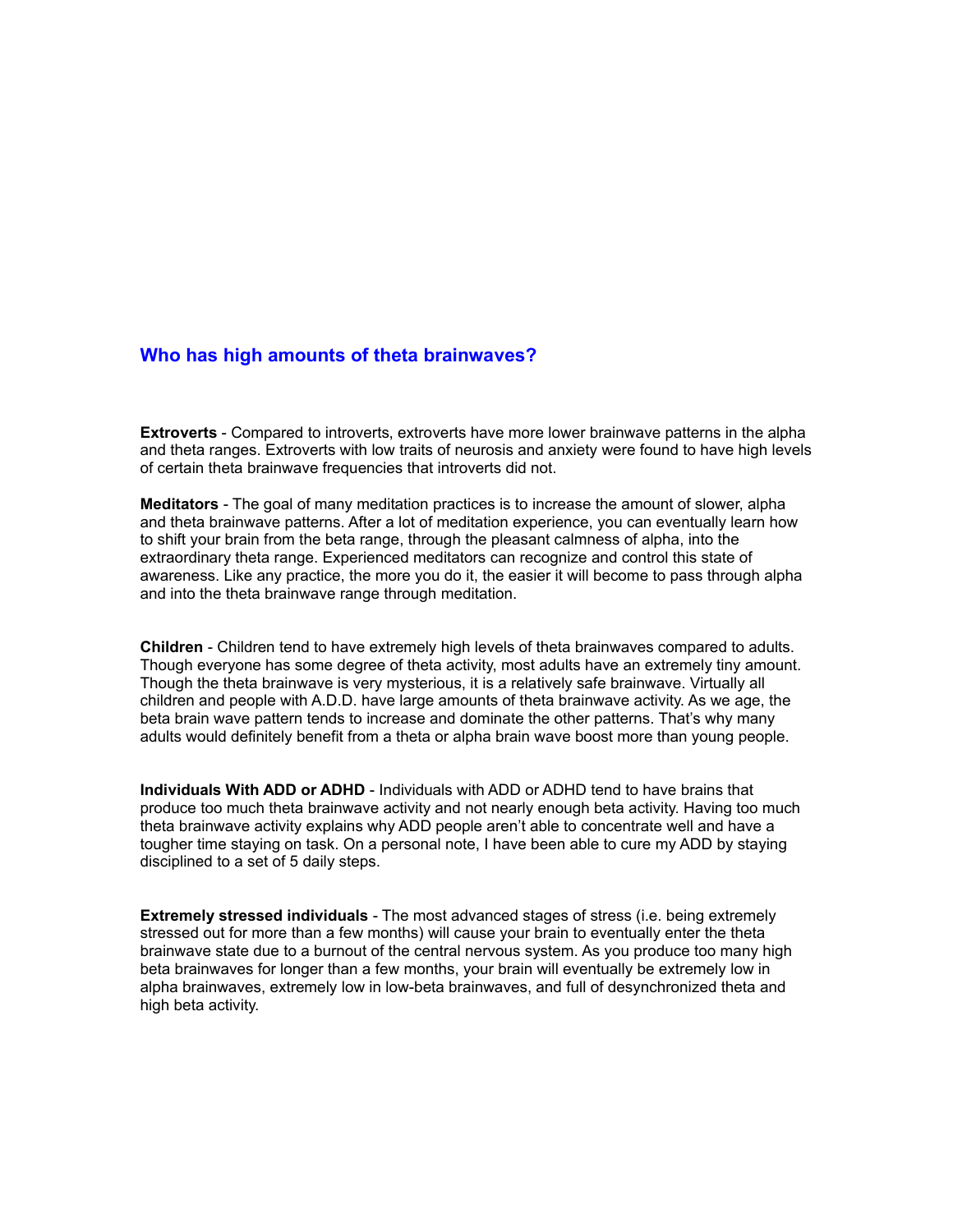**Just like any of the other brainwave patterns, too much of a dominant rhythm can cause problems. By no means would it be recommended to increase a brainwave that you already have high levels of. In fact, you may experience some negative affects from the theta brainwaves.**

#### **Problems associated with too many theta brainwaves**:

**Inability to focus** - Like I mentioned earlier, not everyone will benefit from a theta brainwave increase. The theta brainwave range has been specifically linked to lack of focus and ADD. In most cases, theta brainwaves are associated with mental fogginess, daydreaming activity, and random thinking. If you are already extremely unfocused, increasing your theta brainwaves is not a good idea!

**Too many daydreams** - Like the alpha brainwaves, as you increase theta brainwaves, you may have too many daydreams without any control over it. Higher than average amounts of theta brainwaves is never beneficial and too many daydreams is a prime example of why you may not want to entrain theta.

**Depression** - High amounts of theta brainwaves are found in individuals' brains that have been diagnosed with clinical depression. Usually, individuals that have too many lower brainwaves tend to feel more depressed: increasing the amount of beta brainwaves will help them out! If you are depressed from being overstimulated, theta or alpha brainwaves can help your condition improve, but if you are too understimulated, I suggest staying away from alpha or theta brainwaves and sticking to beta.

**Sleepiness** - The theta brainwave pattern has been linked to dream sleep. The theta brainwave is found in individuals that are sound asleep or extremely tired. Sleepiness and drowsiness occur when theta brainwaves are found in people that are fully awake. When increasing your theta brainwaves, it is extremely common to fall asleep and wake up feeling refreshed. It is very tough to stay aware in the theta state of consciousness unless you are training through meditation.

**Lack of excitement -** Excitement is associated with beta brainwaves and the adrenaline that they produce. It is not uncommon to feel unexcited, or extreme feelings of boredom while in the theta range. If you are currently finding yourself bored with new activities, it is time to work to increase your beta brainwaves and stay away from increasing theta.

**Extreme impulsiveness** - Since a lack of conscious thought is associated with theta brainwaves, it is not uncommon for extremely impulsive people to be high in theta brainwaves. One symptom of ADD is being overly impulsive. It isn't at all a surprise that increasing the total amount of theta brainwaves correlates with higher levels of impulsive behavior.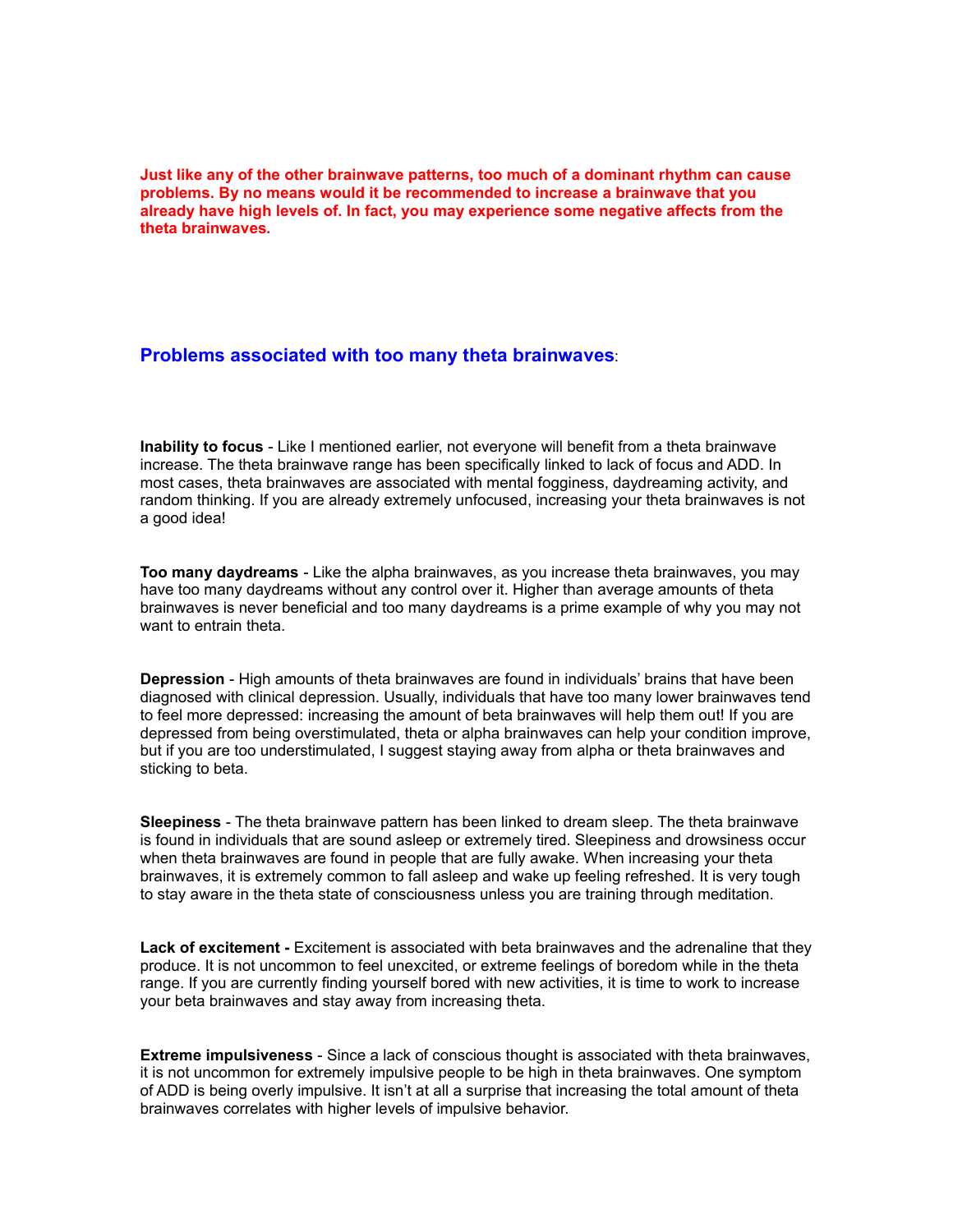**Hyperactivity** - Because the brain is functioning at such a slow brainwave pattern, the central nervous system is using up less overall energy. All the energy that you accumulate from food you eat needs to be put to use somehow. Having too much theta brainwave activity allows your brain and CNS to get by with less energy. Since the brain and CNS use less overall energy, the excess energy is expressed in the individual through hyperactive behaviors.

**Overly receptive mind** - In the theta brainwave state, your brain may be overly receptive to suggestions and new information. Being overly receptive isn't always a good thing and can make your subconscious more open to accepting negative suggested beliefs. Many hypnotherapists target the theta brainwave range to help you implant new beliefs into your mind. Healthy ways to increase theta brainwaves:

**Brainwave entrainment** - As I mention a lot, brainwave entrainment is great for fine tuning your state of consciousness and awareness. If you want to easily and naturally experience theta brainwaves, I recommend trying any of the programs in my "recommended products" section. Brainwave entrainment is an easy process that involves simply listening to a tone (stimulus) and your brainwaves naturally shift in order to match the frequency associated with the acoustic tone.

**Playing Nintendo** - Playing Nintendo literally shuts down all brainwave activity in the brain's prefrontal cortex, an area which is responsible for producing beta brainwaves to help keep you focused. As an individual plays Nintendo games, his or her brain shifts from focused thinking to the unfocused, visual, theta brainwaves. Those who play Nintendo for longer periods of time on a consistent basis tend to have much more theta activity than those who don't.

**Listening to music** - Virtually all genres of music (besides classical) target the brain's right hemisphere and increase theta brainwave levels. Ever wonder why music makes you feel more emotional or provokes an intense emotional reaction from within? Music brings emotions to the surface because when we listen, our brain naturally increases it's theta brainwaves!

**Getting a good night's sleep** - Getting a good night's sleep is important for staying healthy, keeping a healthy, powerful brain. Though theta brainwaves will not increase when you wake up the next day, they are highly prevalent in your brain while you are sleeping. Most dream-sleep is linked to an increase in theta brainwave activity, whereas dreamless sleep is mostly linked to delta brainwave activity.

**Meditation** - The goal of most types of meditation is to lower the brainwaves into the alpha-theta brainwave range. A very safe, healthy way to increase your theta brainwaves is to make meditation a daily habit or start up a meditation routine. If you are already meditating, great you'll naturally increase flexibility with to travel through the alpha brainwave range to experience the depths of theta.

**Hypnosis / Self-hypnosis** - The goal of all hypnosis and self-hypnosis programs is to target the lower brainwave ranges (i.e. alpha and theta) and implant new beliefs. Doing self-hypnosis on a consistent basis or seeing a hypnotherapist will definitely help you reduce stress by increasing your theta brainwaves.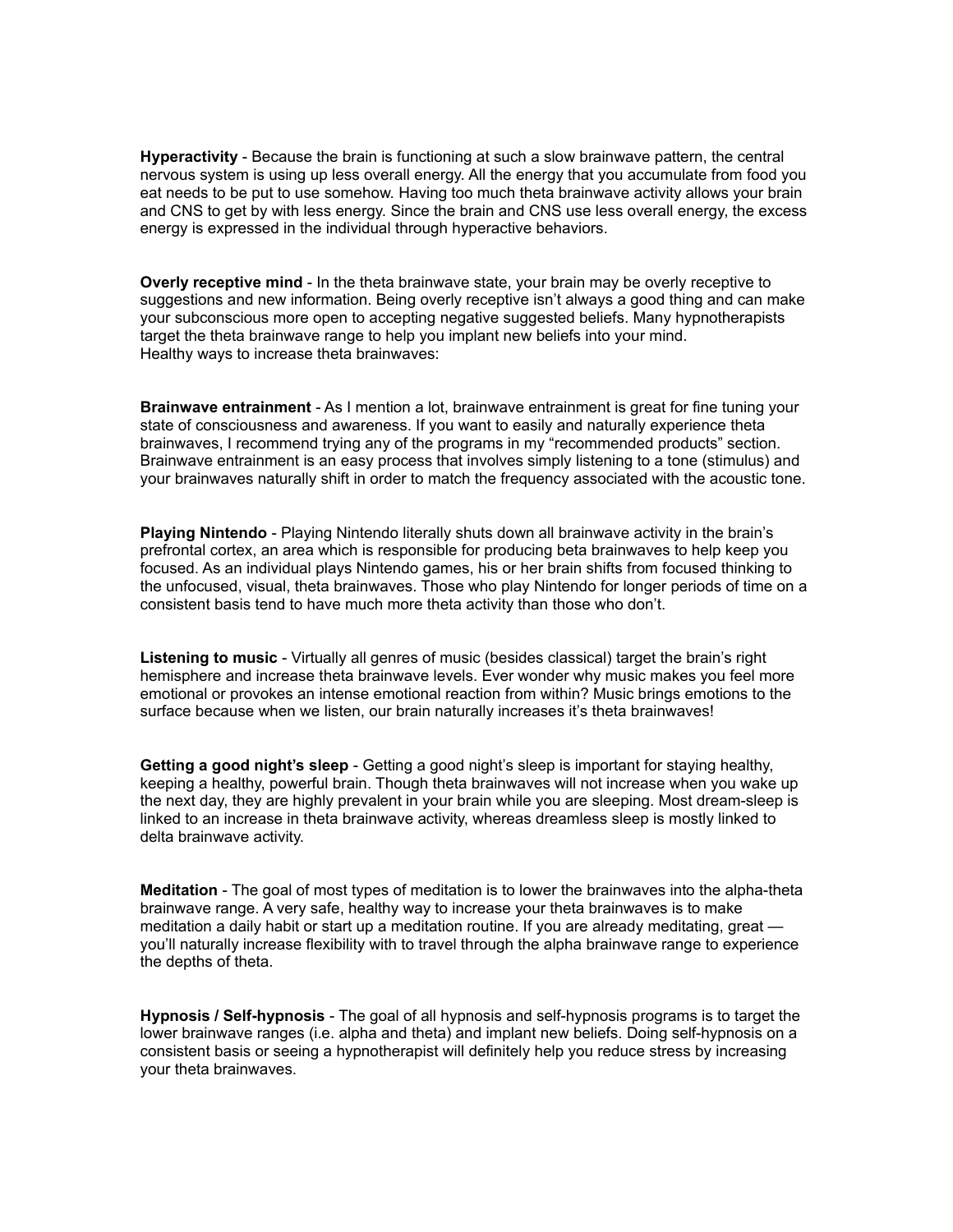**Creative Visualization** - Every time that you close your eyes and do creative visualization, the amount of natural theta brainwave increases. Though it is tough to maintain awareness in a brainwave state predominantly comprised of theta waves, it can be done. Creative visualization will give your theta brainwaves a nice, healthy boost while you are engaged in this eyes-closed, extremely-relaxed process. If you are the type of person that often shuts your eyes to visualize, you probably have higher than normal amounts of theta brainwave activity. Visualization can go hand-in-hand with a meditation practice, but if you'd rather only visualize, you'll still be boosting your theta brainwaves.

**Yoga - Like meditation**, yoga is yet another activity that promotes relaxation and wellbeing by shifting your brainwaves to the calming patterns of alpha and theta. There are many different types of yoga, and if practiced right, they'll definitely slow your brainwaves and allow you to experience a much greater sense of awareness and insight within the theta range. Unhealthy ways to increase theta brainwaves:

**Skipping sleep** - Depriving yourself of a good night's sleep or completely skipping sleep will increase the amount of cortisol (a hormone associated with stress and aging) and will flood your brain with a combination of unfocused brainwaves: mostly theta, some delta and in some cases high-beta. If you have ever pulled an "all nighter," you'll know that skipping sleep makes you feel extremely unfocused, dizzy, and confused. This is due to to a combination of unbalanced chemicals, hormones, and brainwaves.

**Taking Valium (diazepam)** - Valium is a sedative that is commonly used to treat anxiety, stress, and panic. Taking the drug Valium will increase your brain's lower frequency brainwaves: mostly theta. The theta brainwaves are what makes a person feel tired and deeply relaxed. If you have ever taken Valium, you know what a kick of the theta brainwaves feel like.

**Drinking Alcohol** - Though drinking alcohol primarily increases the total amount of a person's alpha brainwaves, it definitely has an effect on the theta range too. In extreme cases of alcoholism and drunkenness, the theta brainwave pattern can dominate the brain and leave the individual extremely confused and impair all memory functions.

**Hallucinogenics** (i.e. Magic Mushrooms / LSD / Acid) - Hallucinogenic drugs like Magic Mushrooms, LSD, and Acid are definitely not wise to take. They are things that kill your brain cells and can cause a user to have extremely negative reactions that result in huge emotional upheavals and possible psychotic episodes. In my opinion, Magic Mushrooms are the safest of the three mentioned, but they all should be avoided. With that said, if you have ever taken them, you have entered the theta brainwave range with a drugged perspective.

#### **Final evaluation of theta brainwaves:**

I personally think that theta brainwaves can feel awesome and are great to experience. The emotional intensity that is associated with high amounts of theta feels great. With that said, theta can be an intense brainwave to experience. If you find yourself overemotional and depressed, the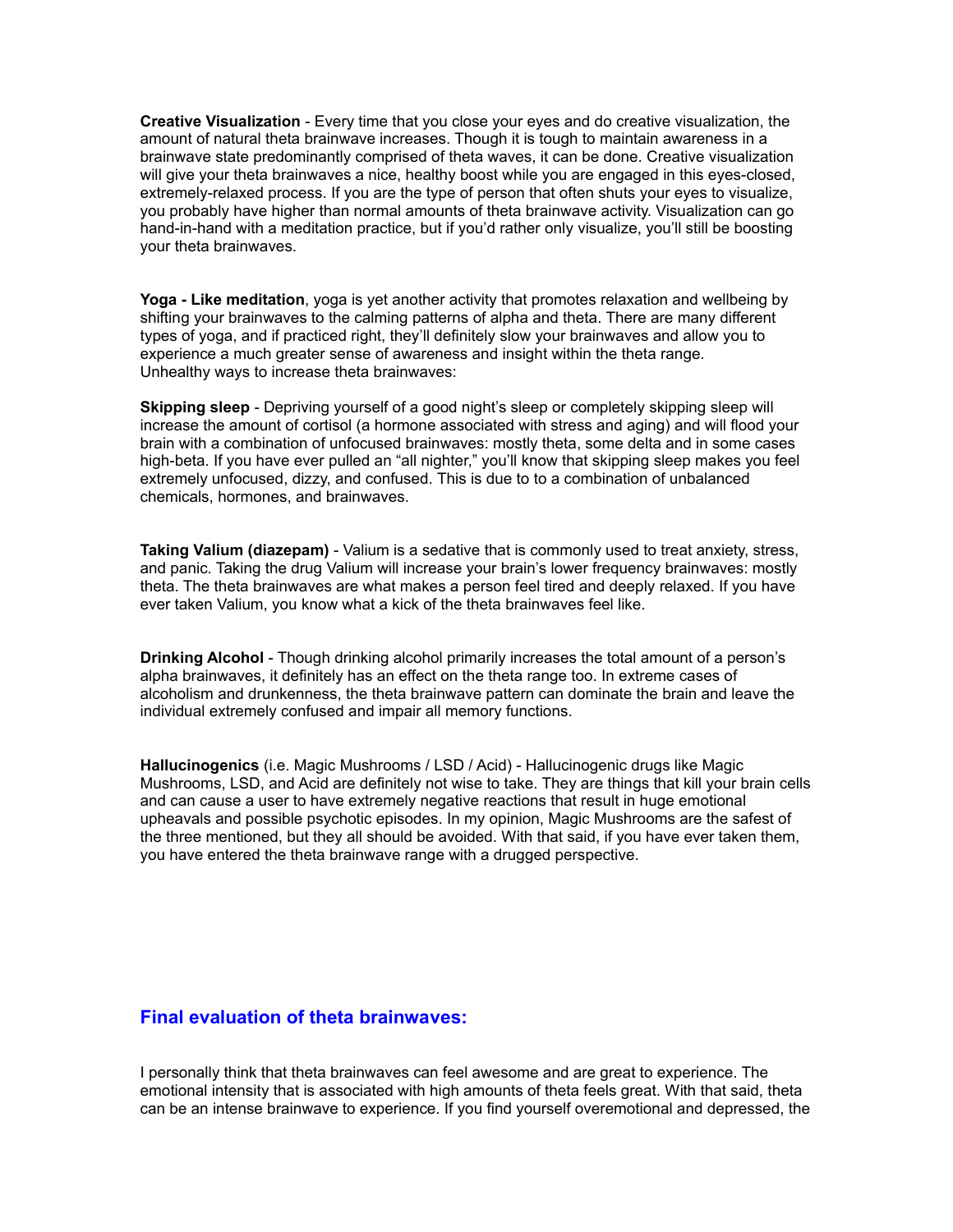theta band is not recommended. You should be the judge as to whether or not increasing theta is best for you. If you are already experiencing many of the listed "benefits," you probably don't need much of an theta brainwave booster.

Are you already an overemotional person? If so, chances are good that your brain naturally produces large amounts of theta brainwave activity and you may not need a boost. If you are experiencing too many of the listed negative effects, you may want to consider speeding up your brainwaves into the beta range.

I personally don't recommend entraining the alpha brainwave or the theta brainwave if you currently know that your brain already produces large amounts of theta. If you are going to do theta brainwave entrainment with Neuro-Programmer 2 Professional, I recommend trying the 7.83 Hz frequency. If you purchase Neuro-Programmer 2 or any of my recommended brainwave products, you can create a customized 7.83 Hz theta brainwave session or look for one that is already built into the library. If you are confused about your brainwave pattern, consider giving Neuro-Programmer 2 Professional some experimentation and seeing how your brain reacts and your reality changes.

#### **If you'd like to experience Theta brainwaves:**

If you have ever given theta brainwaves a shot, I'd really like to hear your experience in the comments section. If you are interested in experiencing some theta brainwaves or have any questions for me, feel free to send me a message through my contact form. I appreciate when you purchase products through me. It helps me pay for blog hosting services and the promotion of this blog. Increasing your theta brainwave pattern is definitely an experience that has potential to boost your brain power and help you connect with your emotions.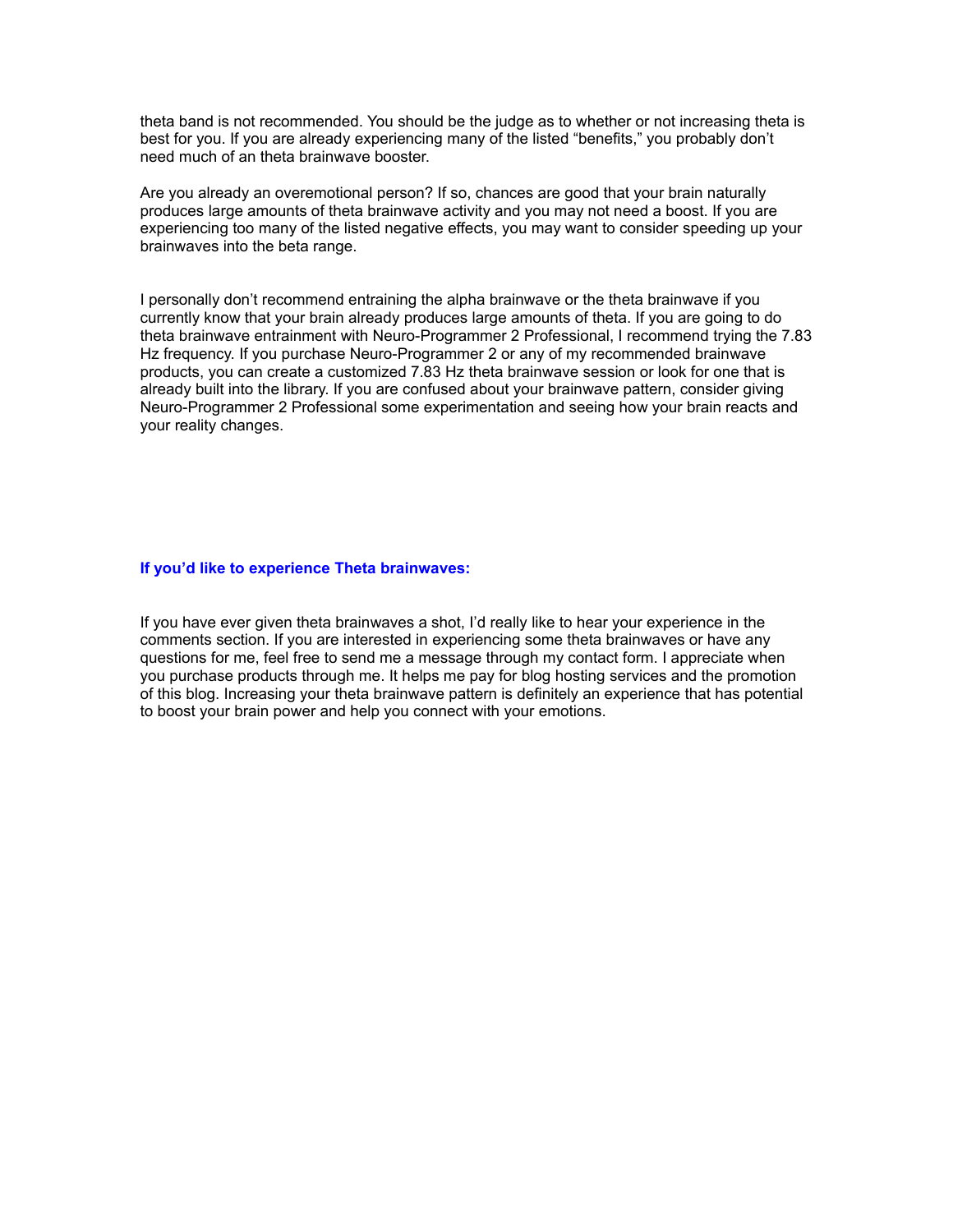# **ALPHA**

#### **Alpha brain waves ( 8 to 12Hz)**

- •8- 10 Hz Super-learning new information, memorisation, not comprehension.
- •8.22 Hz Associated with the mouth. Brings creativity
- •10 Hz Enhanced serotonin release. Mood elevation, arousal, stimulant
- •10 Hz Provides relief from lost sleep, improves general mood
- •10 Hz Mood elevator. Used to dramatically reduce headaches
- •10 Hz Clarity, subconscious correlation. Releases serotonin
- •11 Hz Relaxed yet awake state
- •12 Hz Centering, mental stability.
- •11 14 Hz Increased focus and awareness
- •12 14 Hz Learning frequency, good for absorbing information passively

Alpha brain waves are considered relaxed brainwave activity. Alpha brainwaves are brainwaves that cycle within the range of 8 – 12 Hz and are usually generated in the brains right hemisphere or in a synchronized pattern between both right and left hemispheres. Alpha waves kick in when our mind and body are completely relaxed and free of stress.

Alpha is generally thought of as the normal brainwave that is dominant in people who are relaxed, creative, and have a clear mind. Alpha is considered the "normal" brainwave pattern and is dominant when people close their eyes. Children tend to have much higher levels of alpha brainwaves than adults. Alpha brainwaves are considered the healthiest brainwave range and 10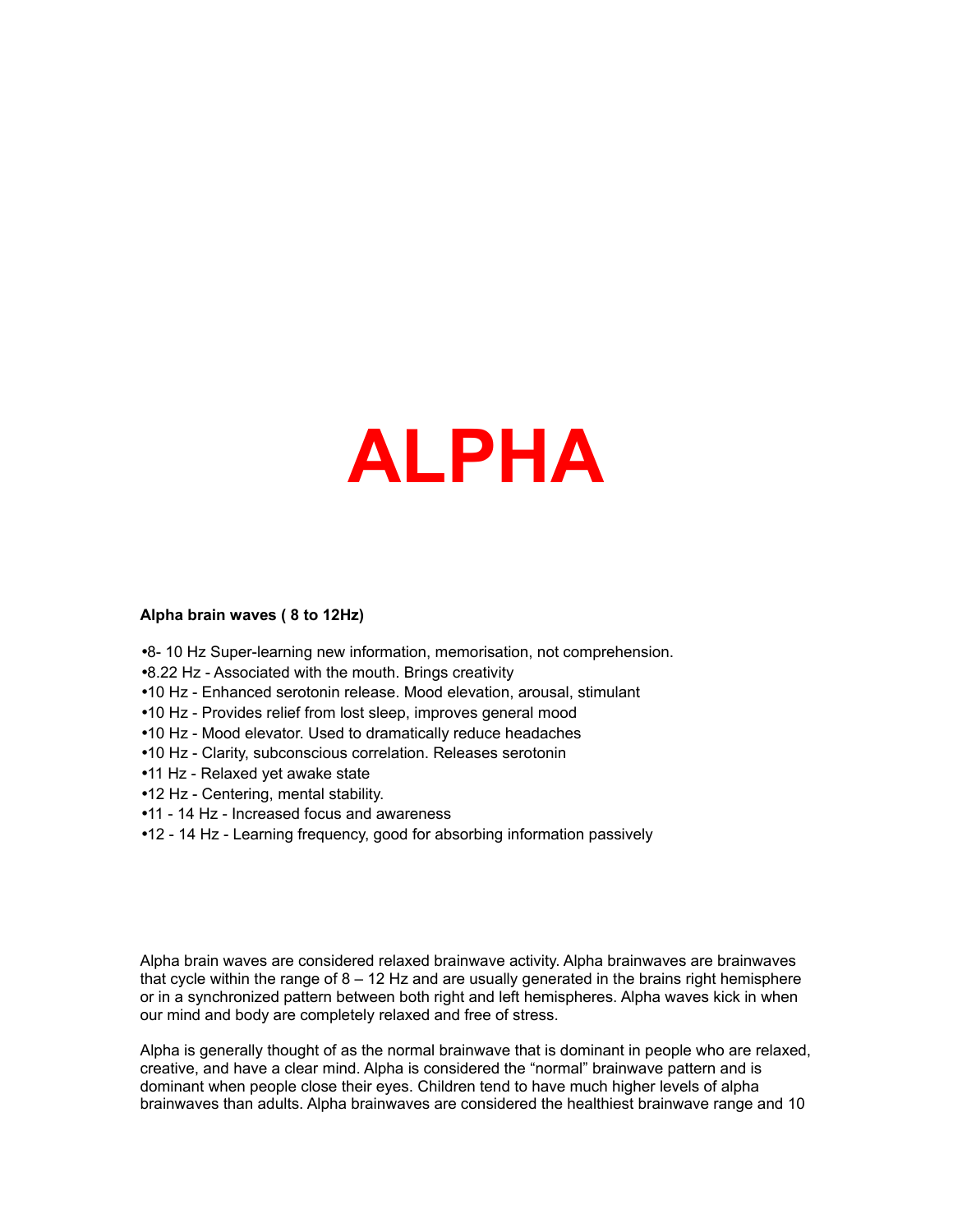Hz has widely been accepted as the "safest" brainwave frequency to train.

Most children and younger teenagers have a dominant alpha rhythm. There isn't a single brain wave pattern is better than the others – so don't think alpha brainwaves are a "cure all." If your brain is deficient in the alpha brainwave pattern, increasing them can feel awesome! I can personally testify based on my experience.

**An interesting factoid:** alpha brainwaves were the first brainwave group to be researched and the first group to be discovered. The alpha brain wave rhythm is also considered to be the "safest" of the brain wave frequencies to use during brainwave entrainment and neurofeedback. Why? Because out of all four groups of brain waves [beta, alpha, theta, delta], alpha waves usually yield the most benefits via entrainment and rarely produce any unwanted side-effects.

# **Why alpha brain waves are called "alpha brain waves"**

Dr. Hans Berger who was a psychiatrist from Austria first discovered electrical waves in the brain in the year 1908. Berger called these electrical waves "alpha brain waves" due to the fact that they were the first brain wave to be discovered. Another interesting fact about Dr. Hans Berger is the fact that he was the inventor of the E.E.G. machine, better known as an electroencephalograph. The E.E.G. machine is what allows researchers, scientists, and neurofeedback practitioners to understand brainwave activity.

It works by amplifying, recording, and creating graphs of electrical activities in the brain. After using the E.E.G., researchers quickly found other forms of brain activity. Beta waves were discovered next, then delta waves, then theta waves. After all the basic brain waves were discovered, gamma brain waves were found.

Eventually, in the 1950's, scientists discovered that it was indeed possible for individuals to learn to take full conscious control over their brainwaves. These scientists learned that meditation allowed people to slow their brain waves from the common beta range down to theta and alpha waves.

### **Benefits of increasing alpha brain waves:**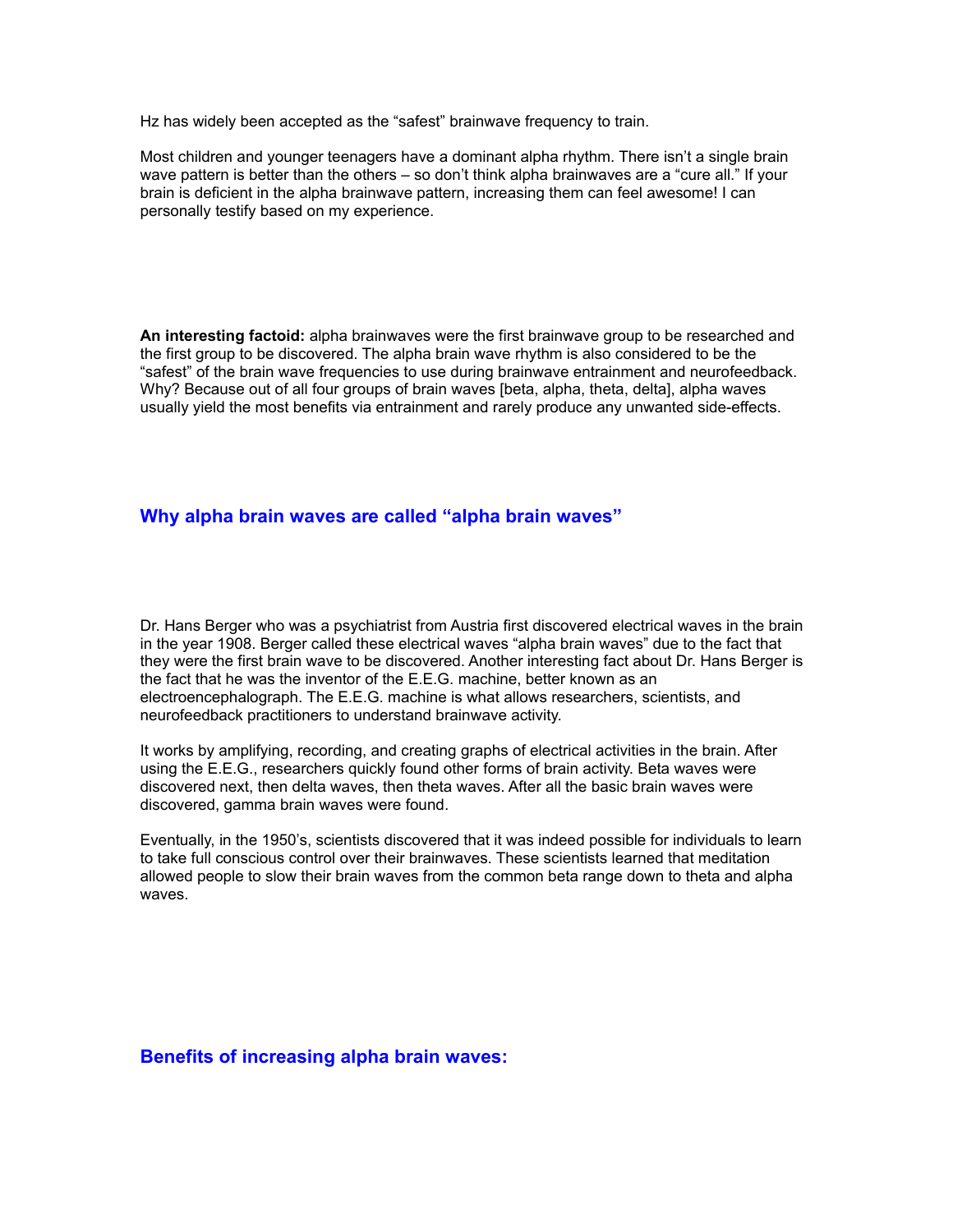**Relaxed body and mind** - The alpha brainwave is associated with a completely relaxed body and mind. The brain's thought process is slowed and the mind is clear. The body is completely relaxed and free of all tension and nervousness. Boosting the alpha brain wave is a great way to enjoy the feeling of relaxation and a great way to let go of all worries and tension.

**Higher levels of creativity** - The alpha brainwave rhythm is generally associated with above average levels of creativity. Alpha brainwave levels are found to be much higher in artists, musicians, and creative thinkers. Creative problem solvers are what many employers currently need to think of new, creative, innovative ideas for their companies. If you'd like to boost your creativity, consider giving alpha brainwaves a boost. Scientists have shown that highly-creative individuals tent to have different brainwaves than normal and less creative people. In order to be creative, your brain must be able to produce bursts of alpha brainwaves: mostly in the lefthemisphere. Why? Producing them on the left hemisphere shuts down the left-brain and allows the more creative, right-hemisphere to expose new ideas!

**Improved ability to problem-solve** - The problem associated with having too much of the beta brainwave pattern is the inabiltiy to problem solve and get past "mental blocks" by thinking creatively. Ever get writer's block? Increasing your alpha brainwaves will most likely help you keep "flowing" right through your paper or article without getting "stuck."

**Balanced mood (emotional stability)** - The alpha brainwave, especially the 10 Hz frequency, is associated with a balanced mood and stable emotions. Many overanxious and hyperactive, unstable people could greatly improve their brains by increasing their alpha brainwaves. Feeling emotionally stable means not overreacting to stressful situations and being able to maintain a calm state of mind. The alpha brainwave state is associated with a very stable state of mind.

**Peak-performance** - The 10 Hz alpha brainwave frequency is commonly referred to as a "peak performance" state of mind or being "in the zone." There has been conclusive evidence from studies with professional basketball players and golfers that show alpha brainwaves increasing in their "left hemispheres" just before making a free-throw or shooting a great golf shot. In players that did not make the shot, beta brainwaves flooded their left-hemisphere. It seems that "over thinking" (beta brainwaves) or "under thinking" (theta brainwaves) are detrimental to gameplay. The study was also proved by comparing elite marksmen to novice marksmen. The elite marksmen showed a big burst of alpha in their left-brain hemisphere before their perfect shots. Professional athletes are much more likely to show the alpha rhythm, while novices and intermediate players show virtually none! It seems that the 10 Hz alpha brainwave is the best brainwave for athletes and marskmen looking to improve their performance and overall game.

**Lowered levels of stress & anxiety** - Lowered levels of stress and anxiety is a huge benefit that the alpha brainwave can bring to your life. Know anyone suffering from chronic stress or rapid, anxious thoughts? Suggest brainwave entrainment to them and have them read over this article to see whether or not they'd like to try to increase their alpha brainwaves.

**Flow state of consciousness** - A state of "flow," refers to a mental state that all events and things seem to pass without problems. You are able to deal with life's problems easily and aren't overanxious or too relaxed. You are somewhere in between overstimulation and understimulation.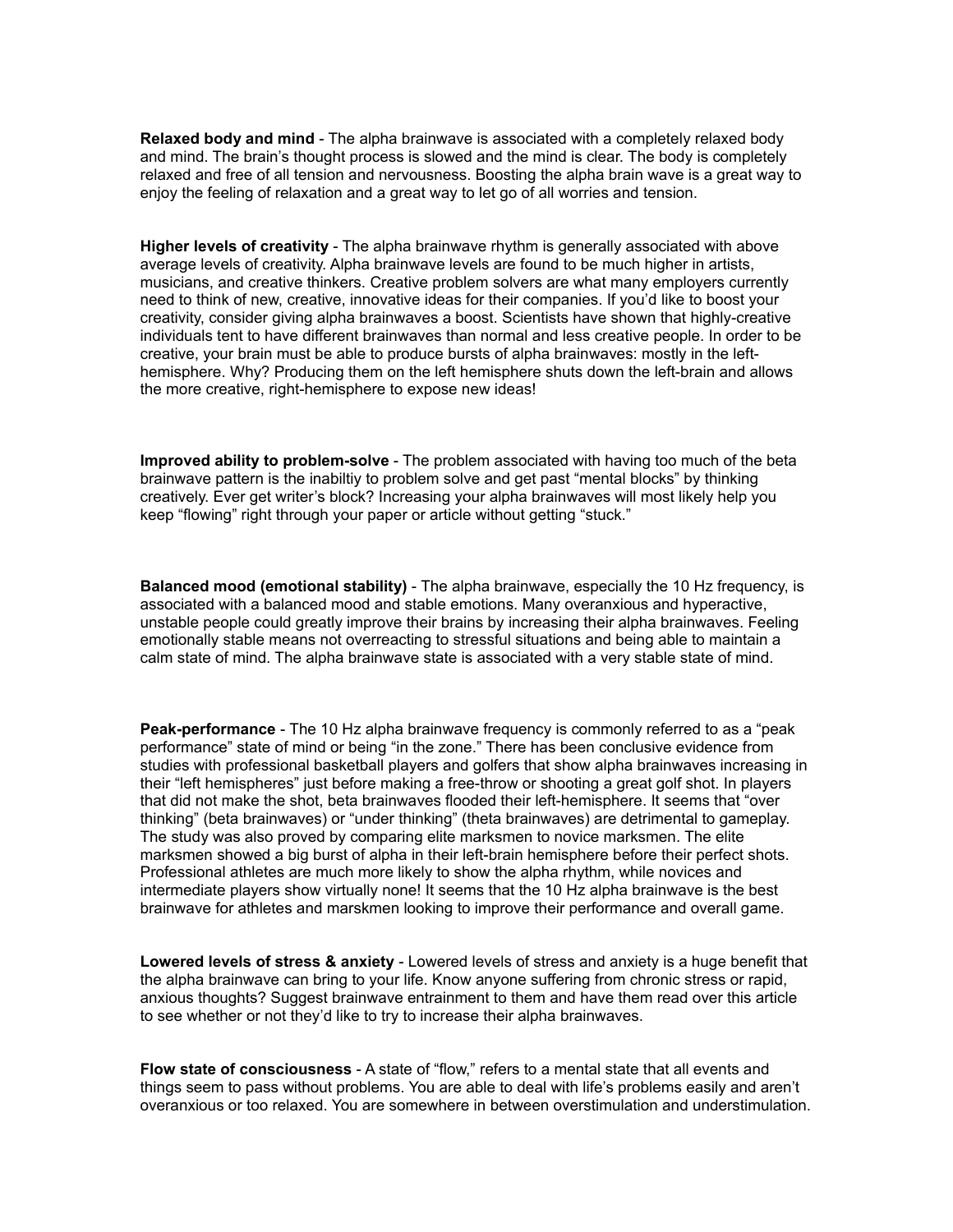In essence, you're mind is "balanced" and in an optimal state of functioning.

**"Super learning" ability** - The alpha brainwave spectrum has been associated with "super learning" and being able to remember and retain information with less overall effort. The alpha brainwave state mostly improves one's natural ability to passively absorb large amounts of information. Basically, you don't need to make as much of an effort to learn a new ability, language, or skill.

**Boosted immune system** - Enhancing your alpha brainwaves can lead to self-healing and prevention of illness. This is due to the fact that alpha waves are usually associated with "lack of stress" and "relaxation." Stress and too much anxiety can do harm to the immune system by releasing harmful chemicals such as epinephrine (adrenaline) and too much of the hormone: cortisol, associated with the adrenaline release.

Positive thinking - There has been some research that has found the alpha brainwave rhythm, especially the 10 Hz frequency, to be associated with a positive state of mind (i.e. positive thoughts), a positive mood, and an overall feeling of wellness. In my experience with alpha brainwaves, the positive thoughts and mood definitely were due to my enhanced level of relaxation.

**Increased levels of "serotonin"** - Alpha brainwaves are associated with the neurotransmitter serotonin being released. Low levels of serotonin have been one factor that some researchers have linked to depression.

Deep self-introspection - Alpha brainwaves are associated with an increased awareness of your self: body and mind. Where as beta brainwaves cause the mind to focus more on external events, the alpha brainwaves enhance the overall awareness of one's self.

# **Alpha brainwaves bridge the conscious mind with the subconscious**

Alpha brain waves allow you to understand what is going on in your subconscious mind after meditation and after dreaming. Without the presence of alpha waves in your E.E.G. after dreaming, your brain would not be able to transfer subconscious information to the conscious mind. Alpha waves are the connection that allows information to be transfered between subconscious and conscious. Each time you remember a dream that you had, you used alpha brain waves.

Each time that you visualize or go into meditation, your alpha brain waves likely kicked in. Alpha waves are a key part of providing clear, vivid visualization sessions. They allow you to use your imagination, tap your subconscious creativity, and express the creativity through your conscious mind. The alpha waves are usually also at work each time you daydream or use your imagination.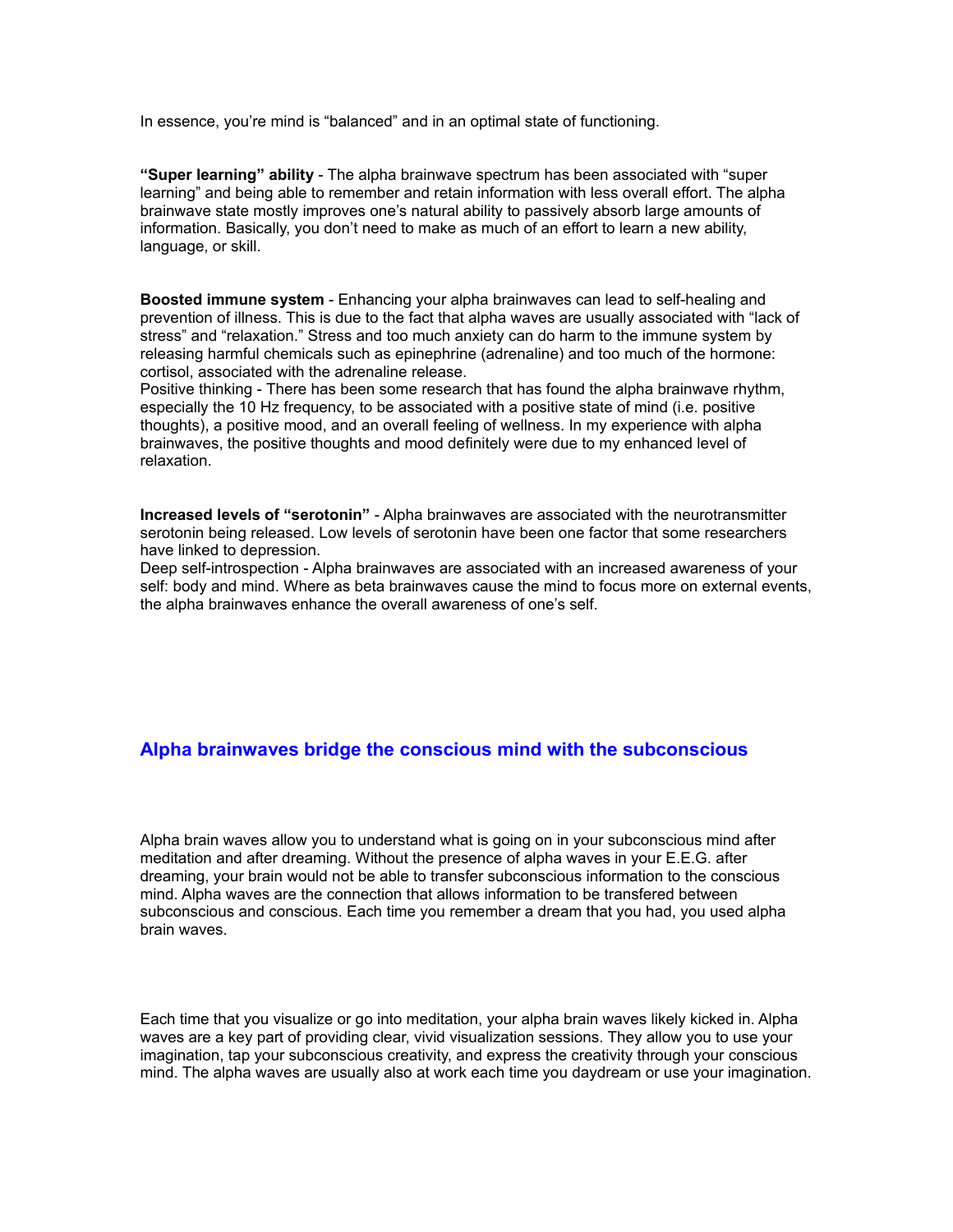### **Know when you access "Alpha brainwaves"**

Each time that you are daydreaming or not fully awake, you are in the alpha brain wave range. The state of mind 'right-before' you fall asleep is usually comprised of lots of alpha brain waves. Individuals who lack normal amounts of alpha brain waves usually have insomnia, anxiety, sleep disorders, or high stress. This is why increasing alpha waves for overstressed people can be extremely effective at helping them fall asleep.

I can personally vouch for the use of alpha brain waves to fall asleep. In fact, I used them last night to put me out! I played a 10 Hz alpha brain wave created session and within 10 minutes, I was asleep - I didn't even know about it. They can be a great tool when utilized effectively! Other times that your brain uses alpha brain waves includes: each time you watch T.V., each time you are relaxing, each mediation session, each time you close your eyes, each time you breathe deeply, or feel completely relaxed during a hot / steamy shower.

For information on how you can increase the production of alpha brain waves in your brain, check out the article 20 Ways To Murder Stress. About 5 of the activities mentioned in that article will do a great job at increasing alpha production. Any time you feel relaxation, your alpha waves are at work! Each time that you feel both mentally and physically relaxed, you are in a state of alpha brain waves.

The first time that I heard about alpha brain waves, I thought that they sounded like a good brain wave range, but I also thought that they would make me drowsy and wanting to sleep, so I stayed away from using them and stuck with beta. When I finally decided to use alpha brain waves, it was an incredible experience.

I found a new state-of-mind that allowed me to remain peaceful, calm, and relaxed - all while maintaining a positive mental state. It really felt great to finally experience alpha waves. Now, I use alpha brain waves a lot more because I know what they can do for me. I use them to help me fall asleep quickly or for some powerful relaxation sessions. Each time when I've been stressed out and used alpha brain waves, my relaxation level skyrocketed after about 15 minutes of use. I really didn't think they could work as effectively as they actually did!

### **Who has high amounts of alpha brainwaves?**

**Extroverts** - Compared to introverts, extroverts have much more alpha brainwave activity. Researchers in the Faculty of Science at the University of Technology Sydney have discovered that the type of brainwaves in the prefronal cortex has correlated to introversion and extroversion.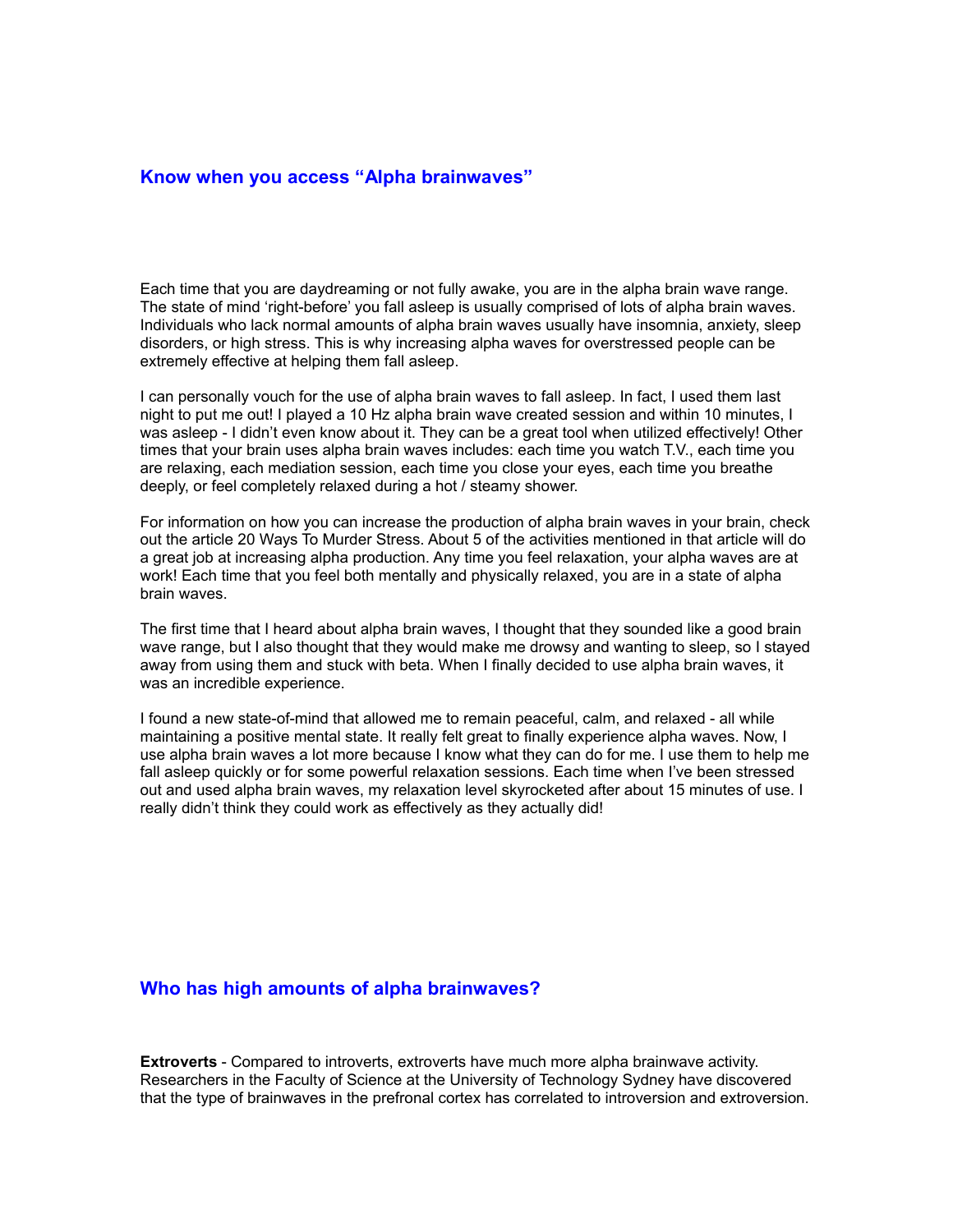According to the results from their study: "If you have high amounts of alpha brainwaves, you are at least three times as likely to be an extrovert."

Meditators - The goal of many meditation practices is to increase the amount of slower, alpha and theta brainwave patterns. Naturally your brain will enter a state of alpha awareness and calmness. Experienced meditators can recognize and control this state of awareness. Like any practice, the more you do it, the easier it becomes to enter alpha through meditation.

**Children** - Children tend to have much higher amounts of alpha and theta brainwaves than the average population. As we age, our beta brainwave pattern tends to increase and dominate the other patterns. That is why many adults would definitely benefit from an alpha brainwave increase more than a younger person.

**Just like any of the other brainwave patterns, too much of a dominant rhythm can cause problems. By no means would it be recommended to increase a brainwave that you already have high levels of. In fact, you may experience some negative affects from the alpha brainwaves.**

### **Problems associated with too many alpha brainwaves:**

**Lack of focus** - Like I mentioned earlier, not everyone will benefit from an alpha brainwave increase. Though the alpha brainwave isn't usually linked to lack of focus and ADD, in some cases it can created a foggy state of mind. If you are already very unfocused, increasing the alpha brainwave pattern is usually not recommended.

**Too many daydreams** - As you increase your alpha brainwaves, you may have too many daydreams without much control. Some daydreams are fine, but higher than average amounts of alpha brainwaves wouldn't be of much benefit if you are already daydreamy.

**Depression** - High amounts of alpha brainwaves in conjunction with relatively little beta brainwave activity has been linked to depression. Though peak-performers are able to generate a big burst of alpha in their left hemisphere right before their best shots, too much alpha activity in the left-hemisphere of the brain has been linked to depression. If you are depressed from being overstimulated, alpha will probably help you out, if you are too understimulated, I suggest staying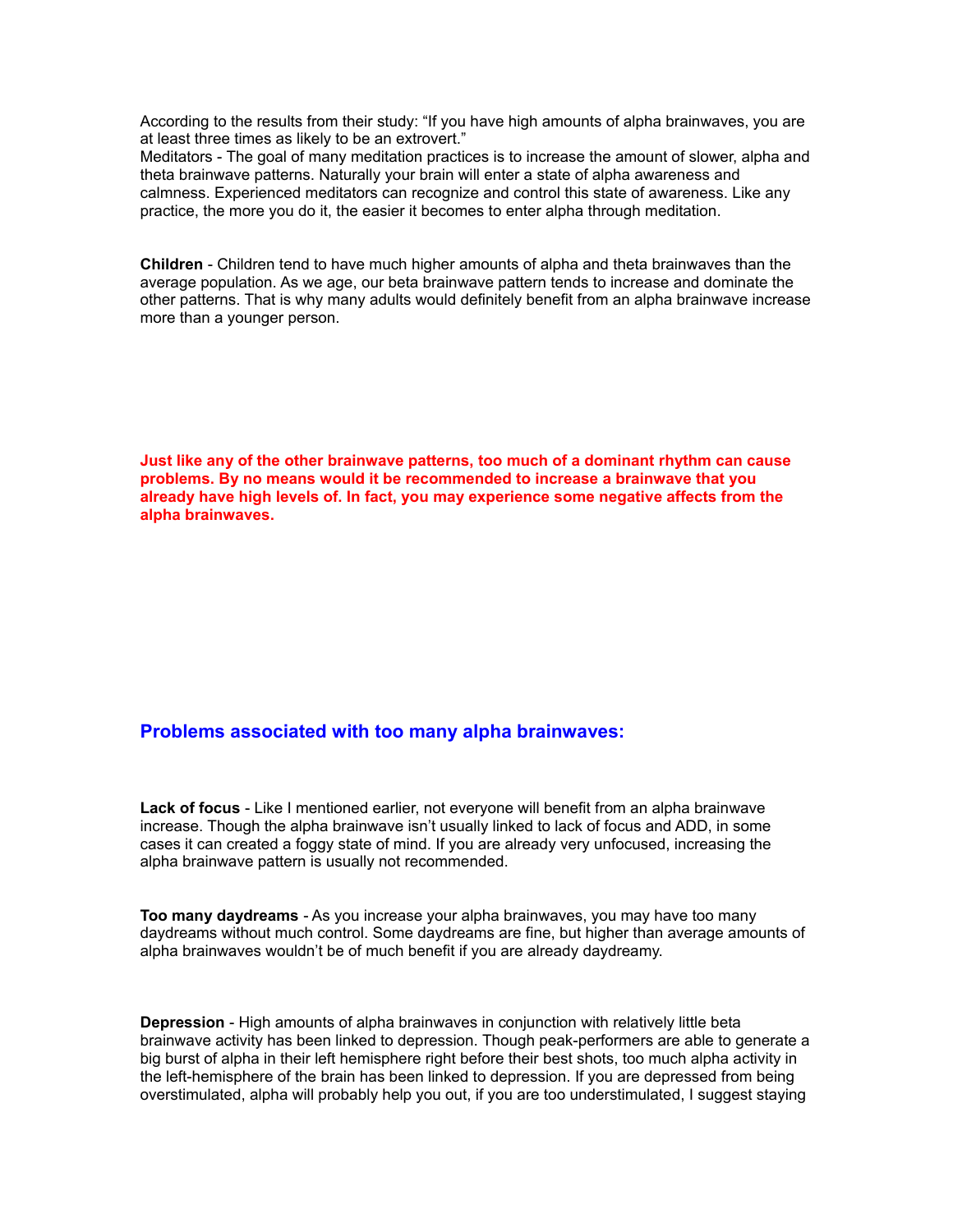away from alpha and sticking to beta waves.

**Tiredness** - The alpha brainwave pattern has been linked to tiredness and drowsiness in some individuals. If you are working to increase your alpha and you notice yourself becoming tired or drowsy, it may be temporary and your brain is most likely readjusting to fit the new pattern. With that said, alpha brainwaves are the brainwaves that are naturally produced right after you close your eyes to fall asleep.

Lack of excitement - Though it is usually rare, some people may run into the problem of not feeling excitement for awhile. After my personal experience with alpha brainwaves, I felt super relaxed and unexcited for a couple weeks. It definitely helped calm my mind, but I did miss the feeling of excitement.

**Lack of visual acuity** - Alpha brainwaves are associated with a lack of visual acuity and visual awareness. Beta brainwaves are associated with heightened visual awareness and acuity. When slowing your brainwaves down to the alpha range, the visual area of the brain is also much less clear.

**Overly receptive** - In the alpha brainwave state, your brain may be overly receptive to suggestions and new information. Being overly receptive isn't always a good thing and can make your subconscious more open to accepting negative suggested beliefs.

### **Healthy ways to increase alpha brainwaves:**

**Brainwave entrainment** - As I mention a lot, brainwave entrainment is great for fine tuning your state of consciousness and awareness. If you want to increase your alpha brainwaves, I recommend trying any of the programs in my "recommended products" section. Brainwave entrainment is an easy process that involves simply listening to a tone (stimulus) and your brainwaves naturally match the frequency associated with the tone.

**Meditation** - The goal of most types of meditation is to lower the brainwaves into the alpha-theta brainwave range. A very safe, healthy way to increase your alpha brainwaves is to make meditation a daily habit or start up a meditation routine. If you are already meditating, great! You'll naturally increase flexibility with your alpha brainwaves as you continue the process.

**Self-hypnosis** - The goal of self-hypnosis is to target the lower brainwave ranges (i.e. alpha and theta). Doing self-hypnosis on a consistent basis will definitely help you reduce stress by increasing the natural amount of your alpha brainwaves.

**Visualization** - Every time that you close your eyes and visualize, alpha activity significantly increases. If you are the type of person that often enjoys shutting your eyes to imaging or picture things, you'll have a naturally higher amount of alpha brainwave activity than others. Visualization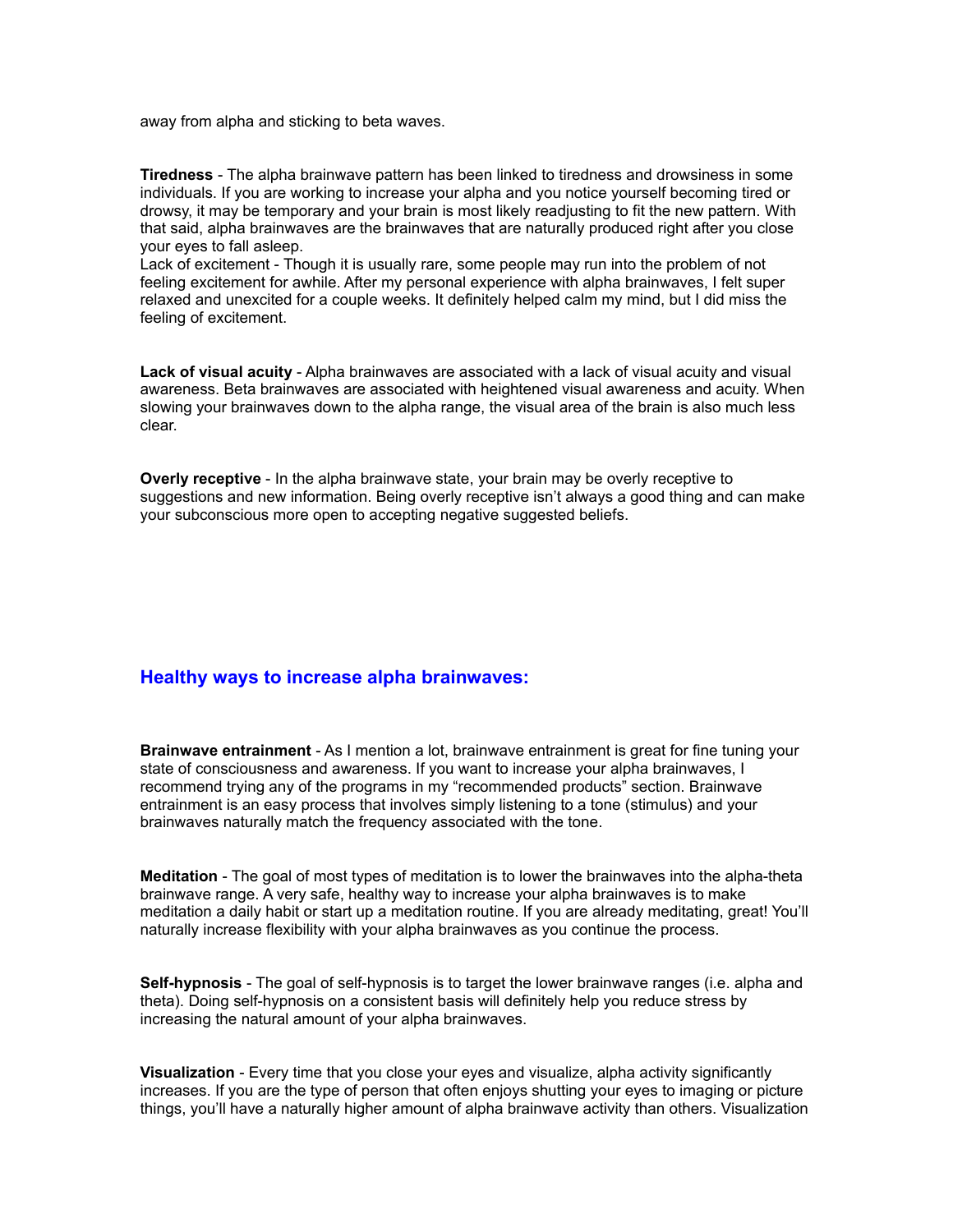can go hand-in-hand with a meditation practice, but if you'd rather only visualize, you'll still be boosting your alpha brainwaves!

**Yoga** - Like meditation, yoga is yet another activity that promotes relaxation and wellbeing by shifting your brainwaves to the calming patterns of alpha and theta. There are many different types of yoga, and if practiced right, they'll definitely allow you to tap into your alpha awareness.

**Deep-breathing** - Deep breathing is not only great for improving overall oxygen levels in the brain and body, it is great for achieving a state of relaxation. When you make deep-breathing a habit, you will begin to feel more relaxed and your brainwaves will shift from the somewhat stressful beta brainwaves to the alpha rhythm.

**Saunas / Hot Tubs** - Not only do saunas and hot tubs cause your entire body to feel completely relaxed, they cause your mind to quiet and drowsiness to kick in. The brainwave associated with those feelings of relaxation like you've been sitting in a hot tub or in a steamy sauna are the alpha waves. Same would apply for laying in the sun tanning on a nice warm beach — feeling the hot sun soak into your body is deeply relaxing. That feeling of deep relaxation is due to an increased amount of alpha brainwaves.

**Watching T.V.** - After just 30 seconds of watching T.V., your brain's alpha brainwaves kick in. Even if you happen to be reading captions or text on the T.V. screen, the alpha waves still kick in! Normally, beta brainwaves kick in while reading, but not while reading on T.V. All radiant light from cathode-ray technology in T.V.'s and other appliances automatically cause the brain to idle and shift to the alpha rhythm. I personally don't consider watching T.V. to be the best way to increase your alpha brainwaves, but I'm not going to put it in the unhealthy category.

### **Unhealthy ways to increase alpha brainwaves:**

**Drinking alcohol** - In moderation, alcohol probably won't kill your precious brain cells, but it isn't a healthy activity for your body or your brain. Alcohol is a huge alpha brainwave booster. Are you a person that is constantly getting drunk to relax? Alpha brainwaves are the reason that tense and stressed people turn to alcohol. When you are drunk, your brain produces lots of alpha brainwaves and lowers your inhibitions.

**Smoking marijuana -** Though there is controversy as to whether or not smoking marijuana is good or bad, I personally don't consider marijuana or any other illegal substance to be healthy. Smoking marijuana does increase alpha brainwaves, which is why smoking marijuana makes people feel relaxed. Marijuana will not give you the aware, synchronized, peak-performance alpha brainwave that most people are striving for.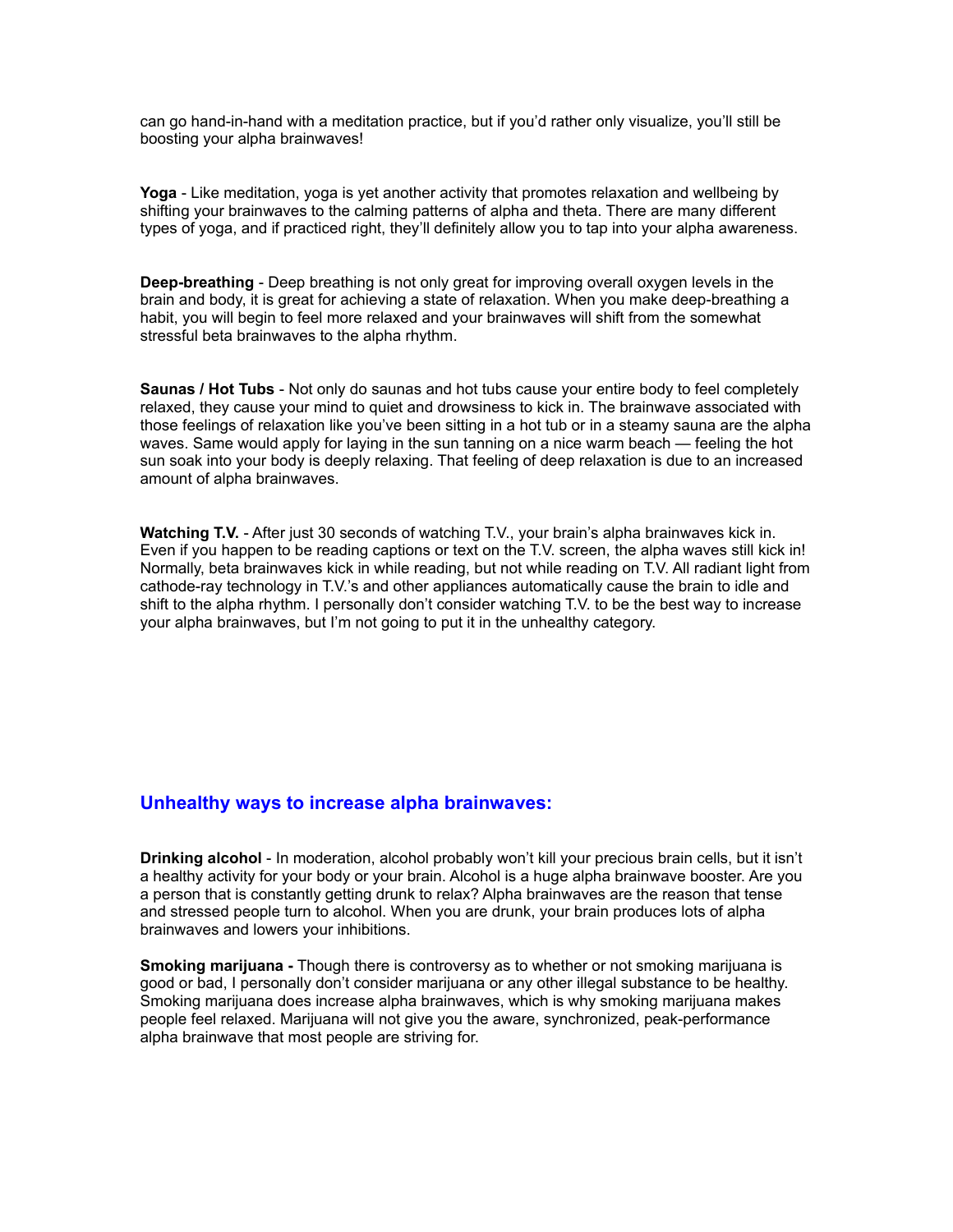### **My description of "alpha brain waves"**

Think about your entire body and mind being fully relaxed and peaceful. You may feel slightly spaced out, but it actually feels very pleasant. If you've every got a very relaxing massage or sat in a hot-tub to the point of relaxation, this is what the alpha brain waves feel like. All of this will usually be followed by inner-calmness, silence, and quietude - as if your entire world was silent and completely still.

It's still very difficult for you to fully understand alpha brain waves if you haven't experienced them. In fact, some people NEVER experience the alpha range for most of their lives! Though my description definitely will help you understand alpha brain waves better, it is still recommended to experience them for yourself. Why? Because describing alpha brain waves is comparable to telling you what chocolate tastes like.

I can describe the chocolate by using many different adjectives and descriptors, but in the end, you really must try the chocolate in order to fully understand it and appreciate it. Same rules apply for the alpha brain wave state of consciousness. When you are finally able to fully understand the alpha brain wave range, you will feel liberated and open to an entirely new world!

It really is an amazing experience, but one that you need to experience for yourself. If you are interested in experiencing powerful alpha brain waves, I recommend either Neuro-Programmer 2 Professional or Mind Work Station. These products will get you started and definitely will help you get into the alpha range. I personally use Neuro-Programmer 2 Professional sessions usually at around 10 Hz and they've been absolutely phenomenal.

### **If you'd like to experience Alpha brainwaves:**

If you have ever given alpha brainwaves a shot, I'd really like to hear your experience in the comments section. If you are interested in experiencing some alpha brainwaves or have any questions for me, feel free to send me a message through my contact form. I appreciate when you buy products through my referral ads to help me pay for blog hosting services and the promotion of this blog! Increasing your alpha brainwave pattern is definitely an experience that has potential to boost your brain power.

# **Final evaluation of alpha brainwaves:**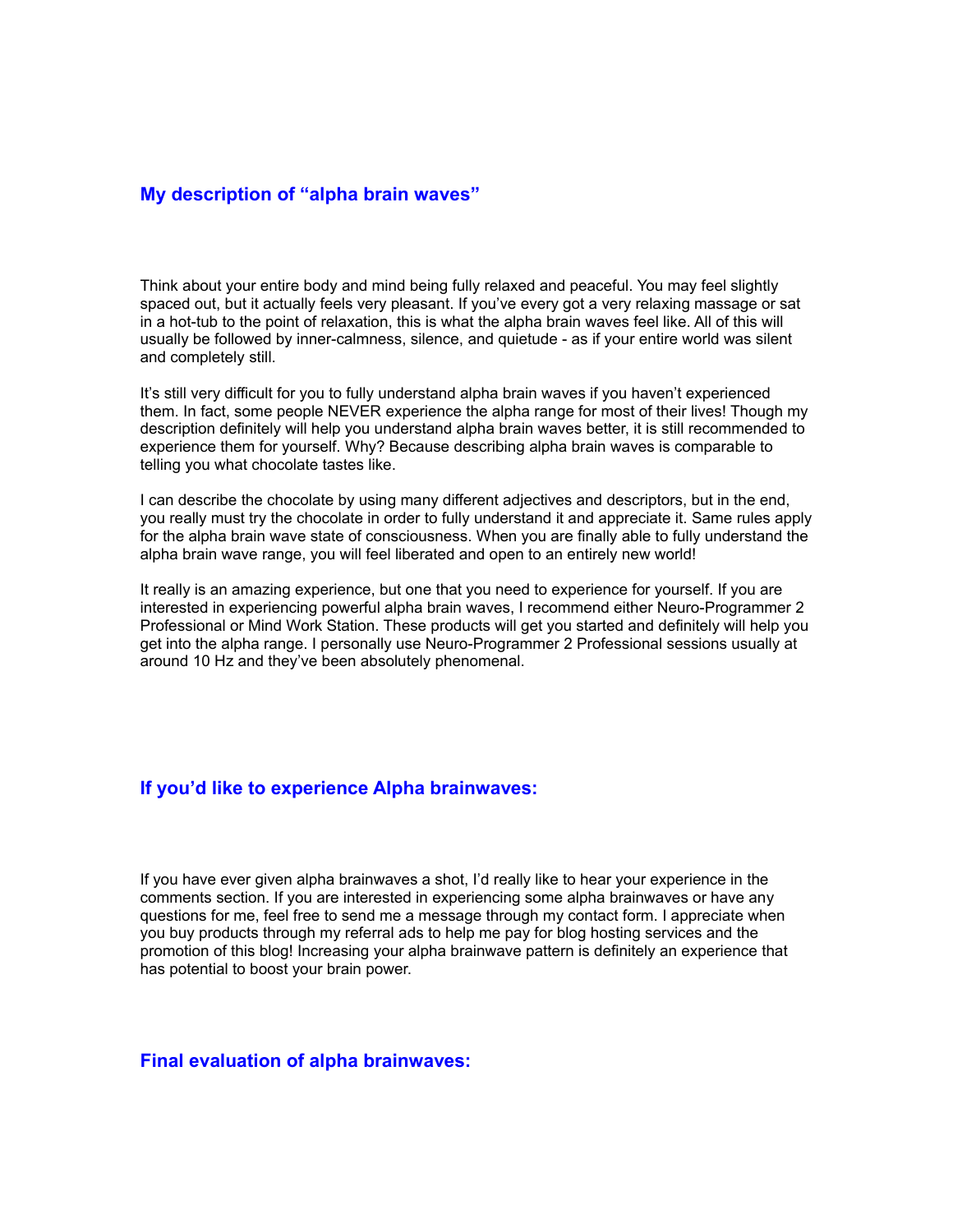I personally think that alpha brainwaves feel awesome to increase and the 10 Hz brainwave is the safest brainwave to entrain. However, you should be the judge as to whether or not increasing them is best for you. If you are already experiencing many of the listed "benefits," you probably don't need much of an alpha booster.

Are you already a relaxed, laid back person that feels emotionally stable? If so, chances are good that your brain naturally produces large amounts of alpha brainwave activity and you may be perfect in the alpha range. If you are experiencing too many of the listed negative effects, you may want to consider speeding up your brainwaves into the beta range.

If you are over anxious, tend to worry a lot, and aren't emotionally balanced, chances are good that you'd benefit from the alpha increase. If you are going to do alpha brainwave entrainment with Neuro-Programmer 2 Professional, I highly recommend trying the 10 Hz frequency. If you purchase Neuro-Programmer 2 or any of my recommended brainwave products, you can create a customized 10 Hz alpha brainwave session - it isn't built into the session library. If you are confused about your brainwave pattern, consider giving Neuro-Programmer 2 Professional some experimentation and seeing how your brain reacts and reality changes.

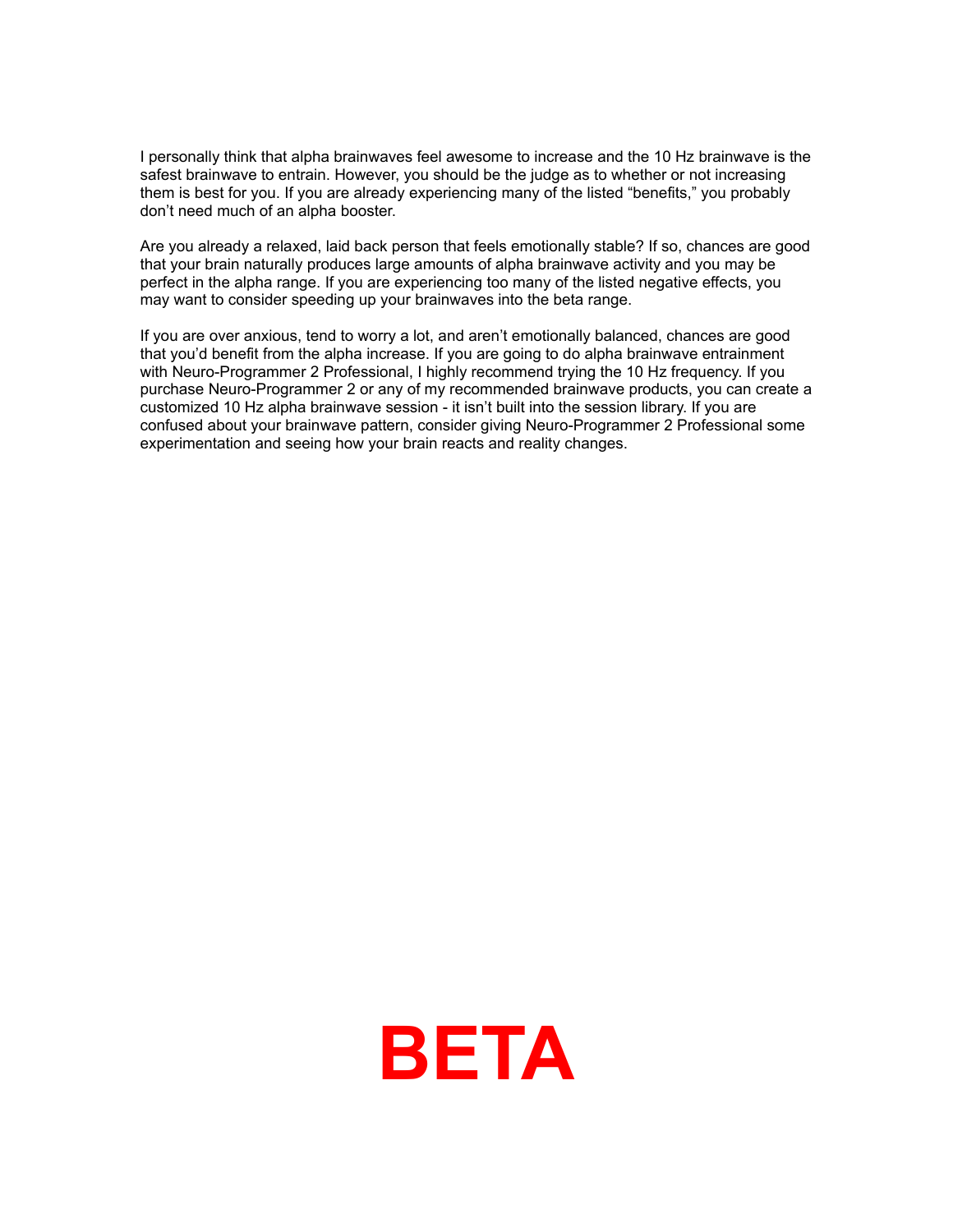#### **Beta brain waves ( 13 to 30Hz)**

- •14 Hz Awakeness, alert. Concentration on tasks, Focusing, vitality.
- •16 Hz Bottom of hearing range. Releases oxygen/calcium into cells
- •12 15 Hz Relaxed focus, improved attentive abilities
- •13 27 Hz Promotes focused attention toward external stimuli
- •13 30 Hz Problem solving, conscious thinking
- •18-24 Hz Euphoria, can result in headaches, anxiety

Beta brainwaves are considered "fast brain wave" activity. Beta brainwaves are brainwaves that cycle within the range of 12 – 38 Hz and are usually generated in the brain's left-hemisphere.

Beta waves kick in when logically thinking, feeling stressed, and feeling tense. Beta is generally thought of as a "normal" rhythm and is dominant in people who are alert, anxious, or have their eyes open. Beta brainwaves are considered to be the normal brainwave pattern in healthy adults.

Most children and teenagers have dominant theta and alpha brainwave patterns. There isn't a single brain wave pattern is better than the others – so don't think beta brainwaves are some sort of miracle that your children need! If you happen to be deficient in the beta brain wave range, increasing them may feel like a miracle!

### **Benefits of increasing beta brainwave activity include:**

**Ability to think quickly** – When a person is high in beta brainwaves, they are able to think fast, generate new ideas quickly, and live in a high-state of functioning. Quick thinking and mental processing definitely helps when applying for a job in the 21st century and preparing for exams. Studies have shown that people who think quickly feel more confident, happier, and actually live longer than slower thinkers.

**Being more social** – When a person talks, their beta brainwave range naturally increases. If you are interested in becoming more social, an increase in beta brainwaves may be the ticket. In most people, an increase in beta activity boosts conversational energy and ability to keep conversation going. I've had personal experiences in the high beta brainwave range and you are more social period.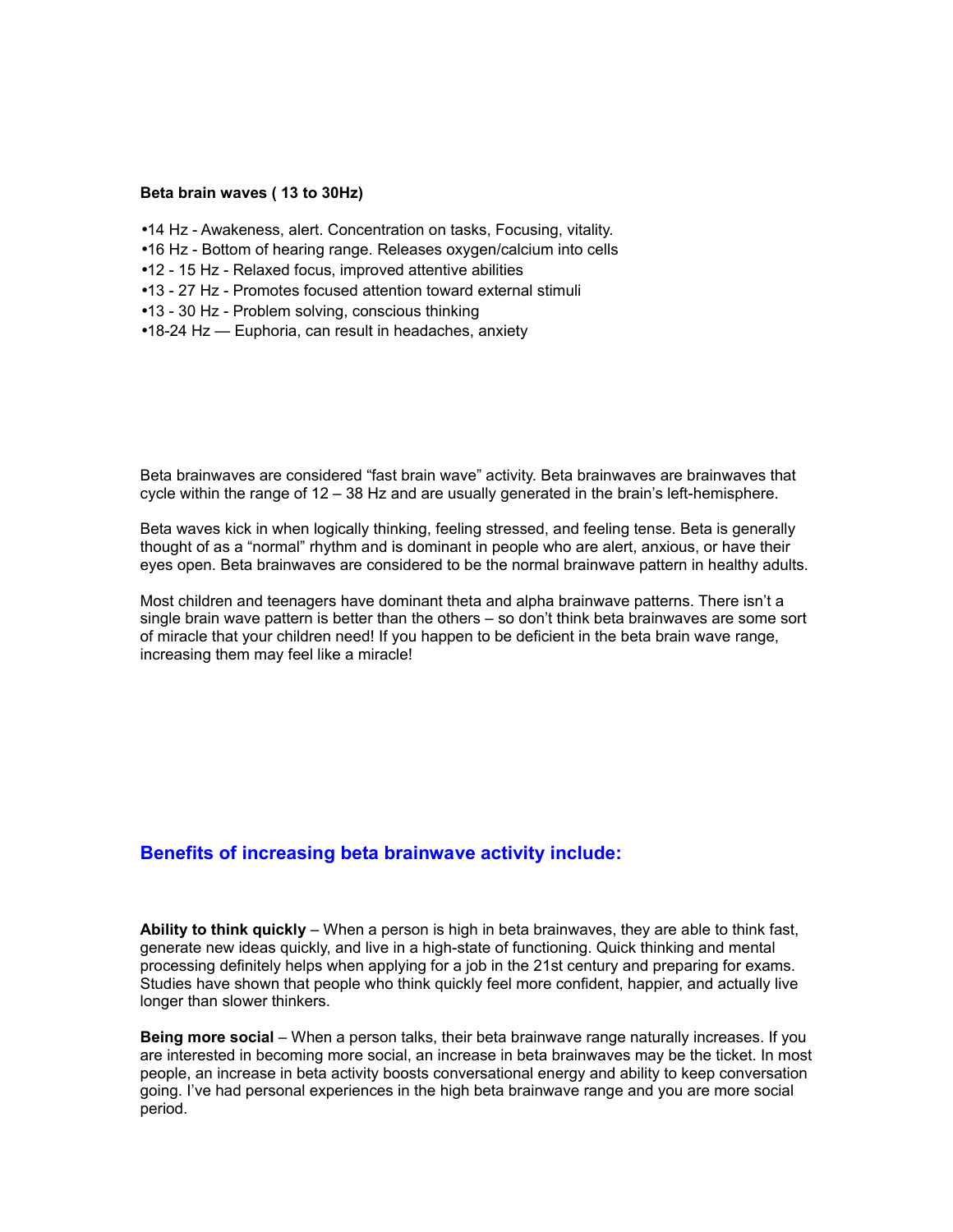**Feeling excited** – Ever get that nice healthy adrenaline rush or feeling of excitement in the pit of your stomach? That feeling is caused by an increase in the amount of beta brainwaves. Beta waves kick in when people get excited and definitely feel invigorating.

**Goal oriented** – When people are in the beta brainwave state, they naturally feel more goaloriented. It could be due to the fact that they have more energy, are more social, and have high levels of focus that cause them to naturally be more goal-oriented. It could also be the fact that an increase in left-hemisphere brain functioning is associated with goals and goal setting. Either way, it definitely will get you more pumped up and inspired to achieve your goals.

**Peak-performance** – Though a specific peak-performance brainwave pattern is heavily debated, beta brainwaves can certainly aid in performance ability. When a person's focus skyrockets, and their energy levels skyrocket, their performance abilities will naturally increase.

**Highest levels of focus** – Have some mental fog and a low level of focus? Beta brainwaves may be the ticket to changing that around! People with ADD and ADHD are commonly prescribed stimulants, which cause beta brainwave activity in their brains to increase. Hence, an increased ability to focus, get things done, and all the other things associated with beta waves.

**More energy** – Do you lack energy? Are you always tired and wish you had more energy? Well, beta brainwaves could definitely help you out! People low in beta brainwaves feel tired and report less overall energy throughout the day. To get out of a sleepy state and lift some mental fog, consider increasing your beta waves!

**Positive thoughts** – I've definitely noticed that I feel less depressed and constantly am able to generate positive thoughts while in a high-beta mental state. Positive thinking and an increase in beta waves makes perfect sense because the left-hemisphere is associated with positive thoughts.

**Write easily and quickly** – When beta brainwave levels are high, one's ability to write increases. Beta activity occurs in the left hemisphere which is highly activated while writing. I can personally testify for this one: my ability to write is definitely enhanced when I am able to get into a state of beta.

**Increase in I.Q.** – Studies have been done and show that people higher in the beta brainwave range actually have higher I.Q.'s than the average population. It makes perfect sense, since activities like reading and solving math problems can definitely help build a smart brain.

**As goes for anything, too much beta activity can be a bad thing. By no means would it be a good idea for you to increase a brainwave that you already have high levels of. In fact, you may experience the horror of beta brainwaves, as they can cause:**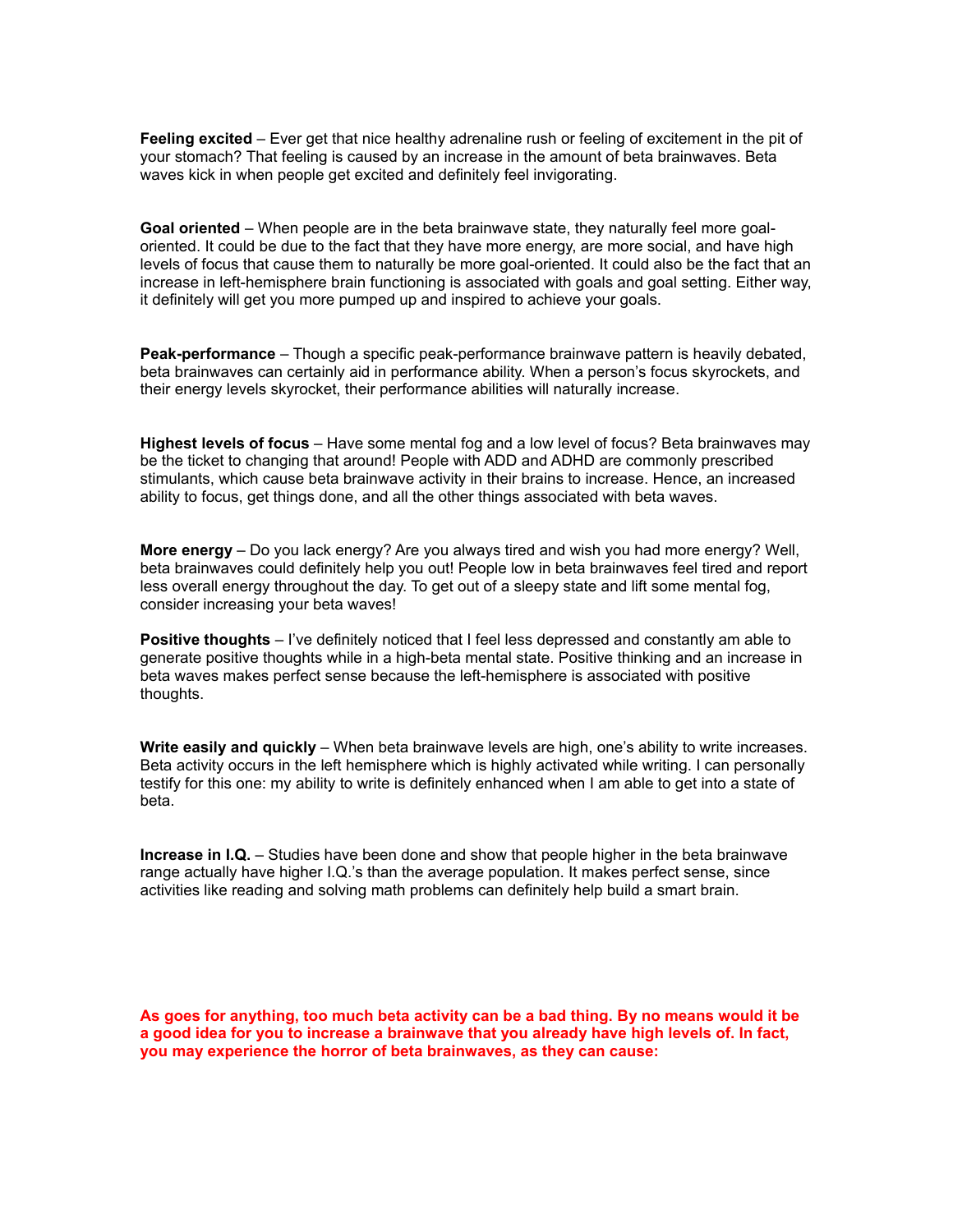**Anxiety** – I can personally vouch for this one. Too much beta activity caused me to feel afraid or have thoughts of fear towards things that I'm normally completely calm with. I would imagine that if your brainwaves get high enough in the beta range, you will begin to notice a fear of things that are not normal to freak out over.

**Stress** – Though there are many good things that come with beta waves, there is also a huge possibility that they may stress you out. They are linked to increased stress, which is why it is important to learn how to shift your brainwaves when needed.

**Paranoia** – Paranoid schizophrenics are actually able to generate much more high-beta activity than the average population. Are beta brainwaves the cause of schizophrenia? No, they are a side-effect and schizophrenia is a much more complex disease. Increasing beta brainwaves will not increase the likelihood of you becoming crazy, but they could make you feel more paranoid than usual. Always checking the locks and worried that someone will break in? It may be time to boost that alpha brainwave pattern and tone down the beta!

**Muscle tension** – Another drawback to the beta brainwaves is that your body will feel uneasy and muscle tension increases. Nobody enjoys feeling tensed and unable to relax their muscles. Avoid high amounts of beta activity to avoid tense muscles.

**Increased blood pressure** – High blood pressure is usually not anything to be proud of. Beta brainwaves cause an increase in stress and thoughts and naturally increase your blood pressure. If your blood pressure is already high, chances are good that you know what a beta brainwave state feels like.

**Unwanted thoughts** – Beta brainwaves can be a source of unwanted or anxious thoughts. Too much beta activity can cause one to experience a mild form of obsessive compulsive disorder. Rapid, random thoughts that are beyond control have potential to haunt the person that is high in beta.

**Insomnia** – Want to stay up all night? If so, I recommend increasing your beta activity. It is probably a bad idea to do any beta geared activity right before falling asleep. Keep your brain healthy, get that sleep, and work to prevent insomnia.

**Addiction** – Are you addicted to the internet? Chances are that if you have an addiction, you would greatly benefit from a downscaling in your current amount of beta brainwaves! Addiction is a long, bad cycle to go down that I don't recommend. Look at "how to boost your alpha brain wave" to help you curb and hopefully eliminate your addictions.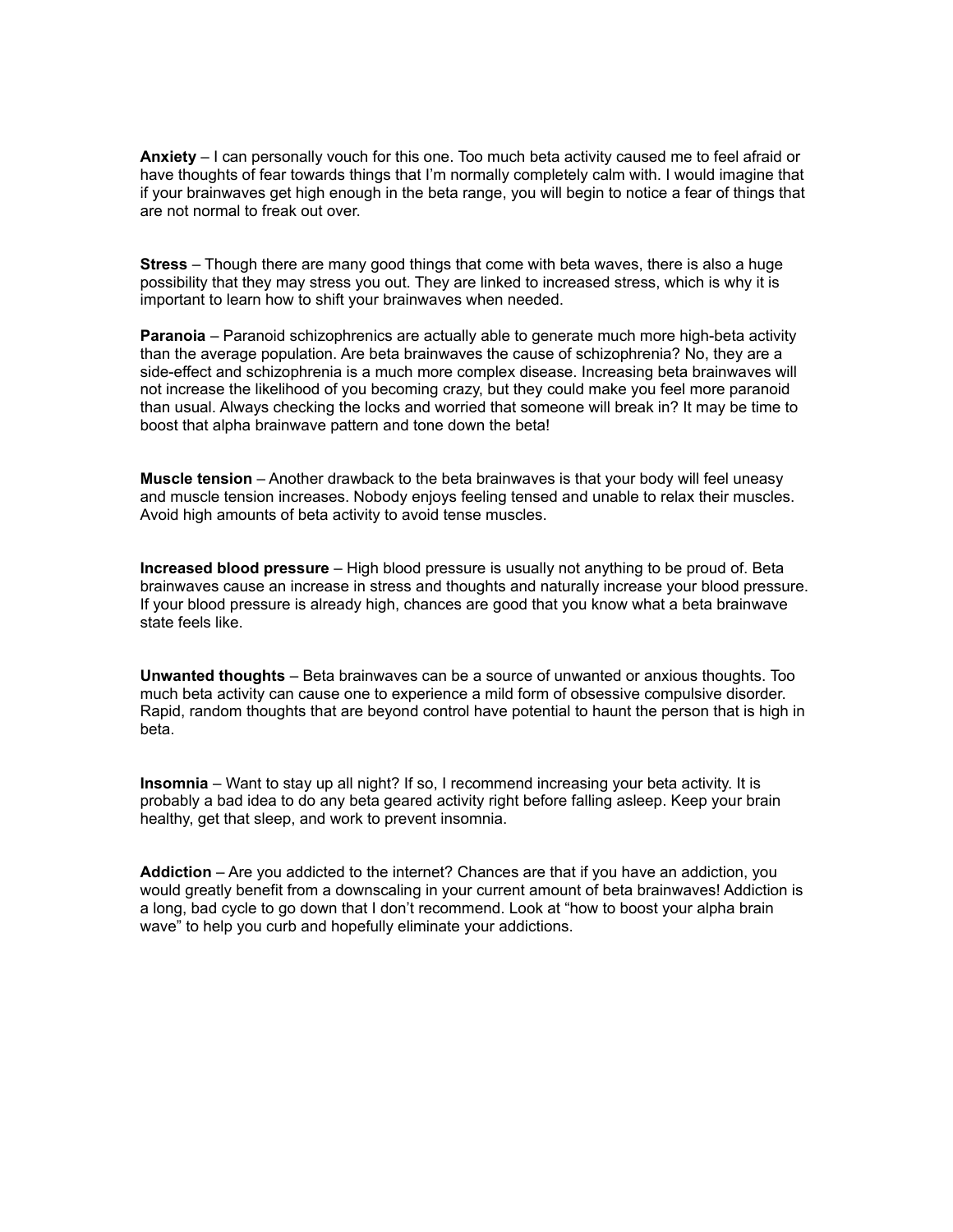#### **Healthy Ways To Increase Beta Brain Waves:**

**Brainwave entrainment** – Check out my recommended products section and try out Neuro-Programmer 2 if you haven't already. Brainwave entrainment is definitely a revolutionary technique to help you naturally increase brainwave activity within a certain range. Prepare to be impressed with this technology, if you aren't already.

**Neurofeedback** – Neurofeedback is quite expensive, but is actually very effective at increasing beta brainwave activity for people who have ADD and ADHD. There is a very high success rate for helping ADD in neurofeedback! Consider checking it out.

**Brain training games** – Brain training games increase thinking speed and naturally increase amounts of beta activity. Not all brain training games are boring: check out the games Big Brain Academy for the Nintendo Wii or DS and Brain Age 2 for the Nintendo DS and prepare to have some fun. I've also heard good things about the Luminosity.Com brain program, so consider checking that out.

**Doing homework** – Much of the schoolwork geared towards students in the 21st century is actually beta-geared. Doing math problems and reading short stories is a powerful, natural way to increase your beta activity.

**Reading a book** – Reading is a left-hemisphere oriented activity that everyone should do. Not only may you actually learn something, you will get smarter and increase your beta waves.

**Solving math problems** – If you aren't a student, print out some math problems or buy a book of math facts to get up to par.

**Drink a cup of coffee** – The caffeine in coffee definitely gives a jolt of energy to the brain and body. Why? Taking in caffeine increases the amount of beta brainwaves for awhile. The caffeine effect is different for everyone, but you'll learn that caffeine is definitely a beta brainwave booster.

### **Unhealthy Ways To Increase Beta Brain Waves:**

**Snort cocaine** – Drugs are just plain unhealthy, addicting, and life threatening. Cocaine does increase beta activity in the brain – causing adrenaline rushes, rapid heartbeat, and positive thinking. Stay away from this stuff and increase your beta waves naturally.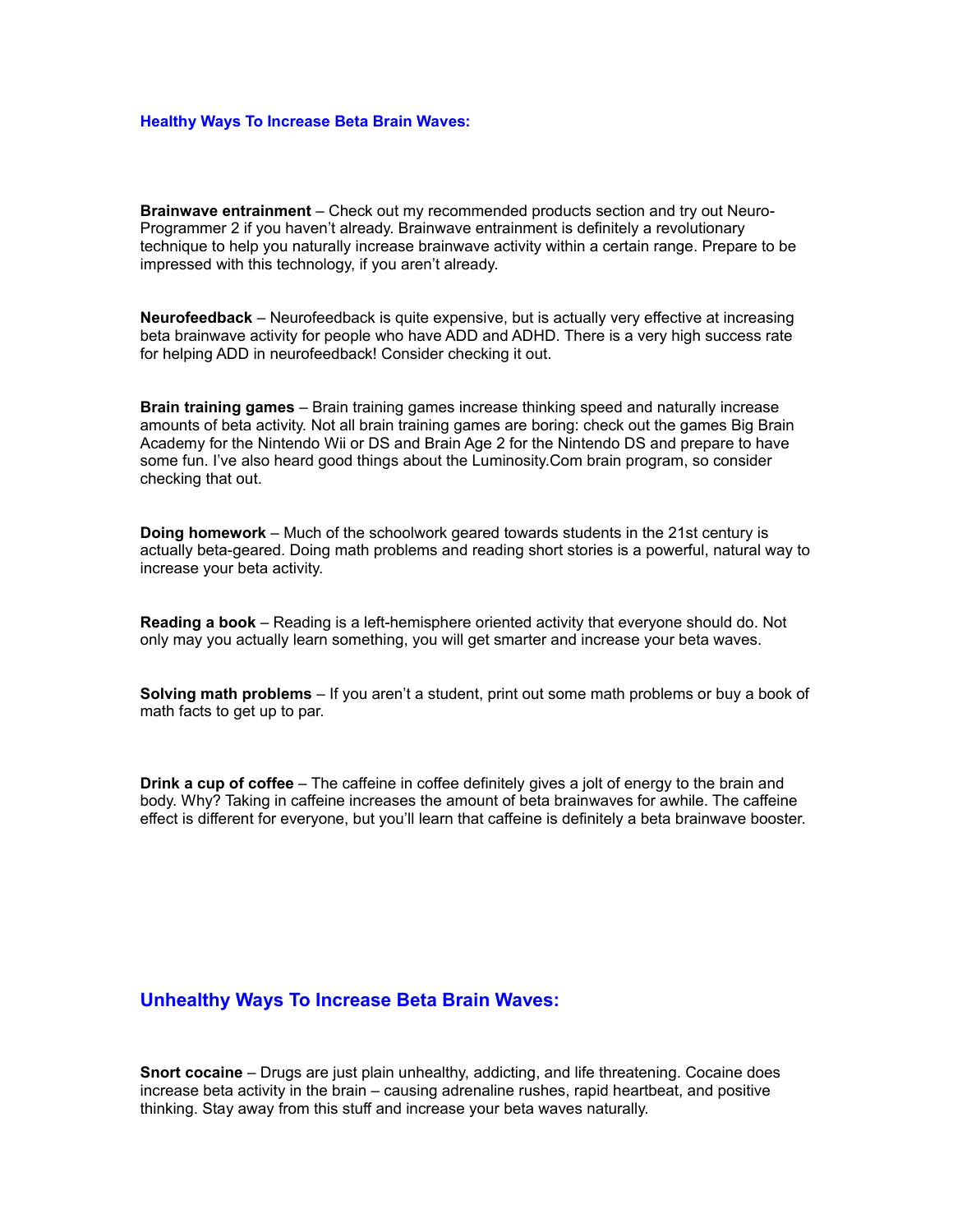**Take diet pills** – Ahh, good old fashioned diet pills. Pop a few down the hatch and you don't have to work out or eat healthy to lose weight…right… Diet pills are not good for you. You should know better if you are currently taking them!

**Take some amphetamines (Adderall)** – If you need to take stimulants for ADD, then do what you've gotta do. If you don't have a prescription for Adderall, then it is illegal to take and could potentially be very addicting. Just stay away from amphetamines if you don't need them. Their long-term health effects are brutal!

**Drink a Redbull (or another energy drink)** – Energy drinks are just plain unhealthy in my opinion. Yes, they do give you a shocking amount of energy temporarily! After the energy comes, a crash occurs and your energy is completely zapped for the rest of the day! I recommend avoiding these to increase your beta activity.

**Smoke a cigarette** – The nicotine found in cigarettes is a beta brainwave booster. Want lungcancer, a tarred up throat, and to lose money in the process? Nobody does! Stay away from cigarettes!

# **Final Evaluation of beta brainwaves:**

I personally think that beta brainwaves are great, but you need to be the judge as to whether or not increasing them is right for you. Are you already a positive thinker with higher than normal amounts of energy? If so, chances are good that your brain naturally produces large amounts of beta activity and you may even benefit from slowing down your pattern to the alpha range. If you are tired a lot, feeling unmotivated and bored, chances are good that you are a type of person that would benefit from the increase. I recommend giving Neuro-Programmer 2 Professional a shot and doing a little bit of experimentation to find out what's right for your brain!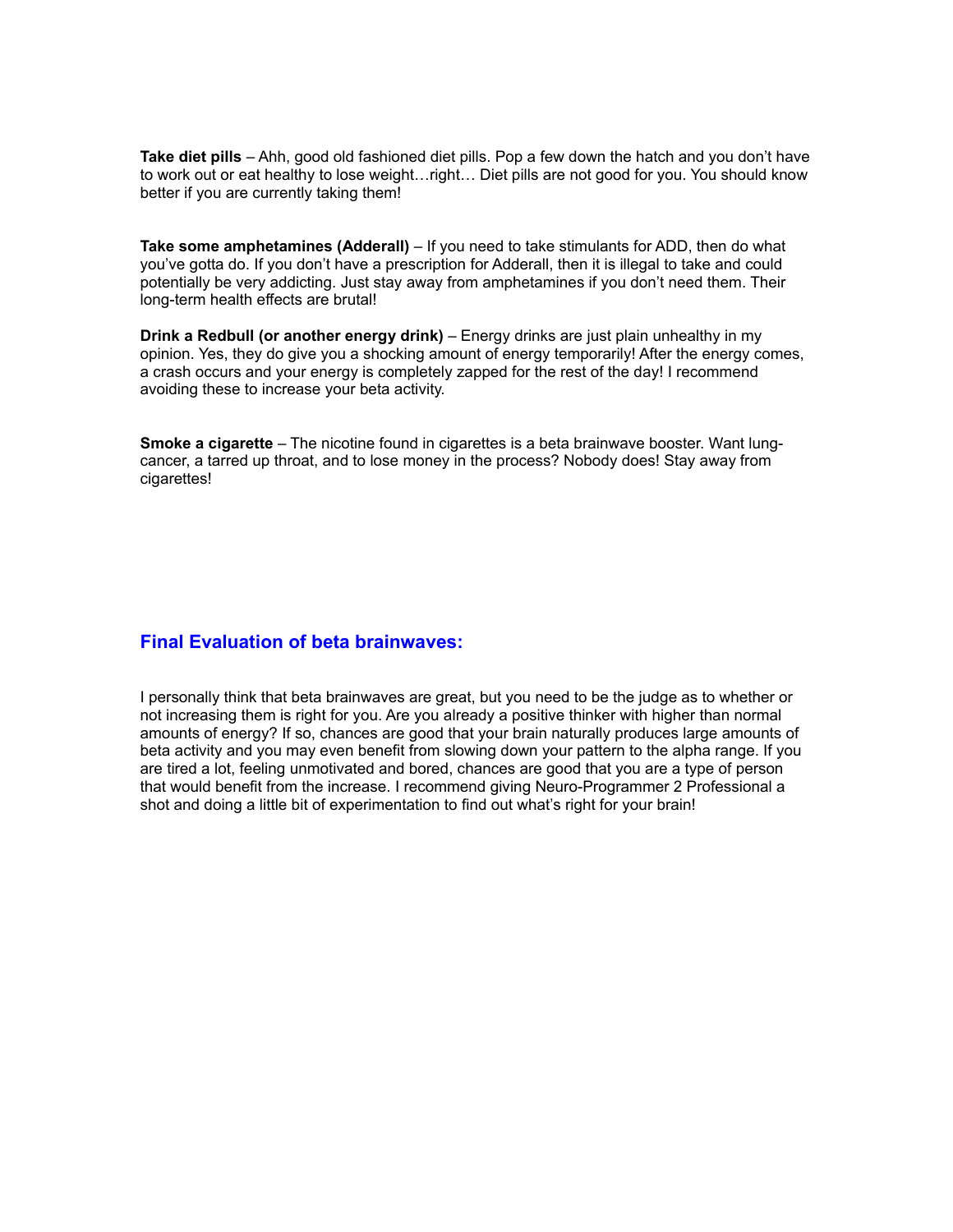

Gamma brainwaves are considered the brain's optimal frequency of functioning. Gamma brainwaves are commonly associated with increased levels of compassion, feelings of happiness, and optimal brain functioning. Gamma brainwaves are associated with a conscious awareness of reality and increased mental abilities. A Gamma wave is a pattern of brain waves, associated with perception and consciousness. Gamma waves are produced when masses of neurons emit electrical signals at the rate of 38 Hz - 70 Hz and have a tiny (virtually unnoticeable) amplitude. Gamma brainwaves can be found in virtually every part of the brain. They serve as a binding mechanism between all parts of the brain and help to improve memory and perception. By one definition, gamma waves are manifest at 24 Hz and higher, though researchers have recognized that higher level cognitive activities occur when lower frequency gamma waves suddenly double into the 40 Hz range. Research has shown gamma waves are continuously present during low voltage fast neocortical activity (LVFA), which occurs during the process of awakening and during active rapid eye movement (REM) sleep. Some researchers do not distinguish gamma waves as a distinct class but include them in beta brain waves.

New evidence has emerged of brainwave states above the highest recognized brainwave frequencies of Beta (30 Hz). Higher-than Beta frequencies are called Gamma. These Gamma brainwaves resonate around 40 Hz and are associated with the brain function which holographically synthesizes all the bits of individual data from various areas of the brain and fuses them all together in a higher perspective.

Gamma is a 'newer' brainwave only because it is difficult to get instrumentation to accurately measure it. It is thought the Gamma is the harmonizing frequency - for example when you are observing an object, its colour, size, texture etc are all perceived and processed by different parts of the brain, it is thought that Gamma allows for unification of all the different information.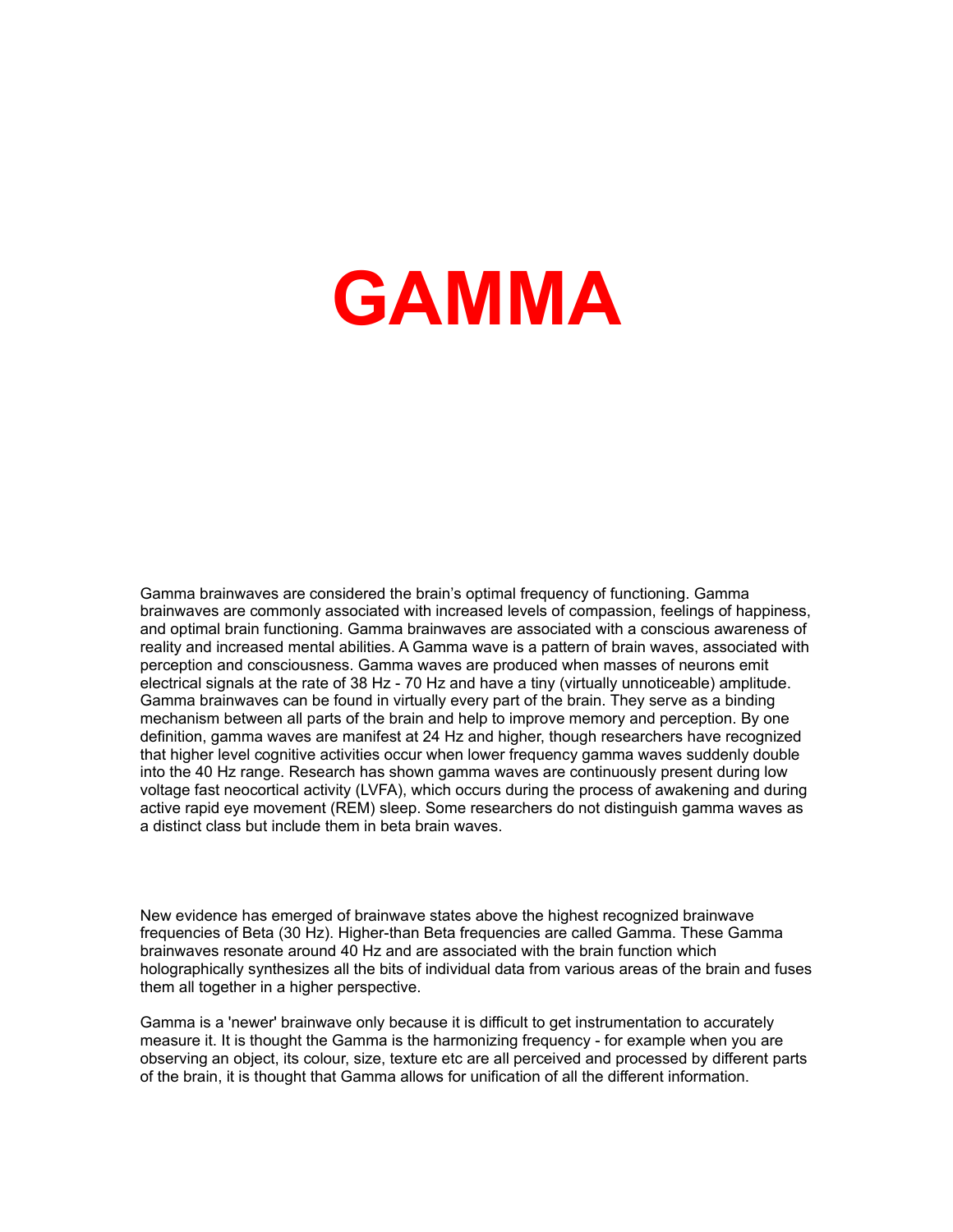This brainwave activity is associated with states of self awareness, higher levels of insight and information, psychic abilities and out of body experiences. This new region of brain activity and states of consciousness associated with it is called EPSILON.

Theta and gamma rhythms also interact helping the brain to package information into coherent images, thought and memories.

EEG researchers are noticing extremely high brainwave frequencies above Gamma, at up to 100 Hz. Totally opposite speed brainwave frequencies - some at 100 Hz and others at less than 0.5 Hz - have exactly the same states of consciousness associated with them. These high-range brain frequency states are named HyperGamma. Later information showed new evidence of frequencies even higher than this, at almost 200 Hz.named: Lambda brainwave frequencies and states of consciousness.

These HyperGamma, Lambda and Epsilon frequencies, are linked together in a circular relationship -where if you looked with a magnifying glass at an extremely slow Epsilon brain frequency, you would see hidden within it a modulation frequency of 100 - 200 Hz. If you stand back far enough from an extremely fast 200 Hz brainwave frequency, you would see that is it riding on the crest of a slow motion modulating wave of Epsilon.

This Epsilon state of consciousness (the state Yogi's go into when they achieve "suspended animation") is where western medical doctors can perceive no heart beat, respiration or pulse. HyperGamma and Lambda states of consciousness are the states associated with the ability of certain sects of Tibetan monks who can mediate in the Himalayan mountains in sub-zero temperatures with scanty clothing and melt the snow all around them.

Fast, gamma rhythms range from 30 to 100 Hz, and may vary in frequency during a response. The 20-100 Hz range we consider here overlaps the beta band (15 to 30 Hz), but we will ignore the finer points of EEG classification here. The natural history and functional roles of synchronous gamma oscillations have been reviewed recently.

Gamma rhythms occur in humans and other mammals following sensory stimuli. They often occur in brief runs in these responses. "Induced rhythms" at 50-60 Hz were first described in olfactory bulb by Adrian. They have since been found in: olfactory, visual, auditory, somatosensory, and motor cortex. Gamma oscillations also occur in the hippocampus, where the link with external sensory stimuli is less direct, but may still exist in the multimodal inputs it receives from higher order sensory cortices. Hippocampal gamma tends to occur during the theta (4-12 Hz) EEG that is a prominent feature of the hippocampus in vivo, especially during exploration.

In Man the auditory response includes brief "40 Hz transient responses" which increase when the subject pays attention and which disappear with loss of consciousness during anaesthesia. Repetitive auditory stimulation at ~40 Hz generates a large "40 Hz steady state response". MEG recordings in Man suggest that gamma rhythms can be very widespread, both during waking and dream states. Other MEG measurements in Man suggest that gamma rhythms may be organised to sweep across the whole brain, perhaps providing "temporal binding .... into a single cognitive experience".

### **Cognitive Development**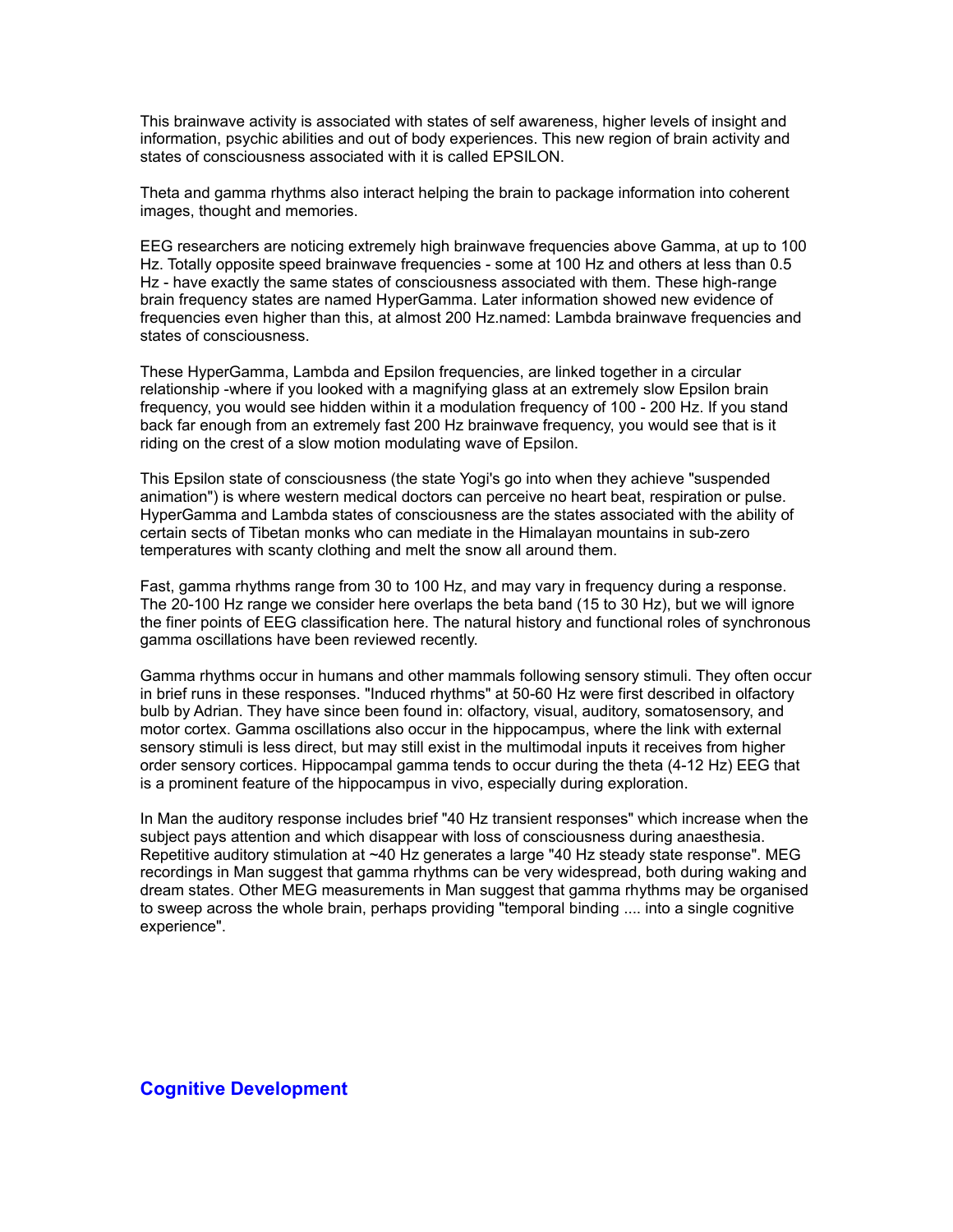New studies conducted by April Benasich, professor of neuroscience at Rutgers University in Newark, and her colleagues reveal that gamma wave activity in the brains of children provide a window into their cognitive development, and could open the way for more effective intervention for those likely to experience language problems.

"Research into the adult brain has shown that gamma activity is the 'glue' that binds together perceptions, thoughts and memories," notes Benasich. "Little research, however, has been conducted into the development of gamma activity in the infant brain and its possible connection to cognitive and language skills."

Benasich and her research team are the first to look at "resting" gamma power in the frontal cortex, the "thinking" part of the brain, in children 16, 24 and 36 months old. In an article published online and in an upcoming issue of Behavioral Brain Research, Benasich offers significant new insight into the likely role gamma activity plays in supporting emerging cognitive and language abilities during the first 36 months of life.

Gamma waves are fast, high-frequency, rhythmic brain responses that have been shown to spike when higher cognitive processes are engaged. Research in adults and animals suggests that lower levels of gamma power might hinder the brain's ability to efficiently package information into coherent images, thoughts and memories. However, until now little has been known about the developmental course of gamma power in children.

Analyzing the children's EEGs (electroencephalograms), Benasich and her research team found that those with higher language and cognitive abilities had correspondingly higher gamma power than those with poorer language and cognitive scores. Similarly, children with better attention and inhibitory control, the ability to moderate or refrain from behavior when instructed, also had higher gamma power. There were no differences in gamma power based on gender or socio-economic status.

The measurements were obtained by placing a soft bonnet with 62 sensors on the heads of the children as they sat on a parent's lap and quietly played. In separate tests, children were evaluated for their emerging language and cognitive skills. The researchers looked both at children from families with normal language development and those at higher risk for problems because they were born into families with a history of language disorders. As suspected, the group of children with a family history of language impairments showed lower levels of gamma activity.

"We believe that maturation of the brain mechanisms that support gamma activity and those critical for mounting normal language and cognitive development may be occurring simultaneously," says Benasich. "We seem to have identified a window, during a period of sustained and dramatic linguistic and cognitive growth, that can help us to better determine where a child is developmentally."

Such an understanding could provide for earlier and more effective intervention. For example, if a child is found to have lower than average resting gamma, intervention and learning methods could be instituted as a preventative measure. Such early intervention possibly also could result in increasing gamma power in the frontal cortex.

In her other related research, Benasich has discovered that how well infants distinguish differences in successive rapidly occurring tone sequences is a good predictor of future language problems and that it can be determined as early as three months whether a baby will struggle with language development. These latest findings appear to show that the emergence of strong gamma activity is critical for linguistic and cognitive development and that children at risk for language impairments may lag in this process.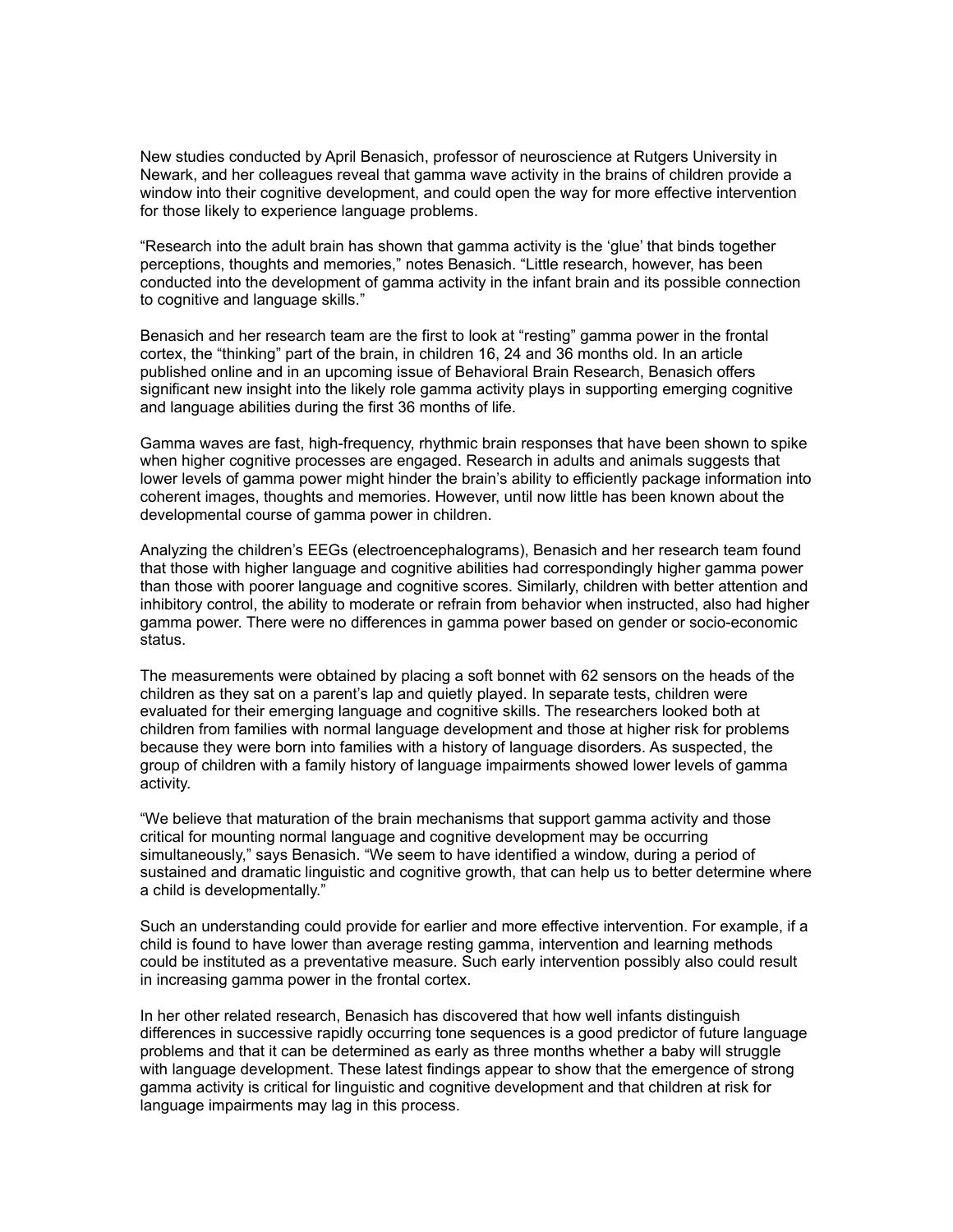"Having strong bursts of gamma appears to assist the brain in making the neural connections needed for effective language development," says Benasich. "By measuring gamma activity in the frontal cortex, which is the last brain area to mature and is used to make decisions and solve problems, we may be able to tell how well the brain is developing in general."

Being able to determine a child's level of development could allow for more effective treatment at a critical point in time when the brain is laying the foundations for cognition and language and establishing efficient connections for future learning. From 16 to 36 months, there is a dramatic explosion of linguistic and cognitive growth; children rush headlong into language, rapidly developing their skills, increasing from a vocabulary of 100 words to 1,000 words, learning that words stand for objects, and that words not only are associated with a specific object but categories, such as "dog" representing not just a single animal but all dogs.

"During this intense learning period, they are little scientists in their environment putting things together and figuring things out," says Benasich. "Lower levels of gamma power in the resting brain may provide a 'red flag' indicating that a child will experience language or attentional problems. Knowing that may allow us to provide effective intervention during this critical learning period."

For more information on Dr. Benasich's research, please visit http://babylab.rutgers.edu/, or contact her at benasich@andromeda.rutgers.edu.

# **Manifestation**

You may have come across various experts and exponents of The Law of Attraction discussing the links between the Gamma brainwave and manifestation. Or, more accurately, the link between the Gamma brainwave and successful manifestation.

So, what are Gamma brainwaves and what is its connection to manifestation and The Law of Attraction?

Gamma brainwaves are the fastest of all the brainwave frequencies (certainly of those that have been successfully and comprehensively studied). Gamma brainwaves typically ranges from anywhere between 28 and more than 80 cps (cycle per second), with each of these cycles comprising an 'on' state (a peak) and an 'off' state (a trough).

Gamma brainwaves are generally only found to be active in the minds of people undergoing extreme mental stress or other mental activity. It is also prevalent in those who have achieved an unusually deep meditative state. A recent study of Buddhist monks in Tibet recorded Gamma brainwave activity in the region of 40 cycles per second, coinciding with their meditative activities, particularly when they had reached a higher state of clarity and insightfulness.

Given that manifestation calls for clarity of mind and focus, it need hardly be said that the ability to achieve these higher Gamma brainwave states would undoubtedly be of considerable benefit. In fact, there are those who believe that successful manifestation (as defined by The Law of Attraction) is virtually impossible for those who aren't capable of achieving these higher states.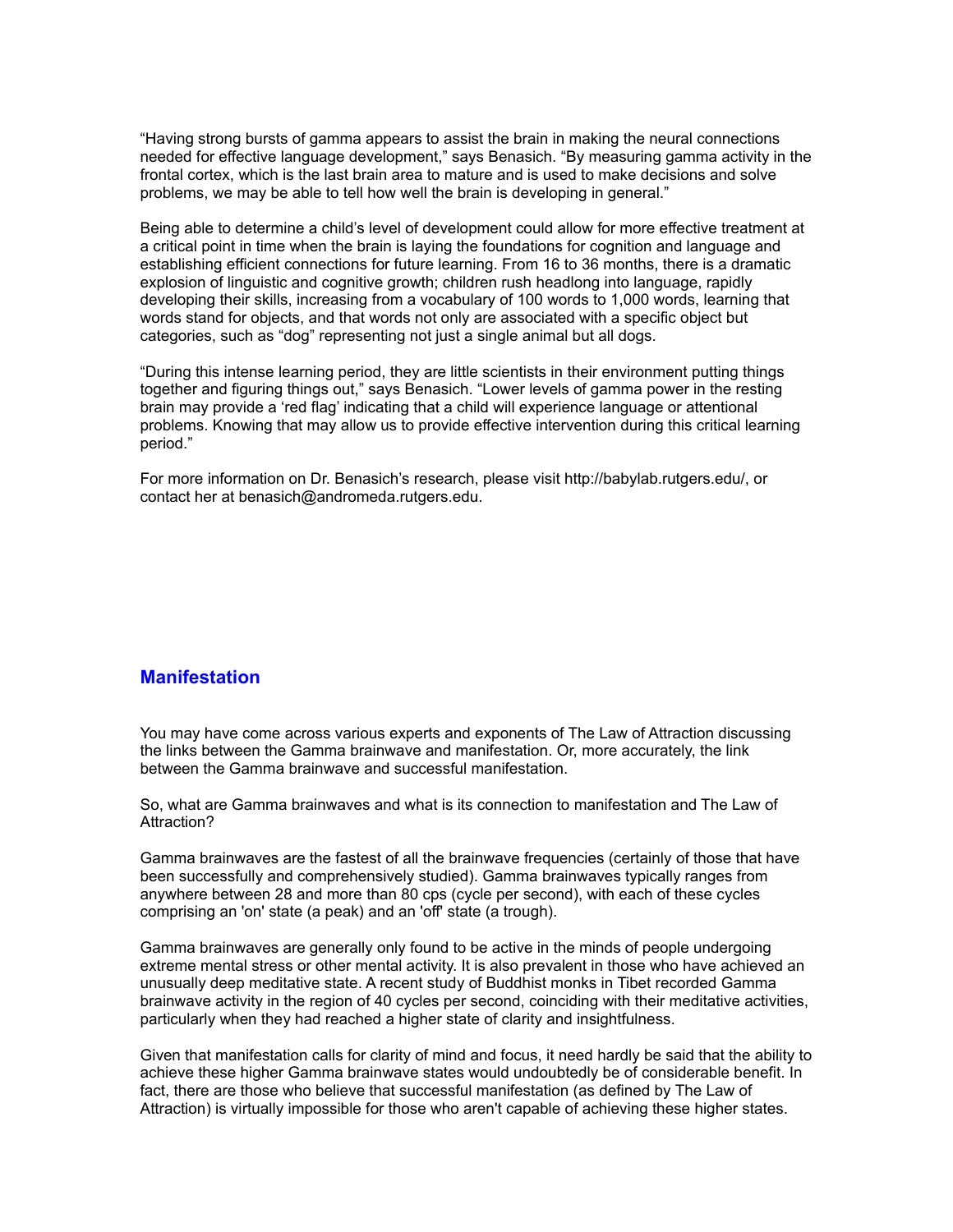This explains the recent explosion of interest amongst Law of Attraction devotees in binaural beats, monaural beats, isochronic tones and other brain entrainment systems to stimulate the brain into adopting a particular frequency.

The link between the gamma brainwave and manifestation is likely to become more pronounced as time goes by.

# **Linked to higher reasoning faculties**

Gamma waves are involved in higher mental activity. Transient periods of synchronized firing over the gamma waveband, of entire banks of neurons from different parts of the brain, have been proposed as a mechanism for bringing a distributed matrix of cognitive processes together to generate a coherent, concerted cognitive act, such as perception. For example, it has been suggested that gamma waves are associated with solving the binding problem. Recent studies have shown that recognition of new insights occur when patterns jump from 20 to 40 Hz.

# **Consciousness**

Gamma waves have been studied in how visual cues elicit a neural synchronic reaction with both conscious and subliminal stimuli.This research also sheds light on how neural synchrony may explain stochastic resonance in the nervous system.

# **Benefits of increasing gamma brainwaves:**

**Boosted memory** - High amounts of gamma brainwaves have been associated with a boosted memory and ability to recall past events. The 40 Hz gamma frequency has been associated with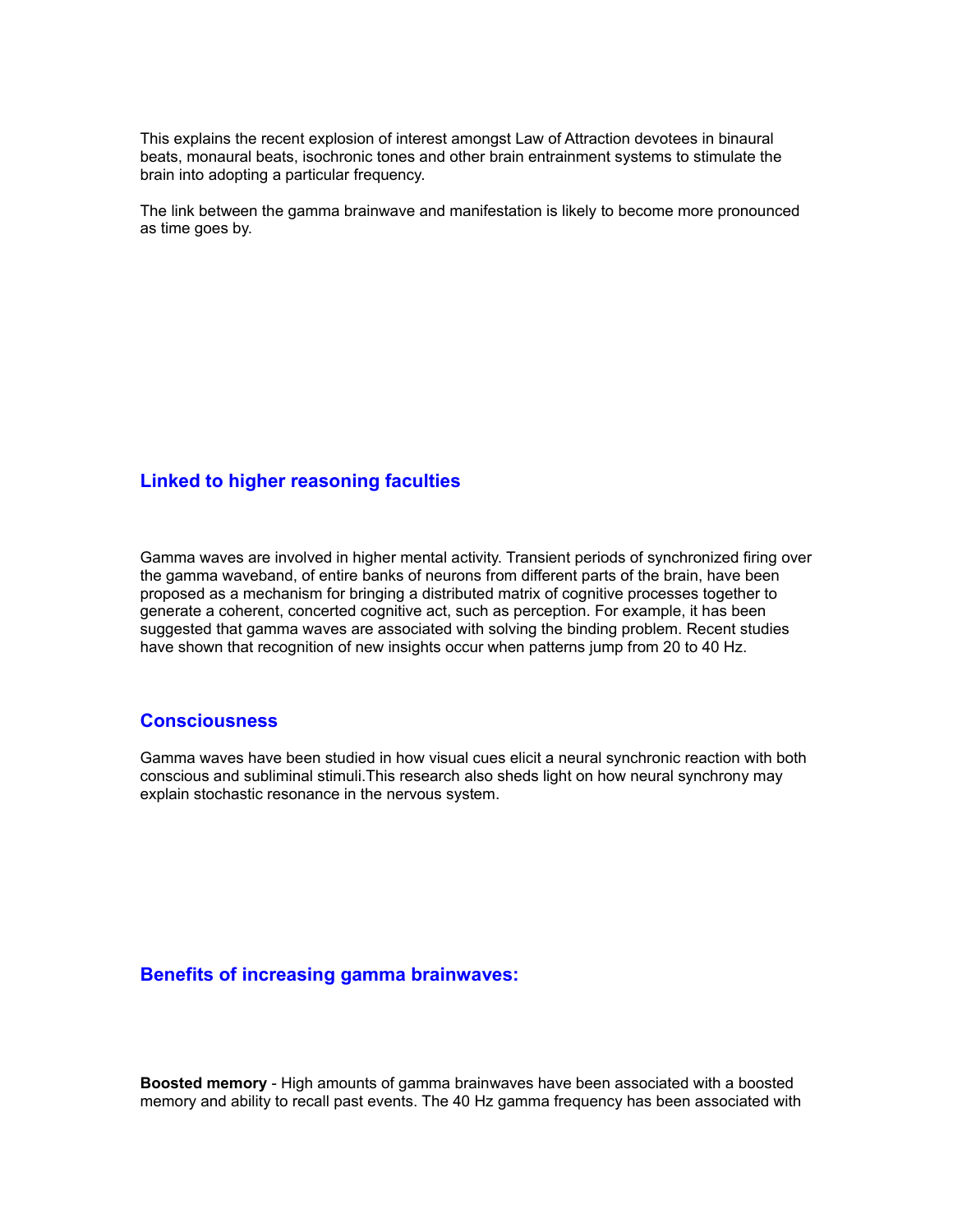a well-regulated memory. If you are currently struggling with maintaining a great, healthy memory, consider increasing your 40 Hz gamma brainwave.

**Enhanced perception of reality** - Gamma brainwaves can provide you with an enhanced overall perception of reality and understanding of consciousness. Because gamma brainwaves can be found in virtually every part of the brain, it allows parts of the brain to communicate. Through their communication, your reality and perception is formed.

**Binding of senses** - The gamma brainwave is what allows us to experience: smell, touch, vision, taste, and hearing altogether. It allows our brain to process multiple sensations at the same time and allows us to identify environmental forms of stimulation. It also improves our overall perception of our senses by enhancing our levels of focus.

**Increased compassion** - Advanced meditation practices and yogic traditions have associated the gamma brainwave frequency range with a pure state of compassion. Richard Davidson hooked long-time meditators up to an E.E.G. at the University of Wisconsin Madison and found that the more meditation experience a person had, a higher amount of gamma brainwave was displayed. Since most people aren't able to cultivate a pure state of compassion like many monks, they may not ever understand or feel the wonderment of the gamma brainwave range.

**High-level information processing** - Gamma brainwaves are associated with high-level information processing in the brain. Basically, the brain is able to operate more efficiently at a higher level. Thoughts are easily processed and the brain is able to easily absorb and understand new information and changes in one's environment.

**Natural antidepressant** - The gamma brainwave is a known natural antidepressant. Not only does it increase our level of compassion for others, it boosts our overall levels of happiness. Many people claim that listening to the gamma brainwave while meditating has proved to be extremely effective at completely eliminating their depression. The gamma brainwave decreases during stress, anxiety, and cases of depression. No wonder that increasing your gamma brainwaves will make you feel much less depressed. In people with depression, the amount of gamma brainwave tends to be much lower than average.

**Advanced learning ability** - Since gamma has been associated with a higher level of information processing, quicker thinking, and an enhanced perception of reality, people with high amounts of gamma brainwaves tend to have an advanced learning ability. People with learning disabilities, ADD, and those under a lot of stress, tend to have a significantly smaller amount of the gamma brainwave than others.

**Intelligence (I.Q.) Increase** - The gamma brainwave has been associated with higher than average levels of intelligence. People with lower I.Q.'s and learning disabilities tend to have very low amounts of gamma brainwave compared to smarter individuals. Increasing your gamma brainwave, especially 40 Hz, will probably correlate with at least a slight intelligence increase.

**Positive thoughts** - Are you a person that always thinks positive and one who has compassion for others? If you already think positively and are relaxed, you probably have high amounts of the gamma brainwave. In people with depression, there is relatively little amounts of the gamma brainwave that can be observed in an E.E.G. If you have depression or are a chronic negative thinker, you may want to really consider naturally increasing your gamma brainwaves.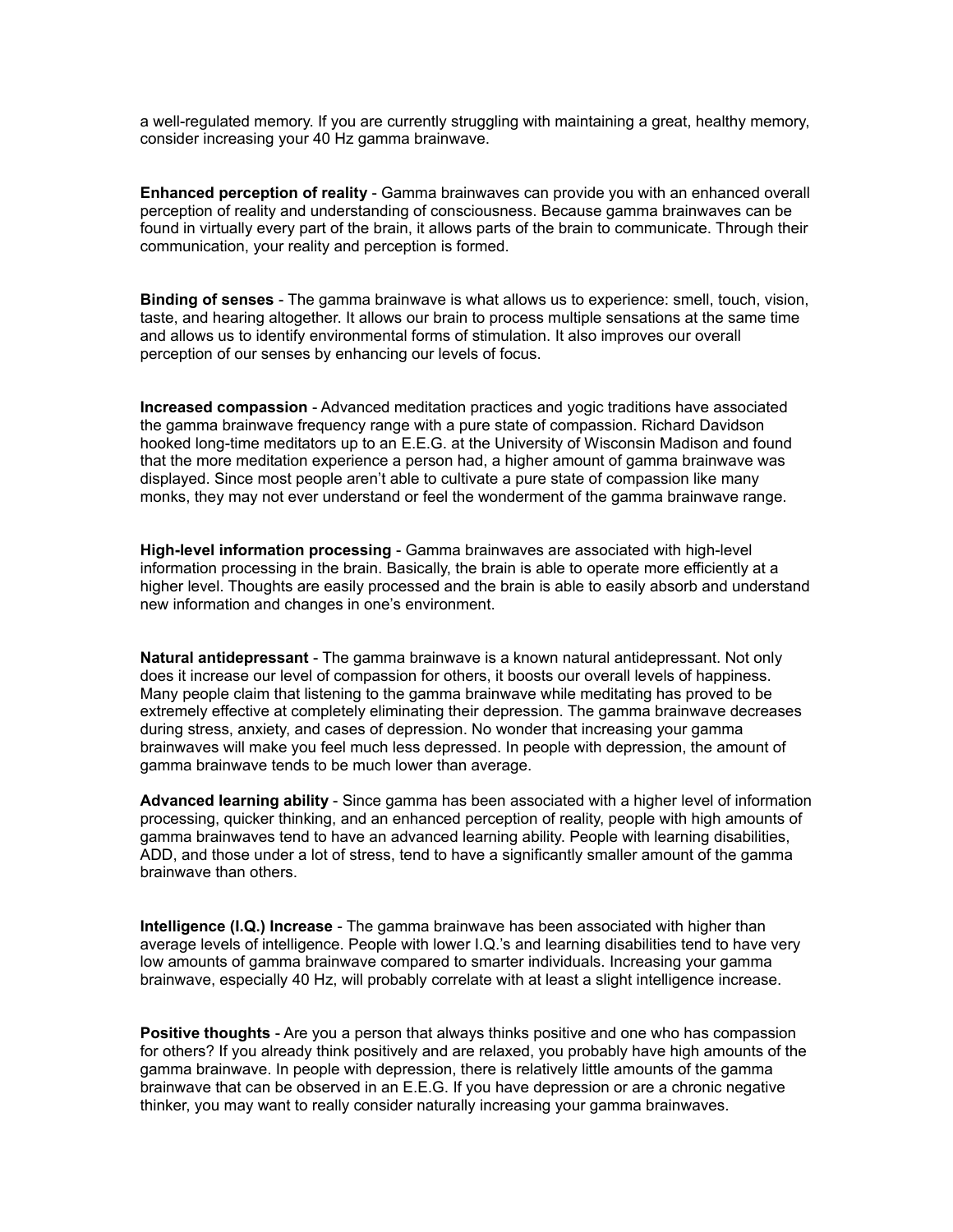**Higher energy levels** - Higher brainwave frequencies in the beta and gamma brainwave ranges correlate with increased physical and mental energy. Since the gamma brainwave range is among the highest of known brainwave frequencies, it definitely will give your energy level a jolt upwards. If you currently have low amounts of energy, consider increasing your brain's gamma brainwaves.

**High level of focus** - The mind is extremely focused on just one thought while in the gamma brainwave range. It is important to cultivate a high level of focus in order to efficiently complete tasks and succeed in the world. It is very difficult when you have a learning disability or are lacking in focus to be successful. Sustaining a high level of focus can be done easily by increasing the amount of 40 Hz gamma activity in the brain.

**Improved perception / consciousness** - Gamma brainwaves have been linked to improved perception of reality and the ability to be aware of one's consciousness. Gamma brainwaves are very powerful and may feel like quite an awakening to increase if you don't have much natural gamma activity. Advanced meditators have much more gamma activity than the average person which is why it is easy for them to control and understand their state of consciousness.

# **Who has high amounts of gamma brainwaves?**

**Advanced Meditators** - Advanced meditators tend to have a large amount of gamma brainwave activity compared to non-meditators. The amount of gamma brainwave and its amplitude increases as one's ability to go deeper into meditation increases. Though most meditation practices increase the amount of slow brainwaves in the alpha and theta range, the gamma brainwave frequency increases as well. The gamma brainwave is what allows meditators to distinguish the alpha, and possibly the theta brainwave ranges. As you are able to gain more meditation experience, you'll learn to naturally boost your gamma brainwave activity. Research has shown that the more experience you have with meditation, the more gamma brainwave activity you'll display.

**Peak performers** - Peak performers tend to have large amounts of gamma brainwave activity compared to others. Though alpha bursts in the left hemisphere has been scientifically proven to be linked to peak performance, gamma brainwave activity is suggested to be essential to performing at an optimal level. If you are interested in manipulating your brainwave patterns to help create a state of peak performance, you may want to try alpha and gamma and be the judge as to which one works better. I've heard of several brainwave training regimens that claim it is best to use 10 Hz alpha for visualization several hours before your sporting event, then the gamma brainwave around 30 min. - 1 hour before your event. The combination of alpha, followed by gamma, is supposed to create a state of peak mental preparation and performance.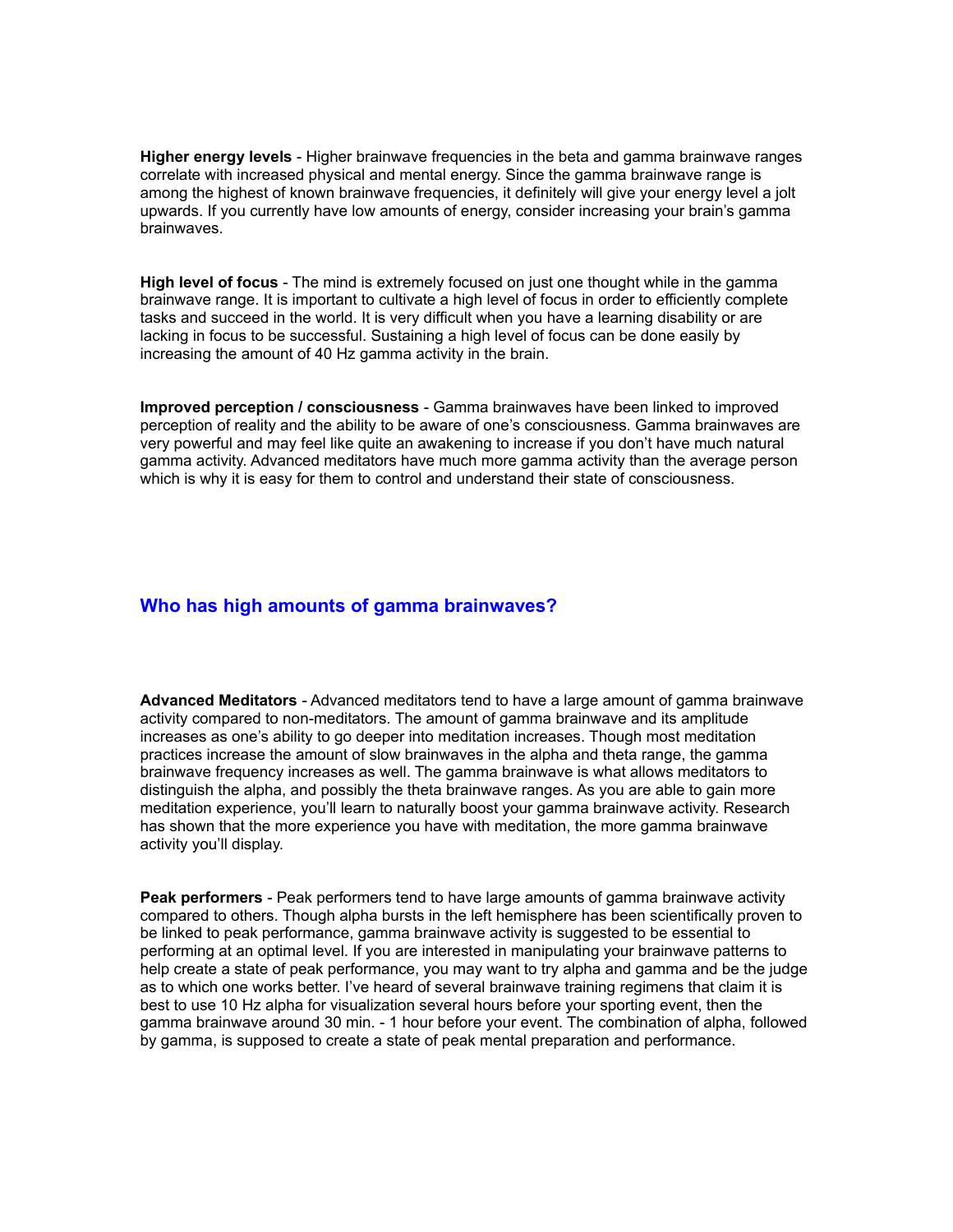**\*Just like any of the other brainwave patterns, too much of a dominant rhythm can cause problems. By no means would it be recommended to increase a brainwave that you already have high levels of. Though it is extremely rare, it is possible that the gamma brainwave could cause a couple problems**.

**Problems associated with too many gamma brainwaves:**

**Some anxiety** - Though gamma brainwaves are usually not correlated with stress and anxiety, they can be. When a person mostly displays high amounts of beta brainwaves in combination with gamma on an E.E.G., the individual probably has very high levels of anxiety. Though gamma brainwaves usually decrease when we are under stress, the dopamine released from gamma brainwaves can actually cause us to feel overanxious, nervous, or tense. It is best not to increase both gamma and beta brainwaves at the same time. Depending on your current brainwave state, it is important to recognized that though you are usually safe with increasing gamma, overdoing training time or frequency of training may make you feel unpleasantly anxious.

**Clear, conscious perception of reality** - Some people are not prepared for the mental awakening that is associated with gamma brainwaves. If you are currently living a fairly unfocused life and happen to begin entraining the gamma brainwave, it may feel like a huge jolt to your consciousness. If I was extremely unfocused, I'd definitely work on entraining the gamma brainwave, but I'd do it slowly and in moderation. Too much gamma entrainment will actually give you a headache! It is important to not become disturbed by your brains initial reactions to an increased gamma brainwave and perception of reality.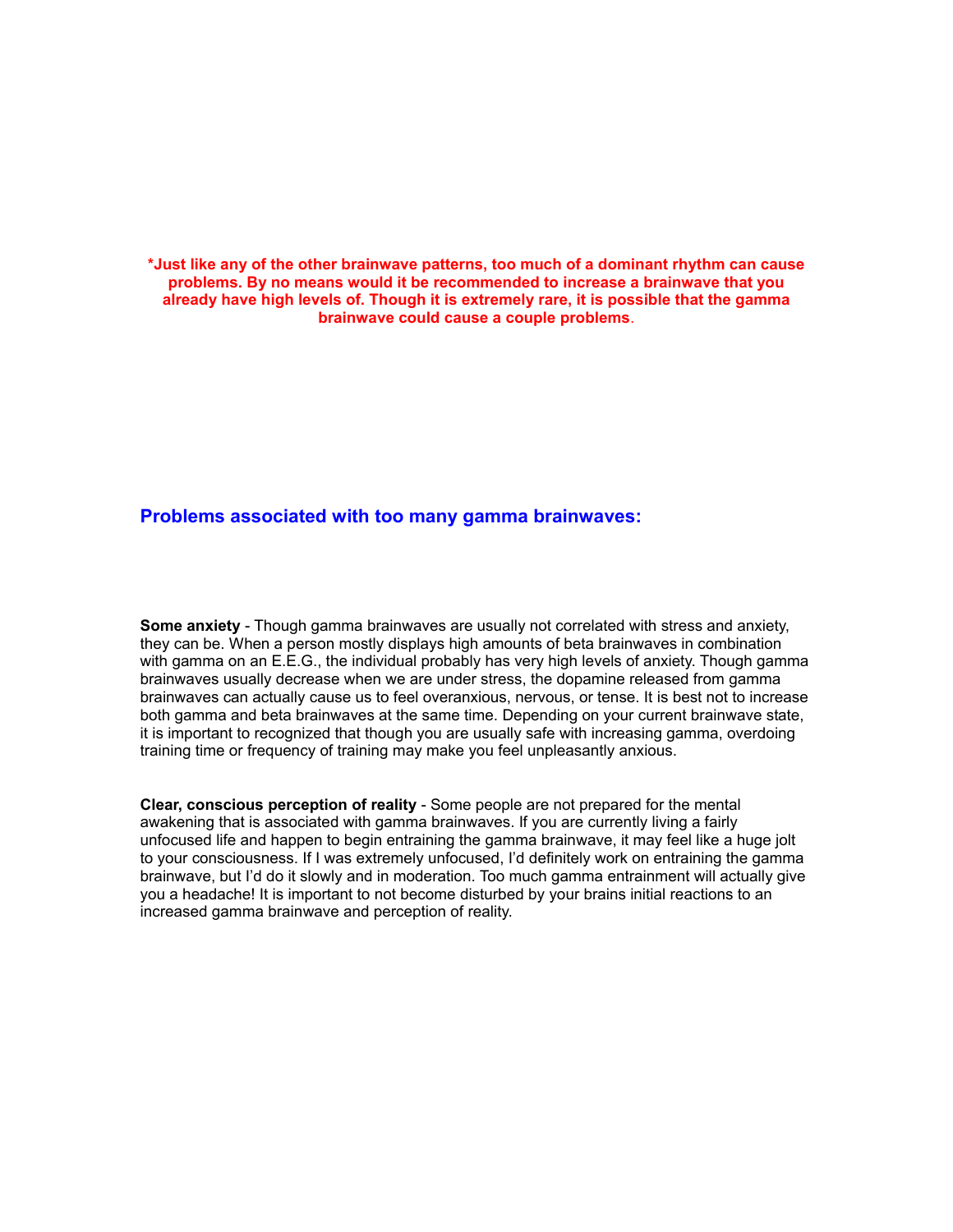### **Healthy ways to increase gamma brainwaves:**

**Brainwave entrainment** - As I mention a lot, brainwave entrainment is great for fine tuning your state of consciousness and awareness. If you want to easily and naturally experience gamma brainwaves, I highly recommend trying any of the programs in my "recommended products" section. Brainwave entrainment is an easy process that involves simply listening to a tone (stimulus) and your brainwaves will automatically, naturally shift in order to match the desired frequency associated with the acoustic tone. If you have Neuro-Programmer 2 or Mind Stereo, I recommend creating a customized gamma brainwave session at 40 Hz. Why 40 Hz? 40 Hz is the brainwave of choice and has been linked to the most powerful, positive effects which are currently associated with the gamma brainwave.

**Getting a good night's sleep** - Gamma brainwave activity is present in Rapid-Eye Movement (R.E.M.) Sleep and is sometimes associated with dreaming. Getting a good night's sleep is important for staying healthy, keeping a healthy, powerful brain. Gamma brainwaves also increase the moment we awaken. Though we are in the theta brainwave for most R.E.M. sleep, the gamma brainwave is present along with the theta. Most non-dream, deep sleep is linked to an increase in delta brainwave activity, whereas dream-sleep is mostly linked to gamma and theta brainwave activity.

**Meditation** - The goal of most types of meditation is to lower the brainwaves into the alpha-theta brainwave range. With that said, as you learn to become more aware and increase awareness of your brainwave state, your gamma brainwave activity will naturally increase. A very safe, healthy way to attempt to increase your gamma brainwaves is to make the act of meditation a daily habit or start up a meditation routine. If you are already meditating, great - you'll naturally increase your awareness. As you increase your awareness, your gamma brainwave will increase.

**Hypnosis / Self-hypnosis** - The goal of all hypnosis and self-hypnosis programs is to target the lower brainwave ranges (i.e. alpha and theta) and implant new beliefs. Though you are slowing your brainwaves, your concentration levels are skyrocketing as well. Only having large amounts of alpha and theta without gamma would make self-hypnosis very difficult and an ineffective practice. The more often you participate in self-hypnosis, the more your gamma brainwave amplitude will increase.

**Yoga - Like meditation -** yoga is yet another activity that promotes relaxation and wellbeing by shifting your brainwaves and increasing your perception of reality. Brainwaves of yogis have shown that they are able to increase their gamma brainwaves to higher than average amounts. Though there are many different types of yoga, if they are practiced correctly, they can be utilized to increase awareness and gain valuable insight from within.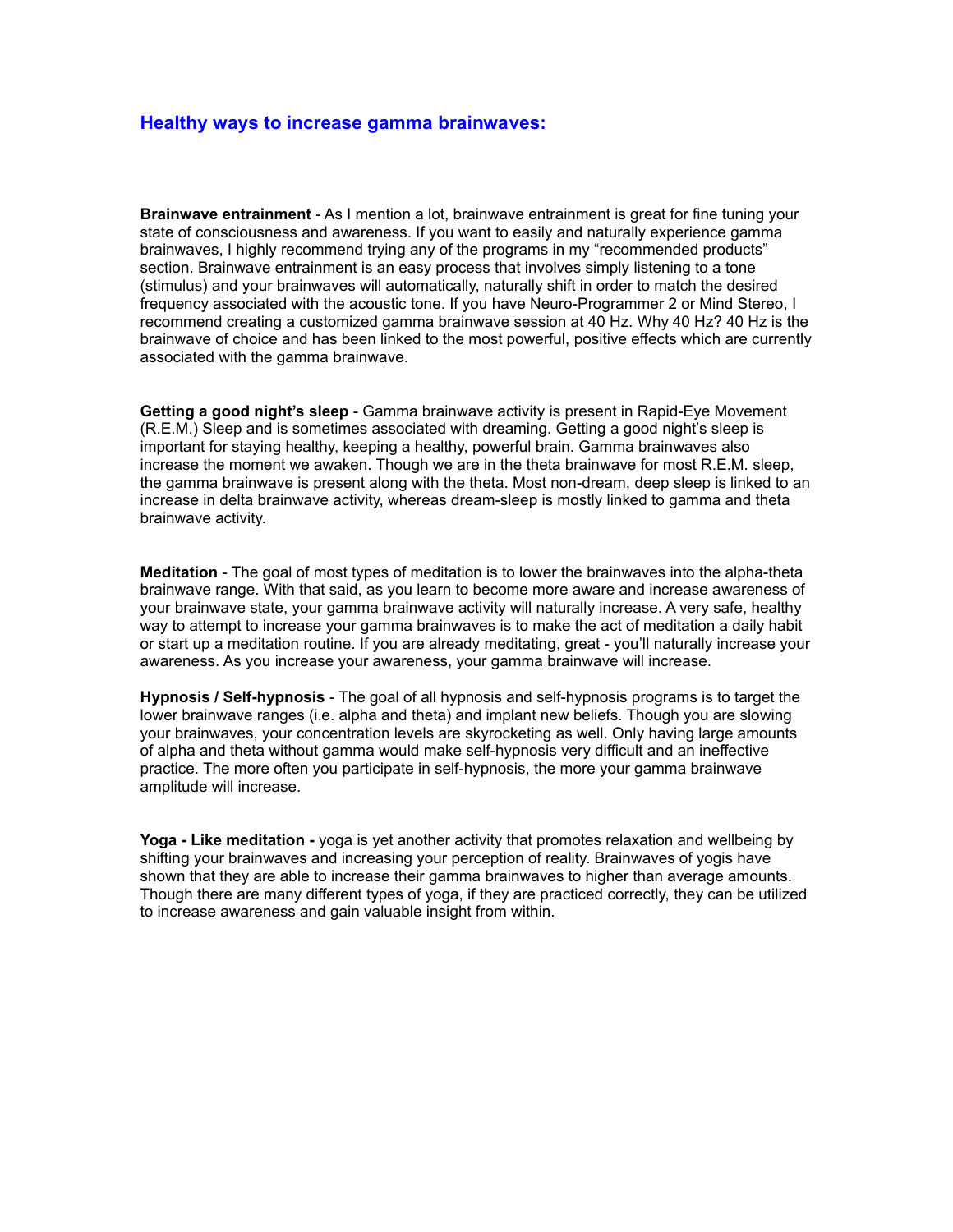# **Unhealthy ways to increase gamma brainwaves?**

### **There are no known unhealthy activities that increase gamma brainwaves**

### **Virtually all activities that are detrimental to mental health, decrease the amount of gamma brainwave activity in the brain -**

Things like general anesthesia, stress, and killing brain cells will decrease your brain's natural production and amount of gamma brainwave activity. As gamma brainwave activity decreases, susceptibility to depression, stress, and unfocused or impulsive thinking may overtake the brain.

### **Final evaluation of gamma brainwaves:**

I personally think that gamma brainwaves are very invigorating, reality enhancing, and great for everyone to experience. The advanced focus, learning ability, and perception of consciousness is something that everyone should experience. The gamma brainwave is a natural antidepressant and experiencing the power of 40 Hz feels awesome. However, you should be the judge as to whether or not increasing gamma is the brainwave you want to experiment with. If you are already experiencing many of the listed "benefits," your gamma brainwave could be within it's healthiest range.

Are you already a very smart, compassionate person? If so, chances are high that your brain could be naturally producing a fair amount of gamma brainwave activity. However, most people do not experience large amounts of the gamma brainwave unless they are in a state of compassion meditation. If you think you are one of the rare people that actually have too much of a conscious perception of reality and are slightly anxious, you may not want to increase your gamma brainwaves.

I highly recommend entraining the 40 Hz gamma brainwave to see how you react. Most people don't produce large amounts of gamma naturally and most people can benefit. There is not much documented evidence that the gamma brainwave can even be entrained, but most people that I've talked to claim that it does have an effect. I have also given the 40 Hz gamma brainwave a shot and have found it to be extremely effective for increasing my focus. If you purchase Neuro-Programmer 2 Professional or any of my recommended brainwave products, you can create a customized 40 Hz gamma brainwave session or use a specialized one that's already built into the library. The built-in gamma brainwave sessions are supposed to be great. I usually stick to creating my own gamma sessions with custom frequencies. If you are confused about your brainwave pattern, consider giving Neuro-Programmer 2 Professional some experimentation and seeing how your brain reacts and your reality is shifted.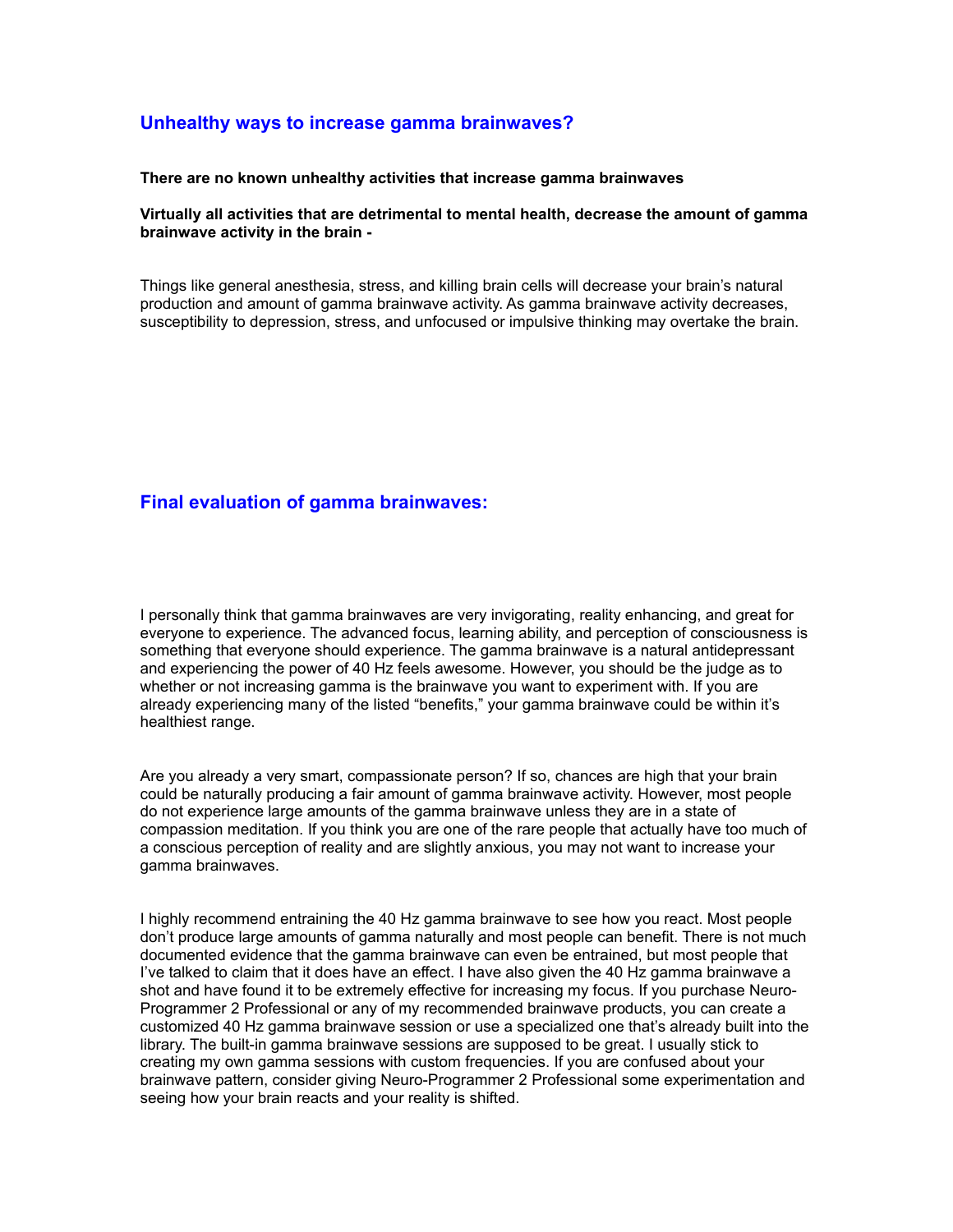# **If you'd like to experience Gamma brainwaves:**

If you have ever given gamma brainwaves a shot, I'd really like to hear about your experience in the comments section. If you are interested in experiencing some gamma brainwaves or have any questions for me, feel free to send me a message through my contact form. I appreciate when you buy products through my referral ads to help me pay for blog hosting services and the promotion of this blog! Increasing your gamma brainwave pattern is definitely an experience that has potential to boost your brain power and take your brain to a higher level of functioning.

This is a listing of frequencies that various parties have claimed can affect the human mind or body in some way. The following sorts of frequencies are included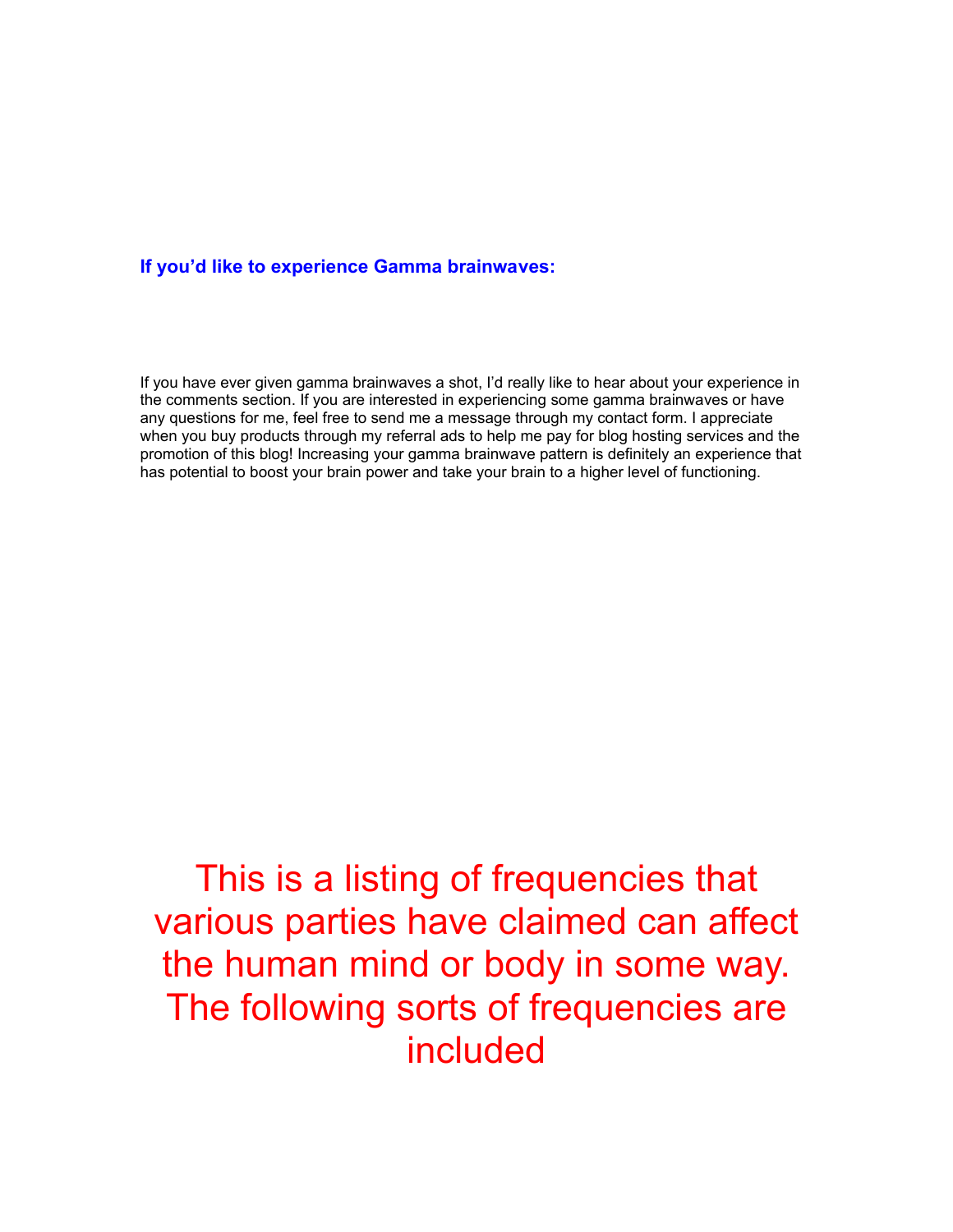Brainwave Frequency Listing

Brainwave Frequencies - These are frequencies associated with various mental states. Using brainwave entrainment, you can coax your brainwaves to a certain frequency, and in doing so, achieve the mental state associated with that frequency.

"Healing" Frequencies - These are frequencies that various parties claim could be used to heal illnesses of different kinds, or stimulate some region of the body (chakras). The medium used to do this varies - some of these parties used devices that generated EM fields which were applied to a precise part of the body, while others used vibration and sound. (I don't have any experience with using EM fields - most of my personal toying about with this stuff uses a sound medium.)

Natural Phenomena Frequencies - This includes natural frequencies that occur in nature [Schumann's Resonance, for instance], as well as sound tones calculated from the revolution/orbit of the various planets. The sources of these frequencies claimed that they could affect humans in a variety of ways.

The original page that I began building this compiled information from is

http://members.aol.com/networktcp/research/freq.htm

The information in green is from this original page. The information I've added is in violet. My personal comments are in light blue. Hyperlinked words have glossary definitions that you can access by clicking on them. To find the original source for any of this information [or where I got it, at least], check the letters in brackets at the end of the entry and refer to the bibliography. This is also where I'll give any indications about what medium the source for the information used (sound, light, EM fields, or vibrations). By default, assume it to be sound.

http://www.lunarsight.com

CYCLES PER SECOND (HERTZ), and Correspondences to MENTAL STATES,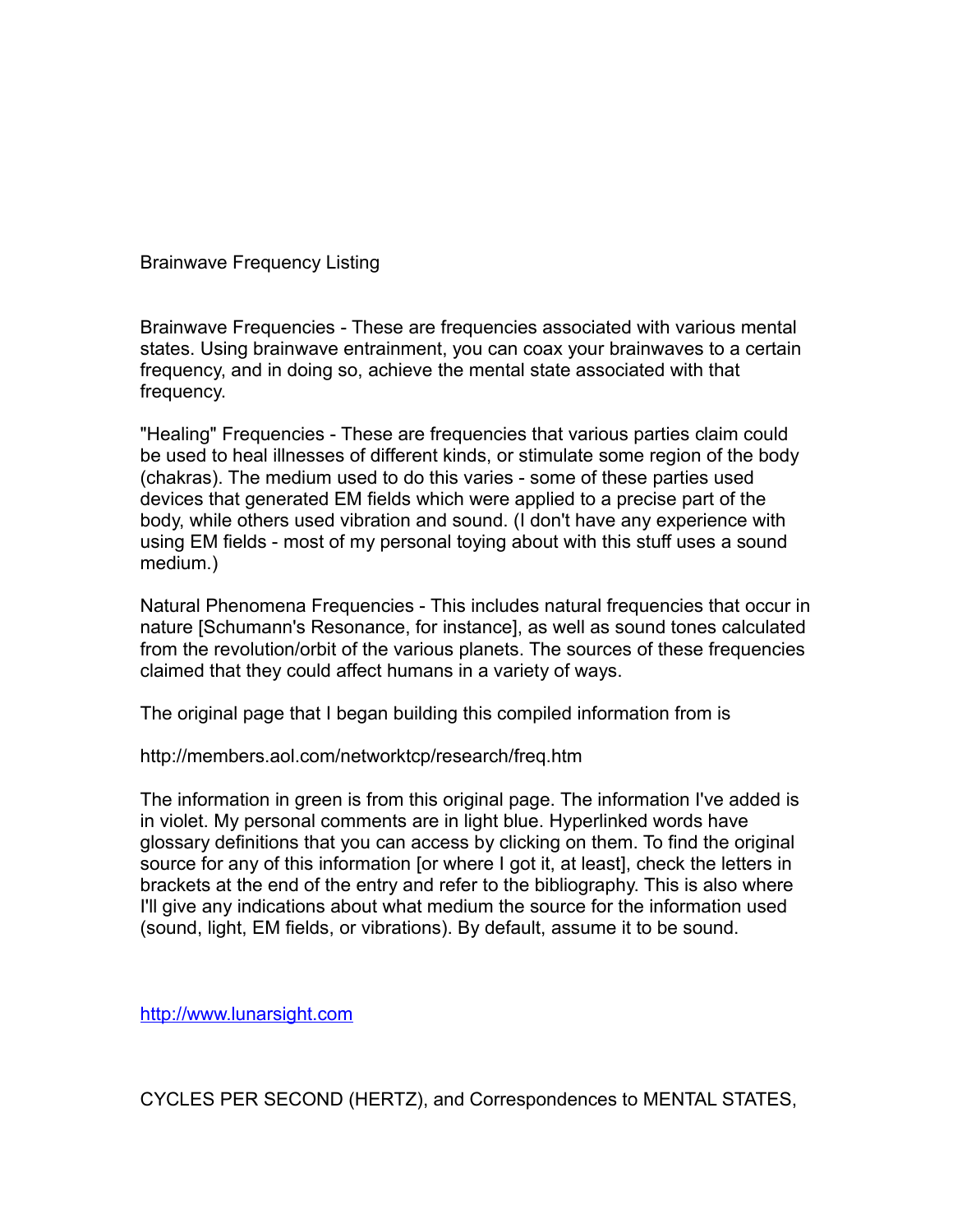PHYSIOLOGY, COLORS, NOTES & PLANETS

These frequencies are of all types; light, sound, electrical, etc. The two- or threecharacter source codes after each frequency are defined in the bibliography.

0.1-1 Organ/muscle resonances [SS]

0.1-3 Delta range, according to [NEU+CRI] - deep sleep, lucid dreaming, increased immune functions, hypnosis [NEU]; Decreased awareness of the physical world. Access to unconscious information. Dominant brainwave in infants under one year old. This range normally decreases when we focus, but this doesn't happen when a person with ADD - delta waves actually increase when they try and focus. [CRI]; "Monroe focus 21" [MB2 via DW];

- 0.16 10 Neuralgias [AT]
- 0.18 10 Mod. therapy [AT]
- 0.20 0.26 Dental pain [AT]
- 0.20 10 Post-traumatics [AT]
- 0.28 2.15 Alcohol addiction [AT]
- 0.28 10 Arthritis [AT]
- 0.30 0.15 Depression [AT]
- 0.30 10 Cervobrachial syndrome [AT]
- 0.37 2.15 Drug addiction [AT]

0.40 - 10 - Confusion [AT]

0.45 - 10 - Muscle pain [AT]

Below 0.5 - Epsilon range, extraordinary states of consciousness, high states of meditation, ecstatic states of consciousness, high-level inspiration states, spiritual insight, out-of-body experiences, Yogic states of suspended animation. [CNR]

0.5 - very relaxing, against headache [MB], for lower back pain [AS] ; Thyroid, reproductive, excretory stimulant, whole brain toner [SS]

0.5-1.5 Pain relief [SS + CMP] ; endorphins, better hypnosis [SS]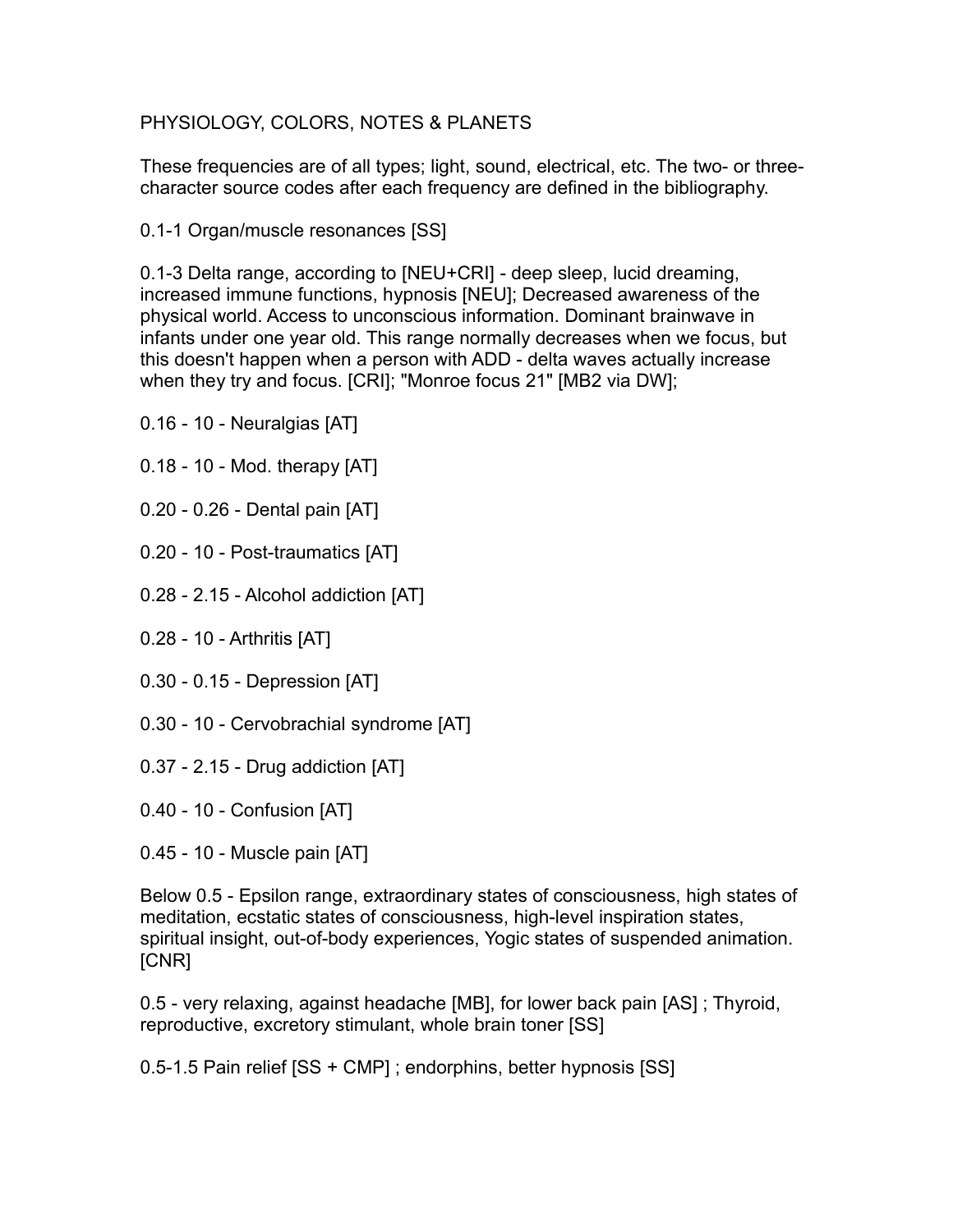0.5-3 Delta range, according to [RA]

0.5-4 Delta range, according to [SS,PWM+AWI]. Deep dreamless sleep, trance, suspended animation [SS]; Anti-aging. Reduces amount of cortisol, a hormone associated with stress & aging. Increases the levels of DHEA (anti-aging) & melantonin (decreases aging process.) [BAR]; Associated with unconscious mind & sleep state - in conjunction with other frequencies in a waking state, "Delta acts as a form of radar – seeking out information – reaching out to understand on the deepest unconscious level things that we can't understand through thought process." Provides intuition, empathetic attunement & instinctual insight. [AWI]; Conducive to miracle type healing, divine knowledge, inner being & personal growth, rebirth, trauma recovery, "one with the universe" experiences (samadhi), near death experience, characterized by "unknowing", merely a blissful "being" state such as deep sleep or coma. [PWM via DW]

The anti-aging info comes from a Brainwave Generator preset authored by TheMind2 - he uses binaurals at 0.5, 1.0, 1.5, 2.0, 2.5, 3.0, 3.5 & 4.0 HZ. They all play simultaneously.

0.9 Euphoria [SS]

0.95 - 10 - Whiplash [AT]

1-3 - Delta: deep, dreamless sleep, trance state, non-REM sleep [??]; profound relaxation, restorative sleep, feelings of tranquility&peace, if one can remain aware [VUG via DW]

There's disagreement over where the delta range begins & ends - [SS,PWM+AWI] list it as 0.5 to 4.0 HZ, [NEU] 0.1 to 3.0 HZ, & [RA] considers it 0.5 to 3.0 HZ.

1.0 - Feeling of well-being, pituitary stimulation to release growth hormone; overall view of inter-relationships; harmony & balance [MB]

1.05 Helps hair grow + get its color back [RA]; pituitary stimulation to release growth hormone (helps develop muscle, recover from injuries, rejuvenation effects) [HSW]

1.2 - (used on) headaches [RS]

1.45 - Tri-thalamic entrainment format. According to Ronald deStrulle, creates entrainment between hypothalamus, pituitary & pineal. May benefit dyslexics + people with Alzheimer's. [MP2]

1.5 Abrahams Universal Healing Rate [SS]; Sleep [NEU]; Those individuals whose ailments have manifested into the fourth stage of Chronic Fatigue, where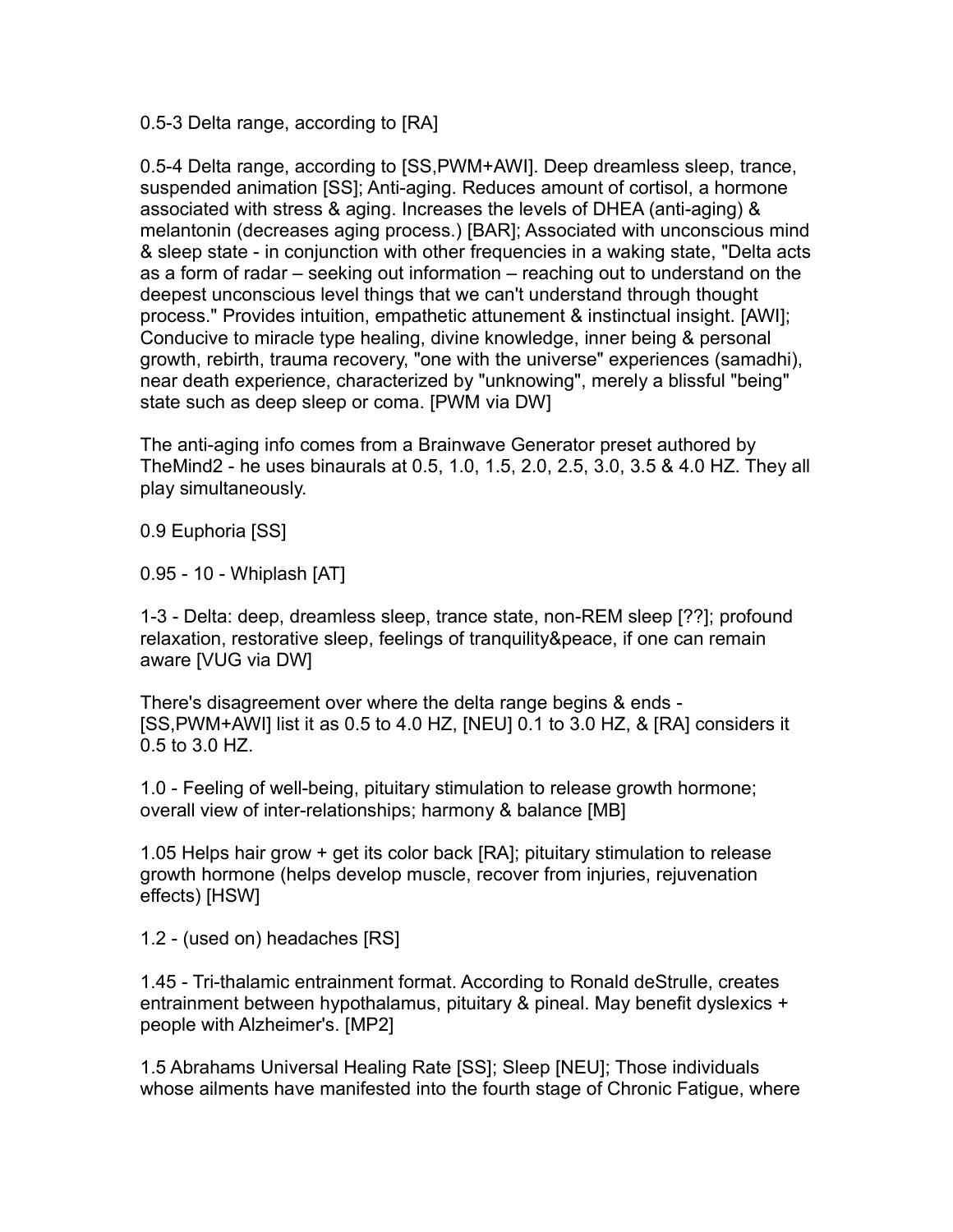some form of disease is apparent, experienced a release from the negative sensation of their symptoms when moved into 1.5HZ. [NYT via NEU]

1.8 Sinus Congestion seems to clear centering around 1.8 HZ [MPT] (tested with binaural beats, primarily)

2.0 Nerve regeneration [NOR]

2.06 Associated with coccyx (small triangular bone at end of the spinal column) [TOS]

- 2.15 10 Tendovaginatis [AT]
- 2.30 Associated with genitals [TOS]

2.5 - pain relief, relaxation [MB]; production of endogenous opiates. [EQ]; Use for sedative effect [ESP]; Sedative effect - reported use on bleeding, bruises, insomnia, and sinusitis. [RS] Sexual stimulation? [SX]

2.57 Associated with bladder [TOS]

2.67 Associated with intestines [TOS]

3.0-5.5 - "Theta1" Range. [DW]

[DW] divides the Theta Range into Theta1 & Theta2.

3.0 Increased Reaction Time [RT] [SS]; 3.0 HZ & below used to reduce muscle tension headaches, but worked less well on migraines & sinus headaches. [RED]; used to treat allergies, in conjunction with 330 HZ [RS]

3.07 Associated with hara (3cm or 1.5 inch below navel, balance of pelvis) [TOS]

3 - 4 Influences physical vision [SS]

3 - 6 Childhood awareness/vivid memories [SS+RA]

3 - 8 Theta Range according to [NEU]; deep relaxation, meditation, increased memory, focus, creativity, lucid dreaming, hypnagogic state [NEU]

3.4 - Sound sleep

3.5 - Feeling of unity with everything, accelerated language retention [×]; enhancement of receptivity [MB]; Earth Resonance (?) [SS]; (a remedy for) depression & anxiety [ESR]; Wholebeing regeneration, DNA stimulation [EI-d]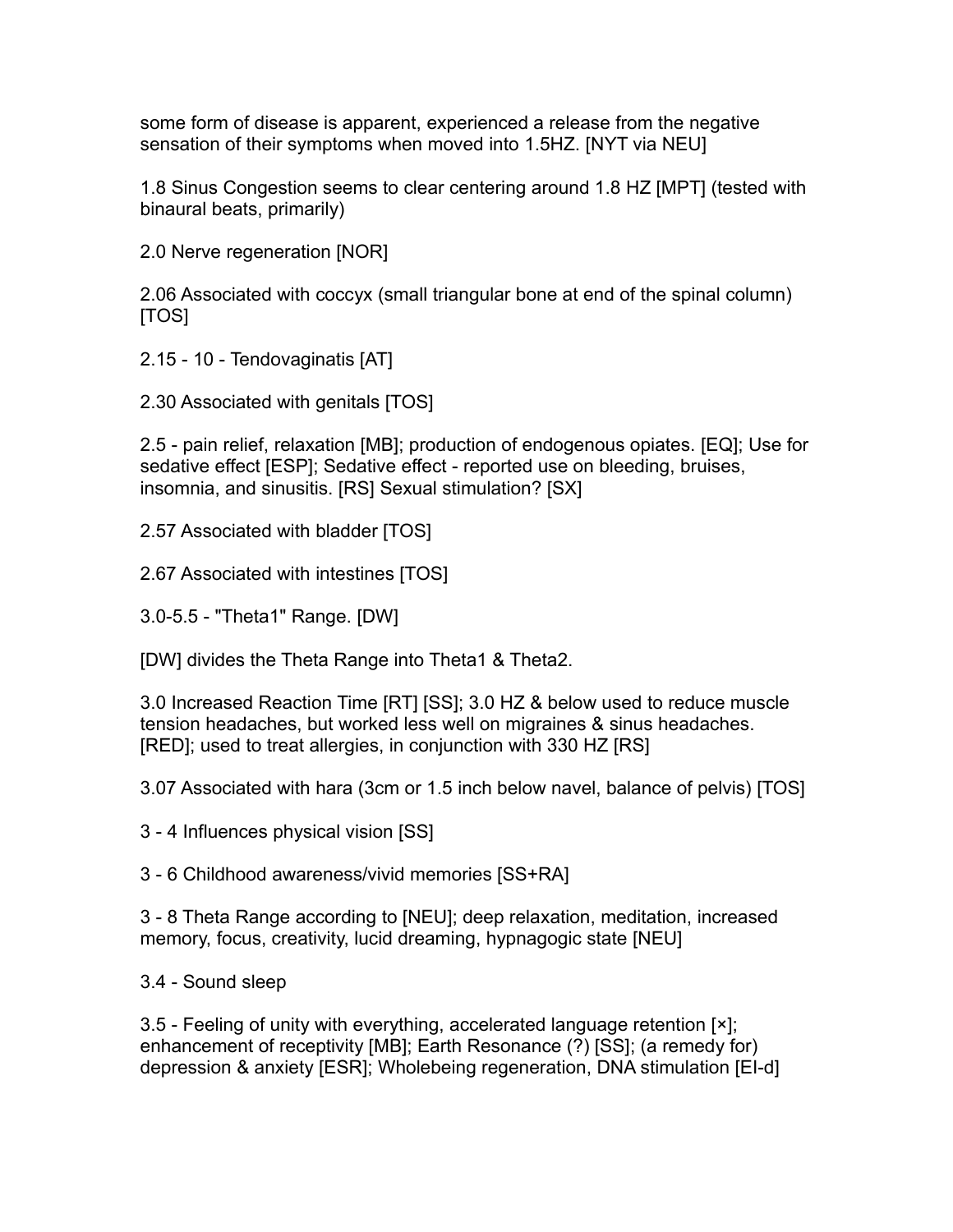[MPT] I was under the impression the Earth Resonance is 7.83 HZ - unless [SS] is talking about a different earth resonance.

3.5-7.5 - Theta Range [per CRI] - Creativity, intuition, daydreaming, fantasizing, recollection, imagery, dreamlike, switching thoughts, drowsiness; "oneness", "knowing", repository for memories, emotions, sensations. Can lead to trance-like states. Theta strong during internal focus, meditation, prayer + spiritual awareness. Reflects state between wakefulness+ sleep. Relates to subconscious. Observed in anxiety, behavioral activation+behavioral inhibition. Promotes learning+memory when functioning normally. (I think they mean it helps you process what you've learned - if you tried to actively learn while in the theta state, I doubt you'd have success - but sometimes the theta state can give your subconscious a chance to chew the proverbial fat that you've learned during the day, and digest it.) Abnormal in awake adults, but seen in children up to 13 years old. Suppression of theta can help concentration/focus of attention. [CRI]

3.6 (a remedy for) anger & irritability [ESR]

3.84 Associated with ovaries (Effects=vitality, life at every level) [TOS]

3.9 (a remedy for) unsociable behavior [ESR]; Theta/Delta brainwave range crystal clear meditation, lucid dreams, enhanced inner awareness, "facilitates easy access to inner resources & creates space for inner peace + self-renewal". [SED]

4-6 - attitude & behavior change [MH]

4-7 - Theta Range : recall, fantasy, imagery, creativity, planning, dreaming, switching thoughts, Zen meditation, drowsiness; Access to subconscious images, deep meditation, reduced blood pressure, said to cure addictions [SS]; Reset the brain's sodium potassium levels, which cuts down on mental fatigue [INT]; Increases sex drive [INT] ; Meditation, Intuitive Augmentation [NEU]; Near Sleep brainwaves, conducive to profound inner peace, "mystical truths", transforming unconsciously held limiting beliefs, physical & emotional healing, purpose of life exploration, inner wisdom, faith, meditation, some psychic abilities, & retrieving unconscious material. [PWB]; bursts of inspiration, twilight sleep learning, deep relaxation, reverie, high levels of awareness, vivid mental imagery. Hypnopompic & Hypnagogic states [NSS via DW]; Military remote viewers operate in this range [RVX]

Some disagreement over the theta range - [NEU] lists it as 3.0 to 8.0 HZ. [AWI] lists it as 4.0 to 8.0 HZ. [RA] & [PWB] both have it as 4.0 to 7.0. [DW] divides it into two ranges, Theta1 (3.0-5.5 hz) & Theta2 (5.5-8.0 hz).

4.0 - 8.0 HZ Theta State according to [AWI]+[VUG via DW] - present in dreaming sleep, deep meditation, storehouse of creative inspiration, spiritual connection,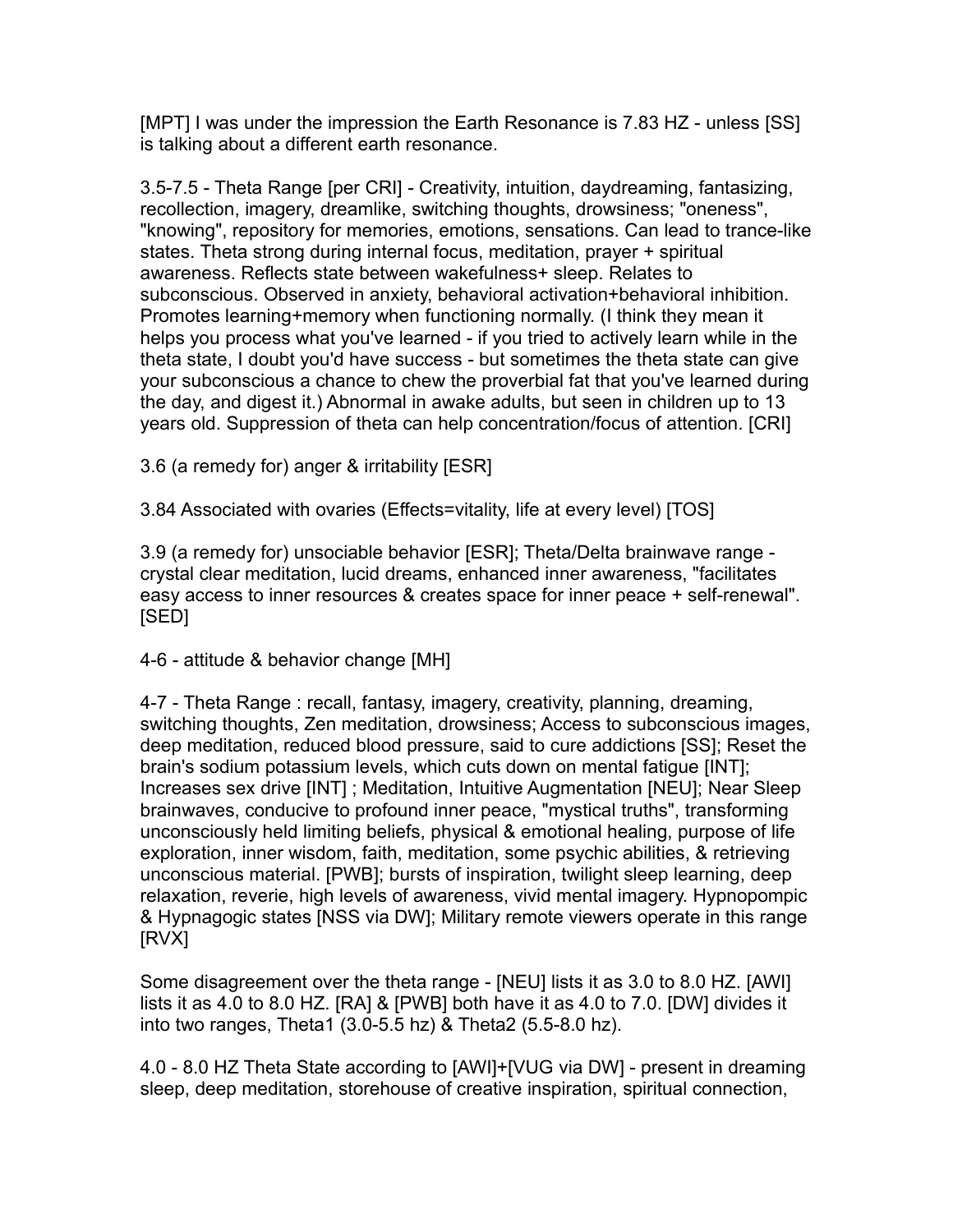subconscious mind [AWI]; creative insight, twilight ("sleep") learning, vivid mental imagery. Found in advanced meditators [VUG via DW]

4-12 Skeletal muscle resonances [SS]

4.0 - Enkephalins, Extrasensory perception [MB]; Astral Projection, Telepathy, "Seduction mindset" [EI-d]; Catecholamines, vital for memory & learning, respond at around 4 HZ. [PSI]; Subconscious Problem Solving/Full Memory Scanning (if one can manage to stay awake) [RA+CAV via DW]; Associated with object naming, an important aspect of memory [TDM via DW]; "Those who suffer from Chronic Fatigue exhaust very easily. When moved to 4HZ these individuals showed marked improvement in the length of time between the occurrence of exhaustion after certain exercises were completed." [NYT via NEU]

4.11 Associated with kidneys (Effects=strength) [TOS]

4.5 Shamanic State Of Consciousness/Tibetan Buddhist Chants [MMF via DW]

4.5-6.5 Wakeful dreaming, vivid images [SS]

4.6 Associated with spleen & blood (Effects=Emotional Impulse) [TOS]

4.9 - Introspection [SS]; Induce relaxation, meditation, & deeper sleep [ESR]

5.0 - unusual problem solving [×] reduced sleep needed, theta sounds replacing need for extensive dreaming [INT] ; relaxed states, pain-relief (beta endorphin increases of 10-50% reported) [INT]; Alleged Sphincter Resonance (mechanical)(not good) [TB]

5.0 - 10.0 Relaxation [NEU]

5.14 Associated with stomach (Effects=Emotional Acceptance) [TOS]

5.35 Associated with lungs (Effects=Oxygen, Heat) [TOS]

5.5-8.0 "Theta2" frequency range : .. Consists of trains (long runs) of rhythmic frontal activity centering at 6.5-Hz with amplitudes reaching the 50-100 uV (micro-volt) range. .. Is induced in some people by the performance of a mental task such as mental arithmetic, tracing a maze, counting the number of cubes piled in a three-dimensional representation, & imaging a scene. .. More common in extroverts with low traits of neurosis & anxiety. Because Theta2 is associated with mental tasks & its influence is seen in evoked potential latencies, Mizuki (1987) believes that the appearance of Theta2 closely relates to mechanisms of attention or arousal. [DW]

5.5 - Moves beyond knowledge to knowing, shows vision of growth needed ;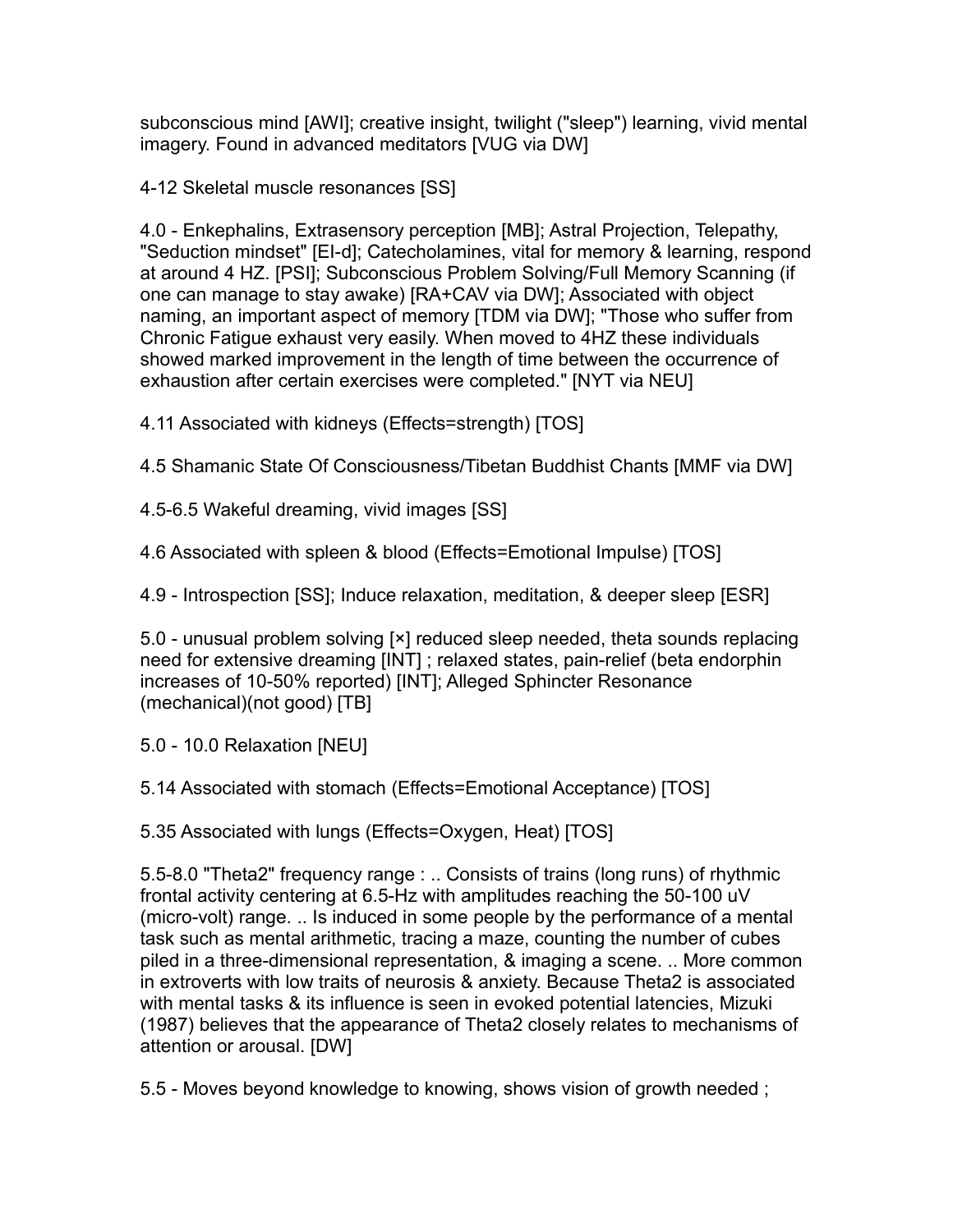"Inner Guidance" [SS]; Inner Guidance, intuition, heat generation [EI-d]

5.8 (reduce) Fear, Absent-mindedness, Dizziness [ESR]

6.0 - long term memory stimulation [MB] ; (reduce) unwillingness to work [ESR]

6.0 - 10.0 Creative Visualization - about 6hz for a while, then up to 10hz [NEU]

6-9.6 Somatic Responses, tingling, pressure, heat [SS]

6.15 Associated with heart (Effects=love,warmth) [TOS]

6.2-6.7 Frontal Midline Theta (Fm Theta) is a specific EEG frequency seen in those subjects actively engaged in cognitive activity, such as solving math problems & playing Tetris [TDM via DW]

6.26-6.6 Hemispheric desync, confusion, anxiety, low Reaction Time, depression insomnia [SS]

6.30 Hz - Mental & astral projection [SS seconded this]; accelerated learning & increased memory retention.[??]; (reduce) Anger + Irritability [ESR]

6.5 - "Center" of Theta2 Brainwave Frequency Range [DW]; "Your frontal lobe, or brain entrainment of the two hemispheres is around 6.5 hz." [RA]

I quoted the second entry from [RA] directly, due to its ambiguity. It probably ties into what the 5.5-8.0 HZ entry says above.

6.8 Possible use for muscle spasms [ESR] ; associated with telepathy / Schumann Resonance [DHA]

[DHA] associated 6.8 HZ with the Schumann Resonance and the Alpha-Theta borderline. I think this is slightly off - most sources consider the lowest frequency of the Schumann Resonance to be 7.83 HZ, and that's also considered the borderline between Theta brainwave and Alpha brainwaves.

6.88 Associated with collarbones (Effects=vitality, overall balance, stability) [TOS]

7.0 - 8.0 For healing purposes, like laying of hands by a healer, or self vizualization in a healing situation [RA]; Treatment of Addictions [DW]

7.0 - Mental & astral projection, bending objects, psychic surgery; Increased Reaction Time [SS]; Mass aggregate frequency (can deaggregate matter), alleged to

resonate & rupture organs at excessive intensity [TB]; Treatment of sleep disturbances [PGS via DW]; Bone growth [NOR]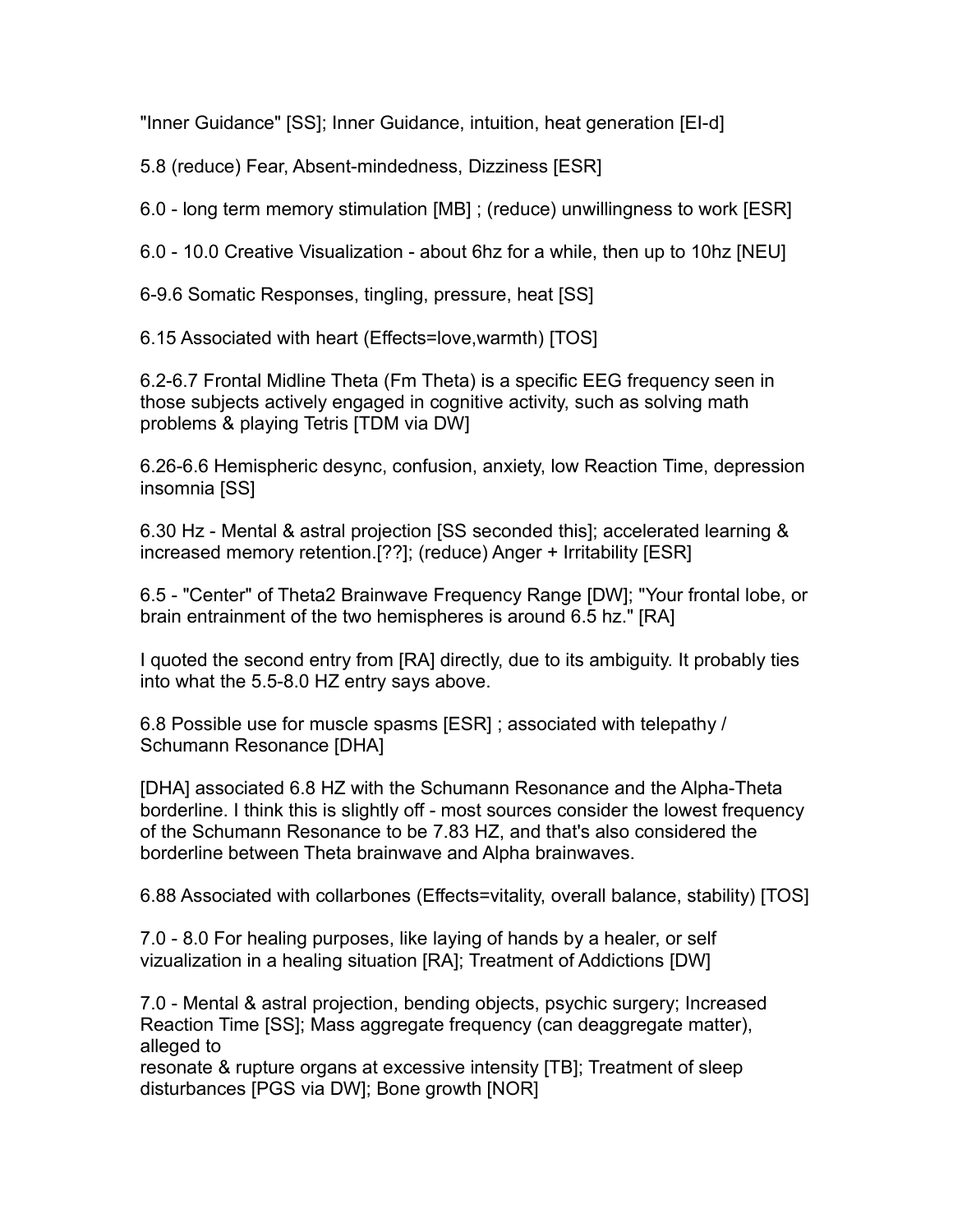7.5 - Inter-awareness of self & purpose; guided meditation; creative thought for art, invention music, etc.; contact with spirit guides for direction; entry into meditation [MB]; At 7.5 HZ subjects who before suffered from confused thinking reported an ease at finding solutions to troublesome problems after a reevaluation was conducted. [NYT via NEU]; (?) Earth magnetic field frequency, useful theta (brain) waves frequency [TB]

7.5 - 8 For Treating Alcohol + Drug Addiction - This range of frequencies tells a person they're satisfied, which is "missing" in addictive personalities [RA]

7.69 Associated with shoulders (Effects=strength of the arms, expansion, teaching) [TOS]

7.8 Schumann Resonance (see 7.83 HZ), ESP activation [EI-d]; Doyere's group (1993), found that short high frequency bursts at 7.7 Hz induced LTP in prefrontal cortex, though only for one day. [AA via DW]

7.8-8 Stimulates ESP, paranormal [SS]

7.83 - Earth Resonance, grounding [×], "Schumann Resonance." [TS, ESR+HSW, MAG]; anti-jetlag, anti-mind control, improved stress tolerance [SS]; psychic healing experiments [ESR]; pituitary stimulation to release growth hormone (helps develop muscle, recover from injuries, rejuvenation effects) [HSW]; Earth Resonance Frequency - 'leaves you feeling revitalized like you've spent a day in the country.' [PWM via DW]; reports of accelerated healing/enhanced learning - "the earth's natural brainwave" [MAG]

[HSW] notes that higher octaves of the 7.83 Schumann Resonance can also stimulate the pituitary in the same way that 7.83 HZ can - especially 31.32 HZ. (One needs to be careful to distinguish between octaves of the 7.83 Schumann Resonance, and the other six Schumann Resonances, which are not higher octaves of 7.83 HZ.)

8-8.6 Reduced Stress/Anxiety [SS]

8.0-10.0 learning new information [MH]; Alpha - Rapid Refreshment 15 min [NEU]; "LOW ALPHA" inner-awareness of self, mind/body integration, balance [CRI]

8.0-12.0 - Alpha range (per NEU, RA, PWM, NSS & CRI) - light relaxation, "super learning", positive thinking. [NEU]; Conducive to creative problem solving, accelerated learning, mood elevation, stress reduction, etc., characterized by intuitive insights, creative "juice", inspiration, motivation, daydreams etc. Relaxed, yet alert [PWM via DW]; Associated with calm, relaxed, unfocused (not concentrating), lucid mental states, dream sleep & pleasant drifting feelings or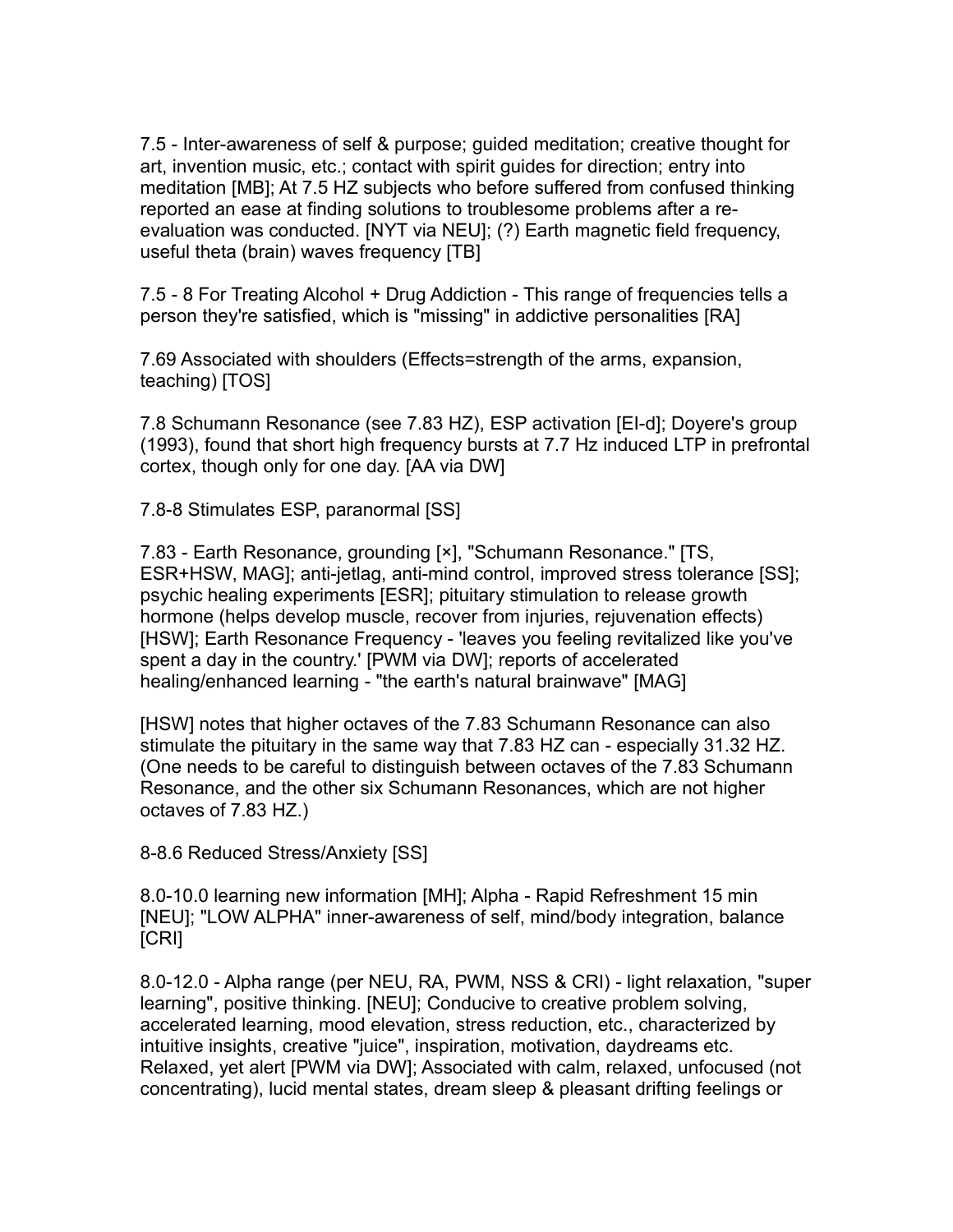emotions. [NSS via DW] ; promotes mental resourcefulness, aids in mental coordination, enhances relaxation, "Can move quickly + efficiently to accomplish whatever task is at hand.", feelings of "at ease" + calm, promotes good moods, a bridge between conscious + subconscious, alpha waves indicate a person is alert but not actively processing information, seen more in extroverts than introverts, seen during creative problem solving [CRI]

As you can see, different sources contradict each other. Some paint Alpha as a range of relaxed attentiveness, ideal for learning. Others associate it with "daydreaming" [which doesn't sound like it would be good for learning]. Unless they're not talking the "attentive" sort of learning [i.e. sitting in a classroom taking notes], but rather the "trying to assemble it all together in our heads" sort of learning, where our subconscious is doing most of the work in the background, and our conscious mind takes a backseat. I see the Alpha range as the fine line between daydreaming and alertness. It's like a baseball player on a base - he'll move away from the base, so that he can steal if the opportunity presents itself. But he always stays close enough to the base so he can get back in case the pitcher throws the ball to the baseman. Alpha Range is the same way - it's close enough to the "attentive" mental state for us to go to it as needed. But we can also quickly retreat into the realm of sleep if need be. [MPT]

8-13 - Alpha range - Non-drowsy but relaxed, tranquil state of consciousness, primarily with pleasant inward awareness; body/mind integration. ; Amplifies dowsing, empty-mind states, detachment, daydreams, mind/body integration. (can cause) epilectic seizures [SS];

Note : [NEU], [RA], [PWM], [NSS] + [CRI] consider the alpha range to be 8.0- 12.0. [AWI] considers it 9.0-14.0. [VUG] has it as 9.0-13.0.

8-14 - Qi Gong and infratonic Qi Gong machine [QG]

8.0 - Past life regression [×]; More Lymphocytes, DNA repair (RAD-6) [SS]; Associated with Base/Muladhara chakra (Color=Red) (Body Parts=Adrenals, Spinal Column, Kidneys) (Effects=Physical energy, will to live)(Note=C) [OML]

8.22 Associated with mouth (Effects=speech, creativity) [TOS]

8.3 - Pick up visual images of mental objects [??]; clairvoyance [SS]; "Monroe Focus 12?" [NEU]

8.6-9.8 Induces sleep, tingling sensations [SS]

9.0, 11.0, 16.0 [bad] documented calcium ion migration (brain tissue) [SS]

There's some disagreement over whether these frequencies offer anything to fear when used for binaural beats. Here's the thread from the Brainwave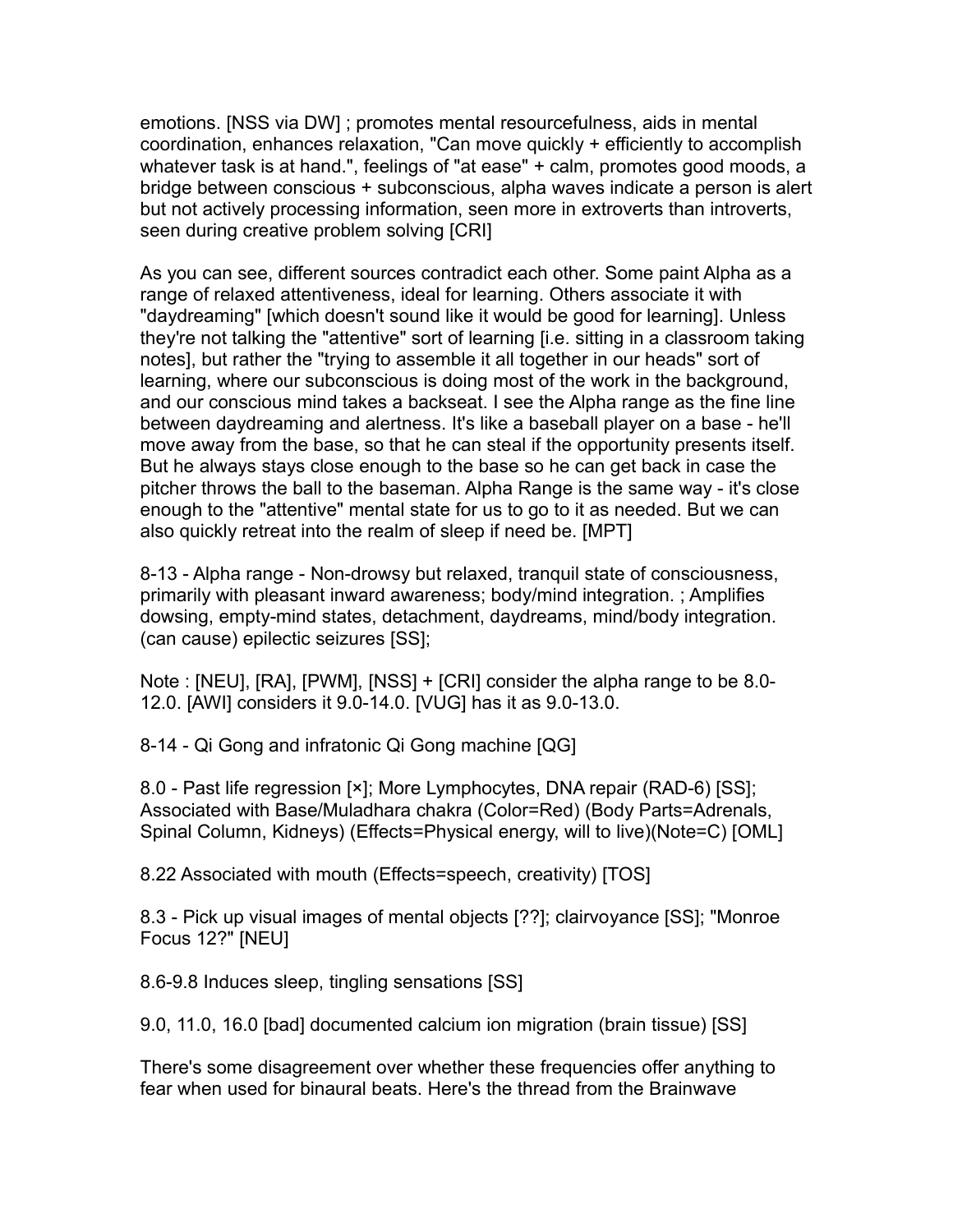Generator message board : http://groups.yahoo.com/group/bwgen/message/4592

9.0 - 13.0 - Alpha Range (according to [VUG]) - relaxed, not thinking about anything in particular, sometimes a pleasurable feeling of "floating". Often dominant in certain kinds of meditation, alpha waves have for the past twenty years been associated with calm, lucid mental states (the "alpha state"). They're also often detected during dream sleep. This pattern typically occurs in daydreaming, relaxed awareness, guided or focused imagery & smoothly rhythmic athletic activity. There's often a euphoric, effortless feeling of "flow" as the doer is absorbed in activity and subject + object are felt to be united. [VUG via DW]

9.0 - 14.0 Alpha range (according to [AWI]) - Relaxed & detached awareness, visualization, sensory imagery, light reverie. Also, gateway to meditation provides bridge between the conscious & subconscious mind. [AWI]

9.0 - Awareness of causes of body imbalance & means for balance[×] Blind person phantom touch reading (somatosensory cortex) [RA]; Associated with Sacral/Svadhisthana chakra (Color=Orange) (Body Parts=Gonads, Reproductive System) (Effects=Relationships/Sexuality) (Note=D) [OML]

9.19 Associated with upper lip (Effects=emotions, conflict resolution) [TOS]

9.4 Major frequency used for prostate problems. [ESR] - Self-explanatory. =)

9.41 - Pyramid frequency (outside)

9.5-10 - Center of Alpha Range - The brain's scanning/idling frequency indicating a brain standing by, waiting to "give way to beta should attention be required, or be the bridge, the gate, to Theta & Delta for drowsiness, sleep, and certain cognitive challenges. [DW]

He gives credit for the 'brain scanning' factoid to Eccles & Walter (1950). (It was their conclusion.)

9.6 - Mean dominant frequency associated with earth's magnetic field [EQ]; Facial Toning [ESR] (I'm not completely sure what "facial toning" is.. Anybody?)

9.8-10.6 Alertness [SS]

10 - enhanced release of serotonin & mood elevator, universally beneficial, use to try effects of other mixes [MB]. Acts as ananalgesic, safest frequency, especially for hangover & jet lag. [EQ] Meg Patterson used for nicotine withdrawal. [MB3] dominant alpha frequency, clarity, normalcy, anti-convulsant, circadian rhythm resync, activate kidneys, raise body temp, more serotonin [SS];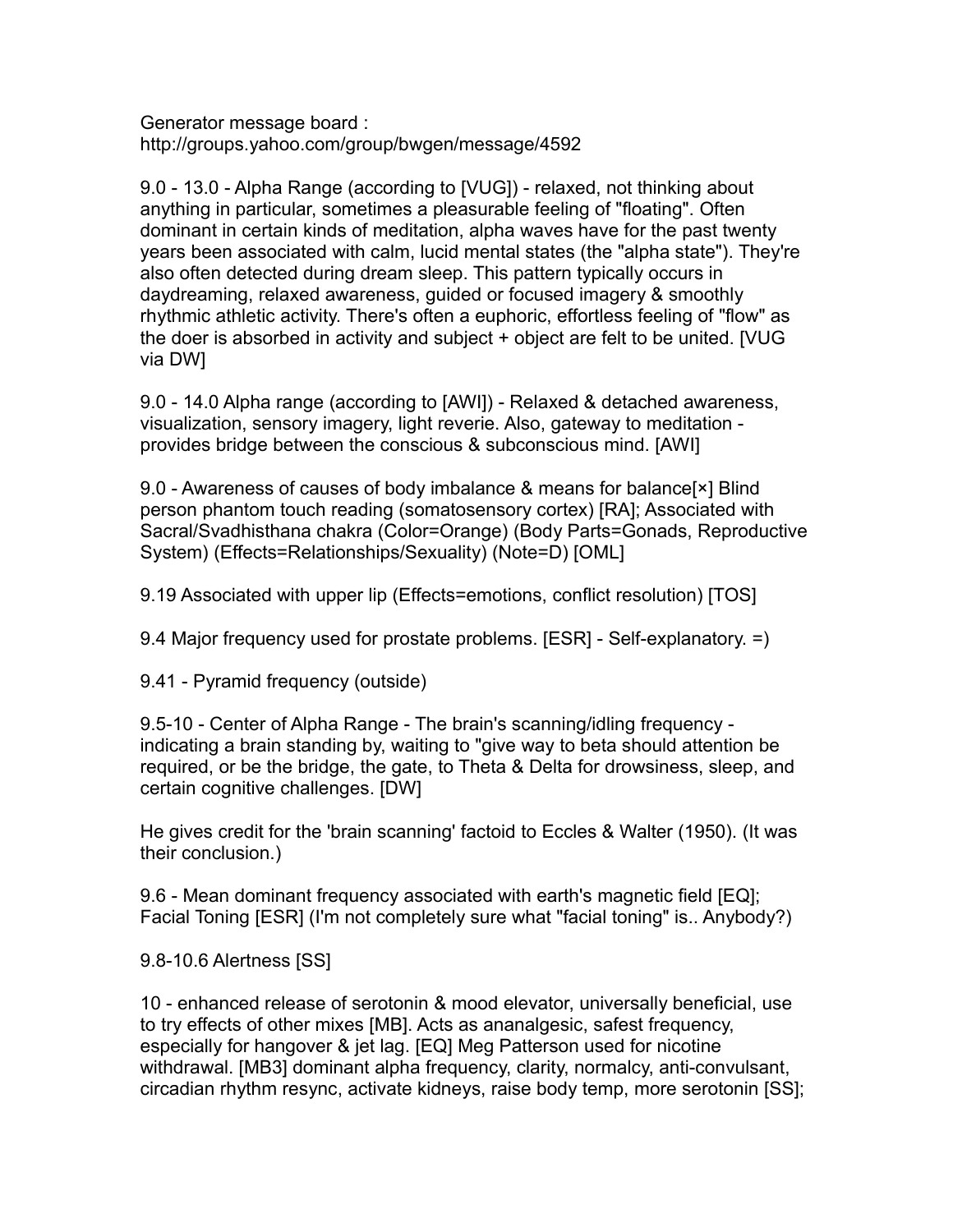Good when trying to correlate information by the subconscious - Sort of a waiting frequency while the subconscious does the work at lower frequencies. [RA]; Motor impulse coordination (Motor Control cortex) [RA]; Learning a foreign language [RA+PWM via DW]; Centering, Sleep Spindles, Arousal [EI-d]; Associated with Solar Plexus/Manipura chakra (Color=Yellow) (Body Parts=Pancreas, Stomach, Liver, Gall Bladder, Nervous System) (Effects=Spiritual wisdom, self-healing)(Note=E) [OML]; Increased alertness (caused by an increase in norepinephrine + serotonin & a decrease in melatonin), sense of well being & decreased pain (caused by increase in betaendorphins) [RED]; Adrenal Stimulant [RS]; Significant improvements in memory, reading & spelling are reported (in conjunction with 18 HZ) [RUS via DW]; Treatment for Attention Deficit Disorder/Hyperactivity [LUB via DW]; Treatment for closed head injury [HOF via DW]; 'Berger Rhythm' [BER via DW]; (used on) headaches [RS]; ligament healing [NOR]

10-12: HIGH ALPHA RANGE - centering, healing, mind/body connection [CRI]

10-14 Dream/sleep spindles [SS]

10.2 Catecholamines

10.3 Associated With Nasal Passages (Effects=breathing, taste) [TOS]

10.5 - Frequency for healing of body, mind/body unity, firewalking [×]; potent stabilizer & stimulating for the immunity, valuable in convalescence. [MB] Relaxed alertness, contemplation, body healing, mind over matter [SS] Lowering Blood Pressure [RA+PWM via DW]; Associated with Heart/Anahata chakra (Color=Green) (Body Parts=Thymus, Heart, Blood, Circulatory System) (Effects=Love of Life, love of self&others) (Note=F) [OML]

10.6 - Relaxed & alert

10.7 Associated with ears (Effects=hearing, formal concepts) [TOS]

11.0 (& Below) - Stress Reduction (DW)

11-14 Focused alertness [SS]

11.0 (used to) achieve "relaxed yet alert" states. [PWM]

11.5-14.5 An implication for neurotherapy is that if increased intelligence + mental efficiency is the objective, then a frequency band with a 13-Hz center should be used. A more desirable frequency band than 12 to 15-Hz is 11.5 to 14.5-Hz. [DW]

12.0 - Centering, doorway to all other frequencies [×] ; frequency of earth resonance (Hercules - a researcher); Centering, mental stability, transitional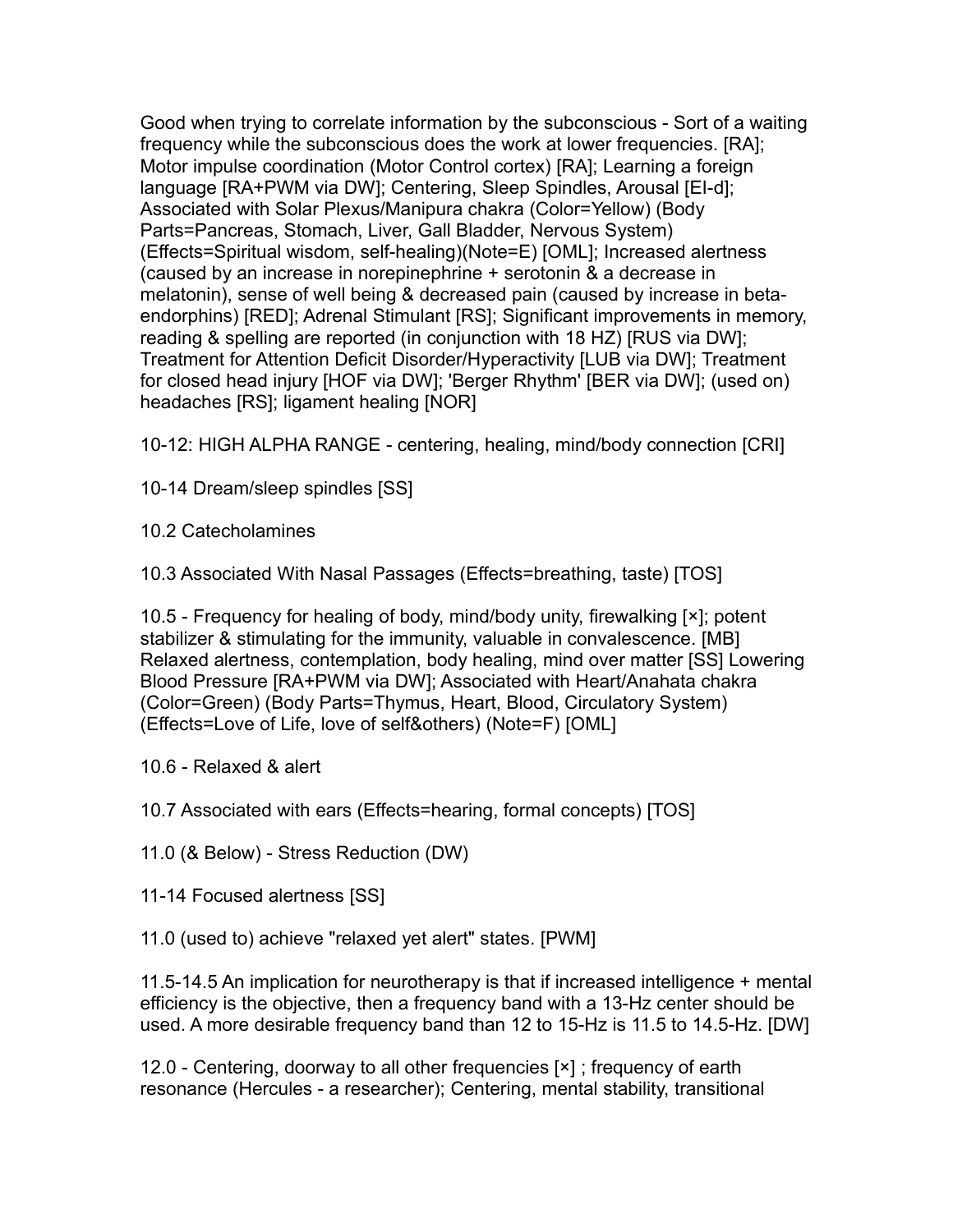point, time seems faster [SS]; To stimulate mental clarity [ESR]; Associated with Throat/Vishuddha chakra (Color=Blue) (Body Parts=Thyroid, Lungs, Vocal Cords) (Effects=Expression/self in society)(Note=G) [OML]

12.0-36.0 Beta Range [per CRI] - dominant brainwave in alert/awake/anxious adults with their eyes open. Comes into play when "listening & thinking during analytical problem solving, judgment, decision making, processing information about the world around us." [CRI]

12.0-14.0 Learning Frequency - Good for absorbing information passively, when you plan to think about it later. [RA]

[RA] distinguishes between active studying where you're processing information & passive studying where you're just trying to absorb information + plan to think about it later. For the former, he suggests 36 to 44 HZ.

12.0-15.0 Beta (low) - relaxed focus, improved attentive abilities [NEU+CRI]; Treating Hyperactivity [RA] ; Sensorimotor Rhythm (SMR) - Used in the treatment of mild autism [AUT via DW]

12.3 Associated with eyes (Effects=Visualization) [TOS]

13-27 - Beta Range (according to [NSS]) - Associated with focused attention towards external stimuli, alert mental activity, normal waking consciousness, & active thought processes. [NSS via DW]

13-30 - Beta Range - Normal wakefulness, the taking in & evaluating of various forms of data received through the senses. It's present with worry, anger, fear, hunger & surprise. [×] Waking state, motivation, outer awareness, survival, problem solving, arousal, dendrite growth, combats drowsiness [SS]; Conscious Thinking, Autonomic Processes & Emotions [EH]

[NSS] considers Beta to be 13-27 HZ, [AWI] considers it 14-38 HZ, [PWM] & [RA] consider it 13-40 HZ, and [VUG] (seems to) consider it 14-30 HZ. [CRI] lists it as either 12-36 or 14-36 - it contradicts itself in different parts of the article.

[NEU] breaks up Beta into ranges - Low Beta=12-15 HZ, Mid Beta=15-18 HZ, & High Beta=18.0+ HZ. [CRI] does as well.

13-40 Beta Range (according to [RA] + [PWM]) - a high frequency pattern, conducive to stimulating energy + action; most of our current institutionalized education is beta geared, characterized by logical, analytical, intellectual thinking, verbal communication, etc. [PWM via DW]

13.0 - Alleged sphincter resonance (mechanical)(not good) [TB]; Associated with Brow/Ajna chakra (Color=Indigo/Violet) (Body Parts=Pituitary,Lower Brain, Left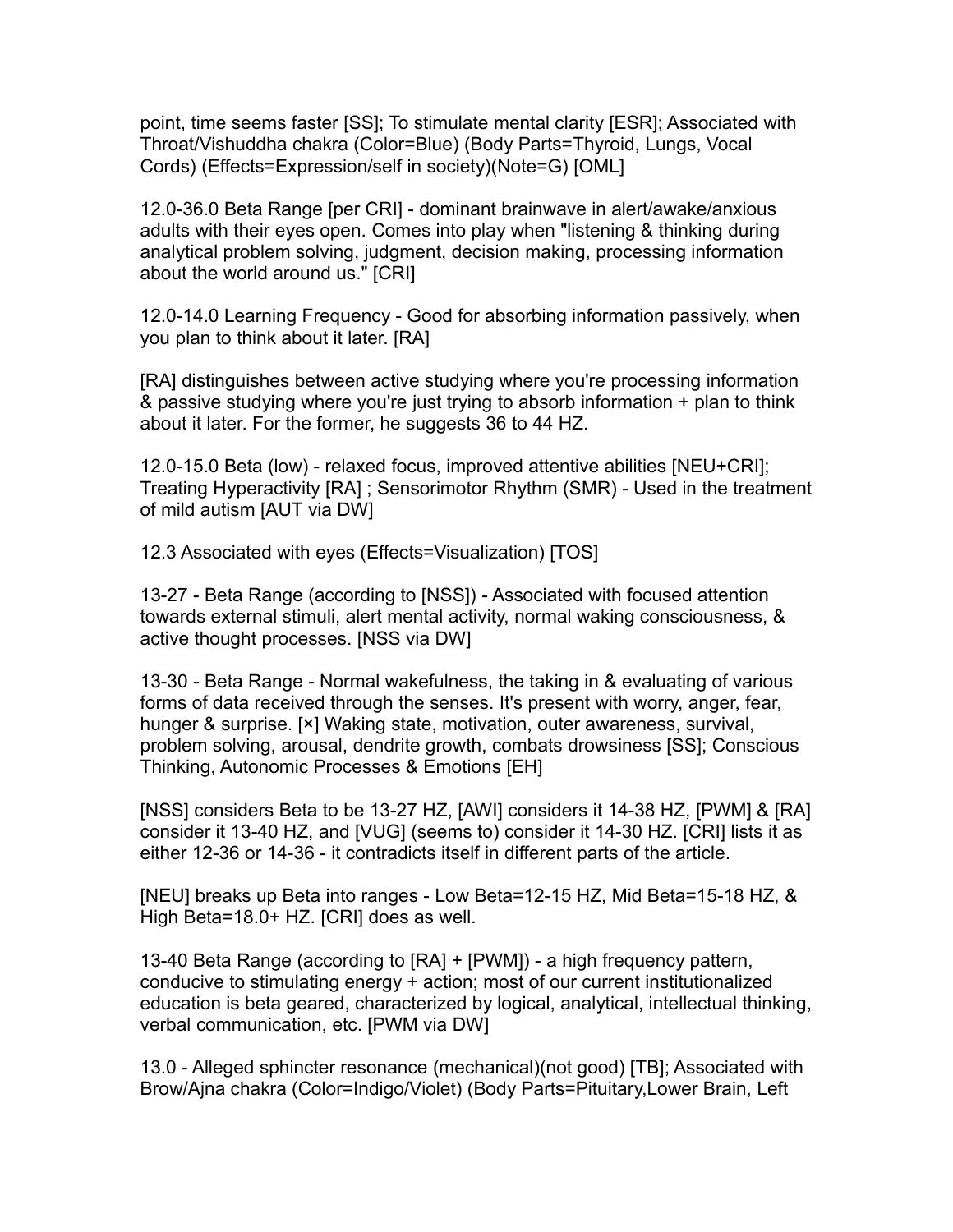Eye, Ears, Nose, Nervous System)(Effects=Visualization, Conceptualization)(Note=A) [OML]

13.8 - Associated with Frontal Lobes (Effects=the seventh sense, final decision) [TOS]

14-16 - associated with sleep spindles on EEG during second stage of sleep [EQ] [note SS said 10-14]

14-15 - Slows conditioned reflexes [SS]

14.0-30.0 - Beta Range (?I think? according to VUG) - This pattern is optimal for intense mental activities such as calculations, linear logical analyses & other highly structured functions [VUG via DW]

14.0 - Awake & alert [??]; Alert focusing, vitality, concentration on tasks [SS?]; Schumann Resonance (2nd of 7 frequencies. 7.83 HZ being the first) [TS+HSW]; Intelligence Enhancement in conjunction with 22.0 HZ (medium=audio-visual stimulation) [APE]

[APE] used audio-visual stimulation alternating between 14 & 22 HZ. Check the link under [APE]'s bibliography entry for more information.

14.1 "Earth Resonance" [SS]; Earth Harmonics - accelerated healing [EI-d] (probably tied to Schumann Resonance above.)

15.0-18.0 Beta (mid) - increased mental ability, focus, alertness, IQ [NEU+CRI]; "alert but not agitated"/"aware of self & surroundings" [CRI]';

15-24 Euphoria [SS]

I will vouch for this one - I find binaurally produced tones between 18 HZ & 21 HZ have very pleasant results, in a jogger's high sort of way. This effect seems the strongest around 20 HZ. While other sources equate this frequency range with stress, I'm thinking it might be like the roar of a car engine - in small doses, it can be quite a rush, but too much of it can lead to a headache. The serotonin system is funny like that. [MPT]

15 - chronic pain [MB]; Sound which bypasses the ears for sublimination (auditory cortex) [RA]; Associated with Crown/Sahasrara chakra (Color=Violet/White) (Body Parts=Pineal, Upper Brain, Right Eye)(Effects=Integration of personality & spirituality.)(Note=B) [OML]; capillary formation, fibroblast proliferation, decreased skin necrosis [NOR]

15.4 - Associated with Cortex (Effects=intelligence) [TOS]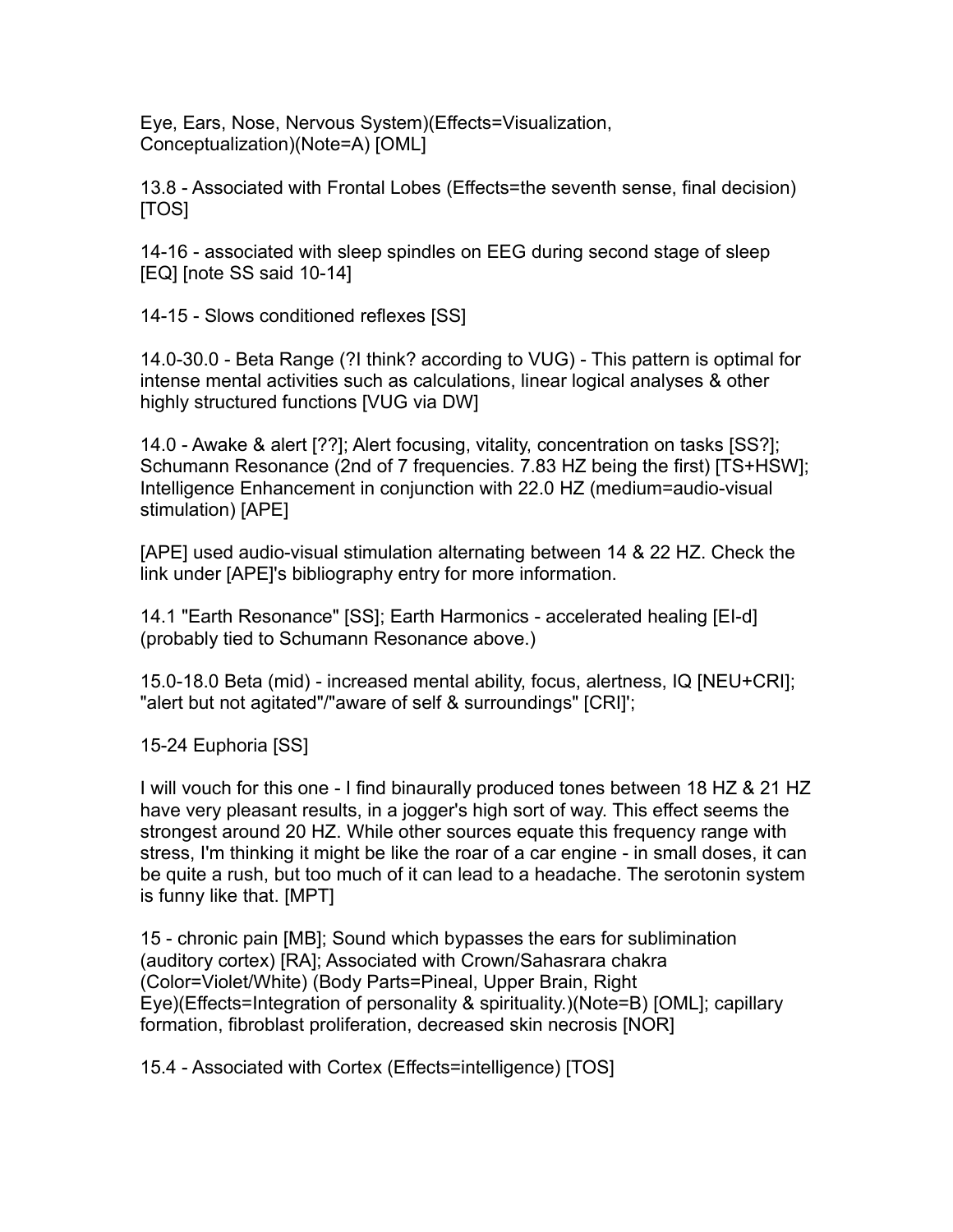16.0 - bottom limit of normal hearing [MP2]; Release oxygen & calcium into cells [CC]

16.4 Associated with top of head (Effects=spirit, liberation, transcendence) [TOS]

18.0-22.0 - Beta: outward awareness, sensory data [??] ; Throws brain's sodium/potassium levels out of balance, resulting in mental fatigue. [INT]; Theoretically can be used to achieve a "relaxed body/focus mind" state of consciousness [DW]

[INT] + [DW] seem to contradict each other here.

18.0+ Beta (high) - fully awake, normal state of alertness, stress & anxiety [NEU]; Significant improvements in memory, reading & spelling are reported (in conjunction with 10 HZ) [RUS via DW]; (used to) improve hyperactive behavior [PWM via DW]; Associated with mental activity like math + planning - alert, but may also be agitated [CRI]

20-30 Phospene imagery, peak luminosity in visual field [SS]

20-40 Meditation For Stress Relief/Just At The Edge Of Audible Sound/As A Musical Backround [RA]

20.0 - fatigue, energize. Causes distress during labor.[EQ]; Human Hearing Threshold [SS]; Schumann Resonance (3rd frequency of 7) [TS+HSW]; Imposing subconscious commands on another (thought center) [RA]; Stimulation of pineal gland [ESR][JB] ; Helps with tinnitis (a condition that causes ear-ringing) [JB]; Adrenal Stimulant, (used on) sinus disorders/sinus infection/head cold/headache [RS]; Commonly used "cure-all" Rife Frequency [CR]

20.215 LSD-25 [PSI] (he implies it could mimic the effects of)

20.3 "Earth Resonance" [SS]

Probably the same thing as the Schumann Resonance at 20 HZ.

22.0 Used in conjunction with 14 HZ for intelligence enhancement (medium=audio-visual stimulation)[APE]; Used in conjunction with 40 HZ for 'out of body' travel [EWI via DW]; Also used with 40 HZ for psychic healing. [FAH via DW]

[APE] used audio-visual stimulation alternating between 14 and 22 HZ. Check the link under [APE]'s bibliography entry for more information.

22.027 Serotonin [PSI] (he's unclear what he means by this)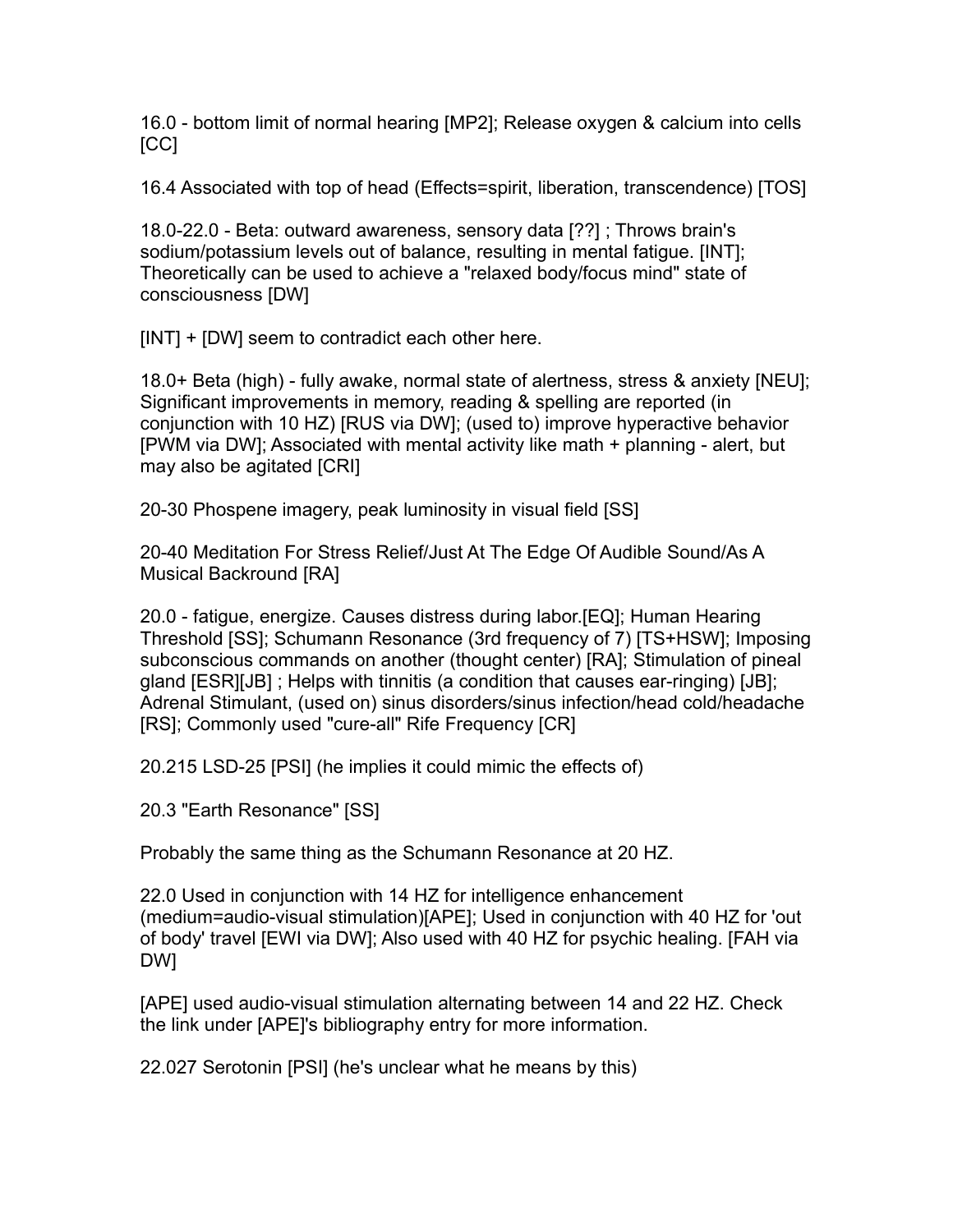25.0 Bypassing the eyes for images imprinting (visual cortex) [RA]; Tested clinically with patients who complain of anxiety [PGS via DW]

26.0 Schumann Resonance (4th frequency of 7) [TS+HSW];

26.0 - 28.0 Astral Projection / produced during meditation by some [ANO]

26.4 "Earth Resonance" [SS]

27 - 44 Frequency range that cats purr at - said to have restorative effects on the body, particularly the 'healing and strengthening of bones' [BON]

27.5 lowest note on a piano [MP2]

30 Meg Patterson used for marijuana. [MB3]

30 - 60 Gamma Range - little known but includes decision making in a fear situation, muscle tension, [EH]

[INT] considers Gamma to start at 40 HZ.

30 - 190 Lumbago [AT]

30-500 High Beta: Not associated currently with any state of mind. Some effects have been observed, but currently not enough research has been done in this area, to prove, or disprove, anything.; a few people able to replicate at will (?? not sure what that last point means)

Starting at 30 HZ, sources begin to seriously disagree over what the names of each range are.

[EH] considers 30 to be the beginning of the Gamma range, which it believes run to 60. It then considers 60 to 120 to be the Lambda range.

Incidentally, [INT] believes that 40 is where Beta ends & Gamma begins.

31.32 Pituitary stimulation to release growth hormone (helps develop muscle, recover from injuries, rejuvenation effects) (this is a higher octave of the 7.83HZ Schumann Resonance) [HSW]

Note - NOT one of the seven Schumann Resonances - it's a higher octave of the 7.83 HZ Schumann Resonance. I had originally thought it was related somehow to the Schumann Resonance at 33 HZ, and I was wrong. (Sorry.)

32 Desensitizer; enhanced vigour & alertness [MB]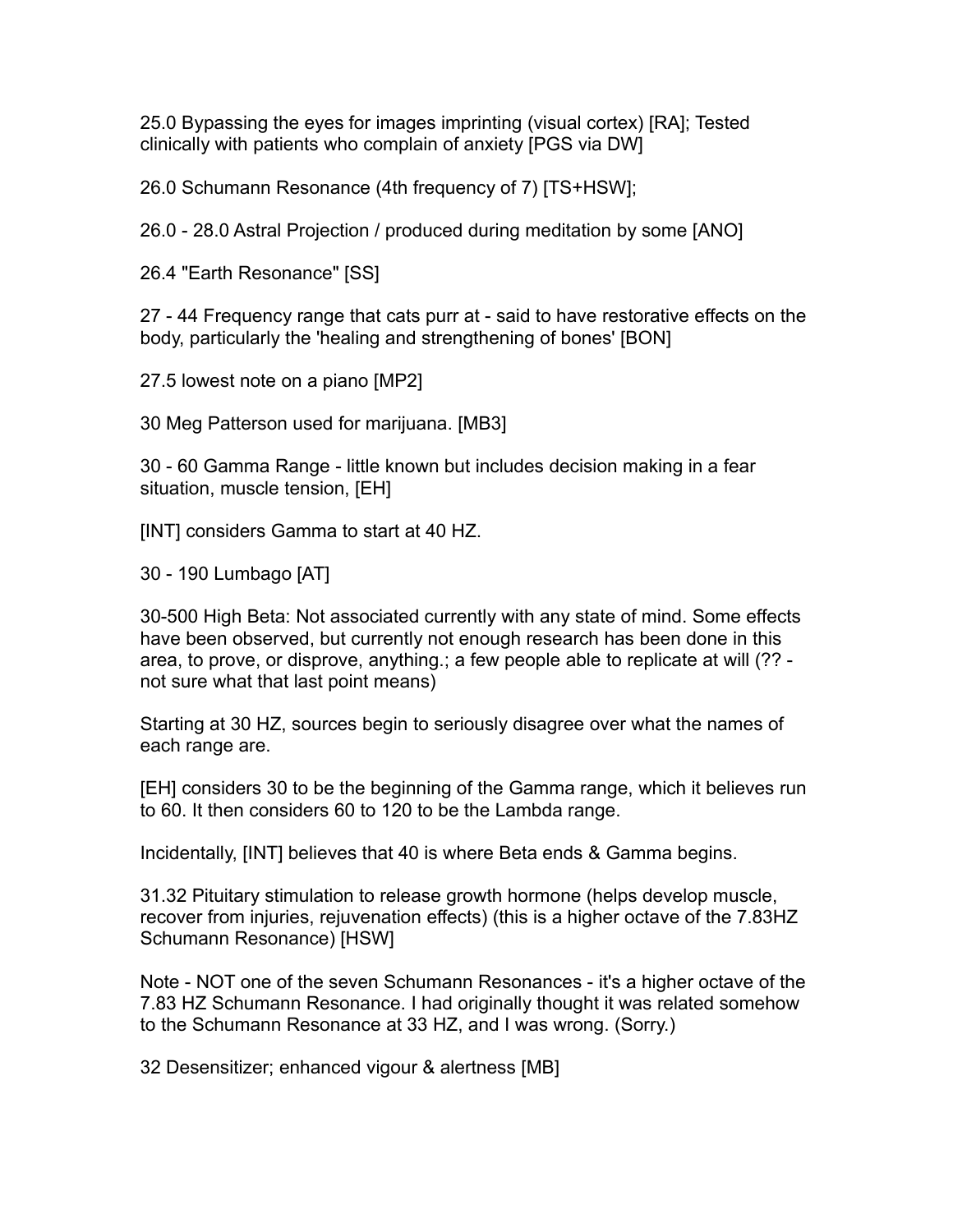33 Christ consciousness, hypersensitivity, Pyramid frequency (inside) ; Schumann Resonance (5th frequency of 7) [TS]

Funky coincidence it lines up with the Christ Consciousness & Pyramid frequency, eh? I've had some interesting results with this one -- particularly when I overlap waves at 9.0 HZ (pyramid outside frequency). The mind tends to wander in funny ways.

35 - 150 Fractures [AT]

35 - 193 Arthralgy [AT]

35 Awakening of mid-chakras, balance of chakras

36 - 44 Learning Frequencies, When [Actively] Studying Or Thinking. Helps To Maintain Alertness. Waking Operating State [RA]; Frequencies of the olfactory bulb, prepiriform cortex & amygdala [DSH via DW]; Coordinates simultaneous processing of information in different areas of the brain. Associated with highlevel information processing. 'A good memory is associated with well-regulated & efficient 40 HZ activity, whereas a 40 HZ deficiency creates learning disabilities.' [CRI]

38 Endorphin release [WL]

39.0 Schumann Resonance [6th frequency of 7] [TS]

40-60 anxiolytic effects & stimulates release of beta-endorphines [MB]

43 - 193 Carcinomatosis [AT]

40.0 - dominant when problem solving in fearful situations. [EQ] ; Gamma associated with information-rich task processing & high-level information processing [NEU]; "'For scientists who study the human brain, even its simplest act of perception is an event of astonishing intricacy. 40 Hz brain activity may be a kind of binding mechanism', said Dr. Rodolfo Llinas a professor of neuroscience at New York University. Llinas believes that the 40-cycle-persecond wave serves to connect structures in the cortex where advanced information processing occurs, and the thalamus, a lower brain region where complex relay & integrative functions are carried out." [NME via NEU]; Used in conjunction with 22 HZ for 'out of body' travel [EWI via DW]; Also used with 22 HZ for psychic healing. [FAH via DW]; "40--Hz activity varies from 38.8 to 40.1- Hz, regardless of the electrode site. The average frequency is in the ~39.5-Hz range. In summary, when the body is profoundly relaxed & the mind is in a state of high focus and concentration, 20 & 40-Hz brain activity can be seen in the raw and quantitative EEG of some subjects. It is possible that 18 to 22-Hz Beta & possibly 40-Hz neurofeedback training may help create a "relaxed body/focused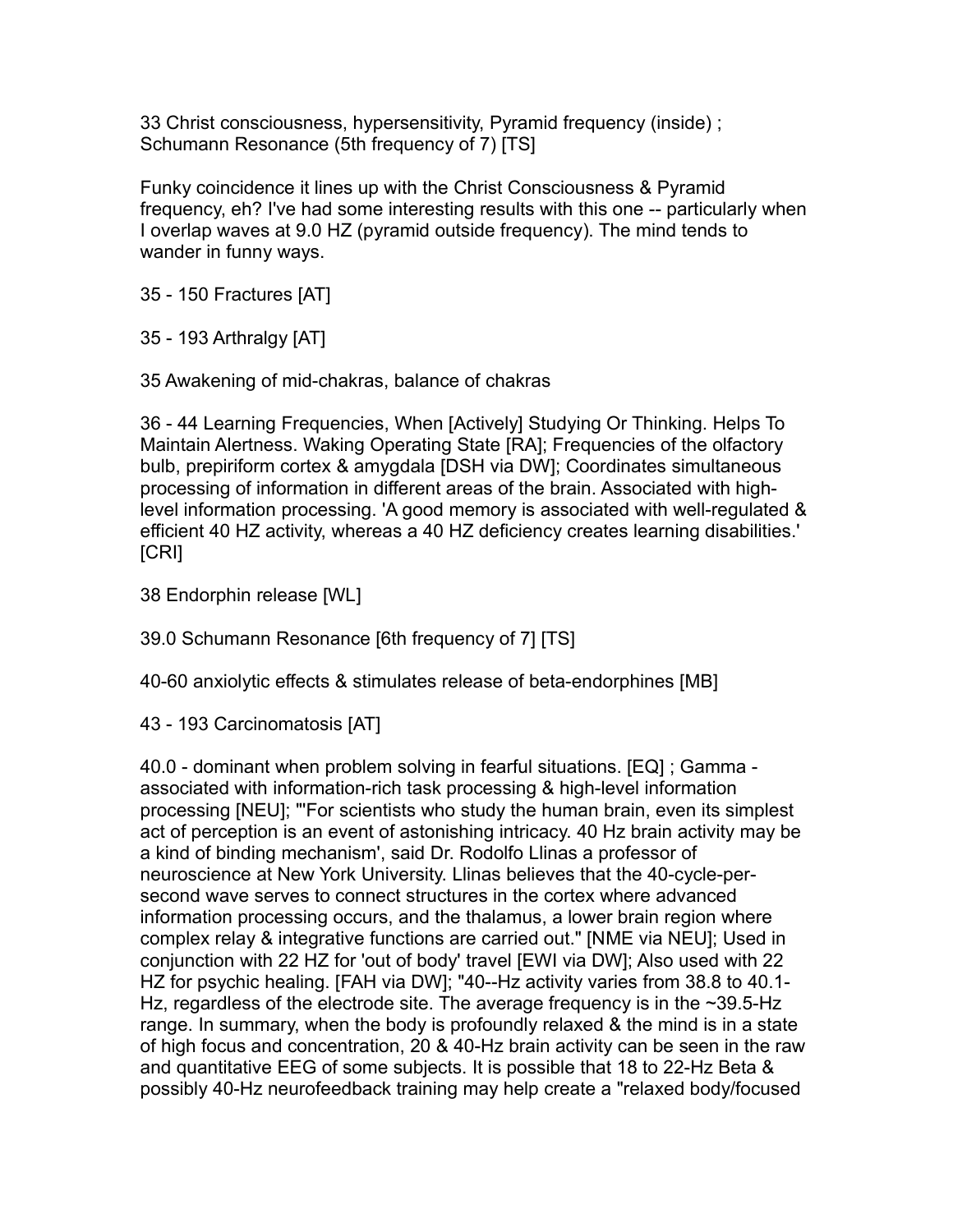mind" state of consciousness." [DW]; Activity in the ectosylvian & lateral cortex, medial geniculate, reticular formation, center median thalamus & hippocampus [ROW via DW]; Confirming Sheer et al.'s work,compared the EEG of middle- & high-I.Q. subjects during mental multiplication activity. A 40-Hz rhythm occurred just prior to the subject's answering the question. Forty--Hz pulses are thought to lead to synchronization + coordination of neurons assigned to the processing of incoming sensory stimulation. Put in "computerese," 40-Hz may be the brain's "operating system" frequency [GIA via DW] Involved In The Processing Of Psi Information (see note) [EMC]

Considered the dividing point between beta waves + gamma waves, although there's some disagreement about this. [INT] http://brain.webus.com/40hz/default.htm

Gamblers were presented a computer screen with four playing cards shown on them, and then asked to guess which of the four cards would appear on the screen by itself next. Their guessing was about as accurate as random chance, BUT when they had their eyes on the correct card that would inevitably turn up, the amount of 40HZ activity registering in their brain was higher. Go here for more information: http://groups.yahoo.com/group/bwgen/message/3668

45.0 Schumann Resonance (7th frequency of 7)[TS]

46.98 - Useful for "weird effects" (use with 62.64 HZ and 70.47 HZ) [TB]

[TB] gets the award for most ambiguous description. Although, I'm including it since it's a very specific frequency. I'll research it further and try to dig up some additional information.

50-60 Documented negative effects too numerous to mention There is no correlation given with signal strength or modality used, i.e. audio-visual, EMF, magnetic, electrostatic, gravitic. Also, most ELF research is now Govt classified, particularly since the mid-1960's when Hamer discovered behavioral effects as the result of applied sinusoidal field gradients as low as 4 volts. [SS via DW]

50.0 - dominant frequency of polyphasic muscle activity, mains electrical in U.K. [EQ]; Slower cerebral rhythms [??]

55.0 - Tantric yoga; stimulates the kundalini. [×]

60 - 120 Lambda Range - Little known but includes central nervous system activity [EH]

60 electric power lines

62.64 - Useful for "weird effects". (use with 46.98 HZ and 70.47 HZ) [TB]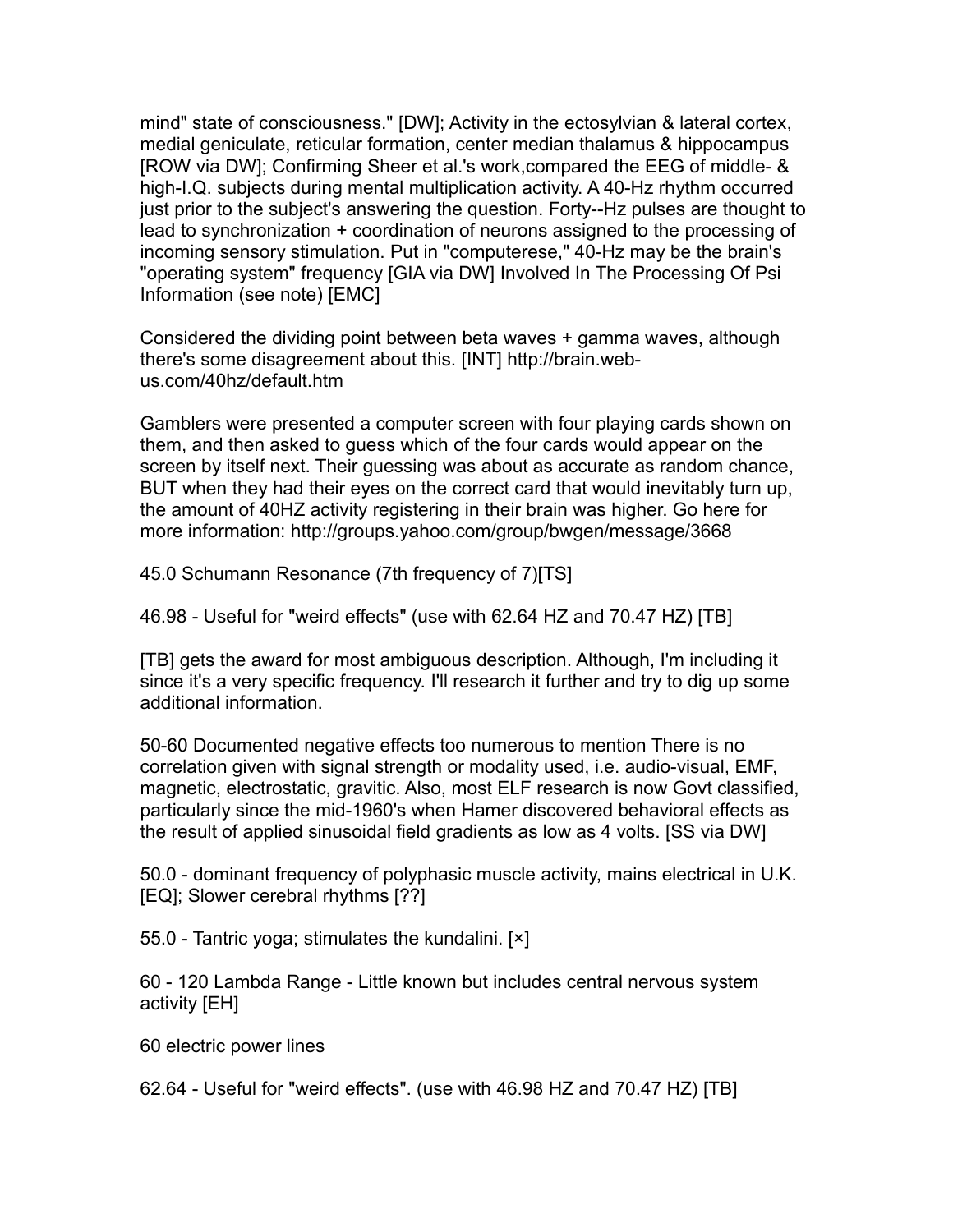63 Astral projection [×]

65.8 Associated with coccyx (small triangular bone at end of the spinal column) (higher octave of 2.06 HZ) [TOS]

70-9,000 Voice spectrum [MP1]

70 Mental & astral projection ; Endorphin production/used with electroanalgesia. [VPL]

70.47 Useful for "weird effects". (use with 46.98 HZ and 62.64 HZ) [TB]

72 Emotional spectrum [??]; Used on sinusitis/sinus infection/head cold [RS]

73.6 Associated with genitals (higher octave of 2.30 HZ) [TOS]

80 Awareness & control of right direction. Appears to be involved in stimulating 5 hydroxytryptamine production, with 160Hz. Combine with 2.5 Hz. [EQ]

82.3 Associated with bladder (higher octave of 2.57 HZ) [TOS]

83 Third eye opening for some people

85.5 Associated with intestines (higher octave of 2.67 HZ) [TOS]

90.0 - 111.0 Pleasure-producing beta-endorphins rise between these frequencies. [PSI]

In the MIDI scale, the notes that would fall in this range begin with F#3 and go up to A3. ["A3" being the fourth octave up -- since there's an A0, and A1, A2 lower than it.] Playing the F#3 and the A3 as a chord seems to function as a good painkiller. An additional undertone in the alpha range of frequencies sometimes helps too. [Try adding a tone around 12.5 HZ].

90.0 Good feelings, security, well-being, balancing [??]

95.0-125.0 Acoustical Resonances of Assorted Ancient Structures [ACS via DW]

95.0 Use for pain along with 3040 HZ [ESR]

98.4 Associated with hara (3cm or 1.5 inch below navel, balance of pelvis) (higher octave of 3.07 HZ) [TOS]

100 Can help with pain [used with electrical stimulation] [CMP]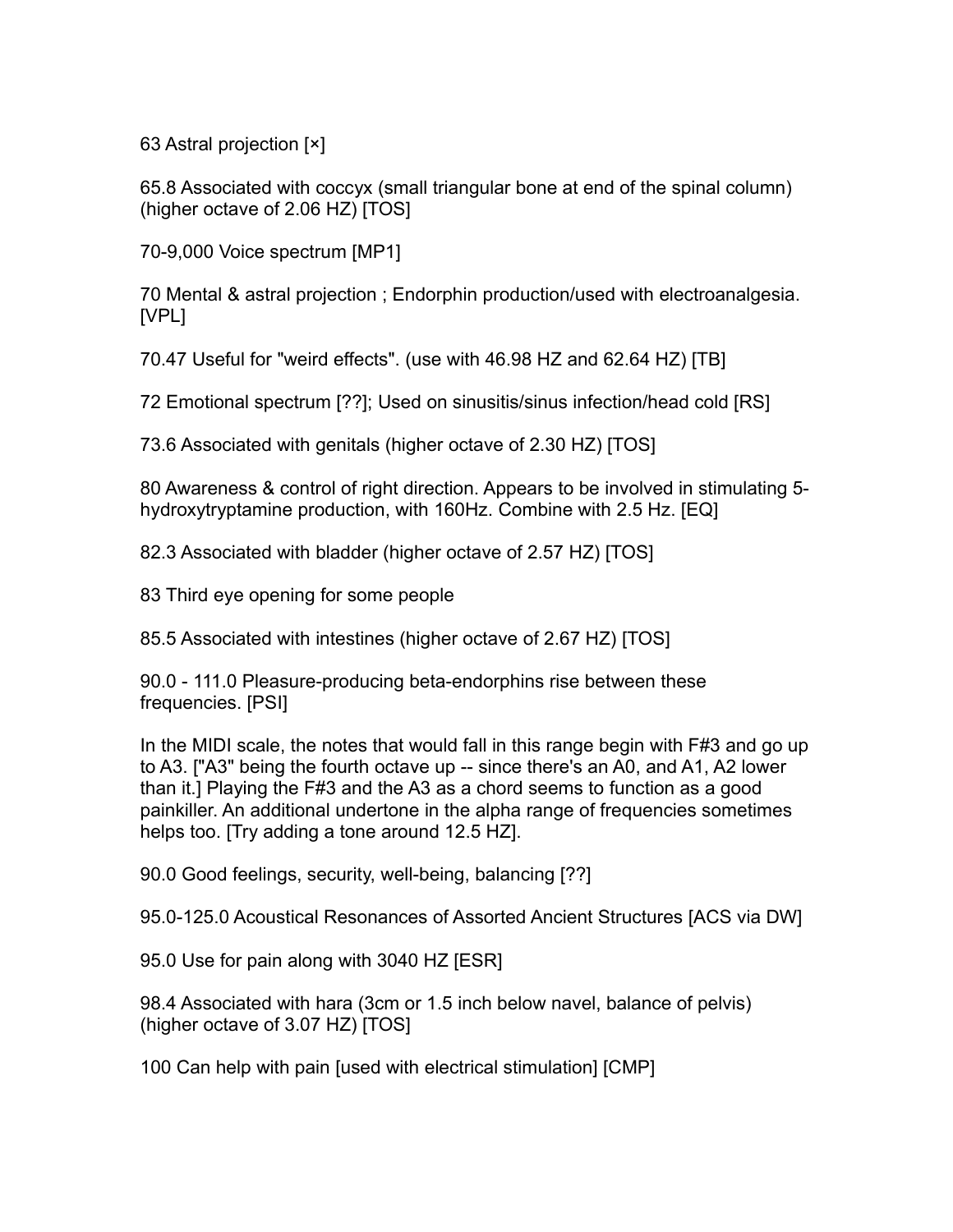The site specifically mentions it can be good for pain initially, but then recommends using 0.5 or 1.5 to treat pain.

105 Overall view of complete situation

108 Total knowing

110.0 Frequency associated with stomach. [Note=A] [BH1][BH4]; Associated with ovaries (Effects=vitality, life at very level) (higher octave of 3.84 HZ) [TOS]

111 Beta endorphins [MB2]. cell regeneration [??]

117.3 Frequency associated with Pancreas [Note=C#] [BH1][BH4]

120 - 500 P.S.I., moving of objects, changing matter, transmutation, psychokinesis

120 Helps with fatigue (Medium=pad)[JB]; (used on) sinus disorders/sinus infection/head cold [RS]

125 Graham potentializer; Stimulation [MH]; (used on) sinusitis [RS]

126.22 - Sun, 32nd octave of Earth year [HC]; The Frequency Of The Sun (Note=C) (Color=Green) (Tempo=118.3 BPM) (Chakra=Manipura, also called Hara {associated with Navel & 3rd lumbar vertebrae}) (Effects=advances the feeling of centering of magic & of the transcendental) [HC/Planetware website]

There seems to be a little disagreement between [HC] & [HC/Planetware] over what exactly this is the frequency of - [HC] ties this into the period it takes the earth to revolve around the sun, while [HC/Planetware] says this is the frequency it would take an imaginary planet to orbit the outside edge of the sun. My money is on the second, since there is another frequency that is given for the Earth year. (136.1 HZ)

This is tricky to paraphrase, so here it is as it appeared on the Planetware website :

"Meditation carried out to this tone will lead to state beyond good and bad, shame and guilt, beyond space and time, knowledge and wisdom, action and rest an being and not-being. It leads to a state where being has no name, to a state where the all-one and the all encompassing are no longer separate entities but are reunited at their one common origin, the origin that is also you."

132.0 Associated with kidneys (Effects=strength) (higher octave of 4.11 HZ) [TOS]; Associated with coccyx (small triangular bone at end of the spinal column) (higher octave of 2.06 HZ) [TOS]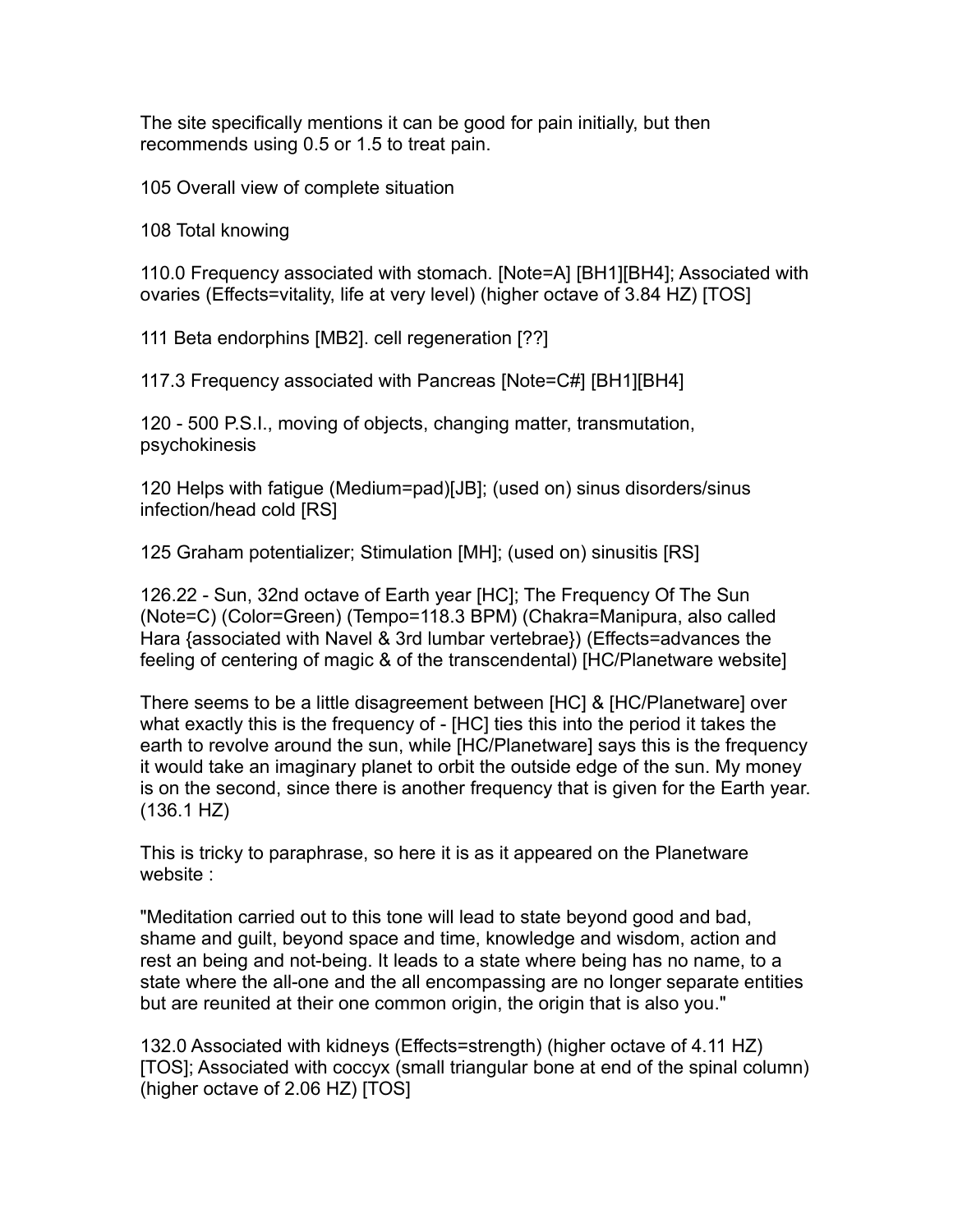136.1 Sun: light, warmth, joy, animus [RV]; Resonates with the earth year (Note=C#) (Color=Turqouise Green) (Effects=calming, meditative, relaxing, centering) [PSI]; Period it takes earth to revolve around sun (Tempo=63.8\*127.6) (Chakra=Anahate/Heart chakra)(Effects=relaxing, soothing, balancing, harmony with the cosmos, associated with the soul {"frequency of the soul}) (Medicinal=Sedative) (Other=significant tone in Indian music {called it the "sadja" or "father to others" - it was a keynote} - corresponds to "OM" & the Christian "AMEN") [HC/Planetware website]

Note : [PSI] seems to disagree a bit with the original source on the list. [PSI] says this one calms/centers, while the original source seems to associate it with happiness. Also some disagreement between [RV] and [HC/Planetware], once associating this with the sun, and the other associating this with the frequency with the earth year. I suppose you could associate the earth year with the sun, since it's the time it takes the earth to go around the sun, but 126.22 HZ uses "frequency of the sun" in a little different context. See the comments with that frequency for more.

140.25 Pluto: power, crisis & changes [??]; Frequency associated with the orbit of Pluto; (Note=C#) (Color=blue-green) (Tempo=65.7 \* 131.4 BPM) (Effects = support the magic group dynamic principle and is said to be responsible for integration into certain structures of society) [HC/Planetware website]

141.27 Mercury: intellectuality, mobility [??]; Frequency associated with orbit of Mercury (Note=C# or D) (Color=blue-green or blue) (Tempo=66.2) (Chakra=Vishudda/Throat chakra) (Effects=Supports speech center and communicative-intellectual principle, associated with communication and cleverness) [HC/Planetware]

[HC/Planetware] says the frequencies of planets revolving around the sun are less important than those of the moon, sun, and Earth.

Again, I'm not sure how [HC/planetware] is associating these frequencies with these chakras. {shrugs}

A discrepancy in the note and color - they're both given twice - once as C# and blue-green, the second time as D and blue.

[HC/Planetware] and [BH] seem to associate different frequencies with the revolutions of each planet - these frequencies are determined by HC/Planetware by taking higher octaves of the actual period - octaves that are in the audible range. [BH] might use even higher octaves than [HC/Planetware] does, or some other method completely.

144.0 (helps with) headaches (Medium=pad)[JB]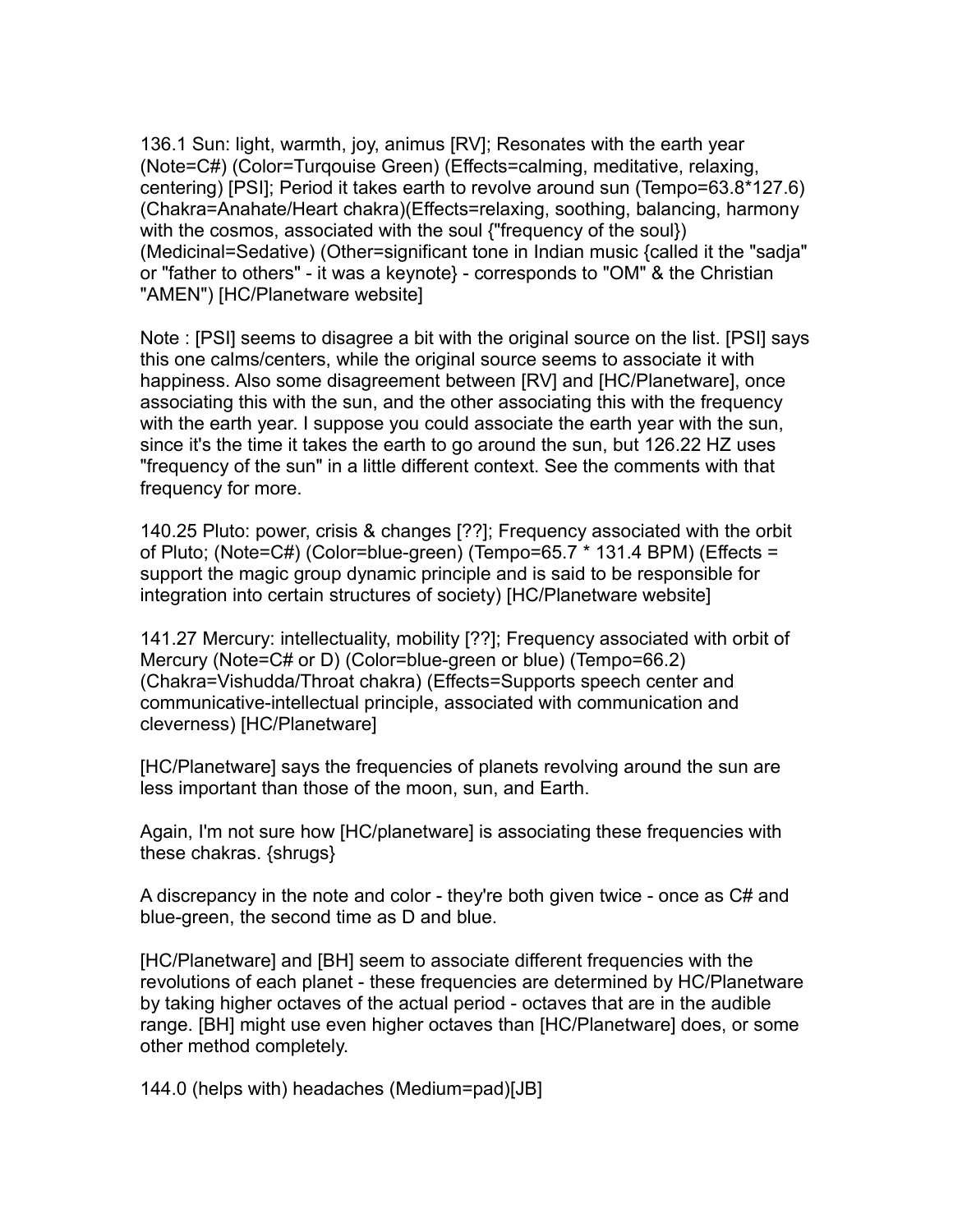144.72 Mars: activity, energy, freedom, humor [??] ; Frequency associated with the orbit of Mars (Note=D) (Color=blue) (Tempo=67.8 \* 135.6 BPM) (Effect : Supports strength of will and focused energy, ability for achievement) [HC/Planetware]

146.0 (used on) sinus infection/head cold [RS]

147.0 Associated with the spleen/blood (Effects=Emotional Impulse) (higher octave of 4.6 HZ) [TOS]; Associated with genitals (higher octave of 2.30 HZ) [TOS]

147.85 Saturn: separation, sorrow, death [??]; Frequency associated with orbit of Saturn (Note=D) (Color=Blue) (Tempo=69.3 \* 138.6 BPM) (Effects=enhances concentration and the process of becoming conscious + shows very clearly karmic connections, brings structure and order - is considered to be a cosmic controller) [HC/Planetware]

I'm not completely sure what the dual tempo means. I'll have to research that further.

160.0 Appears to be involved in stimulating 5-hydroxytryptamine production, with 80 Hz. [EQ]; Use for rapid relief from headaches [ESR]; used on sinus infection/head cold [RS]

164.3 Frequency associated with Gall Bladder [Note=E] [BH1][BH4]

165.0 Associated with stomach (Effects=Emotional Acceptance) (higher octave of 5.14 HZ) [TOS]; Associated with bladder (higher octave of 2.57 HZ) [TOS];

165.0-170.0 Spiritual fall/consciousness collapse [JM]

[JM] said to avoid between 165.0 HZ to 170 HZ, "although the repercussions extend for a ways on either side of that." He's not completely clear why he feels this particular range should be avoided. (He had said he'd go into more detail when Awakening Mind II is released.)

171.0 Associated with lungs (Effects=Oxygen, Heat) (higher octave of 5.35 HZ) [TOS]; Associated with intestines (higher octave of 2.67 HZ) [TOS]

172.06 - Resonates with the Platonic year {about 26,000 years} (Note=F) (Color=purple-violet) (Effects=joyful, cheerful, spiritual effect) [PSI]; The Frequency Of The Platonic Year (Color=red-violet {purple}) (Tempo=80.6 BPM) (Chakra=Sahasrar/Crown chakra) (Effects=cheerfulness, clarity of spirit, cosmic unity on highest levels) (Medicinal=antidepressive) (Other=F is considered the tone of the spirit, and had a lot of significance to the Chinese) [HC/Planetware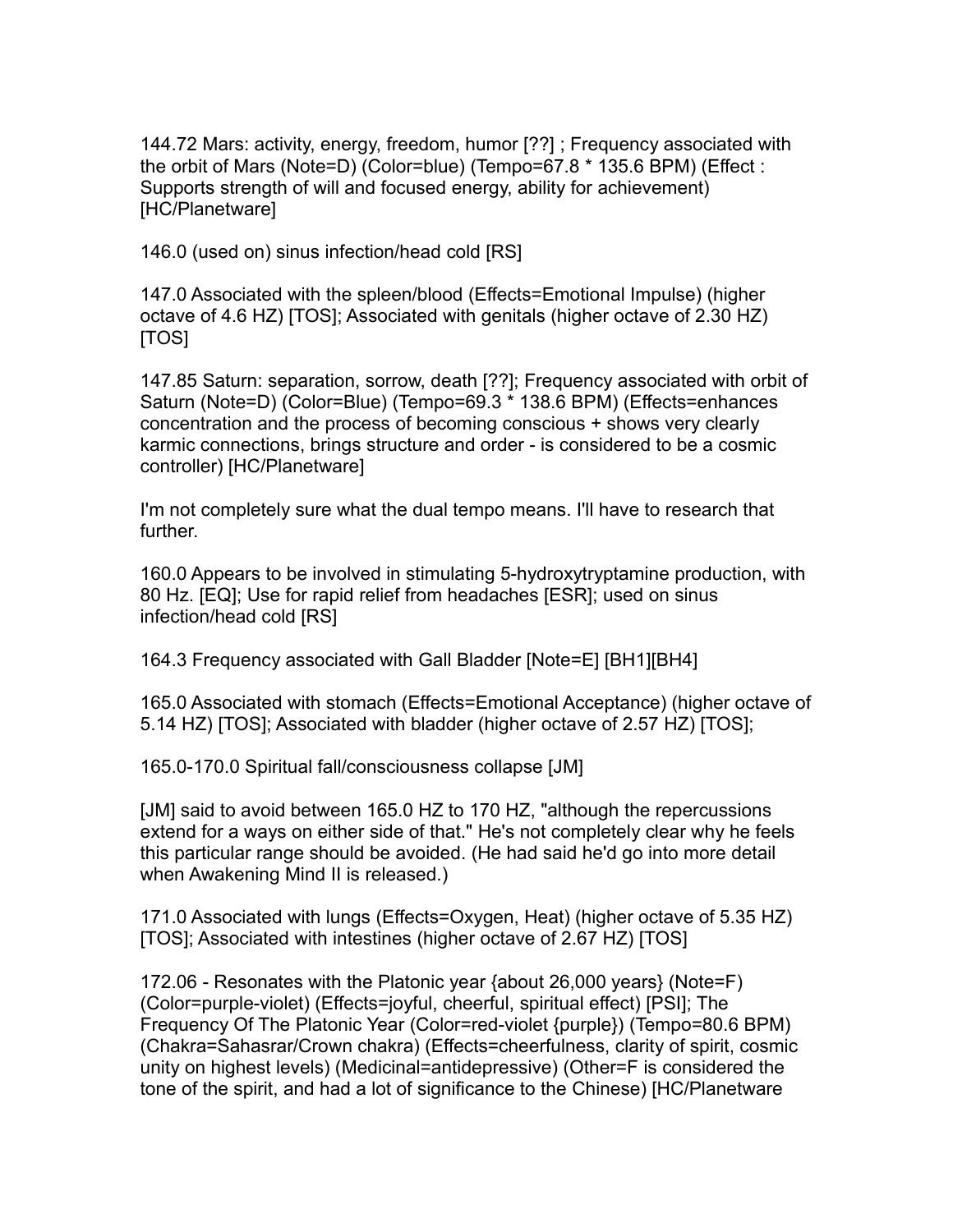website]

Other sources [PM] disagree about the tone F being associated with the Crown chakra, which is how HC/Planetware connects this frequency to the crown chakra. [PM] considers the crown chakra to be associated with the B note, and not F.

176.0 - Frequency associated with the colon. [Note=F or F#] [BH1][BH4]

183.58 - Jupiter: growth, success, justice, spirituality [??] ; Frequency associated with the orbit of Jupiter (Note=F#) (Color=Red) (Tempo=86.05 \* 172.1 BPM) (Effects : supports creative power and continuous construction) (Associated with Jupiter : Generosity, Continuity, Magnanimity, Joviality) [HC/planetware website]

185.0 - (used on) sinus infection/head cold [RS]

187.61 frequency of "moon culmination" ; [HC/planetware website]

194.18 frequency of Synodic "Earth" Day {the "day tone"} (Note=G) (Color=Orange Red) (Tempo=91.0 BPM) (Chakra=Muladhar/Base chakra) (Effects = dynamic, vitalizing)(Medicinal="tonifies") (Other="weather determining" spheric frequency, influences proteins, brings one into harmony with nature") [HC/planetware website]

Note : By "weather determining", [HC/planetware] seems to imply that somebody tuned into this frequency may be able to predict the weather in the short-term future. I'm just a little, little bit skeptical of this one, but if anybody has any luck with it, let me know.

I'm not sure how [HC/planetware] is associating these chakras to these frequencies. It doesn't seem to be based on the note, since G isn't the note typically associated with the base chakra [per PM]. The associations might tie in with something astrological instead. {shrugs}.

194.71 - Earth: stability, grounding [??]; Key Of G resonates with frequency of earth day, the color orange-red, & has a dynamic, stimulating, and energizing effect on the body-mind. [PSI]

There seems to be some disagreement between [PSI] and the original source for this list. [PSI] associates this frequency with energizing, while the original source associates it with stability/grounding.

I think this one, and the one right below it [197.71 HZ] might be based on the same thing. One source might have done a typo, and then other sources based their information from that.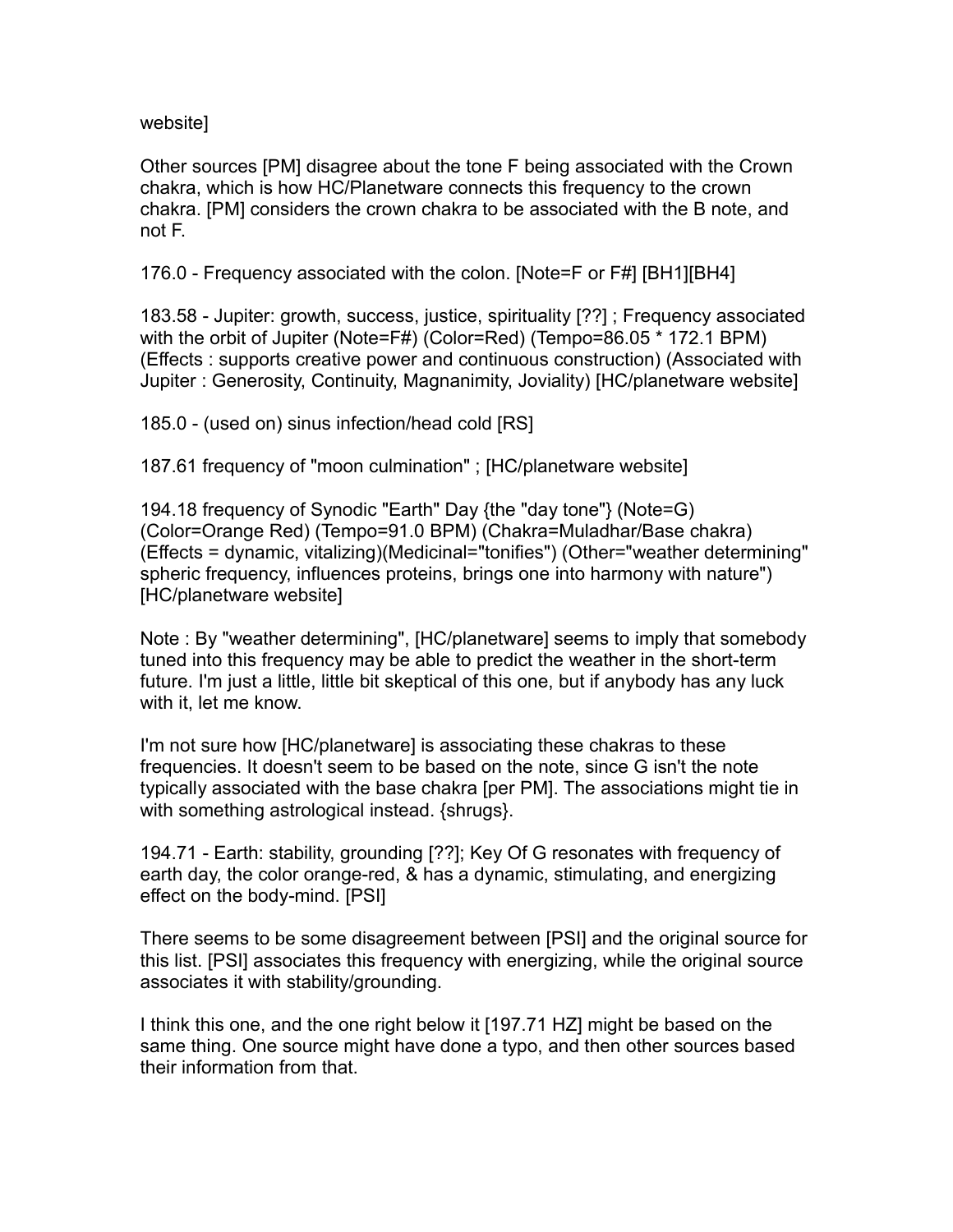197.0 Associated with heart (Effects=love,warmth) (higher octave of 6.15) [TOS]; Associated with hara (3cm or 1.5 inch below navel, balance of pelvis) (higher octave of 3.07 HZ) [TOS]

197.71 frequency of Sideric Day ; [HC/planetware website]

207.36 - Uranus: spontaneity, independence, originality [??]; Frequency associated with orbit of Uranus {insert one of dozens of bad jokes here} (Note=G#) (Color=Orange) (Tempo = 97.2 BMP) (Effects = supports the power of surprise and renewal, has primeval and erotic power) [HC/planetware website]

210.42 frequency of Synodic Moon (Note=G#) (Color=orange) (Tempo=98.6 BPM) (Chakra=Svadisthan {2nd Chakra}) (Effects=stimulates sexual energy, supports erotic communication) (Medicinal=regulation of menstruation, disturbances in the gland and lymph system) [HC/planetware website]

211.44 - Neptune: the unconscious, secrets, imagination, spiritual love [??]; frequency associated with orbit of Neptune (Note=G#) (Color=orange) (Tempo=99.1 BPM) (Effects = supports intuition, the unconsciousness, and enhances the dream experience) [HC/planetware website]

220.0 Frequency associated with lungs. [Note = A] [BH1][BH4] Associated with collarbones (Effects=vitality, overall balance, stability) (higher octave of 6.88 HZ) [TOS]; Associated with ovaries (Effects=vitality, life at very level) (higher octave of 3.84 HZ) [TOS]

221.23 - Venus: beauty, love, sexuality, sensuality, harmony [??]; Frequency associated with the orbit of Venus (Note=A) (Color=yellow-orange) (Tempo=103.7 BPM) (Chakra=Ajna/Third Eye) (Effects=supports higher love energy and aspiration for harmony) [HC/planetware website]

227.43 frequency of Sideric Moon ; [HC/planetware website]

229.22 frequency of Metonic Cycle [related to moon] ; [HC/planetware website]

234.16 frequency of Moon knot ; [HC/planetware website]

241.56 frequency of Saros periode ; [related to moon] ; [HC/planetware website]

246.04 frequency of Apsidis rotation ; [related to moon] ; [HC/planetware website]

250.0 Elevate and revitalize

254.57 Frequency associated with orbit of Icarus (asteroid) [MPT]

256.0 Root Chakra (1:1) (Note=C) [BH3] [MWH]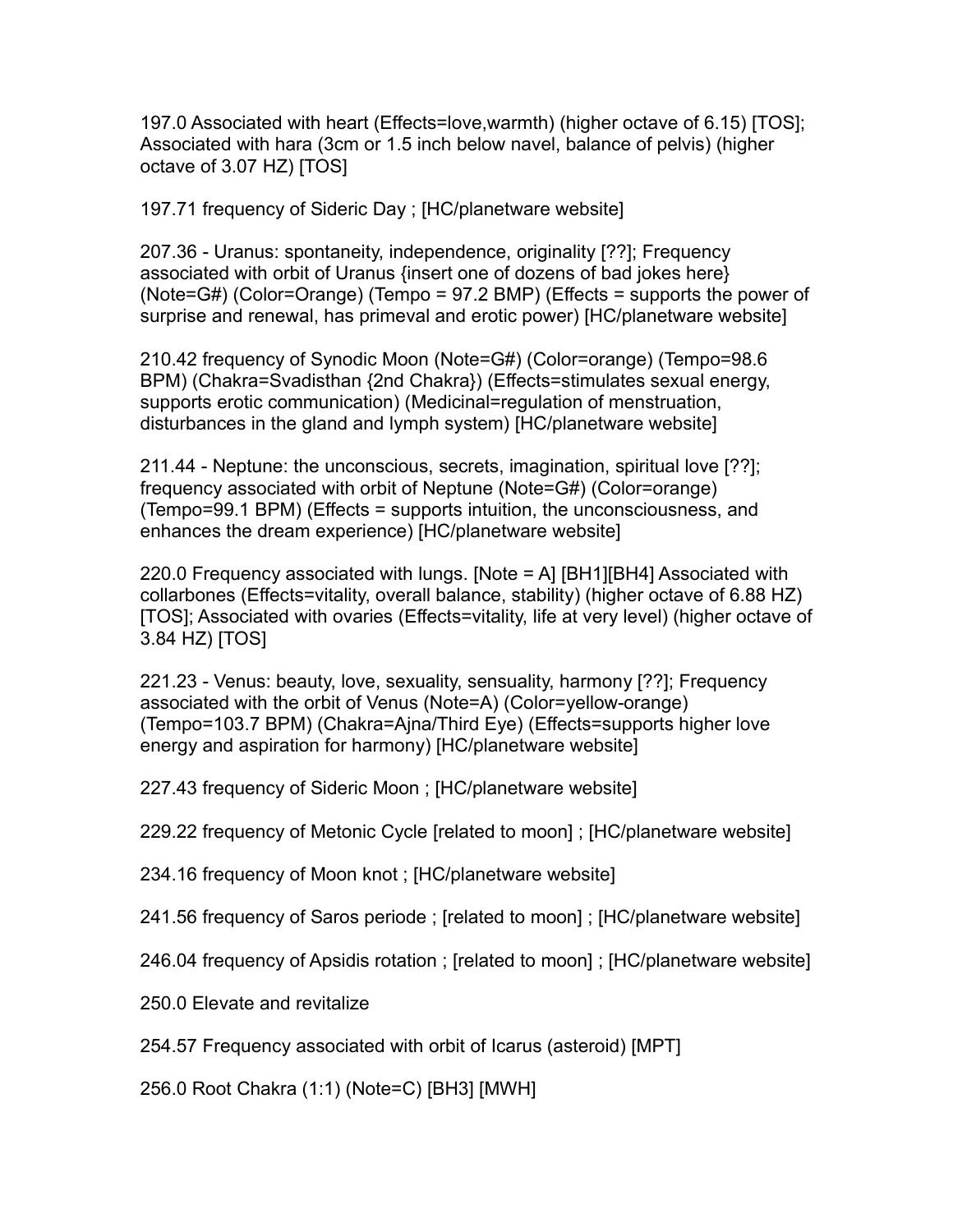263.0 Associated with mouth (Effects=speech, creativity) (higher octave of 8.22 HZ) [TOS]; Associated with kidneys (Effects=strength) (higher octave of 4.11 HZ) [TOS]

264.0 Related to Personality somehow. (Note=C+) [BH4]

272.0 33rd octave of Earth year [HC]; Frequency associated with Selenium (mineral nutrient) (Note=C#) [BH]

272.2 Frequency associated with orbit of Earth (Note=C#) [BH2]

273.0 Transpersonal Chakra (1:15) [Note=C#] (Earth Orbit 272) [BH3]

280.5 Frequency associated with orbit of Pluto [Note=C#] [BH2]

281.0 - Frequency associated with Intestines [Note=C#] [BH1]

281.6 - Frequency associated with Small Intestine [Note=C#] [BH4]

282.4 - Frequency associated with orbit of Mercury. [Note=D] [BH2]

288.0 - Polarity Chakra (9:1) [Note=D] (Mars Orbit 289) [BH3]; Sacral Chakra [MWH]

289.4 - Frequency associated with orbit of Mars. [Note=D] [BH2]

293.0 - "unknown" Chakra (1:14) (Note=D+) (Saturn Orbit 296) [BH3]

I take it by D+, she means a note somewhere between D and D#. A quarter note, perhaps. [MPT]

294.0 - Associated with the upper lip (Effects=emotions, conflict resolution) (higher octave of 9.19 HZ) [TOS]; Associated with the spleen/blood (Effects=Emotional Impulse) (higher octave of 4.6 HZ) [TOS]

295.7 - Frequency associated with orbit of Saturn (Note=D#) [BH2]

295.8 - Frequency associated with Fat Cells (Note=C#) [BH1][BH4]

296.07 - Frequency associated with orbit of Toutatis (asteroid) [MPT]

304.0 - Useful on headaches (medium=pad); sedation and pain relief (medium=tube) [JB+KFL] ; (useful for) blood pressure, (and with) stiff muscles (KFL); Frequency associated with Potassium (mineral nutrient) (Note=D#) [BH]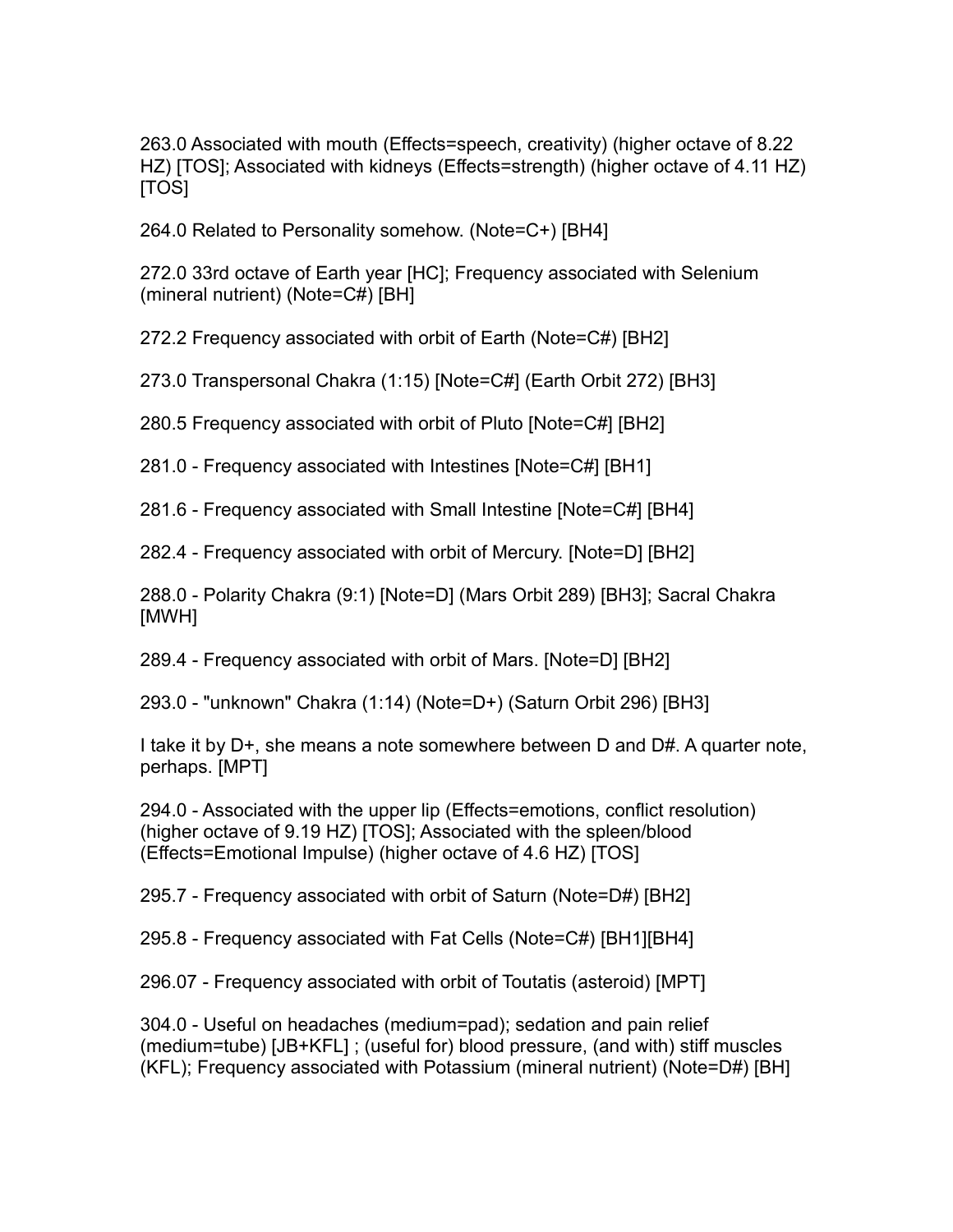310.7 - Frequency associated with spin of Neptune (Note=Eb) [BH2]

315.0 - Diaphragm Chakra (10:1) (Note=Eb) [BH3]

315.8 - Frequency associated with Brain (Note=Eb) [BH1]

317.83 - Frequency associated with Liver (Note=Eb) [BH1][BH4]

319.88 - Frequency associated with Kidney (Note=Eb) [BH1][BH4]

320.0 - Solar Plexus Chakra (10:1) (Note=Eb) [BH3] [MWH]; Frequency associated with Calcium (mineral nutrient) (Note=E or Eb) [BH]

321.9 - Frequency associated with blood. (Note=E or Eb) [BH1][BH4]

324.0 - Frequency associated with muscles. (Note=E) [BH1][BH4]

329.0 Associated With Nasal Passages (Effects=breathing, taste) (higher octave of 10.3 HZ) [TOS]; Associated with stomach (Effects=Emotional Acceptance) (higher octave of 5.14 HZ) [TOS]

330.0 Used to treat allergies in conjunction with 3 HZ [RS]

333.0 (used on) sinus infection/head cold [RS]

332.8 - Frequency associated with orbit of Sun (Note=E) [BH2]

When [BH2] says the "orbit of the sun", I believe she means how long it would take an imaginary planet to orbit around the sun's outer boundary [circumfrence]. This is how [HC/planetware] made this calculation - the period is then lowered a few octaves to get it into the audible sound range. That's how [HC/planetware] does most of its calculations, and probably how [BH] does it as well. [HC/planetware], when lowering [or in the case of planets raising] the octave, seems to gun for lower tones than [BH] does. The [HC/planetware] tones would be a little "bassier". Which is probably why the frequencies of all these astronomical phenomena that [HC/planetware] gives doesn't line up with the frequencies that [BH] gives.

336.0 - Frequency associated with Molybdenum (mineral nutrient) [BH]

341.0 - Heart Chakra (1:12) (Note=F) [BH3] [MWH]

[MWH] had the Heart Chakra at 341.3, if you want to nitpick.

342.0 - Associated with ears (Effects=hearing, formal concepts) (higher octave of 13.8 HZ) [TOS]; Associated with lungs (Effects=Oxygen, Heat) (higher octave of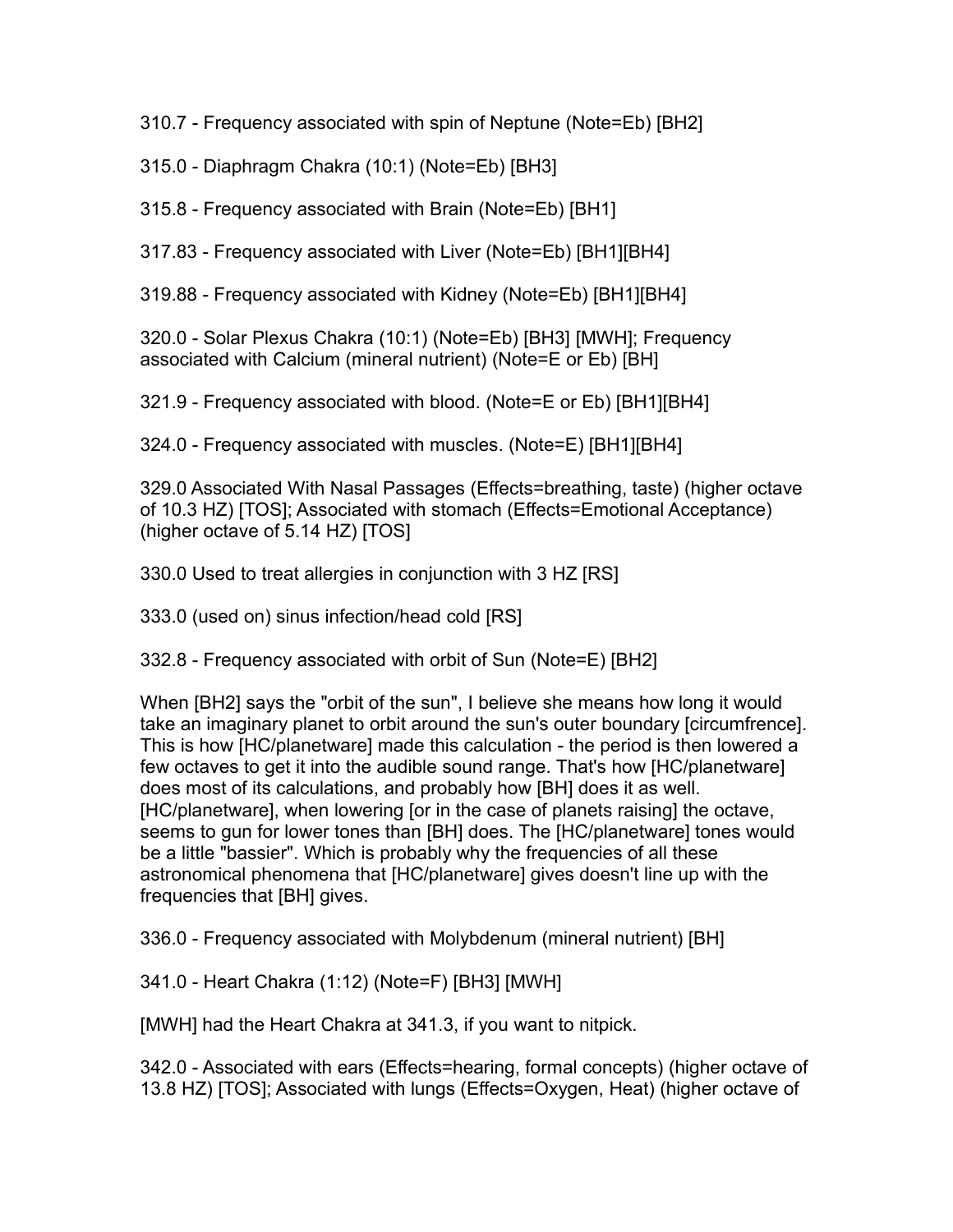5.35 HZ) [TOS]

352.0 - Frequency associated with bladder. (Note=F) [BH1][BH4]; Thymus Chakra (11:1) (Note=F#) [BH3]

There seems to be a discrepancy here as to which note this frequency is. [BH] cites both F and F#. [MPT]

360.0 - The "Balance Frequency" - brings sensations of joy and healing / derived from the Golden Section / brings balance to health / (per NASA astronauts) the Earth creates a 360 HZ tone in space.) [EI]

367.0 - (used on) sinus infection/head cold [RS]

367.2 - Frequency associated with orbit of Jupiter (Note=F#) [BH2]

368.09 - Frequency associated with orbit of Apollo (asteroid) [MPT]

372.0 - "unknown" Chakra (1:11) (Note=G#) (Earth Spin 378) [BH3]

375.70 - Frequency associated with the orbit of Eros (asteroid) [MPT]

378.5 - Frequency associated with spin of Earth. (Note=F#) [BH2]

380.96 - Frequency associated with orbit of Ida (asteroid) [MPT]

384.0 - "Gurdjieff vibration associated with root chakra. Sixth harmonic of six, center of the brainwave spectrum." [RP]; Throat Chakra (12:1) (Note=G) [BH3][MWH]; Frequency associated with Chromium (mineral nutrient) (Note=G?) [BH]

389.4 - Frequency associated with spin of Mars. (Note=G) [BH2]

393.0 - Associated with eyes (Effects=Visualization) (higher octave of 12.3) [TOS]; Associated with heart (Effects=love,warmth) (higher octave of 6.15) [TOS]

393.34 - Frequency associated with orbit of Pallas (asteroid) [MPT]

394.76 - Frequency associated with orbit of Ceres (asteroid) [MPT]

396 - G (musical note) [PL]; "Liberating Guilt and Fear"/Solfeggio Frequency 'UT' [SE]

400 Seems to decongest [KFL]; Frequency associated with Manganese (mineral nutrient) (Note=G or G#) [BH]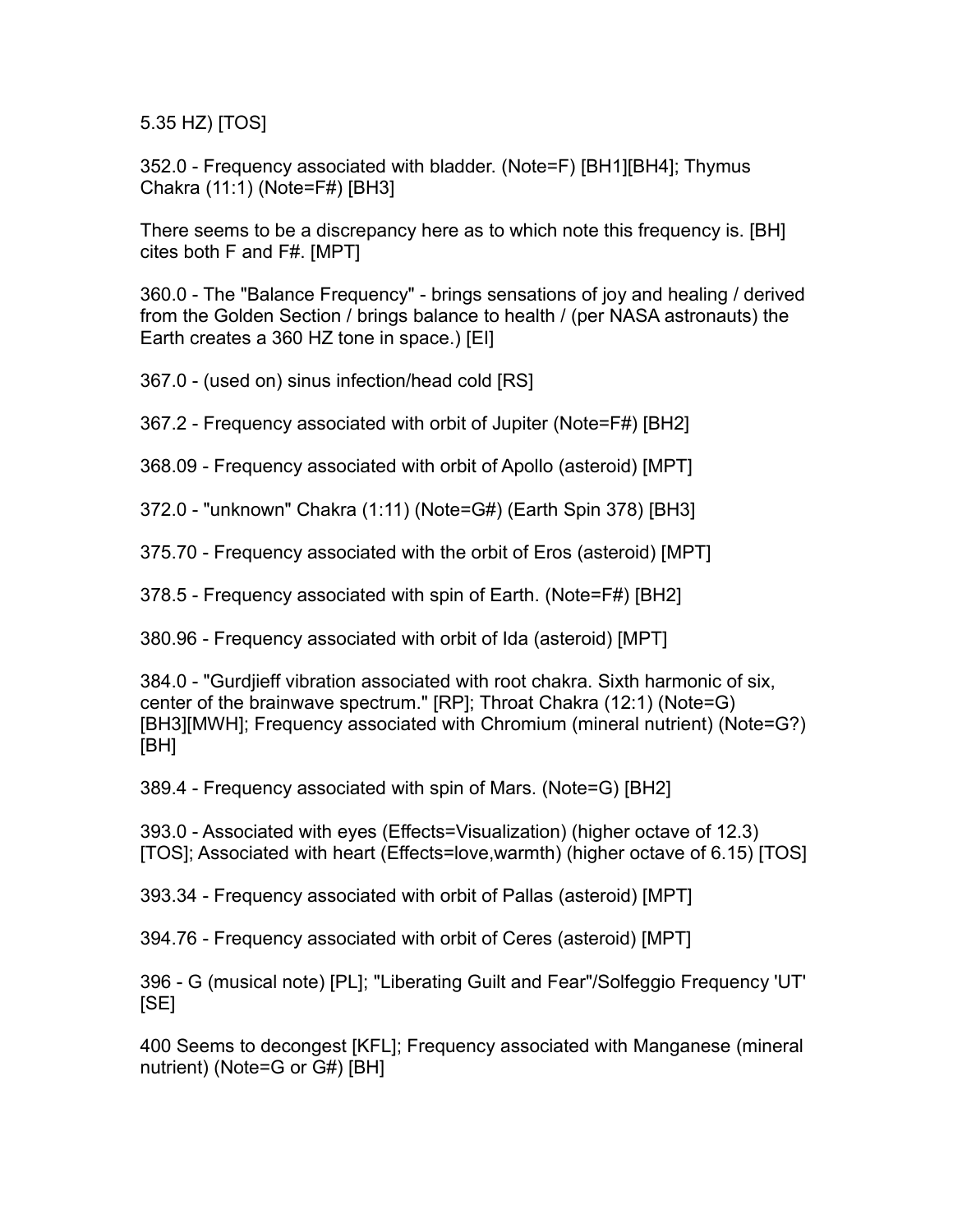\*\*405 - Violet [PL] - (!!!) See Glossary entry "COLOR"

408.7 - Frequency associated with orbit of Juno (asteroid) [MPT]

409.1 - Frequency associated with spin of Venus (Note=G#) [BH2]

410.0 - "unknown" Chakra (1:10) (Note=Ab) (Venus Spin 409) [BH3]

414.7 - Frequency associated with orbit of Uranus (Note=G#) [BH2]

416.0 - Psychic Center Chakra (13:1) (Note=Ab) (Uranus Orbit 415) [BH3]; Frequency associated with Iron (mineral nutrient) (Note=Ab) [BH]

417 - "Undoing Situations and Facilitating Change"/Solfeggio Frequency 'Re' [SE]

418.3 - Frequency associated with bones (Note=Ab) [BH1][BH4]

420.82 - Moon: love, sensitivity, creativity, femininity, anima

421.3 - Frequency associated with orbit of moon (Note=Ab) [BH2]; Also associated with spin of Mercury, but here, she lists the Note as "A" [BH2].

422.8 - Frequency associated with orbit of Neptune (Note=Ab) [BH2]

424.0 - (used on) Fatigue (medium=pad) [JB]; Frequency associated with Iodine (mineral nutrient) (Note=Ab) [BH]

426.7 - Brow Chakra (Note=A) [MWH]

[MWH] calls this A, but it's flatter than the A of Western Music at 440 HZ. One could justifiably call it Ab. It's probably closer to Ab than it is to A.

430.8 - Frequency associated with spin of Uranus (Note=Ab) [BH2]

\*\*438 - Indigo [PL?] (!!!) - See Glossary entry "COLOR"

439.0 - Crown Chakra (Note=A? B?) [MWH]

For the modern diatonic scale, this would be an A note. [MWH] calls it a B note on their website. I'm not sure if they're perhaps basing this on some older scale. The frequencies that notes exist at have changed over the years.

440 - A (musical note) [PL?] ; Associated with Frontal Lobes (Effects=the seventh sense, final decision) (higher octave of 13.8) [TOS]; Associated with collarbones (Effects=vitality, overall balance, stability) (higher octave of 6.88 HZ) [TOS]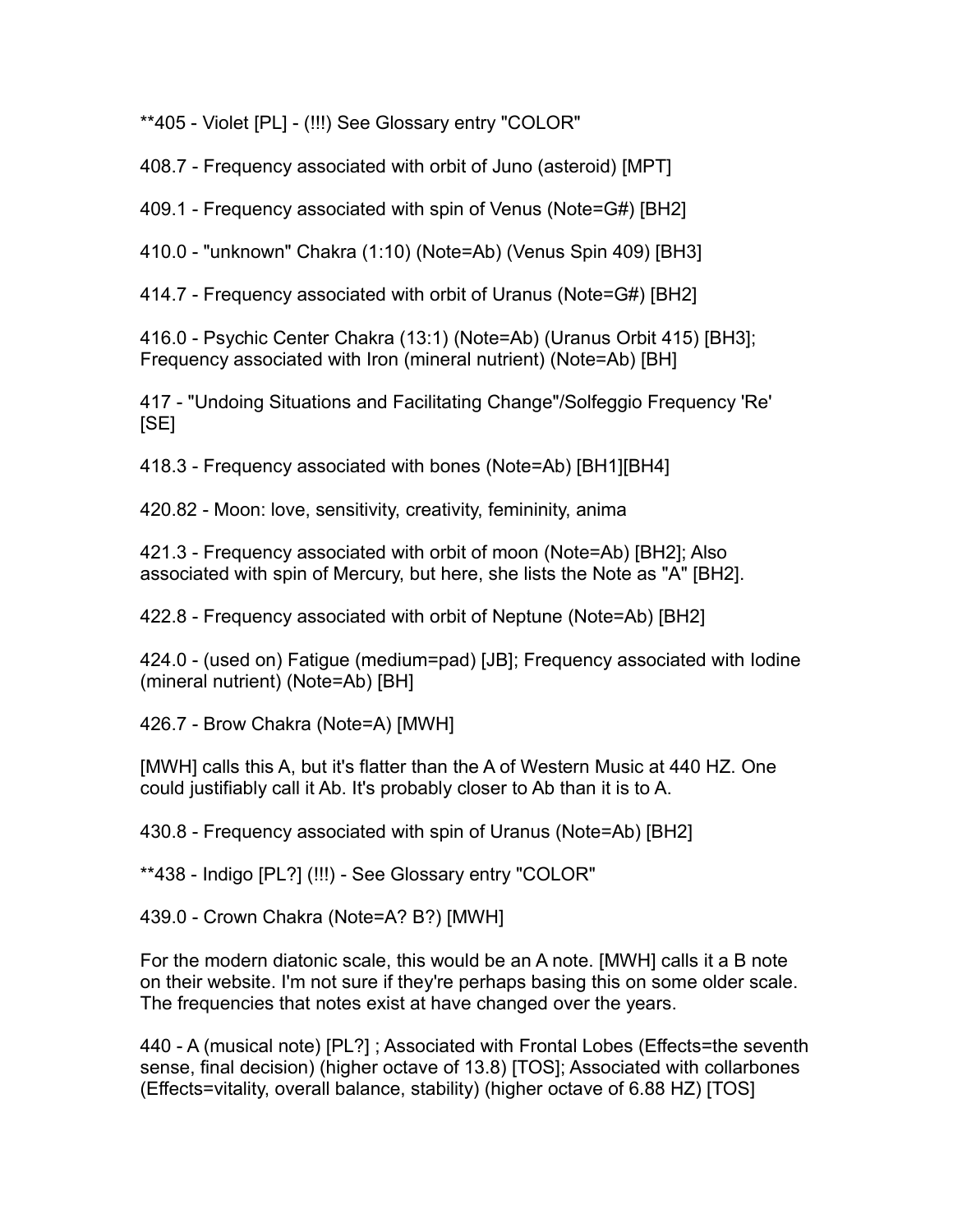441.0 - The King's Chamber Frequency - acts towards preservation and equilibrium [EI]

Per [EI]'s website, "Play a 441 HZ tone in a chaotic room and people will find themselves mellowing down." I -dare- somebody to actually test this and see if it holds any water.

442.0 - Frequency associated with orbit of Venus. (Note=A) [BH2]

448.0 - Third Eye Chakra (14:1) (Note=A) [BH3]

445.0 - ["unknown"] Chakra (1:9) (Note=Bb) (Venus Orbit 442) [BH3]

That's what [BH] put. "unknown" [MPT]

455.4 - Frequency associated with spin of Saturn (Note=A#) [BH2]

456.0 - (used on) sinusitis/sinus infection/head cold [RS]

461.67 - Frequency associated with orbit of Vesta (asteroid) [MPT]

464.0 - Frequency associated with Copper (mineral nutrient) (Note=Bb) [BH]; (used on) sinus infections/head colds w/ 728hz,784hz & 880hz [RS]

\*\*473 - Blue [PL?] (!!!) - See Glossary entry "COLOR"

473.9 - Frequency associated with spin of Jupiter (Note=Bb) [BH2]

480 - Crown Chakra (15 : 1) (Note=B) [BH3]; Frequency associated with Phosphorous & Zinc (mineral nutrients) (Note=B) [BH]

486.2 - Frequency associated with spin of Pluto (Note=B) [BH2]

492.0 - Frequency associated with Spleen (Note=B) [BH4]; Associated with Cortex (Effects=intelligence) (higher octave of 15.4 HZ) [TOS]

492.8 - Frequency associated with Adrenals (Note=B) [BH1]; Associated with Adrenals, Thyroid & Parathyroid [BH4]

493.00 - Frequency associated with the orbit of Gaspra (asteroid) [MPT]

495 - B (musical note) [PL?]

495.25 - Frequency associated with orbit of Castalia (asteroid) [MPT]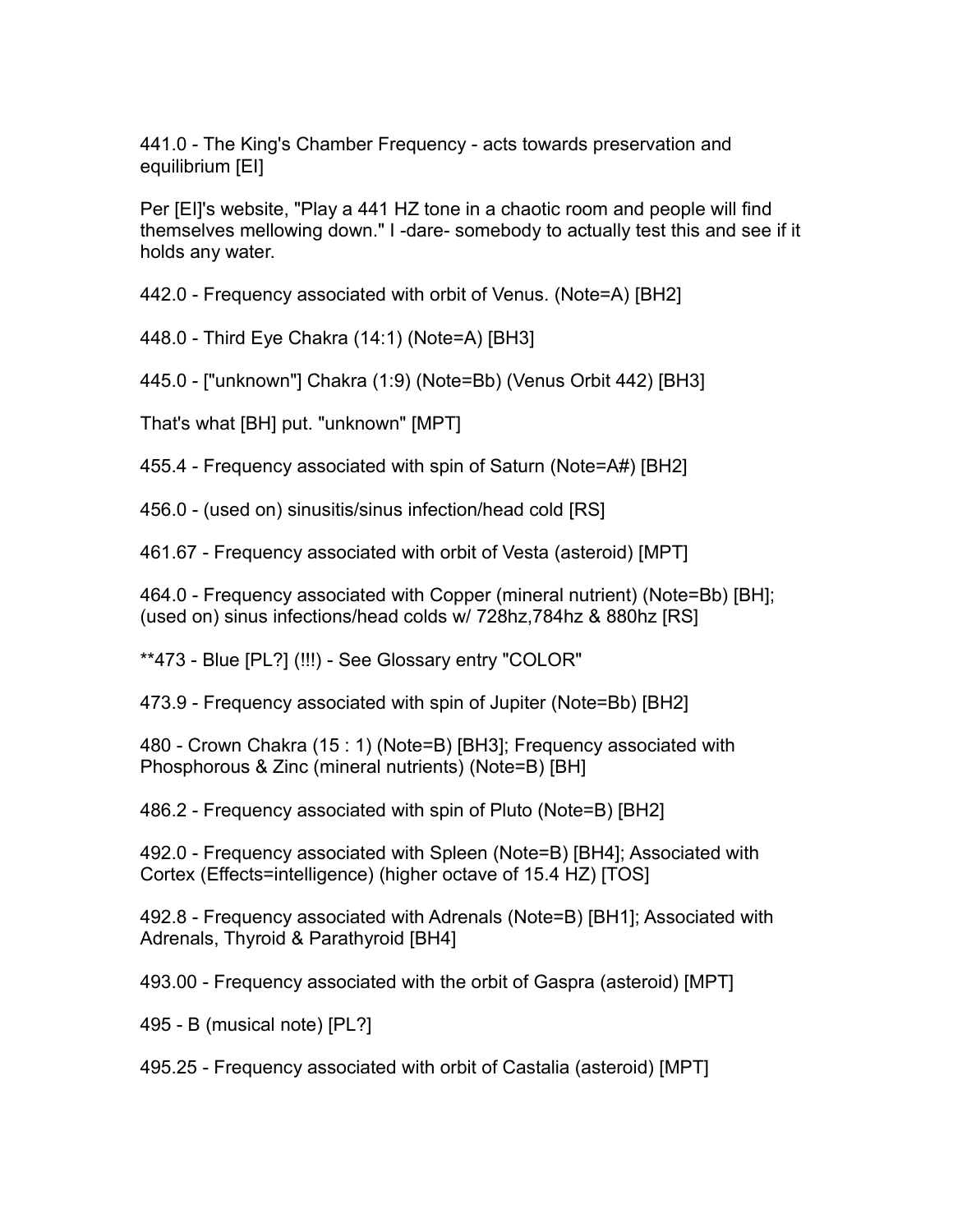497.1 - Frequency associated with spin of Sun. (Note=B) [BH2]

500.0 - (used to treat) Anthrax (medium=tube) [JB]

Disclaimer!! - If you legitly think you have anthrax, do NOT rely on my stupid frequency chart. Go see a doctor. However, if you do want to tinker around, this frequency was used as an EM field, not a sound. I'm not sure if it would work as a sound. Use at your own risk. (That goes for the other anthrax/smallpox frequencies too.)

520.0 - (used on) Headaches (medium=pad) [JB]

522.0 - (used on) sinus infection/head cold [RS]

526 - Associated with top of head (Effects=spirit, liberation, transcendence) (higher octave of 16.4 HZ) [TOS] ; Associated with mouth (Effects=speech, creativity) (higher octave of 8.22 HZ) [TOS]

\*\*527 - Green [PL?] - (!!!) See Glossary Entry "COLOR"

528 - C (musical note) [PL?]; "Transformation and Miracles (DNA Repair)"/Solfeggio Frequency 'MI' [SE]; "Used by genetic scientists to mend DNA/strengthens cell wall to boost immunity" [EI]

542 - Bio-energetic frequency for Variolinum (i.e. smallpox vaccine). See disclaimer for 500 HZ. [RS]

569 - Bio-energetic frequency for Variolinum (i.e. smallpox vaccine). See disclaimer for 500 HZ. [RS]

\*\*580 - Yellow [PL?] - (!!!) See Glossary Entry "COLOR"

586.0 - Associated with Circulation & Sex (Note=C#) [BH4]

588.0 - Associated with the upper lip (Effects=emotions, conflict resolution) (higher octave of 9.19 HZ)[TOS]

594 - D (musical note) [PL?]

\*\*597 - Orange [PL?] - (!!!) See Glossary Entry "COLOR"

620 - Keely Frequency (use with 630 and 12000) [TB]

630 - Keely Frequency (use with 620 & 12000) [TB]

633 - Bio-energetic frequency for Anthracinum (i.e. anthrax vaccine). See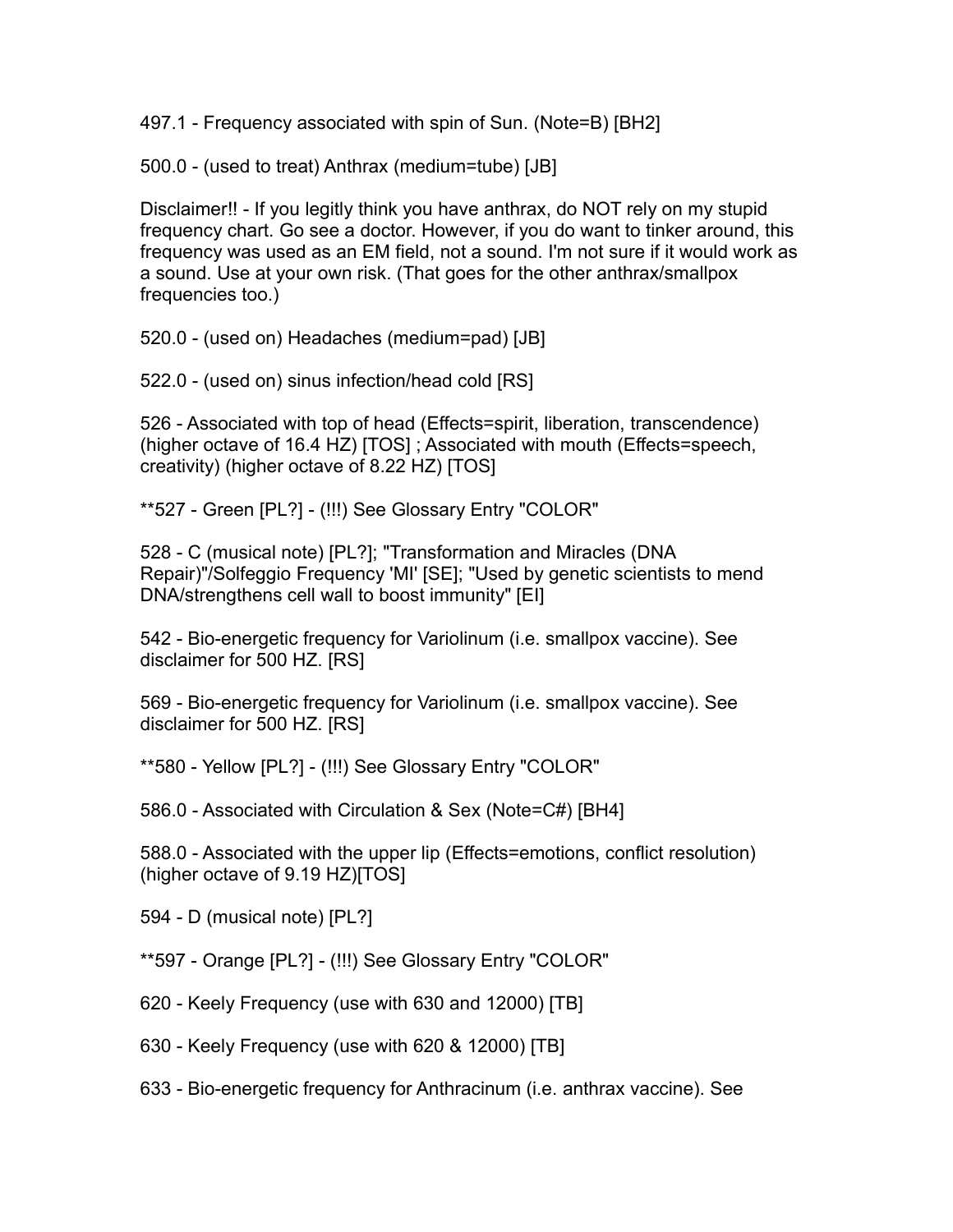disclaimer for 500 HZ before even playing with this. [RS]

639 - "Connecting/Relationships" / Solfeggio Frequency 'FA' [SE]

658 - Associated With Nasal Passages (Effects=breathing, taste) (higher octave of 10.3 HZ) [TOS]

660 - E (musical note) [PL?]

664 - (used for) Fatigue (medium=pad) [JB]

685 - Associated with ears (Effects=hearing, formal concepts) (higher octave of 13.8 HZ) [TOS]

\*\*700 - Red [PL?] - (!!!) See Glossary Entry "COLOR"

704 - F (musical note) [PL?]

727 (used on) Allergies, Sinusitis [RS]; Commonly used "cure-all" Rife frequency [CR]

728 - (used on) sinus infections/head colds w/ 784hz,880hz & 464hz. [RS]

741 - "Awakening Intuition" / Solfeggio Frequency 'SOL' [SE]

784 -(used on) sinus infections/head colds w/ 728hz,880hz & 464hz. [RS]

787 - Associated with eyes (Effects=Visualization) (higher octave of 12.3) [TOS]; (used to treat) Allergies, Sinusitis [RS]; Commonly used "cure-all" Rife frequency [CR]

800 - Commonly used "cure-all" Rife Frequency [CR]

802 - (used on) sinusitis with 1550 HZ; (used on) sinus infection/head colds [RS]

820 - (used on) sinus infection/head colds [RS]

832 - Bio-energetic frequency for Variolinum (i.e. smallpox vaccine). See disclaimer for 500 HZ. [RS]

852 - "Returning To Spiritual Order" / Solfeggio Frequency 'LA' [SE]

880 - Associated with Frontal Lobes (Effects=the seventh sense, final decision) (higher octave of 13.8) [TOS]; (used on) Allergies, Sinusitis [RS]; (used on) sinus infections/head colds w/ 728hz,784hz & 464hz. [RS]; Commonly used "cure-all" Rife Frequency [CR]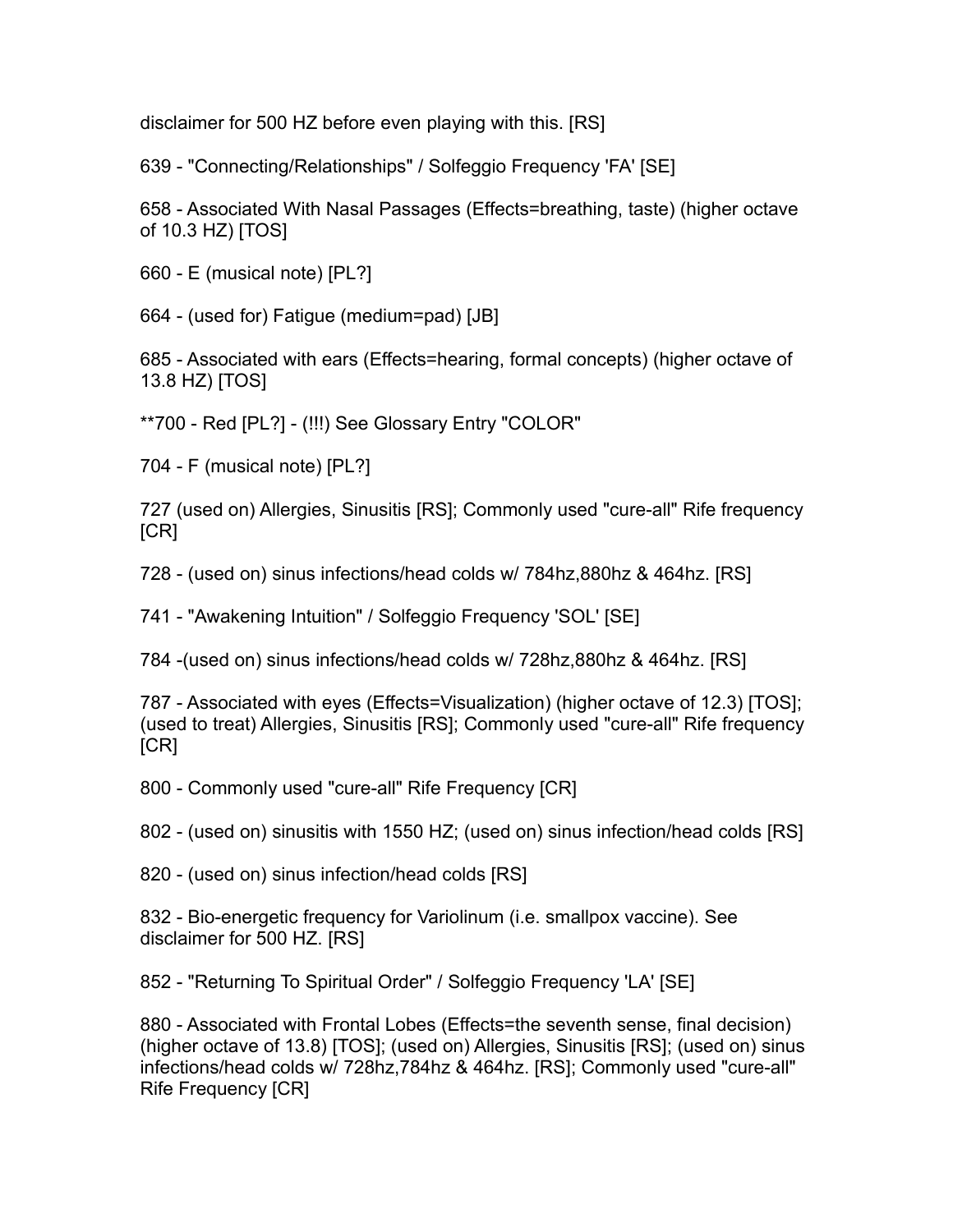952 - (used on) sinus infection/head colds [RS]

965 - Relaxes muscles, especially those of the neck [KFL]

984 - Associated with Cortex (Effects=intelligence) (higher octave of 15.4) [TOS]

1000 - Cerebral neurons

1052 - Associated with top of head (Effects=spirit, liberation, transcendence) (higher octave of 16.4 HZ) [TOS]

1500 - (used on) sinus infection/head colds [RS]

1550 - (used on) sinusitis with 802 HZ, (used on) sinus infections/head colds [RS];

1552 - (used on) eye disorders [KFL]

1600 - (used on) eye disorders [ESR]

2025 - Proton Precession/Water Resonance [TB]

2675 - "The Crystal Resonator". A subharmonic of the frequency of quartz crystal. "extremely effective for charging and clearing quartz crystals .. useful for clearing and balancing of their own energies. Some claim it energize crystals in the brain. Others say that it activates aspects of the auric field.

" (medium=sound/tuning fork) [JG]

3222 - Bio-energetic frequency for Variolinum (i.e. smallpox vaccine). See disclaimer for 500 HZ. [RS]

3040 - Use for pain along with 95 HZ [ESR]

4186 - highest note on a piano [MP2]

4400 - (used on) sinus infections/head colds - try scanning between 4384 & 4416 by intervals of 8 HZ. [RS]

5000-8000 HZ - recharge "brain batteries" most rapidly. Fastest recharge at 8000 HZ. "The anxiety-easing, memory-expanding 60-beat tempo creates easy communication with the subconscious mind." [PSI]

5000 - Commonly used "cure-all" Rife frequency [TB+CR]; (used on) allergies, sinus infections/head colds - short use only -- long exposures destroy red blood cells. [RS/KFL]